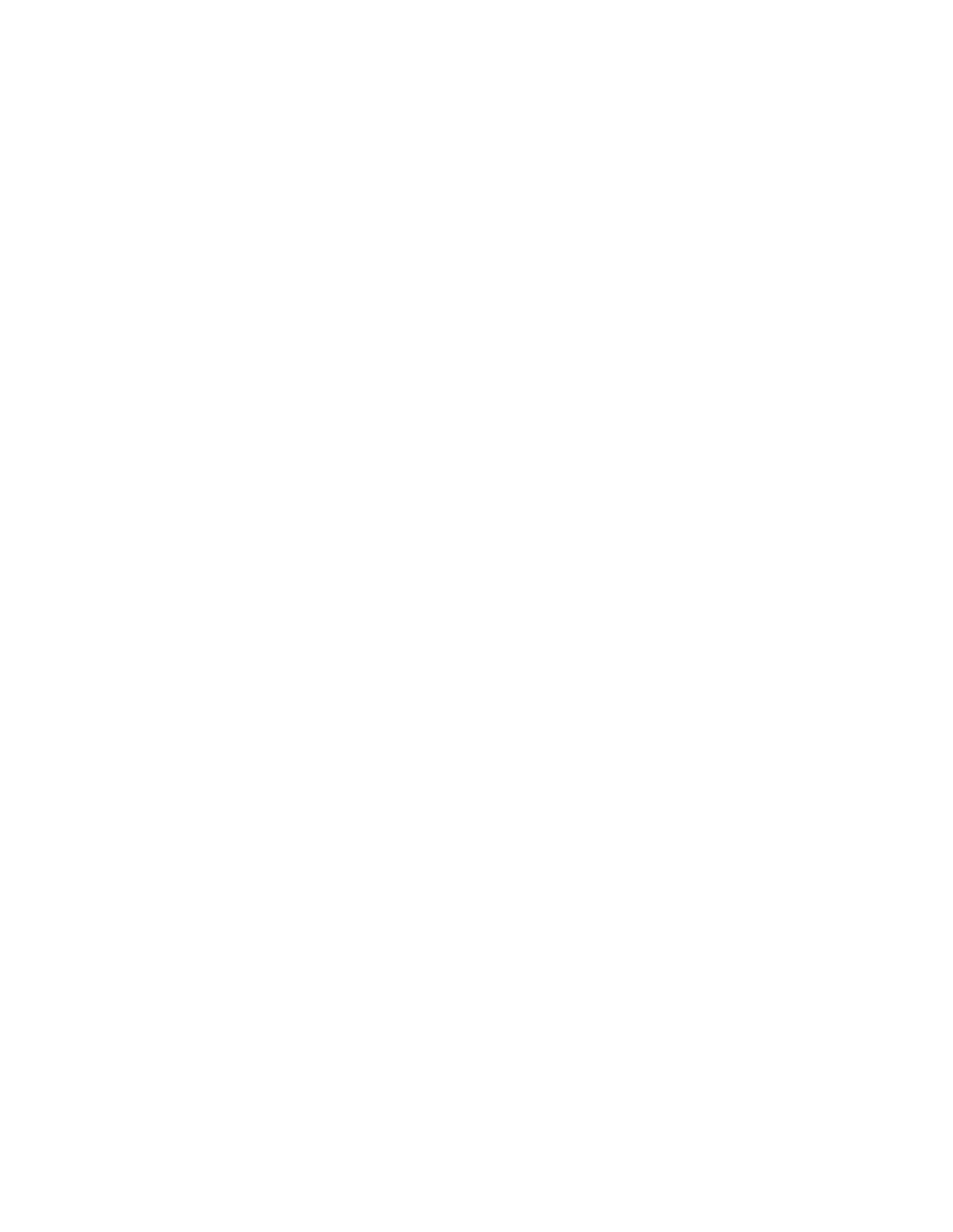| <b>Document History</b> |                                                    |                |
|-------------------------|----------------------------------------------------|----------------|
| Date                    | <b>Change Details</b>                              | <b>Version</b> |
| 29-03-2005              | First Draft<br>- Issued for public consultation    | 0.1            |
| 22-09-2009              | Second Draft – Issued for industry<br>consultation |                |
| 18-05-2011              | Third Draft $-$ Issued for public consultation     | 0.3            |
| $1 - 11 - 2013$         | Fourth Draft - Currently under Amendment           | $0.4 - 1$      |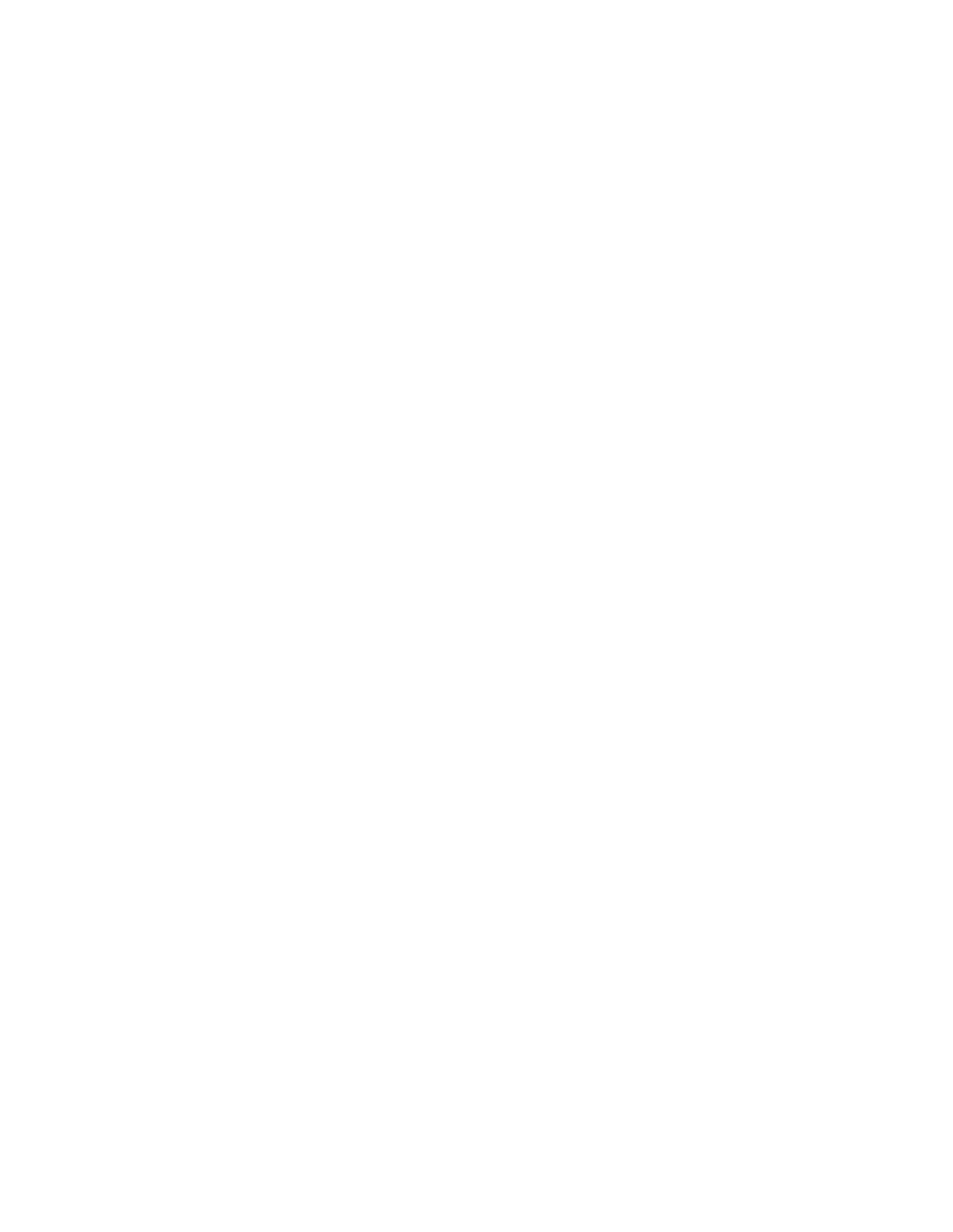# **Table of Contents**

| 1.             |            |                |                                                                      |  |
|----------------|------------|----------------|----------------------------------------------------------------------|--|
|                | 1.1        |                |                                                                      |  |
|                | 1.2        |                |                                                                      |  |
|                | 1.3        |                |                                                                      |  |
|                | 1.4        |                |                                                                      |  |
|                | 1.5        |                |                                                                      |  |
|                | 1.6        |                |                                                                      |  |
| 2.             |            |                |                                                                      |  |
|                | 2.1        |                |                                                                      |  |
|                | 22         |                |                                                                      |  |
|                |            | 2.2.1          |                                                                      |  |
|                |            | 2.2.2<br>2.2.3 |                                                                      |  |
| 3 <sub>1</sub> |            |                | THE AUTHORITY'S APPROACH TO CONSUMER AND CUSTOMER                    |  |
|                |            |                |                                                                      |  |
|                | 3.1        |                |                                                                      |  |
|                |            | 3.1.1          |                                                                      |  |
|                |            | 3.1.2          |                                                                      |  |
|                |            | 3.1.3          |                                                                      |  |
|                |            | 3.1.4          |                                                                      |  |
|                | 3.2<br>3.3 |                |                                                                      |  |
|                |            | 3.3.1          |                                                                      |  |
|                |            | 3.3.2          |                                                                      |  |
|                |            | 3.3.3          | Graduated Warnings and Sanctions for Breach of the CQoS Framework 22 |  |
|                | 3.4        |                |                                                                      |  |
|                | 3.5        |                |                                                                      |  |
| $4_{\cdot}$    |            |                | CONSUMER SERVICE QUALITY INDICATORS RELATED TO NETWORK               |  |
|                |            |                |                                                                      |  |
|                | 4.1        |                |                                                                      |  |
|                | 4.2        |                | GENERAL METHODOLOGY OF DETERMINING CONSUMER-RELATED NETWORK QOS  28  |  |
|                | 4.3        |                |                                                                      |  |
| 5.             |            |                | CUSTOMER SERVICE QUALITY INDICATORS AT THE POINT OF SALE31           |  |
|                | 5.1        |                |                                                                      |  |
|                |            | 5.1.1          |                                                                      |  |
|                |            | 5.1.2          |                                                                      |  |
|                |            | 5.1.3<br>5.1.4 |                                                                      |  |
|                |            | 5.1.5          |                                                                      |  |
|                |            | 5.1.6          |                                                                      |  |
|                | 5.2        |                |                                                                      |  |
|                |            | 5.2.1          |                                                                      |  |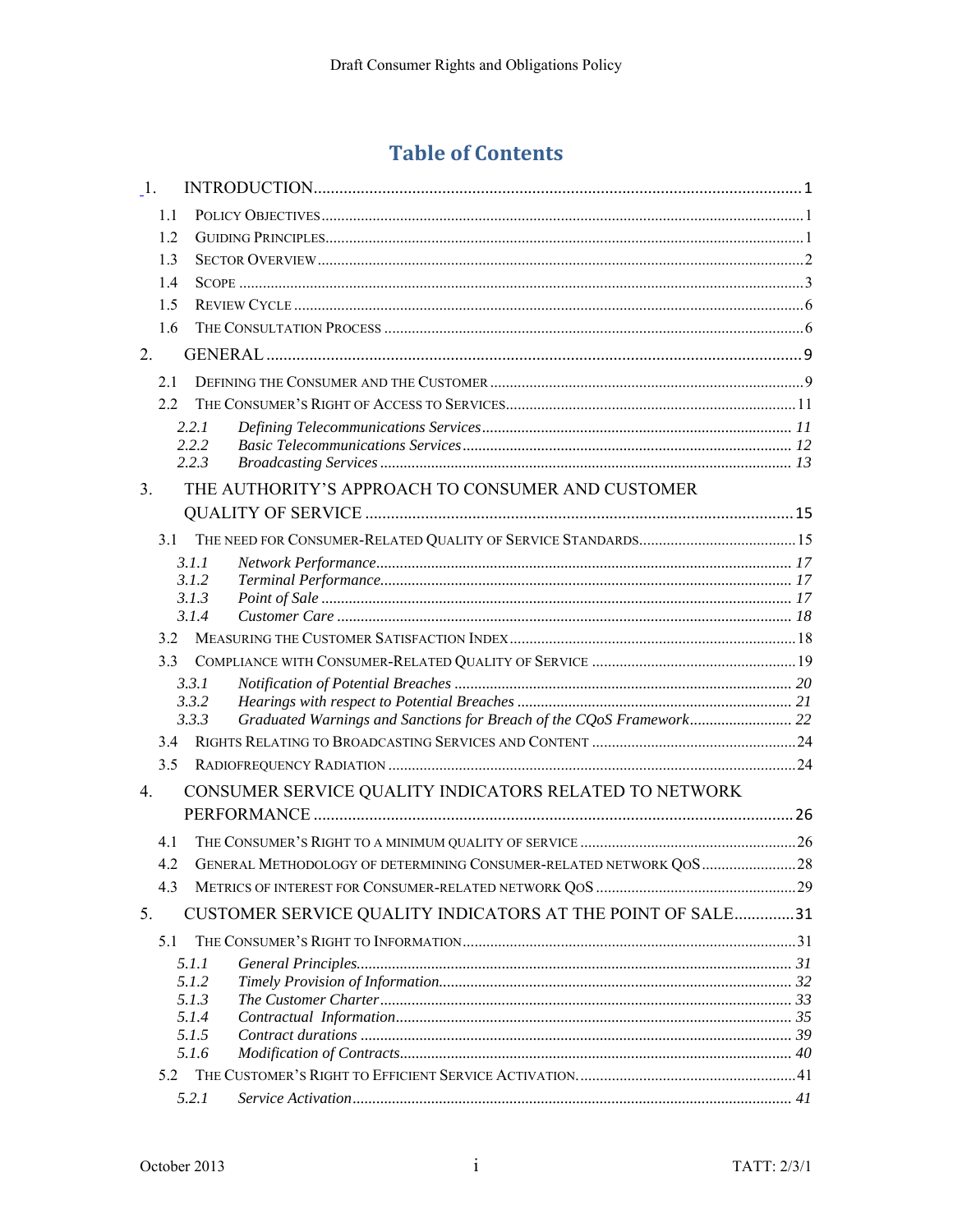|    | 5.2.2          |                                                                       |  |
|----|----------------|-----------------------------------------------------------------------|--|
|    | 5.2.3<br>5.2.4 | CPE for Differently-Abled Persons and Priority Assistance Services 45 |  |
| 6. |                | CONSUMER SERVICE QUALITY INDICATORS RELATED TO CUSTOMER               |  |
|    |                |                                                                       |  |
|    | 6.1            |                                                                       |  |
|    | 6.1.1          |                                                                       |  |
|    | 6.1.2          |                                                                       |  |
|    | 6.1.3          |                                                                       |  |
|    | 6.1.4          |                                                                       |  |
|    | 6.1.5          |                                                                       |  |
|    | 6.1.6<br>6.1.7 |                                                                       |  |
|    |                |                                                                       |  |
|    | 6.2.1          |                                                                       |  |
|    | 6.2.2          |                                                                       |  |
|    | 6.2.3          |                                                                       |  |
|    | 6.2.4          |                                                                       |  |
|    | 6.2.5          |                                                                       |  |
|    | 6.3            | THE CUSTOMER'S RIGHT TO PROTECTION FROM UNFAIR AND UNETHICAL BUSINESS |  |
|    |                |                                                                       |  |
|    | 6.3.1          |                                                                       |  |
|    | 6.3.2          |                                                                       |  |
|    | 6.3.3          |                                                                       |  |
|    | 6.3.4          |                                                                       |  |
|    | 6.3.5          |                                                                       |  |
|    | 6.4            |                                                                       |  |
|    | 6.4.1          |                                                                       |  |
|    | 6.4.2<br>6.4.3 |                                                                       |  |
|    | 6.4.4          | Maintenance of Customer Complaints Records by Service Providers  77   |  |
|    | 6.4.5          |                                                                       |  |
|    | 6.5            |                                                                       |  |
|    | 6.6            |                                                                       |  |
| 7. |                |                                                                       |  |
|    |                |                                                                       |  |
|    | 7.1            |                                                                       |  |
|    | 7.2            |                                                                       |  |
|    | 7.3            |                                                                       |  |
|    | 7.4            |                                                                       |  |
|    | 7.5            |                                                                       |  |
|    | 7.6            |                                                                       |  |
|    | 7.7            |                                                                       |  |
| 8. |                |                                                                       |  |
| 9. |                |                                                                       |  |
|    |                |                                                                       |  |
|    |                |                                                                       |  |
|    | A1.1           |                                                                       |  |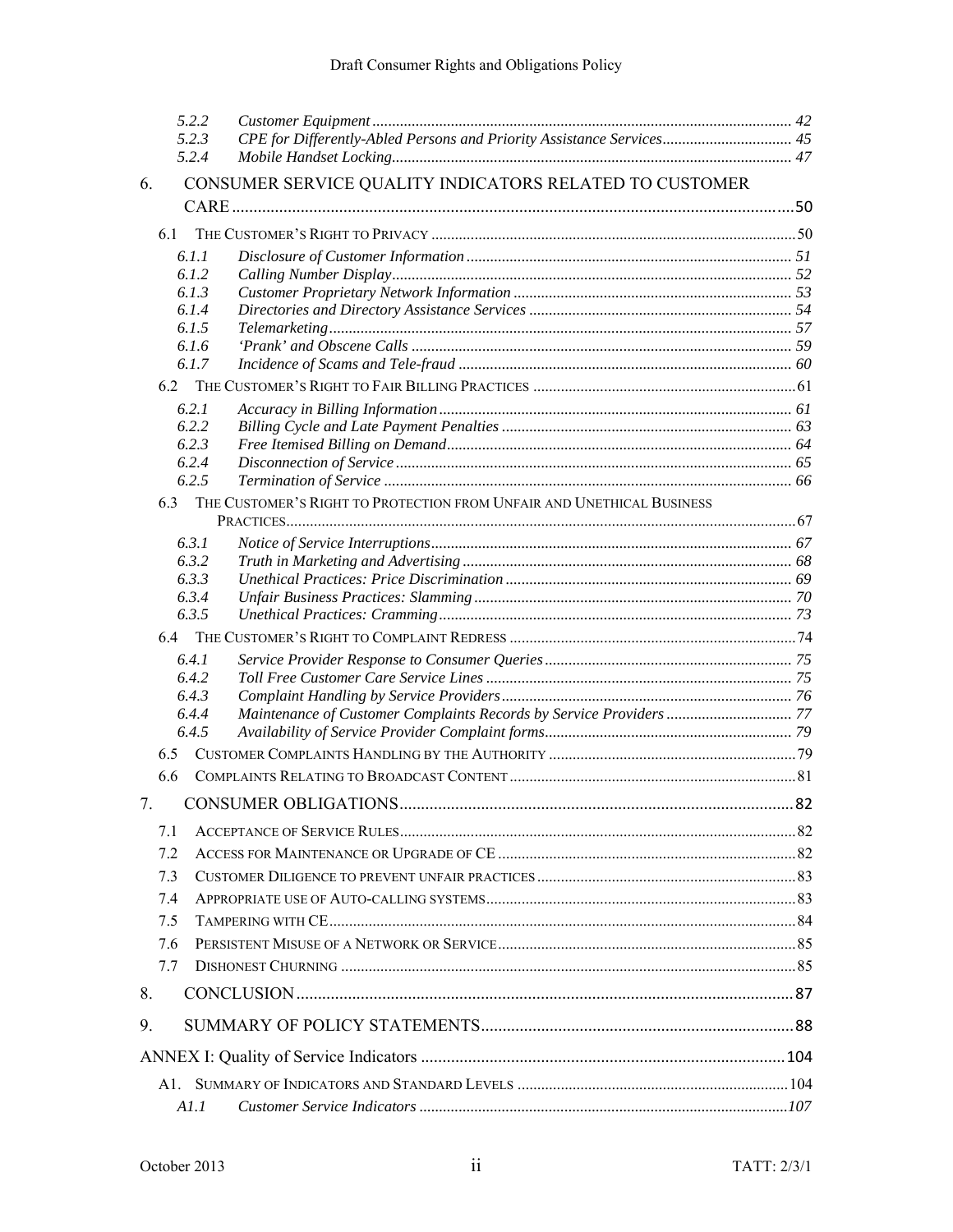#### Draft Consumer Rights and Obligations Policy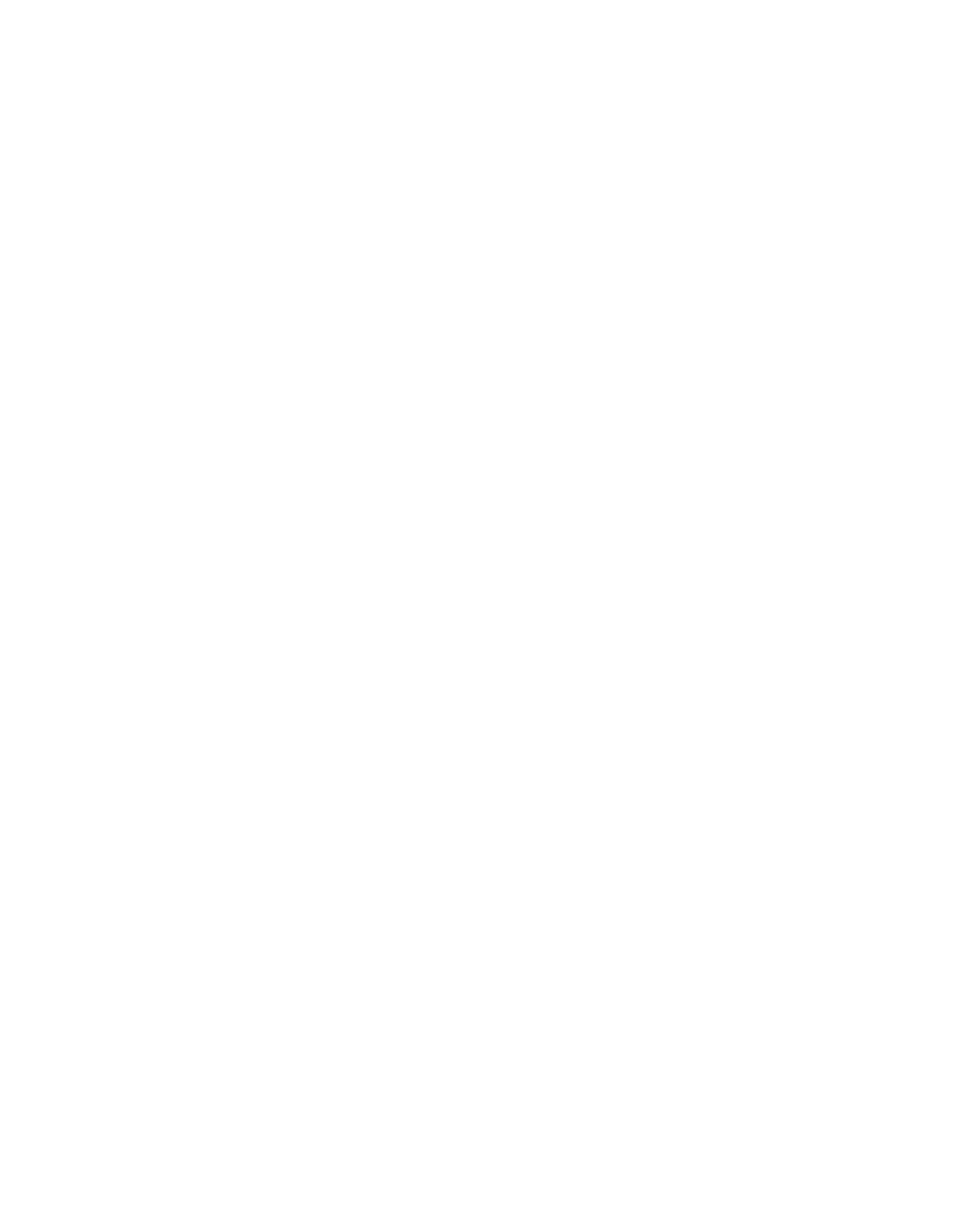# **1. INTRODUCTION**

Global perspectives on economic and social development often emphasise the role of Information and Communication Technologies (ICTs). In Trinidad and Tobago, the liberalisation and regulation of the telecommunications and broadcasting sectors are key factors in promoting ICT development. In this sense, the Telecommunications Authority of Trinidad and Tobago, ("the Authority"), is dedicated to establishing and implementing effective telecommunications policies and regulations under its mandate, in accordance with the Telecommunications Act, Chap 47:31, ("the Act"). The Authority is of the firm belief that the strategic use of effective policy development and regulation in the telecommunications and broadcasting sectors can substantially contribute to significant sustainable development for the country.

# **1.1 Policy Objectives**

This Draft Consumer Rights and Obligations Policy (hereafter called "Draft Policy") seeks to make recommendations that would safeguard the interests of consumers in the telecommunications and broadcasting sectors. The final policy should ensure that consumers have a right to the following:

- 1. Access to essential telecommunications and broadcast services;
- 2. Access to the information required to make informed consumption decisions;
- 3. Personal privacy which is respected and protected;
- 4. Minimum standards for consumer-related service quality;
- 5. Protection from unfair and anti-competitive business practices;
- 6. Effective and efficient complaint recognition, handling and resolution;
- 7. Information which creates an awareness of relevant consumer obligations.

# **1.2 Guiding Principles**

In the interest of facilitating a market environment where consumer privileges are defended but balanced with the privileges of Concessionaires, this draft policy is based on the following guiding principles:

 Consumer Empowerment – the conception of the consumer as a proactive, wellinformed and rational agent in the market.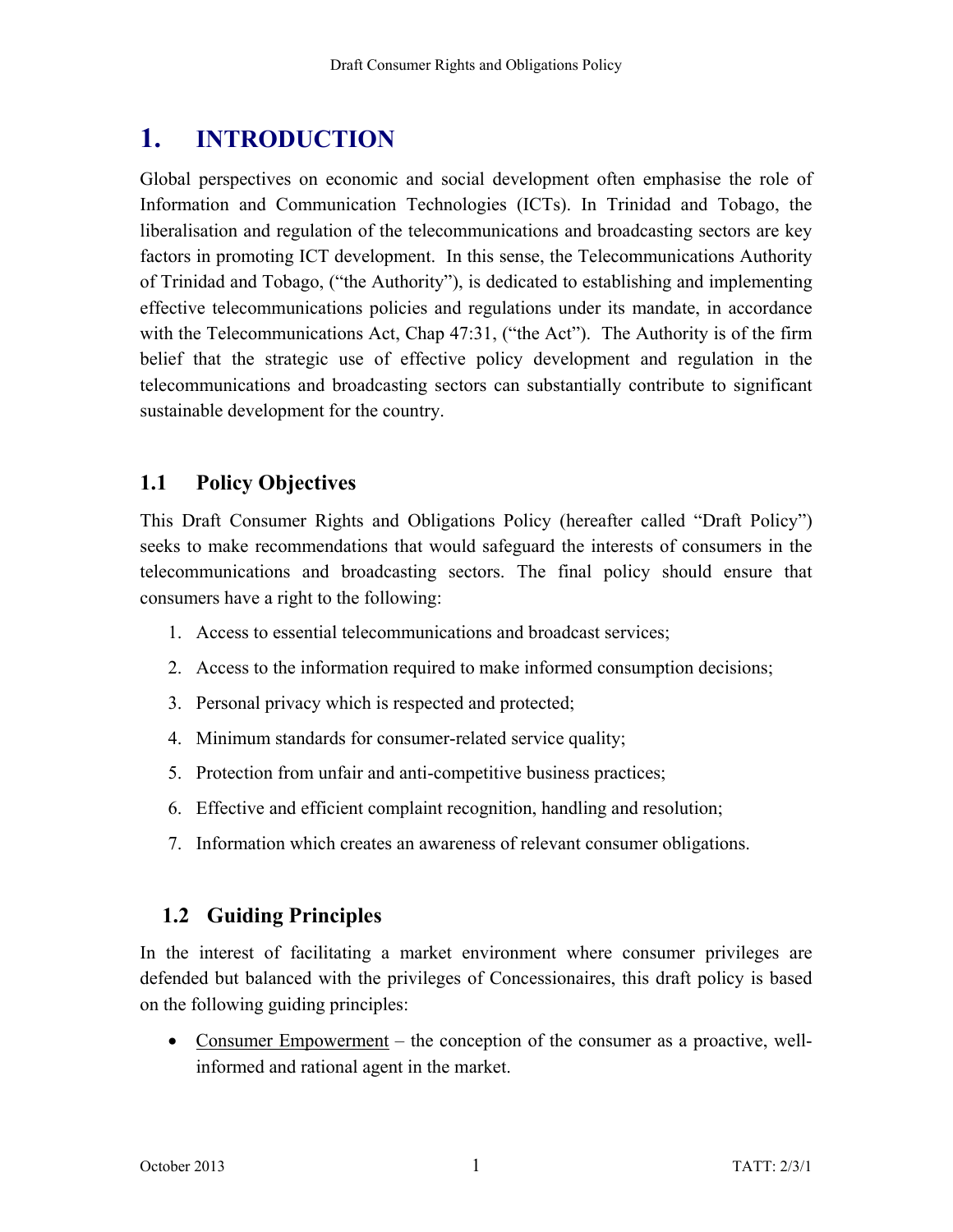- Service Provider Responsibility the notion of conscientious service provision that recognizes the value of upholding consumer rights.
- Reducing Information Asymmetry transparency in the operations of Concessionaires, while consumers are equipped with the information needed to make informed decisions.
- Public Welfare the maximization of the socio-economic benefits to all stakeholders in the sector, while consumers' privacies are respected and guarded.
- Market Efficiency the facilitation of a regulatory environment in which all stakeholders are able to adapt to changing market conditions.

# **1.3 Sector Overview**

Globally, the telecommunications market has evolved from the vertical monopolistic market concept of one national public provider for all telecommunications services, usually state-owned, to a competitive market, in which there is no exclusive provider for any telecommunications service. The evolution of the telecommunications industry into a competitive market has spawned consumer benefits such as reduced prices for service, increased quality and availability of service, a greater variety of services, and greater choice of service and service providers (Concessionaires). Liberalisation of the telecommunications sector is therefore the beginning of the road to full competition.

An imperative activity in the liberalisation of the telecommunications industry is the institutionalisation of a regulatory authority, which serves to ensure the effective transition from a monopoly market to a fully competitive market. The Republic of Trinidad and Tobago started this liberalisation process with the establishment of such an authority through the Act. This body, the Telecommunications Authority of Trinidad and Tobago, develops the regulatory framework to pave the way for the introduction and sustenance of competition in all telecommunications markets.

The Act also empowers the Authority to regulate the broadcasting industry (e.g. radio broadcasters, television broadcasters and cable television operators) consistent with existing constitutional rights and freedoms contained in Sections 4 and 5 of the Constitution of the Republic of Trinidad and Tobago. The broadcasting industry in this country, in particular FM radio broadcasting, is highly competitive.

 The following table provides an overview of the industry, summarizing the number of Concessions granted to provide public telecommunications or broadcasting services to the approximately 1.3 million citizens of Trinidad and Tobago. In the telecommunications sector, certain Concessionaires have authorisations for both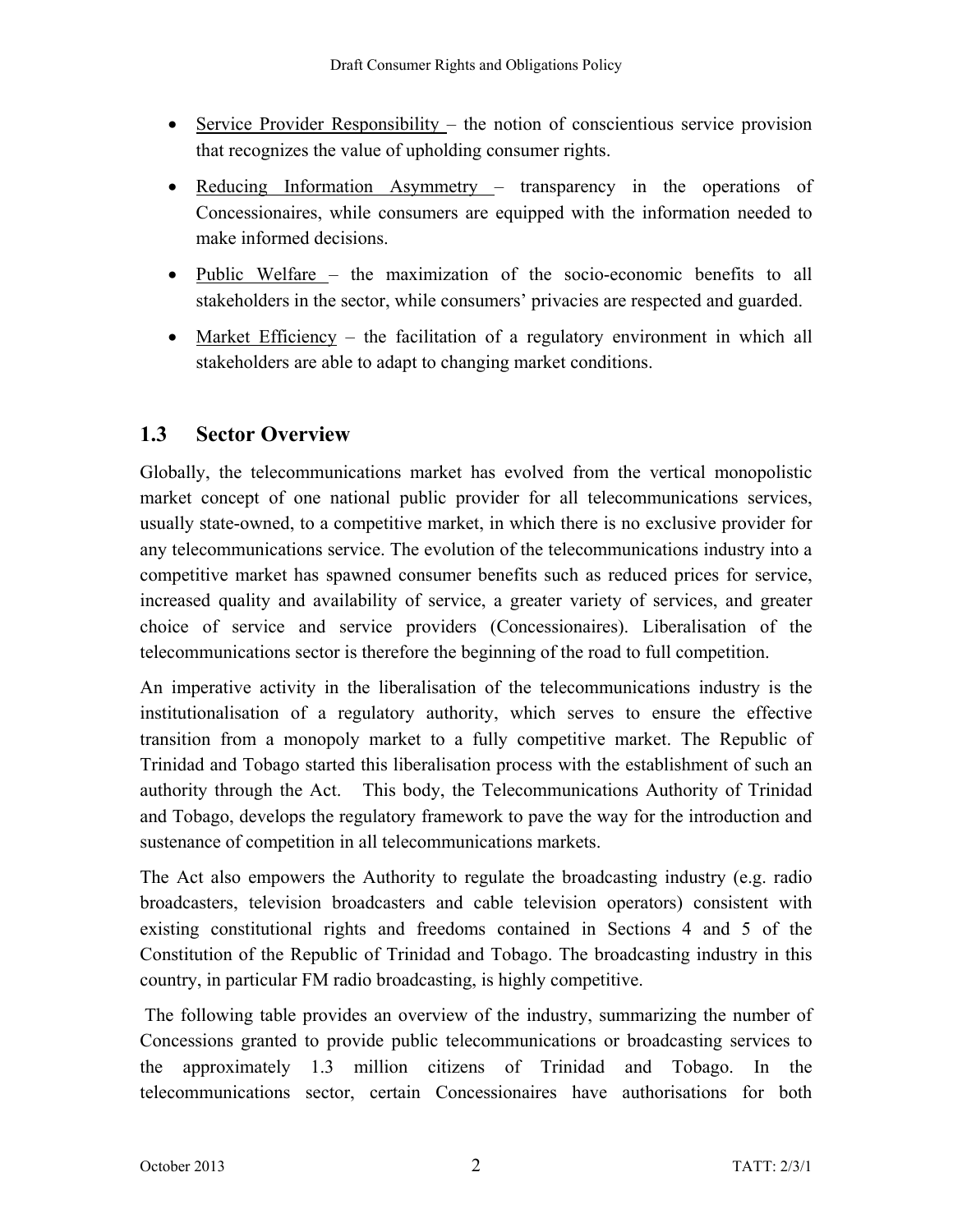telecommunications networks and services. In the broadcasting sector, certain Concessionaires have multiple Concessions for radio broadcasting services. Additionally, there are a few Concessionaires who have authorisations that enable them to provide both radio and television broadcasting services.

| <b>Market Segment</b>                                                                                                                                                                  | Number of<br><b>Concessionaires</b> |  |  |
|----------------------------------------------------------------------------------------------------------------------------------------------------------------------------------------|-------------------------------------|--|--|
| <b>Telecommunications Sector</b>                                                                                                                                                       |                                     |  |  |
| <b>Fixed Line Telephony</b>                                                                                                                                                            | 2                                   |  |  |
| Mobile Telephony                                                                                                                                                                       | 2                                   |  |  |
| <b>International Telecommunications</b>                                                                                                                                                | 7                                   |  |  |
| <b>Internet Service Providers</b>                                                                                                                                                      | 7                                   |  |  |
| <b>Broadcasting Sector</b>                                                                                                                                                             |                                     |  |  |
| Free-to-air Radio Broadcasting                                                                                                                                                         | 37                                  |  |  |
| Free-to-air Television Broadcasting <sup>‡</sup><br>8                                                                                                                                  |                                     |  |  |
| <b>Subscriptions Television Broadcasting</b><br>9                                                                                                                                      |                                     |  |  |
| The above is an industry overview as of <b>September 2012</b> : See www.tatt.org.tt for a detailed list of<br>authorised concessionaires, and more information on concessions granted. |                                     |  |  |

*Interested persons may keep abreast with the current state of the telecommunications and broadcasting sectors by reviewing the Annual Market Reports published on the Authority's website.* 

# **1.4 Scope**

The framework established to promote sustainable levels of competition in the telecommunications market only represents a part of the Authority's responsibilities. Another major role of the Authority is to seek the best interest of the public/consumer in respect of telecommunications and broadcasting services.

The rationale for the development of this draft policy is derived from the objectives of the Act. One of these objectives, as outlined in Section 3(c) is the establishment of the conditions for:

 *"…promoting and protecting interests of the public by –*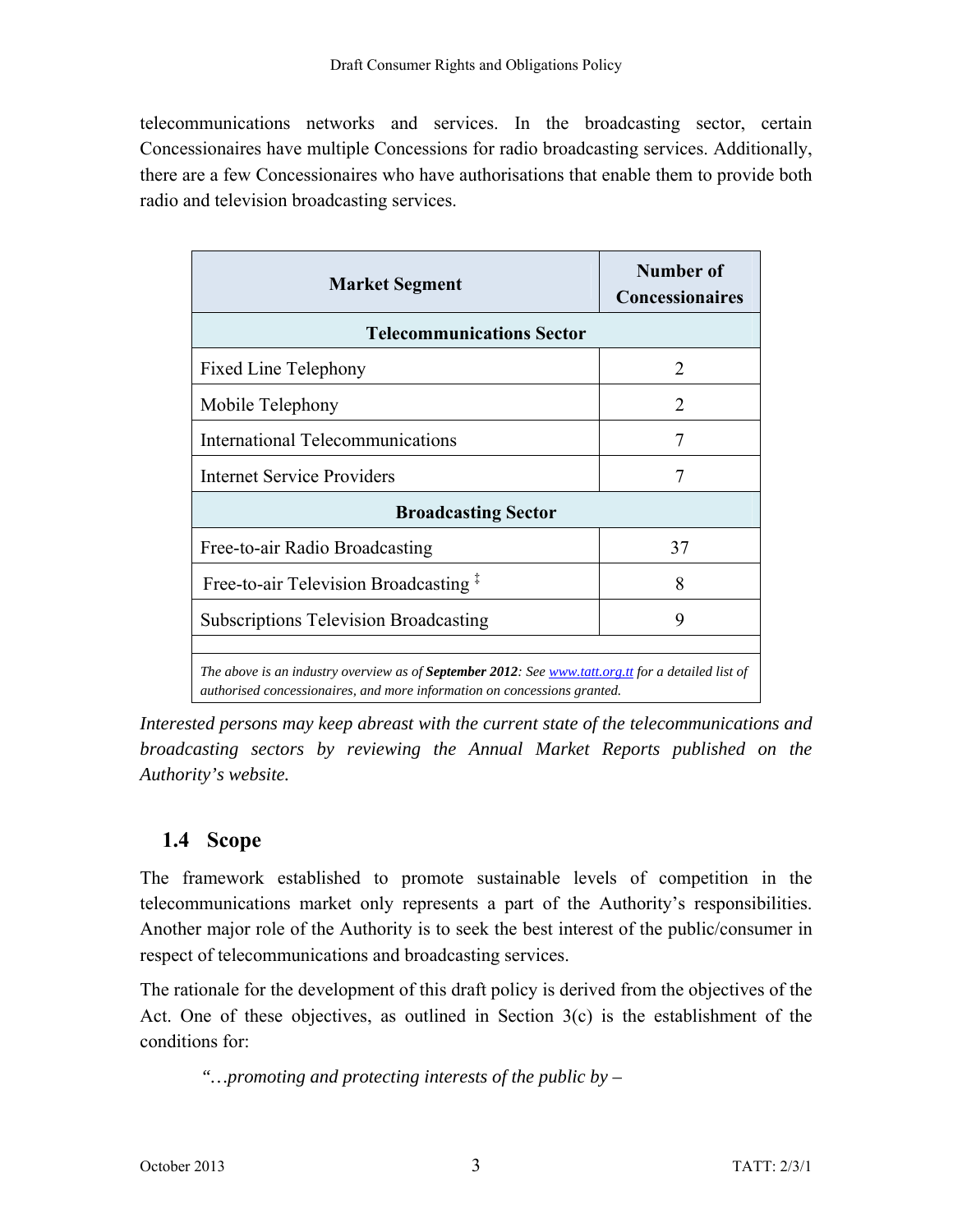*(i) promoting access to telecommunications services;* 

- *(ii) ensuring that services are provided to persons able to meet the financial and technical obligations in relation to those services;*
- *(iii) providing for the protection of customers;*
- *(iv) promoting the interests of customers, purchasers and other users in respect of the quality and variety of telecommunications services and equipment supplied;"*

Section 18(3) of the Act further outlines that:

*"In the performance of its functions; the Authority shall have regard to the interests of consumers, and in particular -* 

- *(a) to the quality and reliability of the service provided at the lowest possible cost;*
- *(b) to fair treatment of consumers and Concessionaires similarly situated;*
- *(c) in respect of consumers similarly placed, to non-discrimination in relation to access, pricing and quality of service; and*
- *(d) current national environmental Policy."*

This Draft Policy will serve as the basis for consultation with stakeholders in the local telecommunications and broadcasting sectors, to solicit their opinions on the issues addressed. The objective is to involve a broad cross section of interested parties in a conjoint effort to develop a policy which will guide the preparation of regulations by the Authority, enshrining in law:

- The right to access telecommunications and broadcast services which meet minimum expected standards of quality and reflect value proportional to the price paid, and consumer related quality of service standards for the protection of same;
- The requirement for Concessionaires to make available accurate information;
- The necessary channels through which consumers may have their complaints recognized, handled and resolved.

The regulations related to the final version of this Policy shall apply to the following services, and therefore will be binding on all Concessionaires providing these services:

- Domestic Fixed Telecommunications
- International Telecommunications
- Domestic Mobile Telecommunications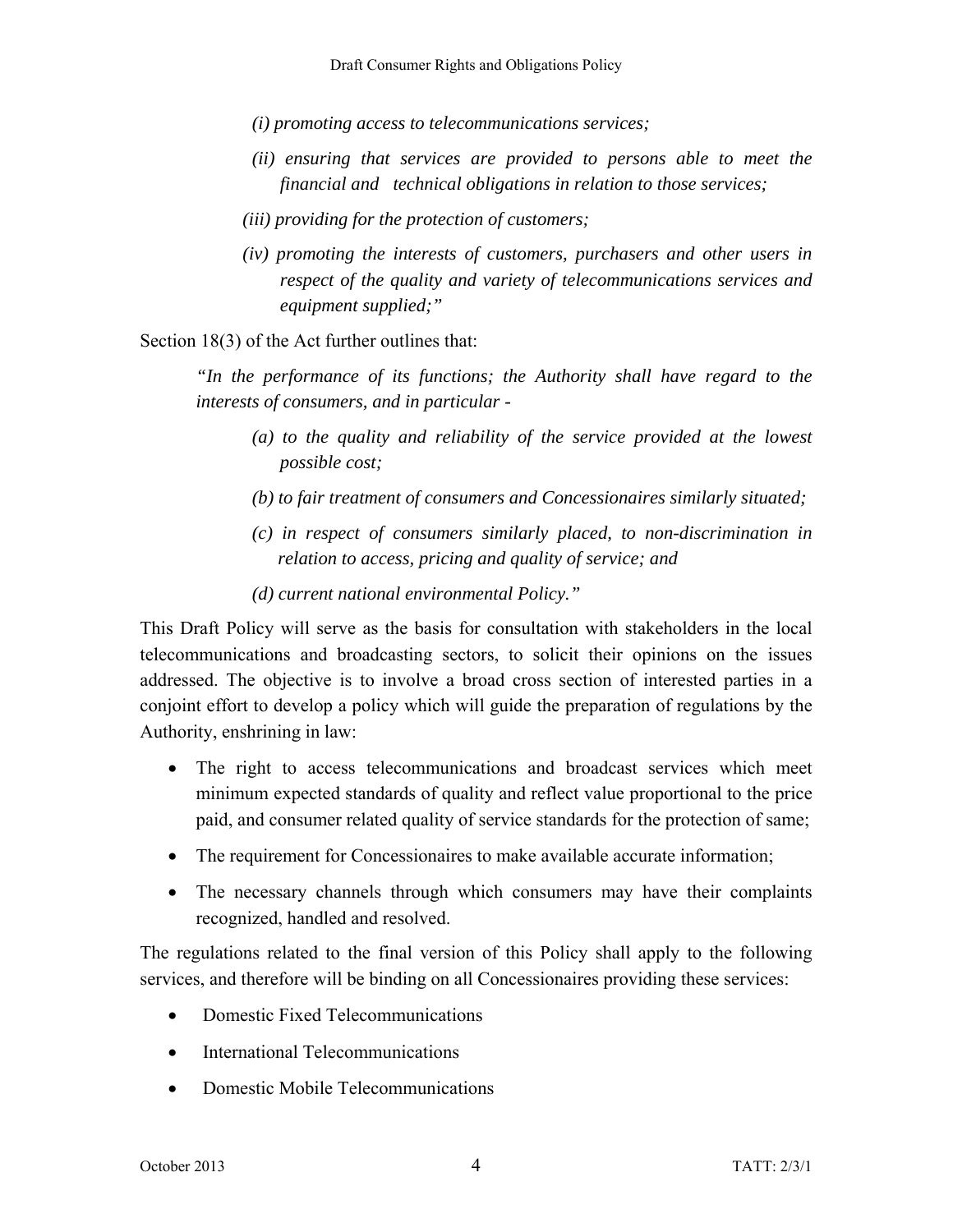#### • Subscription Broadcasting

With respect to broadcasting services, it is important to draw the distinction between freeto-air and subscription broadcasting in the context of the Authority's regulatory scope. Free-to-air broadcasting is dominated by an advertising-funded commercial model. Hence, unlike other categories of services, there is no contractual agreement between the Service Provider and the consumer, and receipt of such a service is purely voluntary.

In contrast, customers pay directly for subscription broadcasting services. Thus, all customers of subscription broadcasting services including those who are differentlyabled, should be afforded (i) an acceptable quality of service, (ii) sufficient customer information on services offered, and (iii) complaint resolution mechanisms similar to those prescribed for a public telecommunications network/service provider. Additionally, customers of these services will be prescribed similar obligations as customers of public telecommunications services.

It should be noted that the Authority's regulatory scope is limited to authorised Service Providers, and there are hence certain consumer related issues within the telecommunications and broadcasting industry that fall outside of its purview. One such example is the issue of equipment purchases, (such as defective mobile handsets not endorsed by Service Providers), which falls within the scope of the Consumer Affairs Division  $(CAD)^1$  of the Ministry of Legal Affairs. This division is a Government division which offers advice and assistance to all citizens of the Republic of Trinidad and Tobago, providing education and information, advisory, and dispute resolution services for goods and services that are advertised and purchased in Trinidad and Tobago.

It must be noted that this policy document should be read in conjunction with other relevant regulatory instruments developed, or in the process of being developed, by the Authority, particularly:

- *Draft Universal Service Framework for Telecommunications Services in Trinidad and Tobago*
- *Draft Universal Service Regulations*
- *Consumer Complaints Handling Procedures*
- *Broadcasting Content Complaints Handling Procedures*
- *Draft Network Quality of Service Policy, Indicators and Guidelines*
- *Draft Network Quality of Service Regulations*

These documents may be viewed on the Authority's website (www.tatt.org.tt).

 1 For more information on the Consumer Affairs Division, see *http://www.consumer.gov.tt*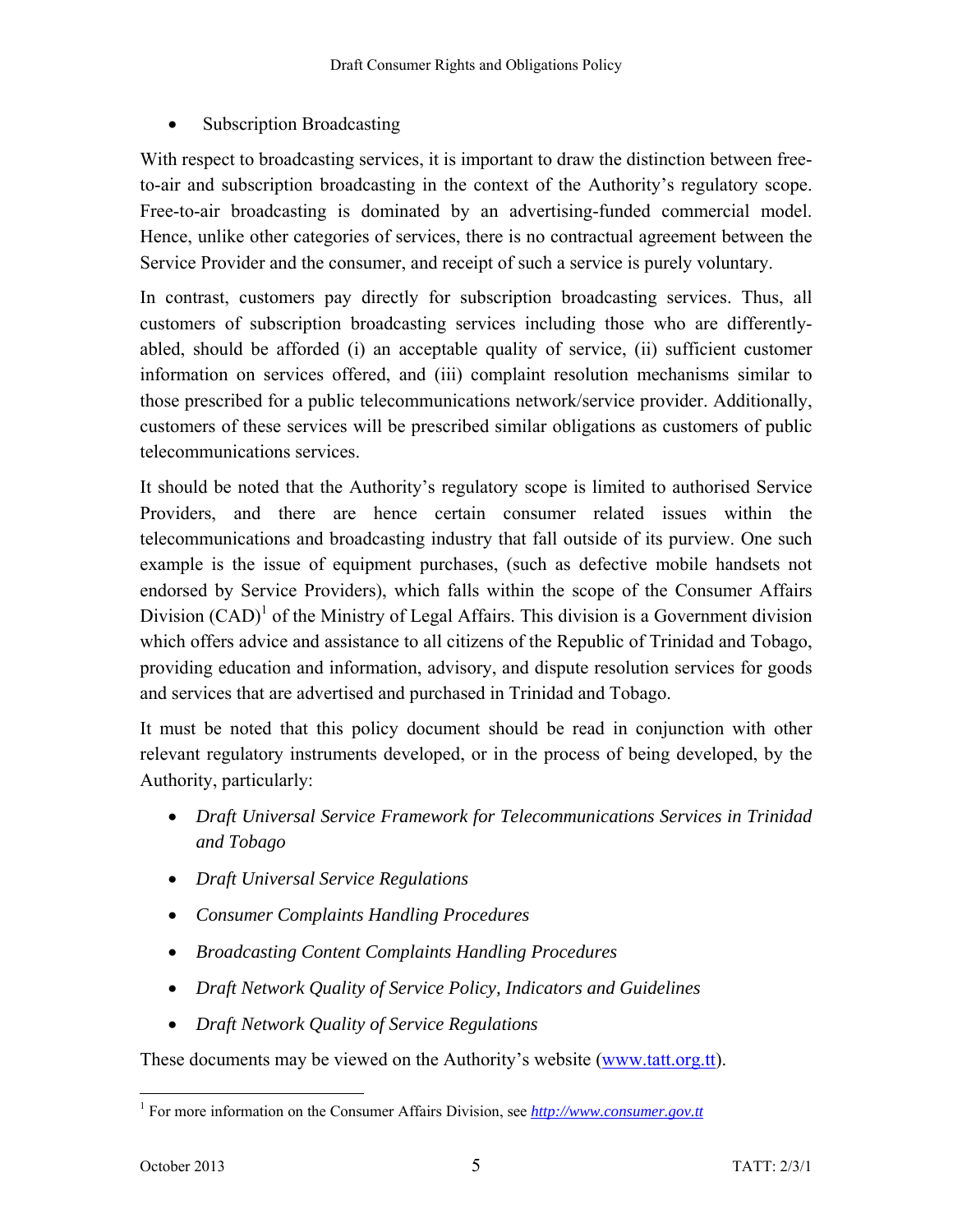In various parts of this Document, proposed Quality of Service (QoS) indicators and standards may be referenced. A full list of proposed QoS indicators and standards is contained in Annex1, and has been developed based on international benchmarks, as adapted for the domestic market environment.

This document outlines only those indicators which the Authority has deemed to be directly related to the quality of the individual consumer's service experience. Further indicators that relate to the interrelationships between Concessionaires are outlined in the Authority's *"Draft Network Quality of Service Policy, Indicators and Guidelines"* and "*Draft Network Quality of Service Regulations*". In view of the dynamics of the telecommunications market, the Authority proposes that the QoS indicators and standards outlined in this policy document be reviewed from time to time, after the implementation of this Draft Policy and its associated regulations.

# **1.5 Review Cycle**

As the telecommunications sector grows and develops into more competitive markets the need will arise to revise and update the regulatory regime that is employed by the Authority in relation to consumer protection and Quality of Service standards; As such, the Consumer Rights and Obligations Policy will be modified in consultation with Concessionaires, stakeholders, interested parties and the public, as the Authority deems appropriate. The document history will be modified accordingly.

# **1.6 The Consultation Process**

On March  $29<sup>th</sup>$  2005, the Authority published the first draft *(Version 0.1)* of this document and invited the comments and recommendations from all interested parties. The first consultation period ended on April  $26<sup>th</sup>$  2005. The Authority received various comments from the following parties:

- 1. Consumer Affairs Division (Ministry of Legal Affairs)
- 2. Digicel Group Limited
- 3. Telecommunications Services of Trinidad And Tobago
- 4. Trinidad and Tobago Bureau of Standards
- 5. Members of the Public

The Authority revised the draft policy taking into consideration the comments and recommendations received in the first consultation round. A Decisions on Recommendations (DOR) Matrix was published as a separate Appendix to the document,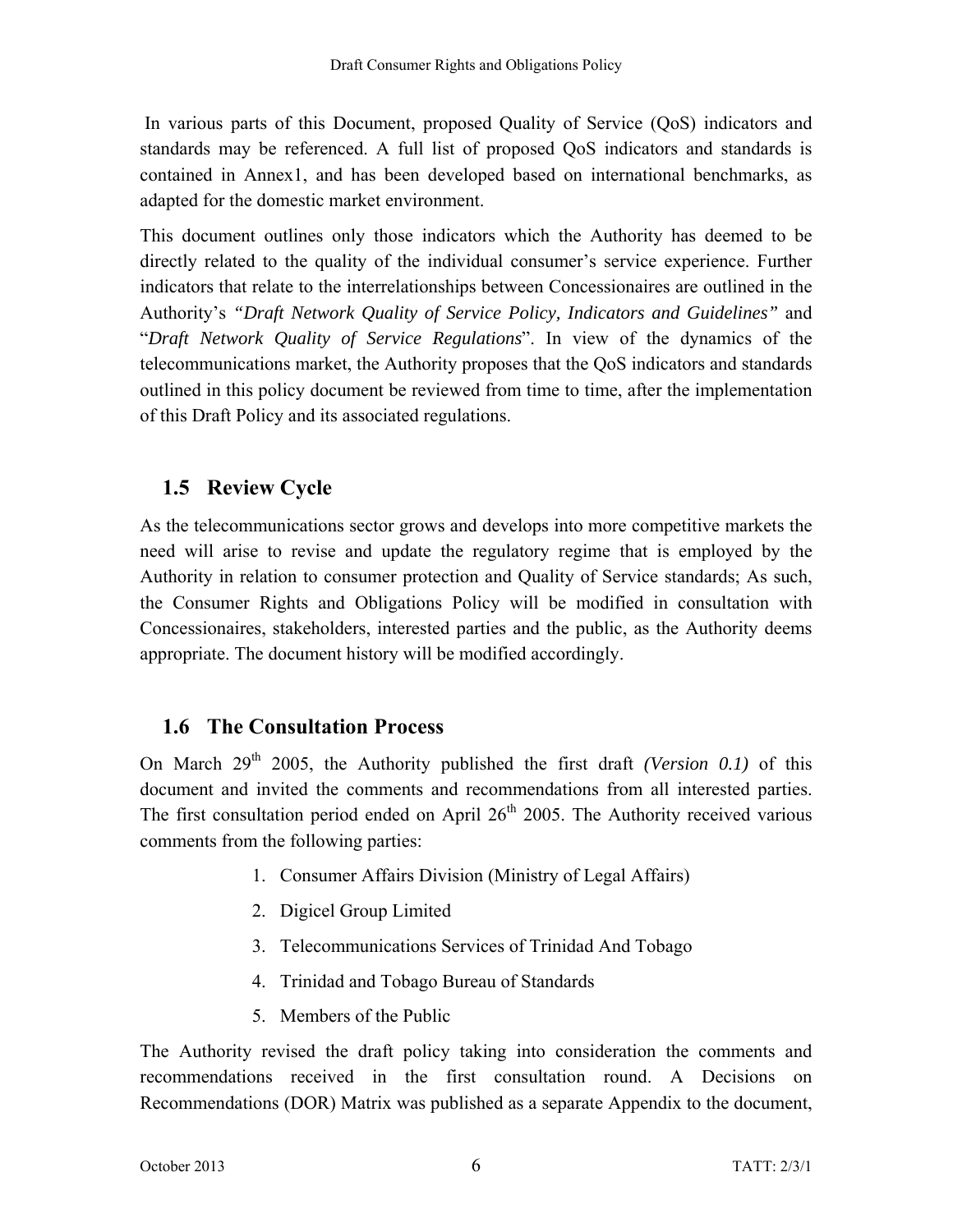which provided all the comments and recommendations received and summarises the Authority's decisions in respect of those.

It is important to note that at the point in time that this draft policy document was published for its first round of public consultation in 2005, the regulatory framework administered by the Authority was in its early stages of development. Subsequent to this, the Authority developed various regulatory instruments which established a more extensive regulatory framework. Therefore, the scope of the draft 'Consumer Rights and Obligations Policy' changed. Various issues which were articulated in the first draft of this policy document have hence been subsequently addressed by other policy documents developed by the Authority, most notably, its '*Draft Universal Service Framework for Telecommunications Services in Trinidad and Tobago*'.

Upon revisiting and redrafting the Draft Policy, the Authority issued *Version 0.2* of this document to solicit pre-consultative feedback from industry stakeholders from November  $2<sup>nd</sup>$  – December 11<sup>th</sup> 2009. During this period, the Authority received comments from (i) Telecommunications Services of Trinidad and Tobago, and (ii) Windward Telecoms. Pursuant to public consultation, a second Decisions on Recommendations (DOR) Matrix was developed.

In response to recommendations garnered during this second consultation round, the Authority issued *Version 0.3* of the Draft Policy on May  $25<sup>th</sup>$ , 2011. The Authority also undertook a series of town hall meetings to get greater feedback from the targeted beneficiary of the framework – the general public who use telecommunications services. The consultation closed on June  $22<sup>nd</sup>$ , 2011. During this period, the Authority received written responses from (i) Telecommunications Services of Trinidad and Tobago, and (ii) Columbus Communications Trinidad Limited.

The Authority is now seeking the views and opinions of interested parties regarding the proposals made in this revised consultative document in accordance with the Authority's *Procedures for Consultation in the Telecommunications Sector of Trinidad and Tobago.* The Authority's consultation procedures and comment submission form are available on the Authority's website, http://www.tatt.org.tt.

The consumer's participation is essential in shaping the commercial landscape of the telecommunications and broadcasting industry, and the Authority recognizes that this is critical for the successful move towards fully liberalised markets. Both Concessionaires and Consumers are hence strongly encouraged to participate in the public consultation process where the Authority has drafted any regulatory instrument that may directly affect the welfare of the consumer base.

Comments should be submitted on or before **December 11<sup>th</sup> 2013**, to policy@tatt.org.tt or mailed to: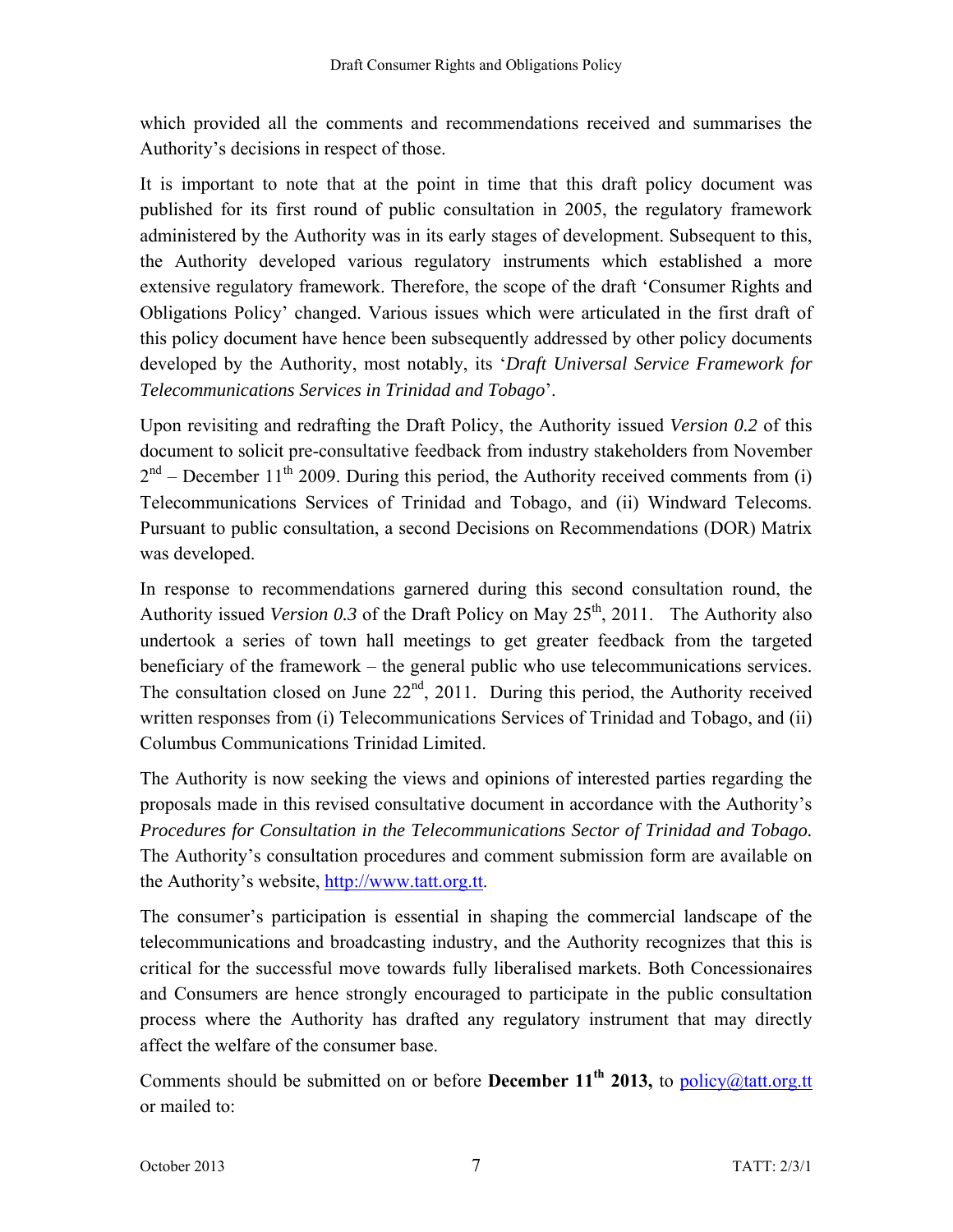**Telecommunications Authority of Trinidad and Tobago #5, Eighth Avenue Extension, off Twelfth Street, Barataria, Republic of Trinidad and Tobago.**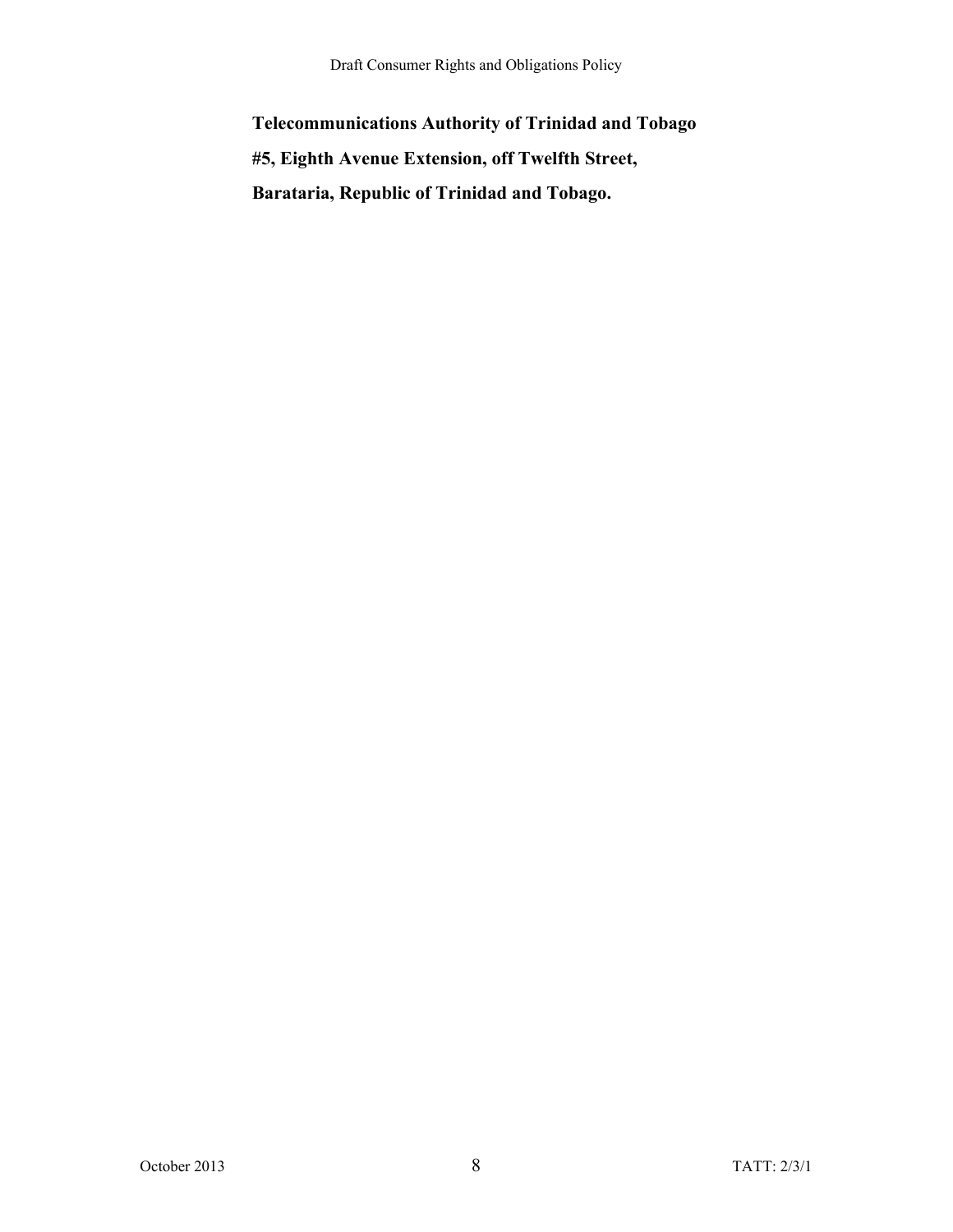# **2. GENERAL**

#### **2.1 Defining the Consumer and the Customer**

In this document, the Authority's intention is to inculcate prudence in all consumers of telecommunications and broadcasting services in the country, by promoting awareness of implications associated with the use of such, including the importance of requesting relevant telecommunications and broadcasting service information from service providers who supply such to them, and knowing their rights and obligations when using those services. In defining the consumer then, a good starting point would be to refer to the Consumer Protection and Safety Act (1985), which, in its legislation, defines a consumer as any person:

- *(a) To whom goods or services are sought to be supplied in the course of a business carried on by the person supplying or seeking to supply them; and*
- *(b) Who does not receive or seek to receive the goods or services in the course of business carried on by him.*

In the context of this policy, the Authority defines a 'consumer' as meaning a direct user, or end-user, of a public telecommunications or broadcasting service. This definition encompasses individual civilians, households, and businesses which use public telecommunications or broadcasting services, where such use is not a productive input in any commercial process (e.g. value-added service or retail services). Where the definition for any other term is necessary, the meaning of such term is taken to be that which is outlined in the Act.

It is important to conceive the difference between a 'consumer' and a 'customer'. A consumer, as described above, is meant to refer to any end-user, while a customer refers to the individual or entity to which the service is provided.

## *The customer is hence the subscriber to the service, and person to which a service contract is binding. It is therefore possible to consider 'customers' as a particular sub-set of 'consumers'*.

This distinction is necessary in the context of 'Consumer Rights and Obligations', as different rights and liabilities may be attributed to 'consumers' and 'customers' (subscribers). For the purpose of illustration, rights relating to Quality of Service may be applicable to all end-users (consumers), while rights relating to billing practices may be only applicable to the set of users who are the actual service subscribers (customers).

The 'process of consumption' begins with the consumer's decision to potentially use a public telecommunications or broadcasting service. The process continues through the course of choosing a provider, choosing a service package, receiving and utilizing the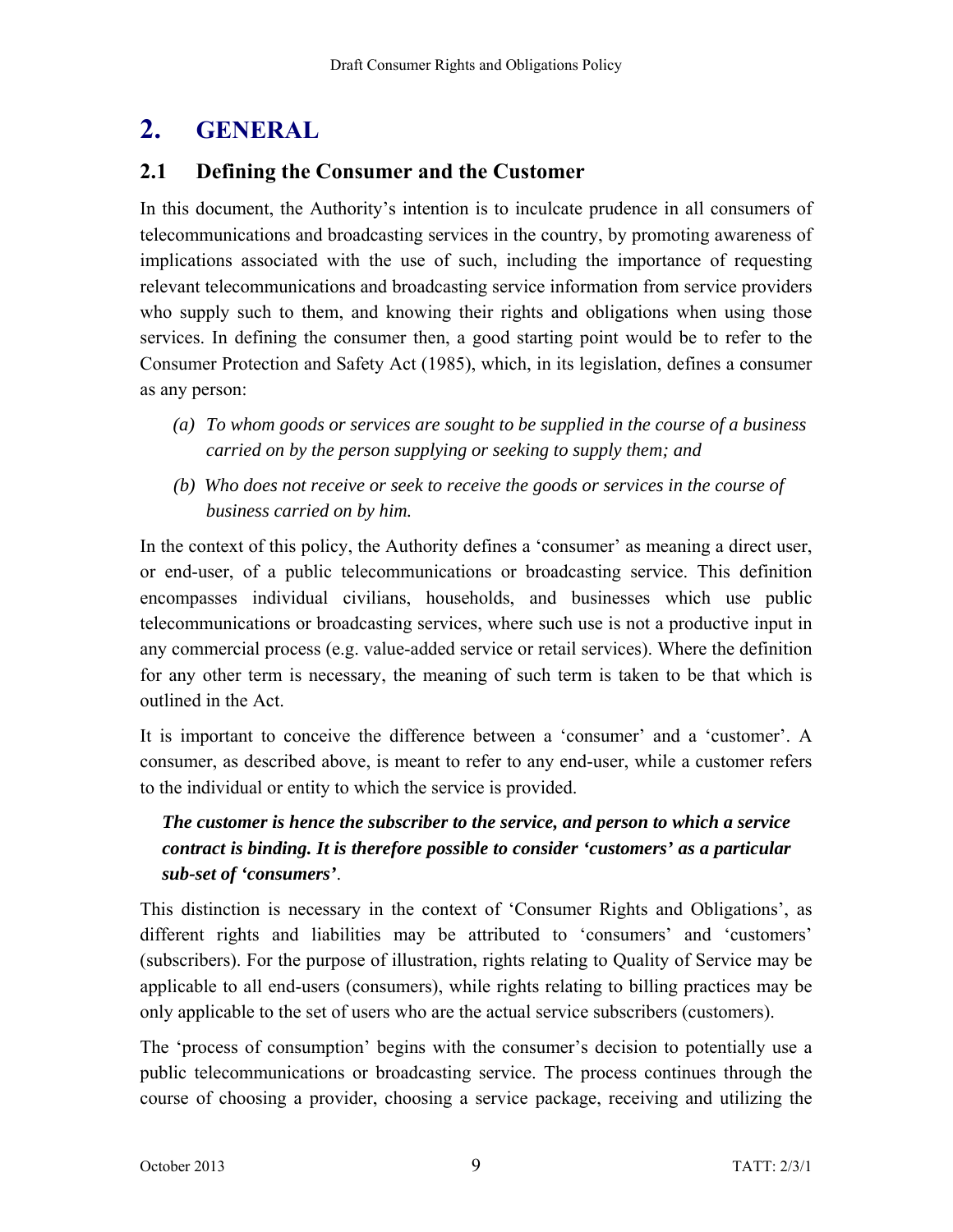service, making payments, and receiving technical or any other support. The consumer has various rights associated with each step in this process, up until such time that the consumer decides to no longer subscribe to the service. The process of consumption is outlined in **Table 1** below and broken down into the various stages and their associated rights.

| <b>Consumption Stage</b> |                               | <b>Associated Rights</b>                                                                                                                                                            |
|--------------------------|-------------------------------|-------------------------------------------------------------------------------------------------------------------------------------------------------------------------------------|
| $\mathbf{1}$             | Decision to become a user     | The right to access services for which the<br>modern consumer has no viable substitute.                                                                                             |
| $\overline{2}$           | Choosing a service provider   | The consumer's right to clear and up-to-date<br>information on available alternatives, in order to<br>make an informed and rational decision.                                       |
| 3                        | Activation of service         | The consumer has the right to timely and<br>efficient service activation inclusive of the<br>provisions outlined in the service contract.                                           |
| $\overline{4}$           | Receiving service             | The right to receive a service which is of a<br>reasonable quality, and which meets minimum<br>standards of acceptability.                                                          |
| 5                        | Utilizing service             | Right to privacy, and the respect for and<br>protection<br>of confidential<br>and<br>personal<br>information.                                                                       |
| 6                        | Payment for service           | The right to clear and accurate invoice<br>information and the right to fair and principled<br>billing practices.                                                                   |
| 7                        | Customer grievance            | The right to appropriate channels for the redress<br>of service related customer complaints,<br>inclusive of the relevant service standards as<br>outlined in the service contract. |
| 8                        | Service provider relationship | The customer has the right to be protected from<br>unfair business practices. The consumer is also<br>bound by obligations regarding the terms of use<br>of services.               |

**Table 1: The Process of Consumption**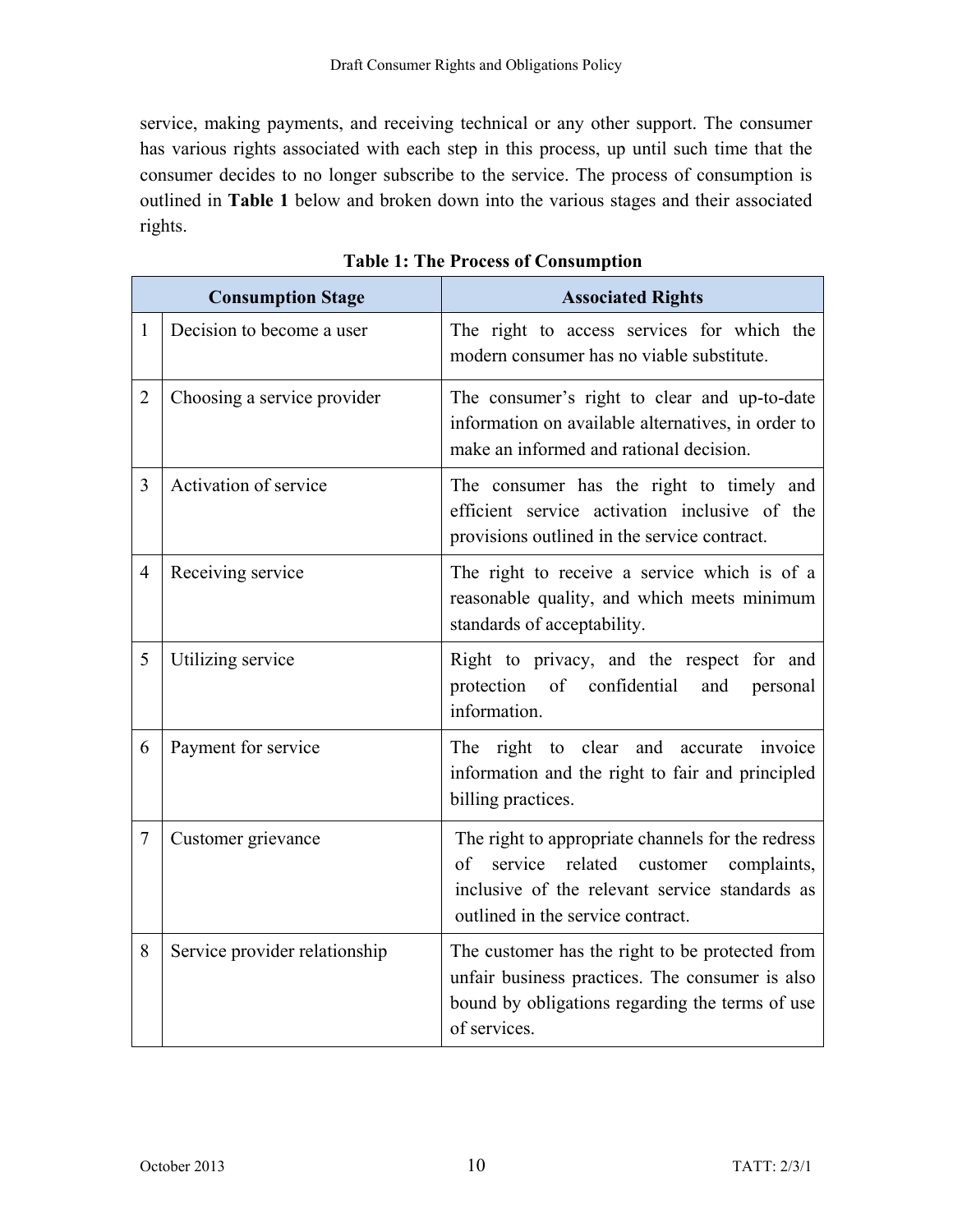## **2.2 The Consumer's Right of Access to Services**

The first stage in the consumer's process of involvement in the market is the decision to become a potential user of a service. The Authority is of the view that consumers must be guaranteed the right to access services, and for which the modern user has no viable substitute. Accordingly, tacit with the Concession's authorisation to provide public telecommunications services, is the **obligation to offer** that service to any consumer wishing to access the service in a non-discriminatory manner. This does not reduce the service provider's discretion to create service products targeting particular market niches, but does reiterate that the service provider is to treat all consumers, as prospective customers, equally. The Authority ensures that consumers are not exploited by unfair prices by applying various regulatory instruments, mainly the *'Price Regulation Framework'* and associated *'Pricing Regulations'*.

#### **2.2.1 Defining Telecommunications Services**

The Act defines a telecommunications service as:

*"a service using telecommunications whereby one user can communicate with another user in real time, regardless of the technology used to provide such a service and includes a public telecommunications service, a private telecommunications service, a closed user group service and a radiocommunication service*"

It is important to note that this definition outlined in the Act is a technology neutral definition employing the conventional meaning of real time<sup>2</sup>. The Act further distinguishes a telecommunications service offered to the public as a public telecommunications service, and this public telecommunications service is defined as:

*"A service offered to members of the general public, using telecommunications, whereby one user can communicate with any other user in real time, regardless of the technology used to provide such a service"* 

A public telecommunications service can therefore include both voice and data services offered to members of the public.

In the case of public telecommunications services the Authority herein seeks to establish a framework through which it regulates the quality of the telecommunications service itself, as well as the Point of Sale and Customer Care aspects of service to the general public.

<sup>&</sup>lt;sup>2</sup> Real time means transmission and reception (of information for example) without any perceptible delay.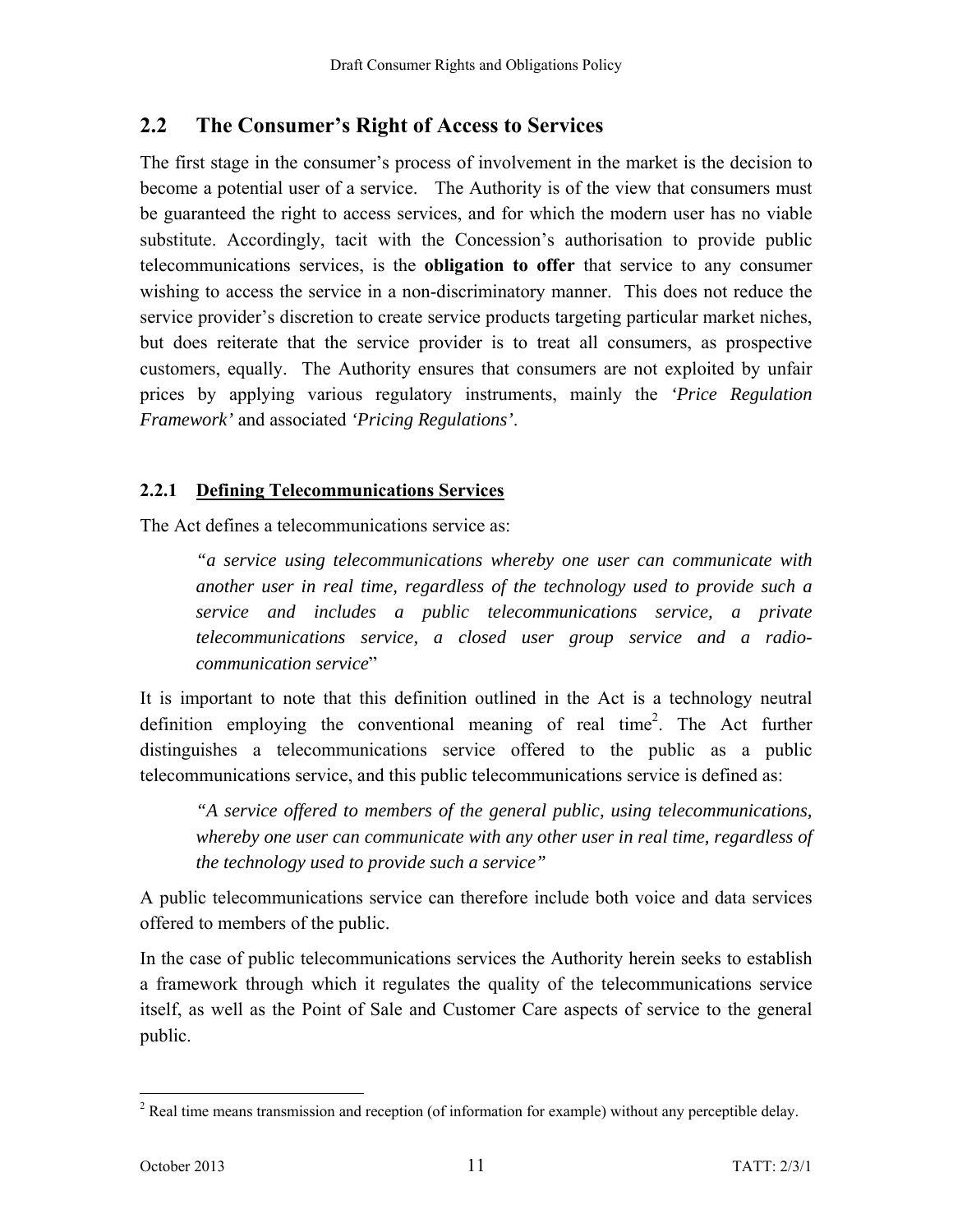#### **2.2.2 Basic Telecommunications Services**

The catalytic nature of telecommunications in Information Communication and Technology (ICT) development, that spawns socio-economic expansion, emphasizes the need for classifying certain public telecommunications services as basic telecommunications services and the associated right of consumers to have access to basic telecommunications services.

The Authority has defined basic telecommunications services, which will include the basket of telecommunications services that will be deemed essential, in accordance with Universal Service Policy of the Government of the Republic of Trinidad and Tobago (GoRTT). The GoRTT's Universal Service policy specifically states that:

*"The Authority shall determine the public telecommunications services to which Universal Service shall apply to provide the requisite benefits to society. Such services shall include at a minimum:* 

- *affordable and easily accessible domestic and international call origination and termination;*
- *affordable public data services of throughput as prescribed by the Authority from time to time.*
- *directory assistance; and*
- *free 24-hour access to emergency call service ."*

The concept of Universal Service relates to the principle that all members of society are entitled to have access to basic telecommunications services. Liberalisation is perhaps the most important initiative taken by the Authority towards the attainment of Universal Service. However, even in a fully competitive market, it may not be economically viable to make basic telecommunications services available to certain communities (e.g. rural or geographically isolated areas) or population groups (e.g. differently-abled persons). The Authority believes that the thrust to fill this access gap requires the establishment of a Universal Service Framework and supporting regulations that will guide the implementation of mechanisms in order to facilitate ubiquitous access to basic telecommunications services in Trinidad and Tobago.

#### *Statement on Access to Telecommunications Services:*

*The Authority shall recognize the consumer's right to access basic public telecommunications services and, shall regulate the telecommunications sector through the enforcement of the relevant Concession obligations and regulations in force, in such a manner so as to facilitate ubiquitous access to basic telecommunications services in Trinidad and Tobago.*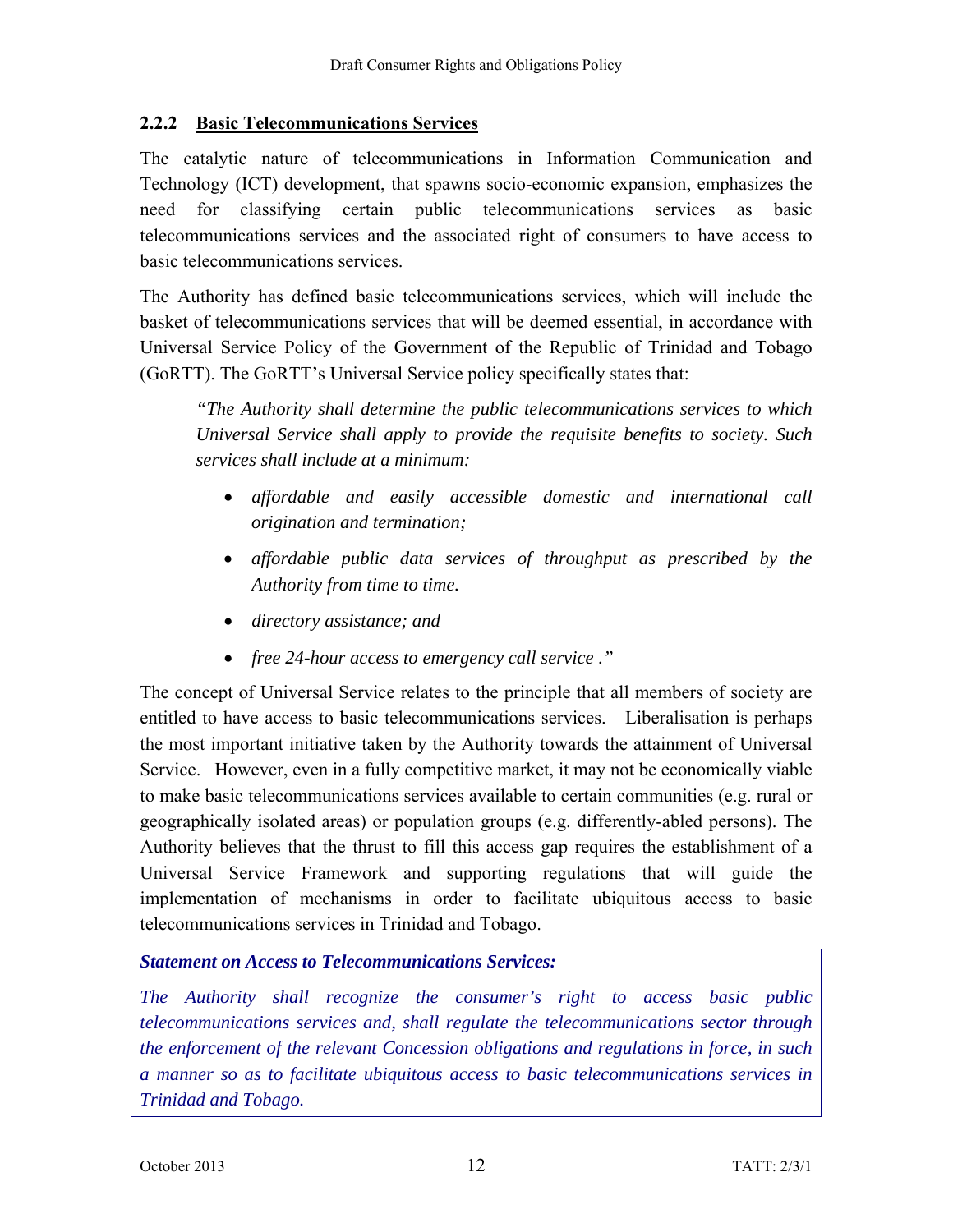#### **2.2.3 Broadcasting Services**

The Act describes broadcasting services to mean the following:

*"the offering of the transmission of programmes whether or not encrypted, by any means of telecommunications, for reception by the general public, including sound, radio, television and other types of transmissions, such as those on a point to multipoint basis"*

The definition of broadcasting services outlined in the Act includes national and community free-to-air broadcasting services, such as:

- Radio (e.g. FM and AM broadcast radio stations)
- Television (e.g. CCN TV6, Gayelle Limited)

It also includes subscription broadcasting services, such as:

- Cable television services
- Satellite television and radio services

Generally speaking, the Authority shall regulate the Point of Sale and Customer Care aspects of service provision offered by providers of subscription broadcasting services, similarly to Concessionaires that provide public telecommunications service. In that regard through this framework the Authority seeks to maintain minimum expectations in terms of consumer-related Quality of Service, provisioning of information to consumers and complaint resolution. This is proposed as the customer pays fees and charges to these providers and should thus be afforded some minimum quality in that regard.

Conversely, consumers do not pay directly for free-to-air broadcasting services (e.g. radio station broadcasts), but are exposed directly to the content of the electronic media delivered, provided that the consumers' receiving equipment (radio or television) are "tuned" to a station. The dominant commercial model in the free-to-air broadcasting market, is one in which operating expenses are financed by advertising revenues. It should be noted that although consumers do not directly pay for free-to-air broadcasting services, there exists an implicit economic arrangement: access to the consumer's attention is exchanged for advertising revenue with agents who have an economic use for such attention.

It should be noted that all providers of broadcasting services are bound by various coverage obligations in their Concession agreements. This obligation seeks to ensure that persons authorised to broadcast content do so in a manner that ensures appropriate reception by the consumers' terminal equipment. By promoting widespread coverage of broadcasting services, the Concession agreement is hence an instrument used by the Authority to endorse the consumer's right to access broadcasting services.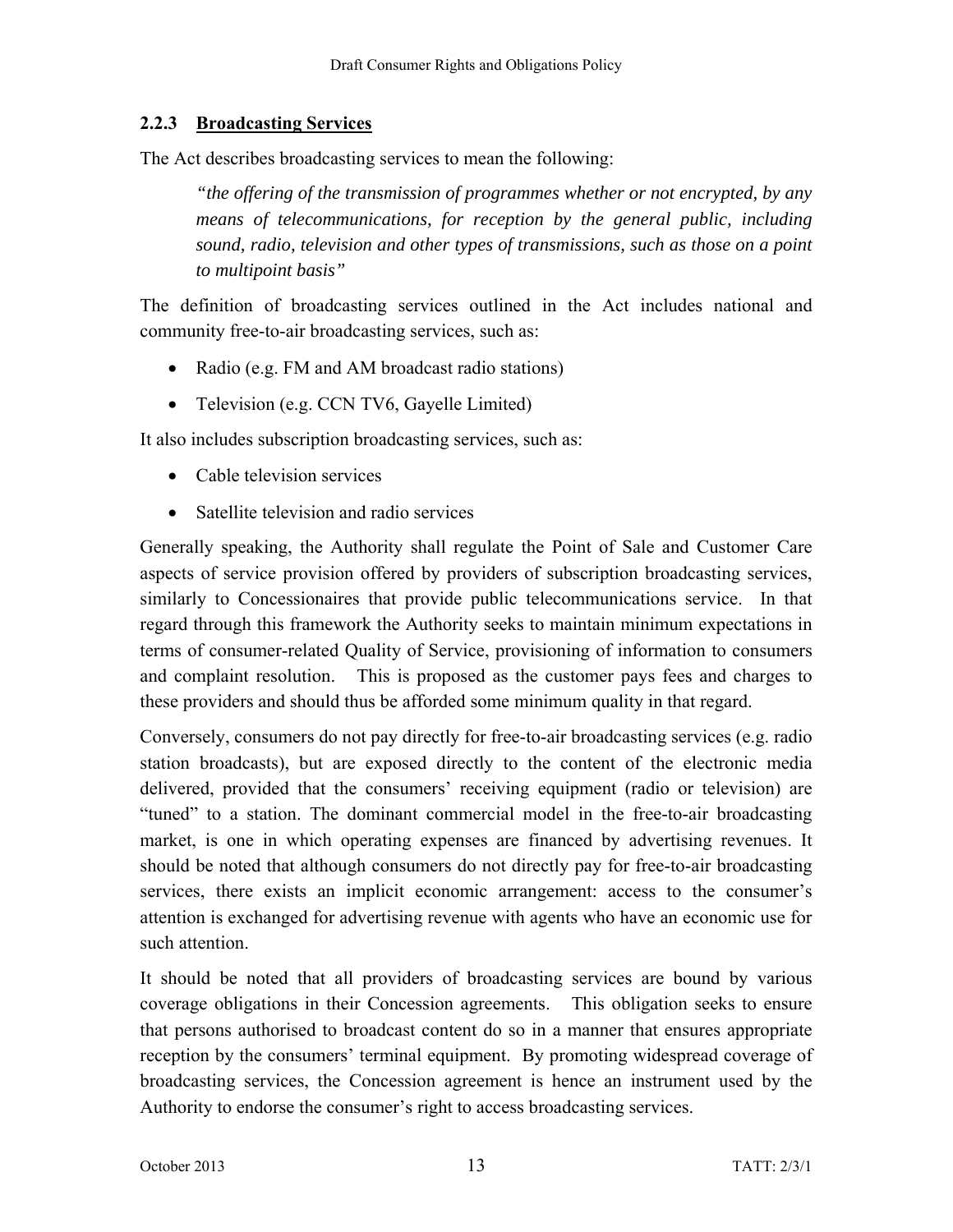#### *Statement on Access to Broadcasting Services:*

*The Authority shall regulate the Free-to-Air Broadcasting Sector so as to encourage pervasive coverage, such that at any location in the Republic of Trinidad and Tobago may receive a signal from at least one commercial Free-to-Air Radio station, and at least one commercial Free-to-Air Television station.* 

*The Authority shall regulate the subscription broadcasting Sector so as to encourage pervasive availability of high quality broadcasting services to all locations in the Republic of Trinidad and Tobago.*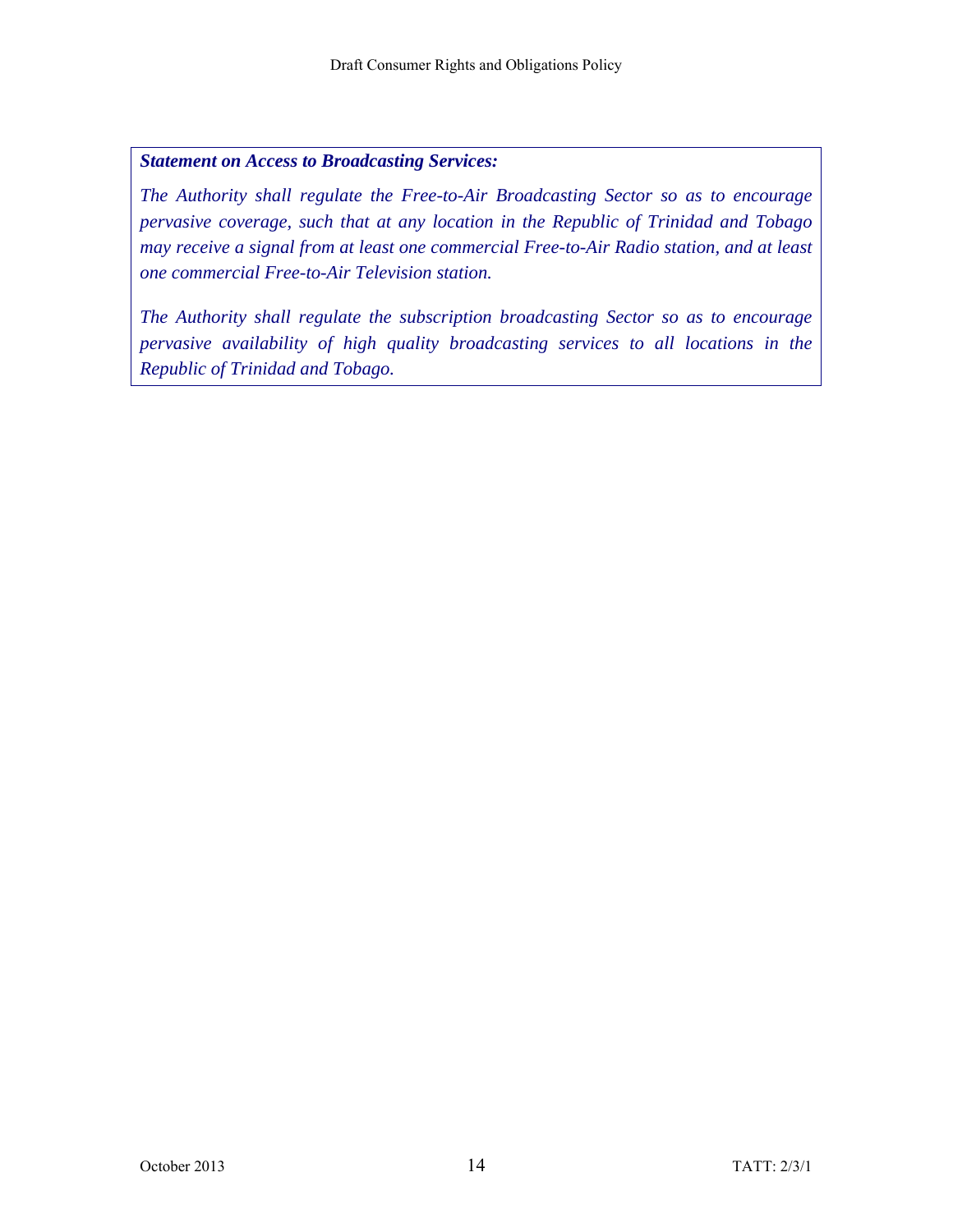# **3. THE AUTHORITY'S APPROACH TO CONSUMER AND CUSTOMER QUALITY OF SERVICE**

#### **3.1 The need for Consumer-Related Quality of Service Standards**

Performance indicators can, in general, can be divided into two categories: service performance indicators and technical performance indicators. This Draft Policy document discusses indicators for service performance, and those aspects of technical performance which the Authority deems directly relevant to the consumer.

Consumer-related Quality of Service comprises both customer service and technical Quality of Service indicators that directly affect the delivery of a service to a consumer. Customer service includes the ability of a Service Provider to respond continuously and consistently to consumers' needs and requests. The technical Quality of Service parameters most relevant to consumer-related Quality of Service is the consumer's ability to reliably access service. In a competitive market, consumers' decisions are greatly influenced by their perception of the customer service and technical performance ratings of a given Service Provider.

For purposes of this Policy, the Authority has considered as a conceptual framework the Model for Consumer Perception which has been put forth by the International Telecommunications Union (ITU). While it is recognized that Consumer Perception of Quality of Service satisfaction is indeed influenced by areas such as trends, costs and advertisements, it is of utmost importance to recognize also, those that go beyond these norms of Consumer Perception. Indeed, according to the Model, meaningful Consumer Perception of good quality of service relies on much more than the aforementioned areas – and in particular on four major areas;

- (i) Network Performance,
- (ii) Terminal Performance,
- (iii) Point of Sale, and
- (iv) Customer Care,

as illustrated in **Figure 1** below.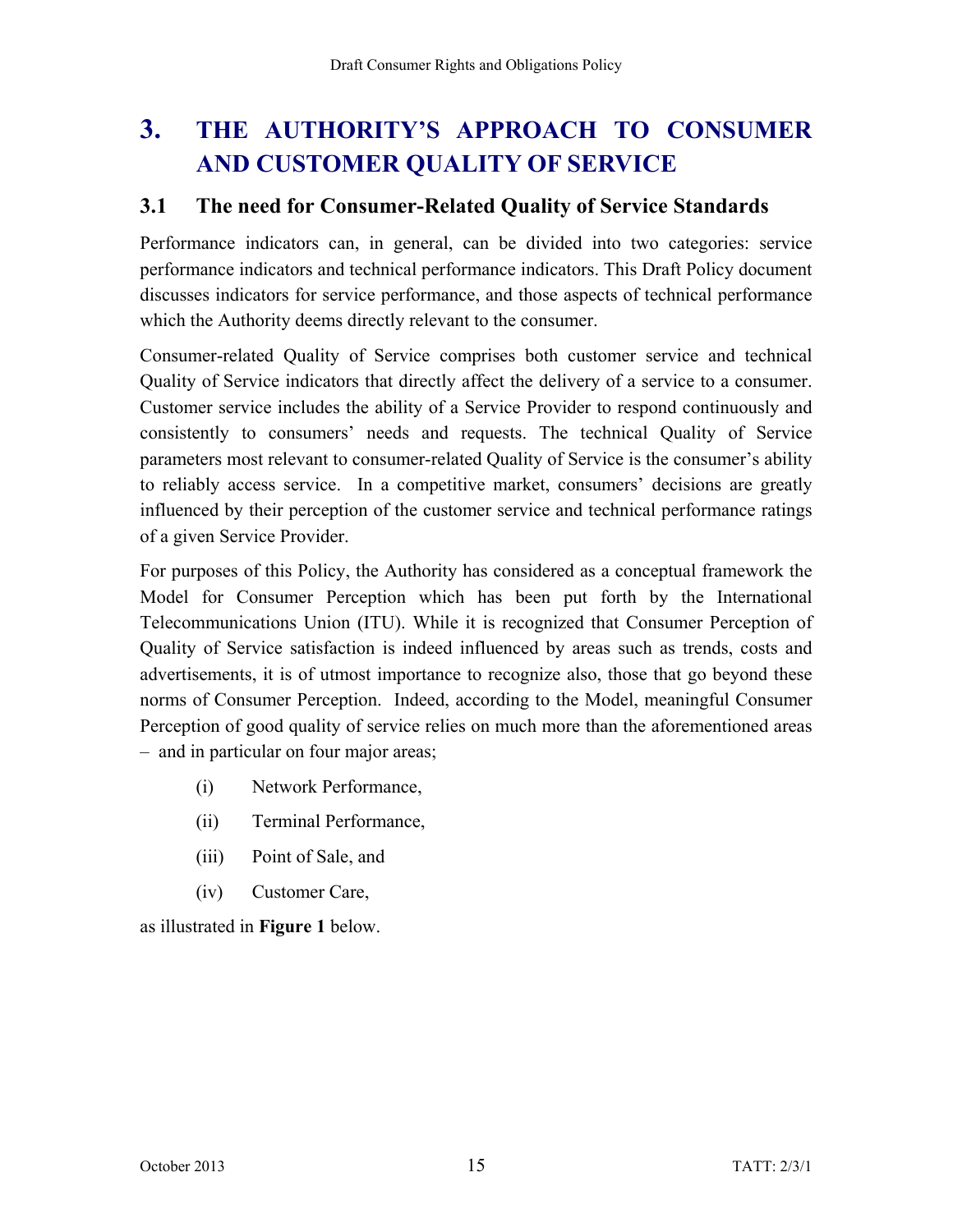

**Figure 1: Factors influencing Consumer Perception** 

The ITU describes Quality of Service as "*the totality of characteristics of a telecommunications service that bear on its ability to satisfy stated and implied needs of the user of the service*".

Network Performance, Terminal Performance, Point of Sale, and Customer Care all impact highly on Consumer Perception of Quality of Service. Further, each area comprises of several factors which are all part of the Consumption Process. There are several kinds of indicators which can be used to prescribe these consumer-related Quality of Service standards. Although these indicators can be utilised for various public telecommunications and subscription broadcasting services, the acceptable standard levels prescribed for these indicators may vary among different types of services. Given the technical complexity of public telecommunications and broadcasting services, there are various Quality of Service indicators for the monitoring and regulation of Concessionaires.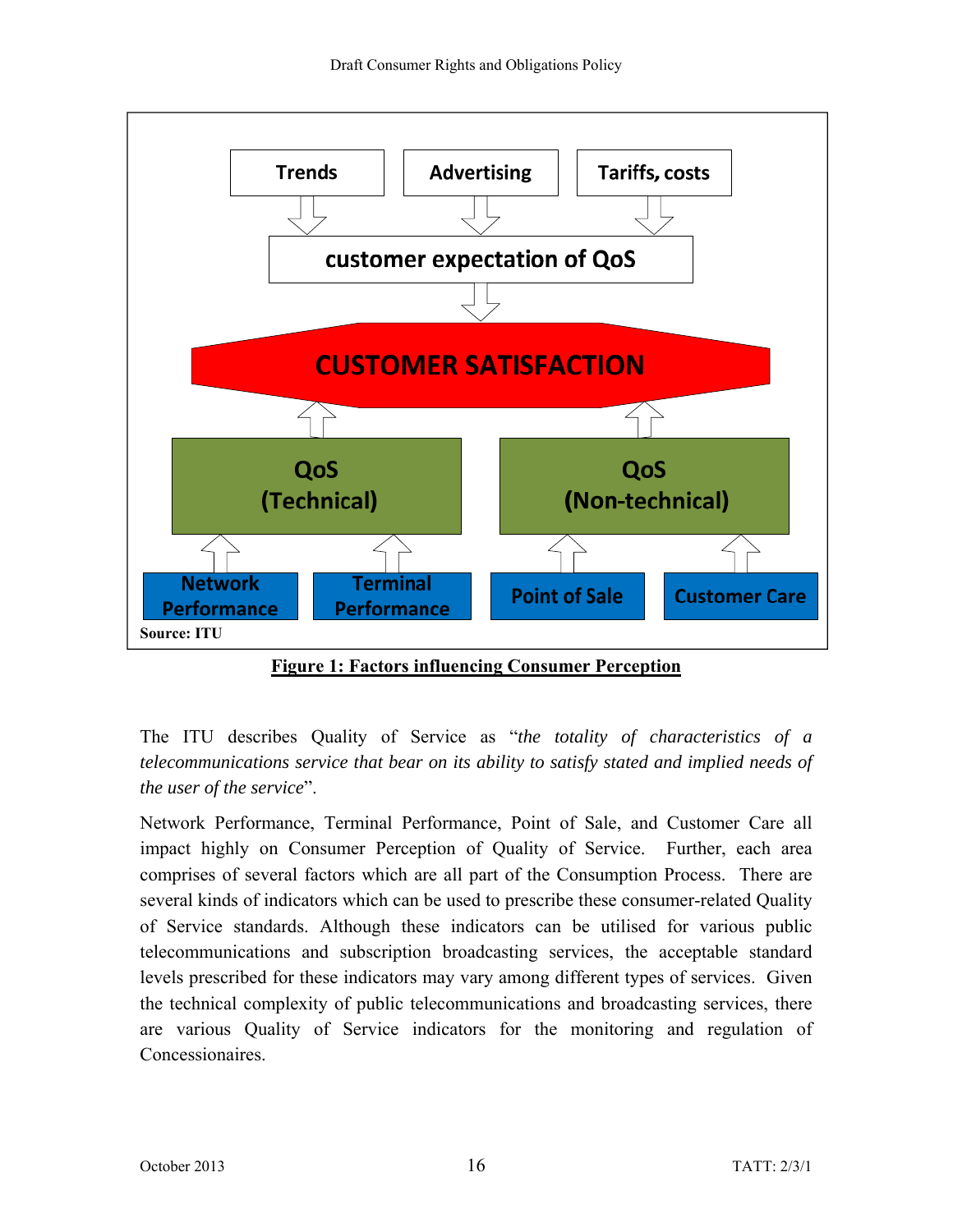#### **3.1.1 Network Performance**

Network Performance, for purposes of this document, is limited to the Quality of Service received or rather, perceived by the consumer, during the Consumption Process with respect to the Consumer's Right to a minimum Quality of Service. Hence, the standards related to consumer related Quality of Service and the indicators provided in Annex A of this Policy are key indicators of the Quality of Service by the network.

Therefore, the Network Performance concept is used for measurement of the performance of network portions that are under individual providers' control.

#### **3.1.2 Terminal Performance**

Given that the strict technical term QoS includes many parameters outside the control of the network provider, and thus outside the Authority's remit under the Act, this Policy is limited to Network Performance as opposed to the Terminal Performance and more specifically, the performance of software applications*.* 

The Authority's remit with respect to terminal equipment is limited to ensuring that such terminal equipment meets the technical requirements required to interact with the networks provided by the individual Concessionaires. This function falls under the remit of the Authority's equipment certification activity*.* Thereafter, adjunct, consumer-facing software is outside the remit of the Authority and concerns related to these aspects should instead be forwarded to alternative consumer protection agencies.

*Outside of equipment certification, terminal performance is beyond the regulatory remit of the Authority. Accordingly, such matters are not included in the scope of this document.*

#### **3.1.3 Point of Sale**

The overall consumer experience is not only conditioned by quantitative technical measures given in terms of performance, but also the qualitative aspects which arise at that point where a consumer becomes a customer of a particular service.

In this regard, the first interaction is at the point of sale hence it is necessary for Service Providers to ensure that the experience is of the highest quality by, among other things, providing sufficient information to allow consumers to make meaningful and informed decisions about the services offered. The person's right to information not only includes information related to contractual information, but also includes the person's right to give informed consent to the disclosure of their information to third parties when a customer submits that information.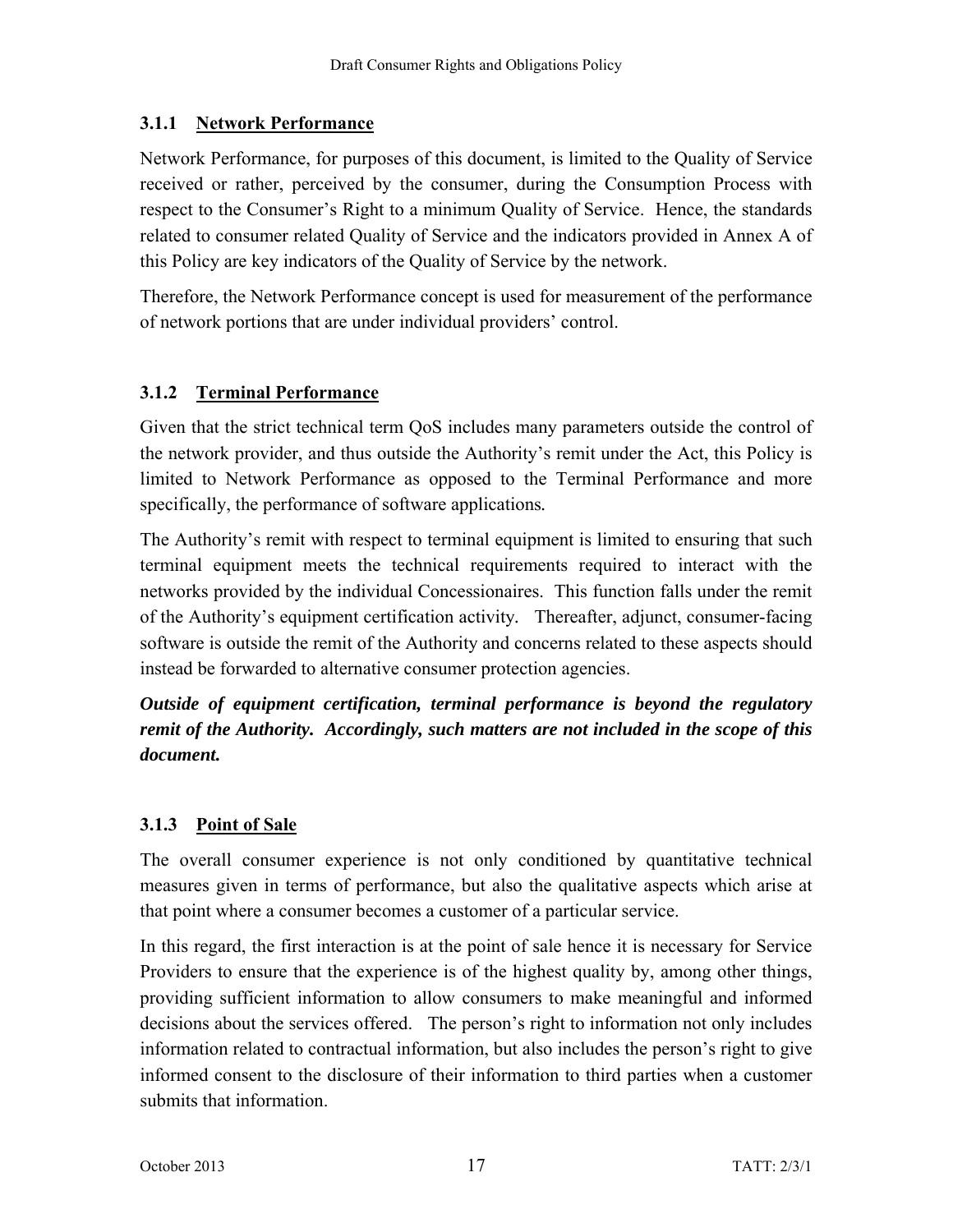Service activation is also a key factor in determining the level of customer experience. Indeed effective and timely service activation remains a key aspect of customer service for which competitive advantage is sought. In this context, it is of utmost importance that customers are made aware of minimum standards of efficient service activation at the point of sale stage in the consumption process.

#### **3.1.4 Customer Care**

Customer care is the heart of the entire customer experience and has a high correlative factor with the level of a customer's perspective of good quality of service and thus satisfaction. Further, the customer's right to privacy, to fair billing practices, and to protection from unfair and unethical business practices such as price discrimination and slamming are all vital qualitative aspects to consider for meaningful customer experience and are further elaborated in section 5 in this document.

The minimum set of consumer-related Quality of Service indicators, standards and measurement methods that the Authority proposes to adopt have been included in Annex 1 to this document.

#### *Statement on Consumer-Related QoS Standards:*

*Concessionaires shall be required to comply with the standards set out in Annex 1.* 

*The Authority shall continuously oversee and develop the necessary consumer-related Quality of Service standards in order to ensure that Concessionaires maintain an acceptable service standard and to enable consumers to compare the quality of services offered by various Concessionaires.* 

*The Authority may review the applicable indicators and standards from time to time, as deemed necessary to adapt to the changing industry landscape. The minimum set of consumer-related Quality of Service indicators, standards and measurement methods that the Authority proposes to adopt have been included in Annex 1 to this document.* 

# **3.2 Measuring the Customer Satisfaction Index**

Customer satisfaction surveys may be used to complement other forms of QoS monitoring systems. Although, performance statistics give an insight into technical and service-related performance, they cannot provide a true reflection of consumer satisfaction and prevailing opinions in order to determine whether telecommunication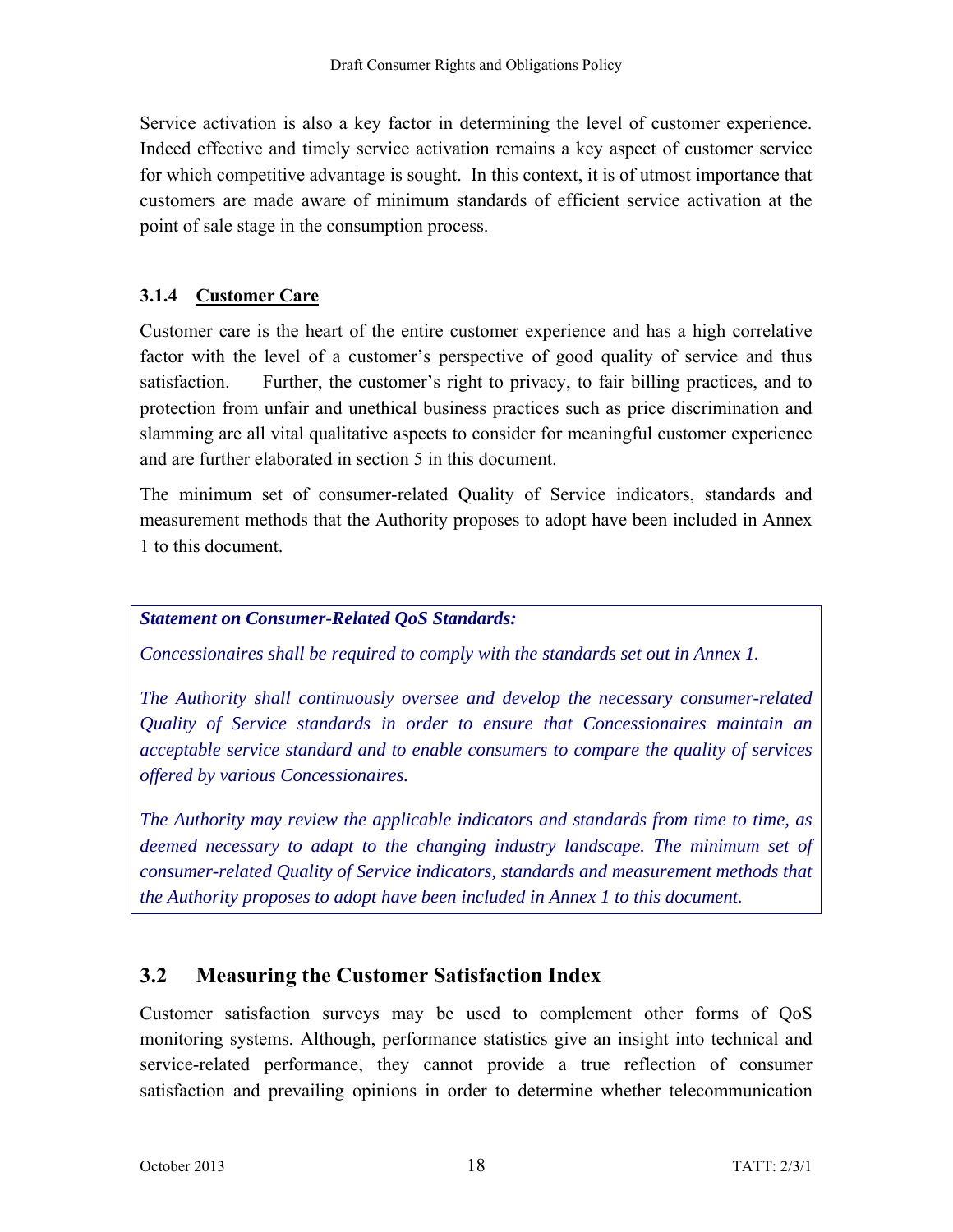policy and regulation have enhanced consumer benefits. Feedback on customers' perspectives can further help improve QoS in the industry. In addition to giving a broad picture of the overall level of customer satisfaction in the industry, customer surveys can assist in the identification of specific areas where there are service deficiencies, in order to develop QoS standards and indicators which evolve with consumers requirements and expectations.

In light of the foregoing, the Authority therefore plans to do periodic customer satisfaction surveys.

An important element of its Quality of Service monitoring framework will be the Authority's 'Customer Satisfaction Index' indicator. The Authority will design a methodology for creating such an index, which may be based on periodic customer satisfaction surveys. This index is meant to capture various components of the consumer experience into one single broad measurement.

The Authority understands that, given the limitations of an index to measure qualitative aspects of the consumer experience, this indicator may not be appropriate as a standard, but might be more suitable as a tool to help monitor service quality from a consumer perspective. Concessionaires are urged to recognize that such an indicator would not only assist the Authority in QoS monitoring, but would also enable Concessionaires themselves to gain a qualitative grasp of the prevailing opinions of their subscribers.

*Statement on Customer Satisfaction Index:* 

 *The Authority proposes to conduct and publish periodic consumer satisfaction surveys to complement its system of QoS standards and monitoring.* 

# **3.3 Compliance with Consumer-Related Quality of Service**

In relation to the service quality provided by Concessionaries, indicators and standards are ineffective regulatory tools if not properly administered and monitored. The Authority proposes to apply a number of approaches to ensuring compliance with consumer-related Quality of Service requirements:

1. A disclosure approach, which will involve the publication of actual Service Provider performance against Quality of Service indicators and standards, to provide information to consumers on the quality of service offered by Concessionaires to afford them informed choices;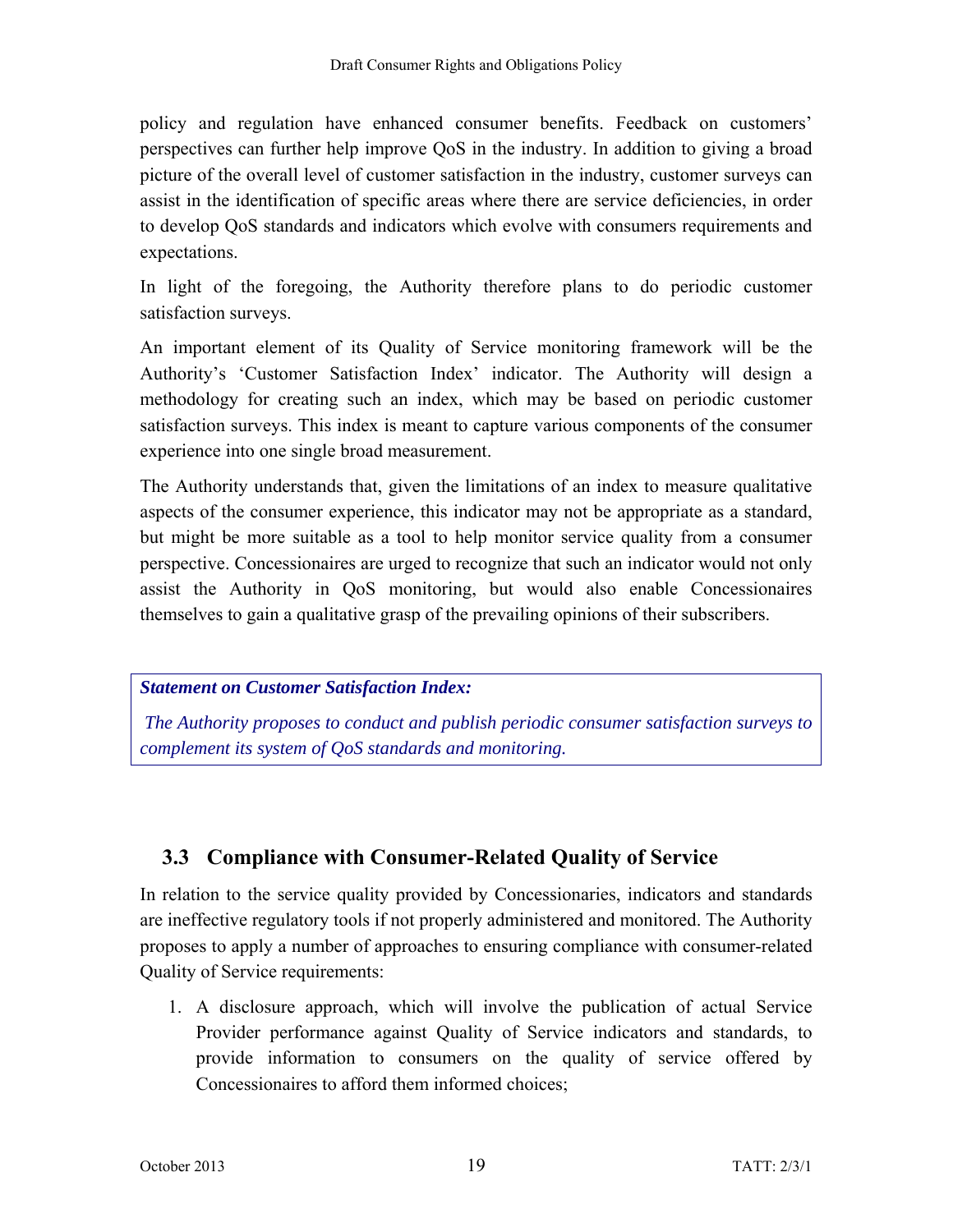- 2. A customer remedy approach, involving the provision of rebates to customers that experience levels of service that fall below the applicable standard levels;
- 3. An enforcement approach, under which serious and recurring breaches of the minimum Quality of Service standards may be the subject of enforcement proceedings by the Authority under the Act or applicable Concession terms.

The Authority reserves the right to apply any of these approaches, inclusive of a combination of such, in the enforcement of Quality of Service standards. The Authority's Consumer Rights and Obligations Regulations shall outline the issue of compliance approaches in further detail.

#### *Statement on compliance with QoS standards:*

*The Authority shall require that reports on quality of service be submitted by Concessionaires in accordance with the relevant regulations.* 

*The Authority's regulations shall establish the manner in which these reports are to be submitted by Concessionaires, to allow for the ongoing evaluation of service performance against applicable indicators and standards.* 

*Compliance shall be ensured using a variety of regulatory approaches, including but not limited to: disclosure, consumer remedies and enforcement.* 

#### **3.3.1 Notification of Potential Breaches**

Where it discovers through its monitoring activities that a potential breach of the COoS Framework has occurred, or where a complaint is received which identifies facts which may suggest a breach of the CQoS Framework, the Authority shall undertake an investigation so as to determine whether a breach has been committed through the process outlined below.

1. The Authority shall write to the Service Provider giving notice that the Authority is considering a potential breach of the CQoS Framework, providing at a minimum the following:

- a. Particulars of the alleged breach,
- b. Particulars of the provisions of the CQoS Framework and the Concession, where applicable, which are alleged to have been breached,
- c. Particulars of the possible sanctions which might be relevant to the potential breach, having regard to **section 3.3.3** below,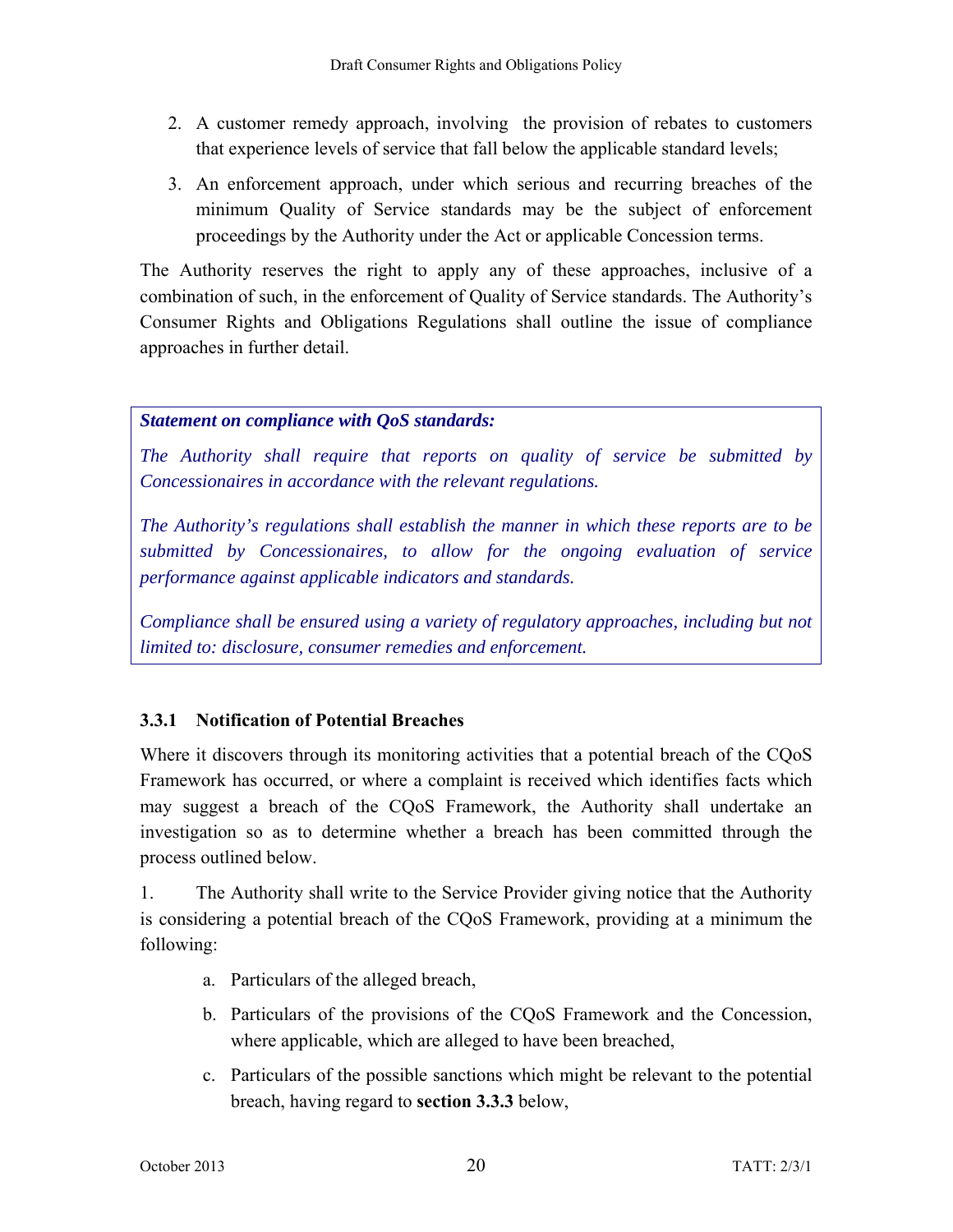- d. An invitation to the Service Provider to make any representations to the Authority in accordance with **section 3.3.2** below,
- e. Any requests for further information required for the Authority's investigation, making reference to the provisions of the Act, any Regulations or authorisation under which the request for information is being made
- f. An outline of the process for consideration of potential breaches as well as an estimated timeline of the process.

2. The invitation to the Service Provider to make representations to the Authority regarding the potential breach shall be made in accordance with the following:

- a. Where the potential breach is one to which sanctions under any of Tiers 1 or 2 of **section 3.3**.**3** would apply; the Service Provider shall be entitled to make representations in writing. Such representations must be made no sooner than fourteen (14) days of the Authority's letter of notification.
- b. Where the potential breach is one to which sanctions under any of Tiers 3, 4 or 5 of **section 3.3.3** may apply, the Authority shall so indicate in its notification. The Service Provider may in such instance make any written representations within twenty eight (28) days of the Authority's notification and may in such written representations request that the Authority convene a hearing at which further representations can be made by the Service Provider to the Authority.

#### **3.3.2 Hearings with respect to Potential Breaches**

1. A hearing requested under **3.3.1 (2) (b)** above shall be held within forty-two (42) days of a request to do so and shall be presided over by the Consumer Complaints Committee of the Authority.

2. The Service Provider shall be entitled to have legal representation at any such hearing. The hearing shall be convened by the Authority giving no less than twenty one (21) days advance notice in writing of the date of the hearing. The notice shall state:

- i. The date(s) on which the hearing shall take place;
- ii. The location, which shall ordinarily be the offices of the Authority;
- iii. The panel members;
- iv. The format which the hearing will take; and,
- v. The timeframe within which skeleton arguments (if required) and any other documents should be submitted to the Authority in advance of the hearing.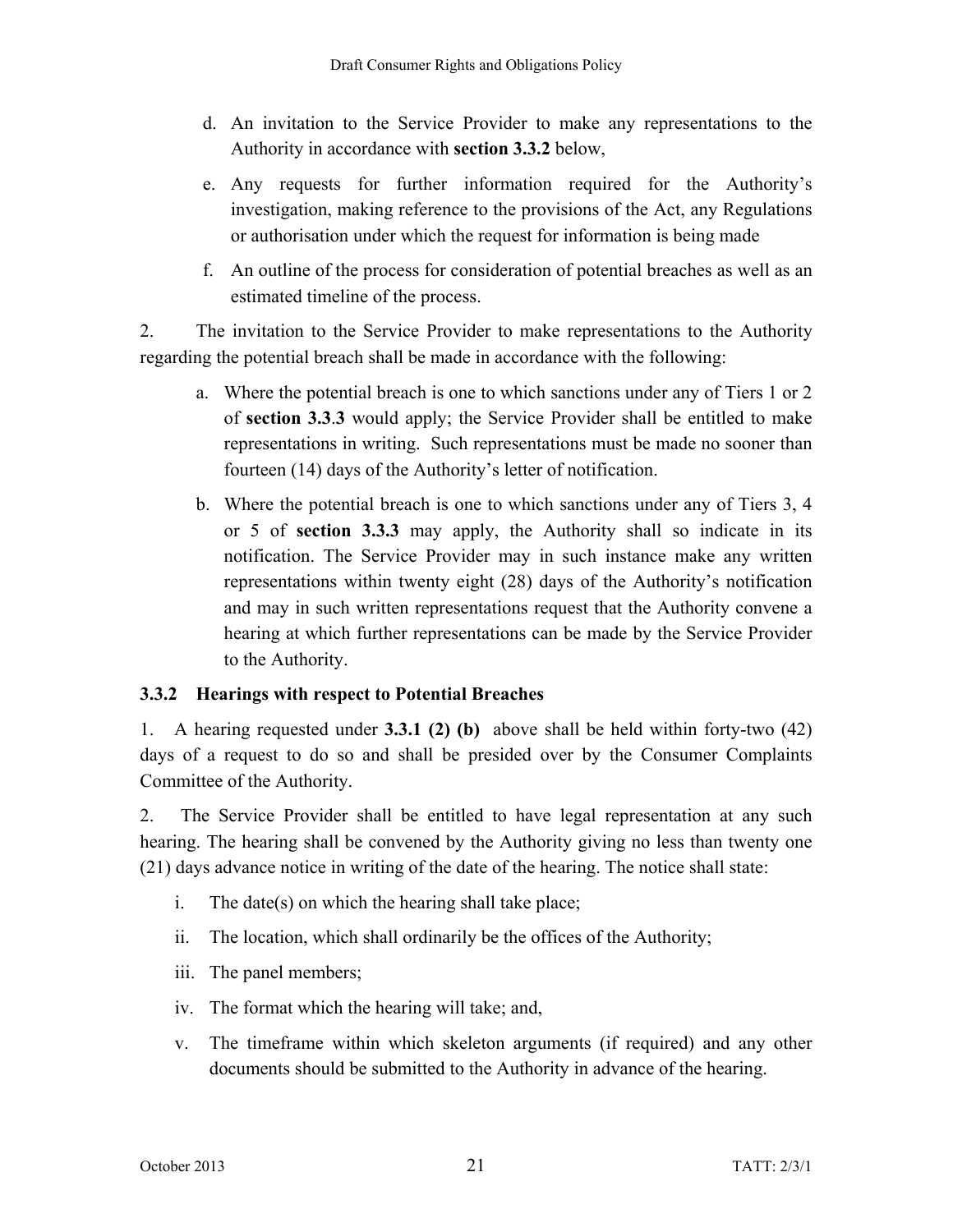3. The Authority may obtain a report from any expert in respect of the potential breach, however in such case the Service Provider shall be given a reasonable opportunity to consider the report and make representations on any matter contained in it.

4. Representations by the Service Provider should include, where applicable, the findings of any internal investigation of the possible breach that was undertaken by the Service Provider, and any steps taken by the Service Provider to address the possible breach.

5. Where the Authority determines that a breach has been committed by the Service Provider, the Authority shall, in determining the appropriate sanction to be applied, consider any steps taken by the Service Provider to remedy the breach or its effect. Where the Authority considers that the steps taken by the Service Provider are sufficient to achieve the objectives of the CQoS Framework, the Authority may determine that none of the sanctions under **section 3.3.3** below should be applied in respect of the breach.

6. The decision of the Authority shall be communicated to the Service Provider in writing in accordance with **section 3.3.3** below.

7. The Authority may extend any time for the making of any representations or doing of anything set out in this **section 3**.**3.2**.

#### **3.3.3 Graduated Warnings and Sanctions for Breach of the CQoS Framework**

As stated above, warnings and sanctions for breach of the CQoS Framework will be administered according to a tiered system. The principle applied by the Authority in the determination of whether or not a particular breach is a material breach of Concession requires an approach which treats with breaches on the basis of:

- (i) the seriousness of the breach; and
- (ii) the extent to which a particular Service Provider repetitively breaches the CQoS Framework.

Further, the Authority considers that this approach ensures that Service Providers receive fair warning of breaches of the CQoS Framework and thereby enables them to implement proper compliance measures before being subjected to the more punitive sanctions. It also assists in ensuring that any sanction applied is fair and proportionate to the breach.

Where the Authority decides, based on its considerations under **section 3.3.2** above, that a breach has been committed but that the Service Provider has taken adequate measures to address the breach, the Authority shall notify the Service Provider in writing of its decision including the decision that no further sanction is appropriate, and shall publish a copy of the notice on its website.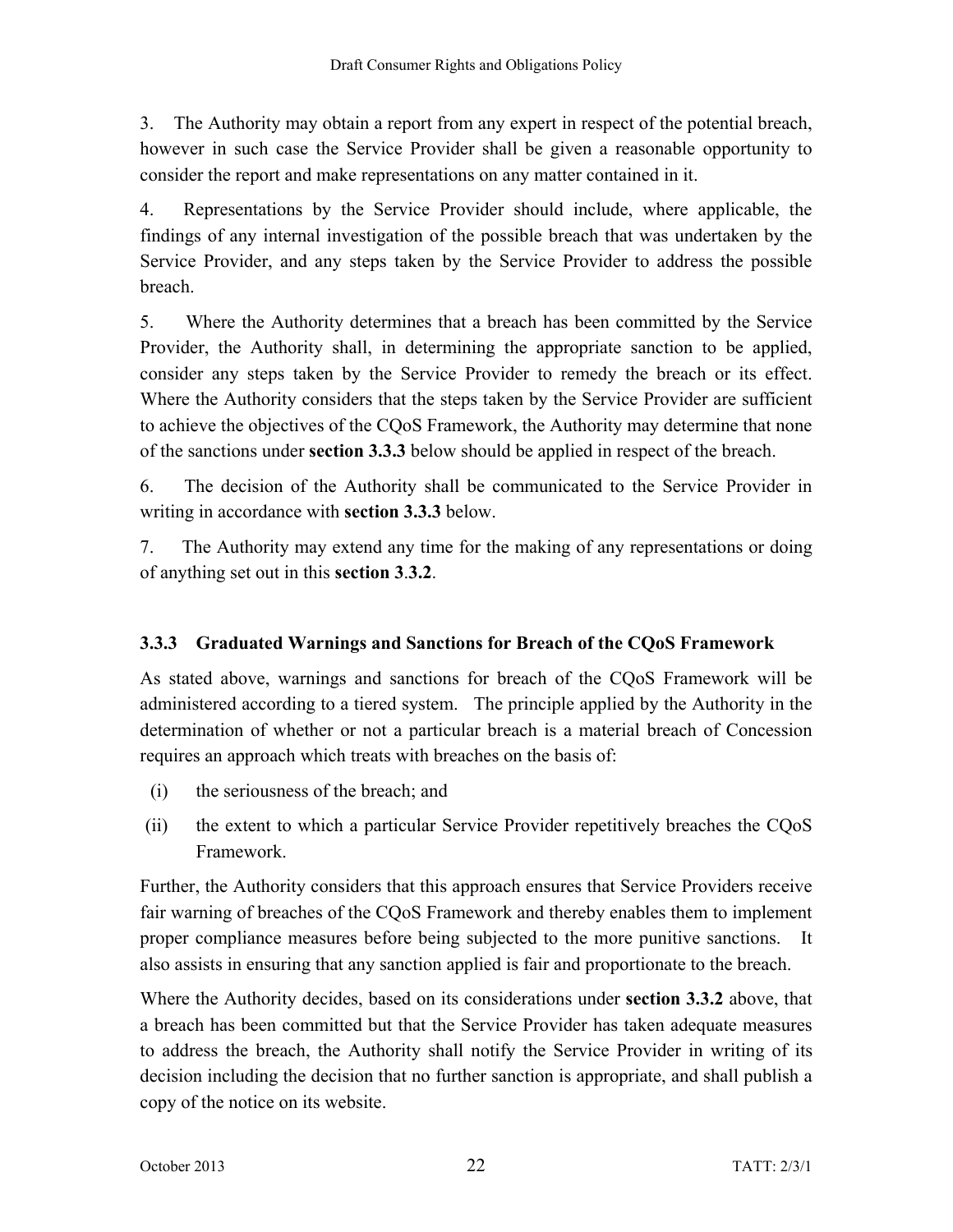The following system of warnings and graduated sanctions will be applied for breaches of the CQoS Framework once the Authority has determined, based on the process outlined in **section 3.3.2** above, that a warning or sanction is appropriate. The system starts with a warning and then progresses to sanctions which increase in severity, from the 1st to the 6th breach or tier, according to the number of offences taking place within the previous twelve-month period, on a rising scale.

#### **Tier 1:- 1st Breach, 1st Warning**

The Authority will notify the Service Provider in writing that it has committed a breach of the CQoS Framework. The notification shall contain details of the breach committed and a statement that the notification comprises a 1st Warning.

# **Tier** 2**:-** 2n**d Breach, Public Warning**

- **(**i**)** The Authority shall notify the Service Provider in writing that it has committed a breach of the CQoS Framework. The notification shall contain details of the breach committed and a statement that the notification comprises a Public Warning;
- **(**ii**)** The Authority shall publish the notification on its website; and,
- **(**iii**)** The Service Provider shall be directed by the Authority to publish a notice ofthe Authority's decision, in the form directed by the Authority.

# **Tier 3:- 3rd Breach, Monetary Fine**

- (i) The Authority shall notify the Service Provider in writing that it has committed a breach of the CQoS Framework. The notification shall contain details of the breach committed;
- (ii) The Authority shall, under Section 65(1) of the Act, refer the matter as a breach of Regulatory Framework and charge a monetary fine pursuant to that provided for in the Act or Regulation

# **Tier 4:- 4th Breach, Suspension**

- **(**i**)** The Authority shall, under Section 30(1) of the Act, recommend to the Minister the suspension of the Concession for a period of up to three (3) days.
- **(**ii**)** The Authority shall publish on its website and in no less than one daily newspaper with circulation in Trinidad and Tobago, a notice containing details of the breach and the sanctions applied.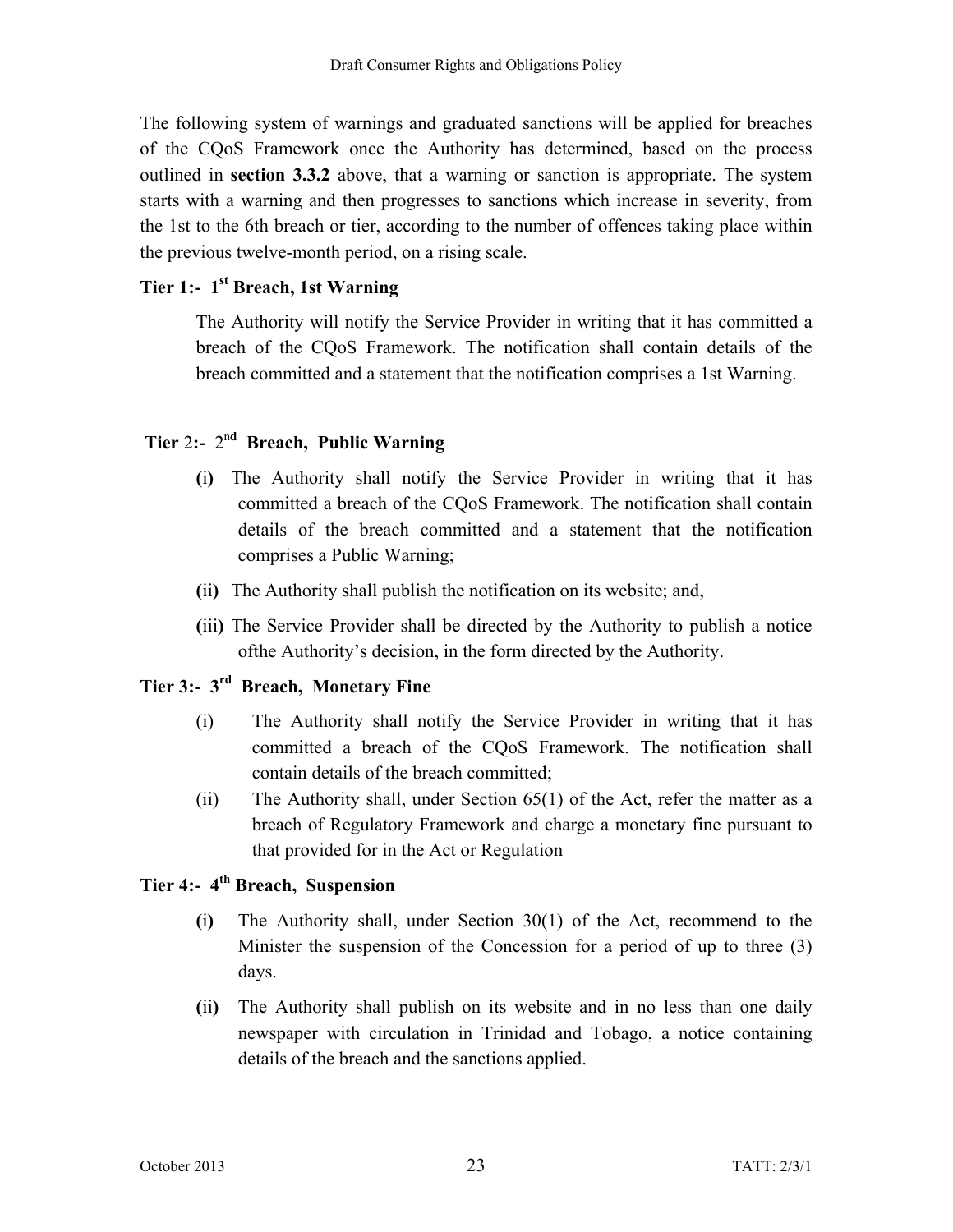# **Tier 5:- 5th Breach, Termination**

The Authority shall recommend to the Minister, the Termination of the Concession in accordance with Section 30(1) of the Act.

For the purpose of determining the applicable level of warning or sanction for a particular breach, the Authority will consider all breaches that have occurred within the twelvemonth period ending with the date on which the breach under consideration was committed.

### **3.4 Rights Relating to Broadcasting Services and Content**

The broadcasting sector is subject to unique standards in the context of the consumer's right to a high quality of service. In the context of free-to-air radio and television broadcasting as the dominant transmission platform, broadcasters are not directly accountable for the customer service aspects of their service to the general public; as consumers do not directly pay for such services. As such, the consumers' rights in this sector relate to the content of such programming. Furthermore, there are distinctions as to the applicability of these rights as it relates to broadcasting content related to basic and advanced packages for subscription broadcasting services.

Issues pertaining to the nature of broadcasting content are evident when one considers the unique pervasiveness of broadcasting as means of communication and as an information distribution channel. In accordance with its statutory duties under Section 18(1)(m) of the Act, the Authority has implemented a process to deal with complaints received from users of broadcasting services. These procedures are outlined in the *"Broadcast Content Complaint Handling Procedures"* as discussed in Section 10.7 of this draft Policy document.

The Authority recognizes that consumers have various fundamental rights in terms of the programming content they are subjected to when they utilise broadcasting services. Adults have the right to access the content they wish to consume, while children have the right to be protected from unsuitable content. To treat with these competing demands, the Authority has developed the *Draft Broadcasting Code for the Republic of Trinidad and Tobago* to address content issues in respect of all broadcasting services, in accordance with Section 79 of the Act.

# **3.5 Radiofrequency Radiation**

The general public should be informed of their right to access information with respect to the effects of human exposure to radio frequency radiation, known as RFR. The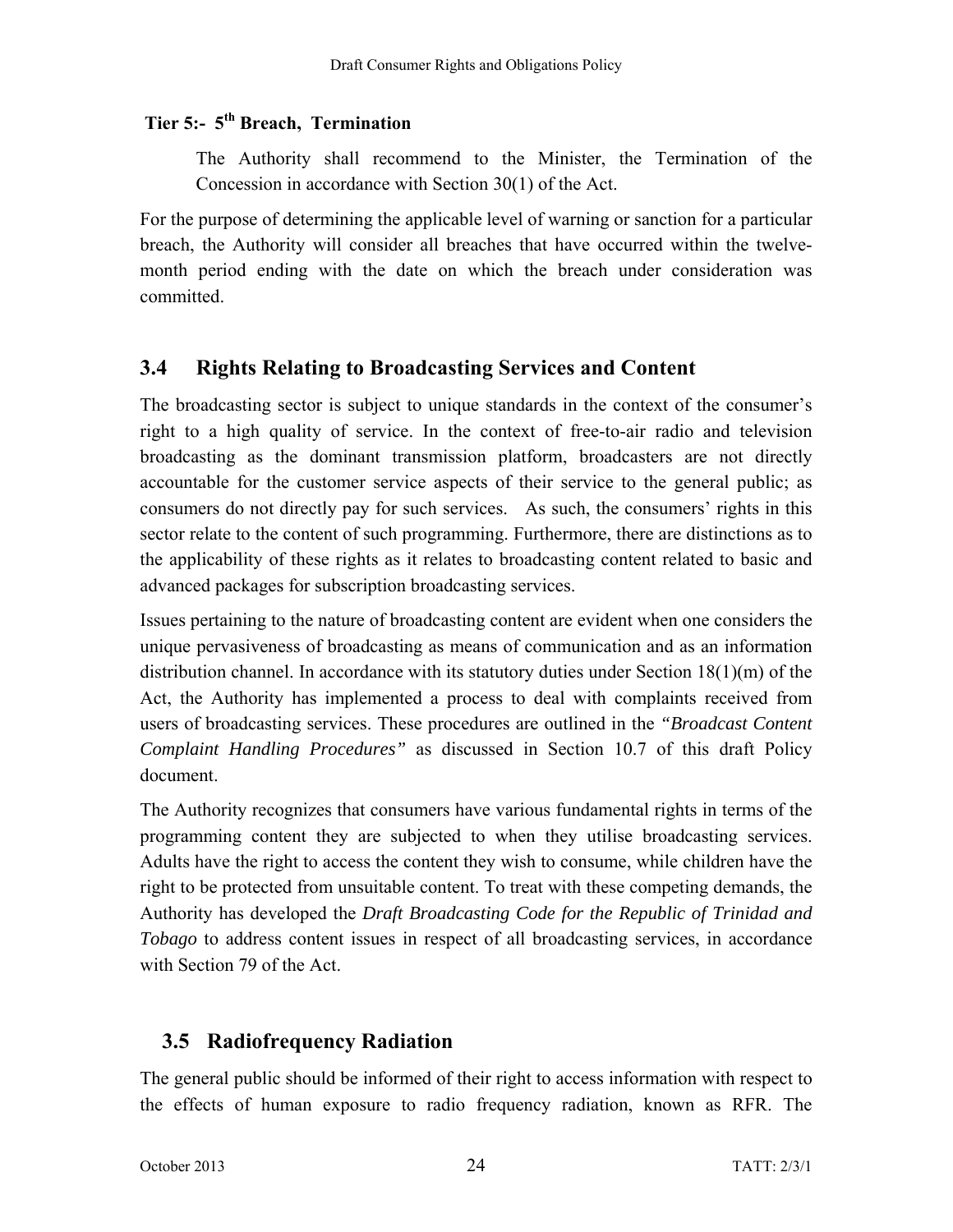consumer is entitled to information on RFR emissions transmitted by all radio transmitting equipment. The Authority recognizes that this is a contentious issue, and shall take all avenues possible to ensure that the public's right to personal health and environmental standards is respected and protected.

In accordance with the Concession, and frequency spectrum licences issued by the Authority, the Service Provider is required to take proper and adequate measures for the safeguarding of life, property and the environment in its operations.

The Authority has established standards for RFR emissions in its *"Interim Maximum Permissible Exposure Limits for Radiofrequency Radiation in Trinidad and Tobago".*  and the document is available for the public to access. Both Concessionaires and spectrum licensees are bound by these RFR standards.

Further, the Authority periodically publishes data on RFR levels emitted by telecommunications infrastructure, so that consumers may be assured that all network equipment complies with the established standards. This data is also updated accordingly on the Authority's website and available for the public to access.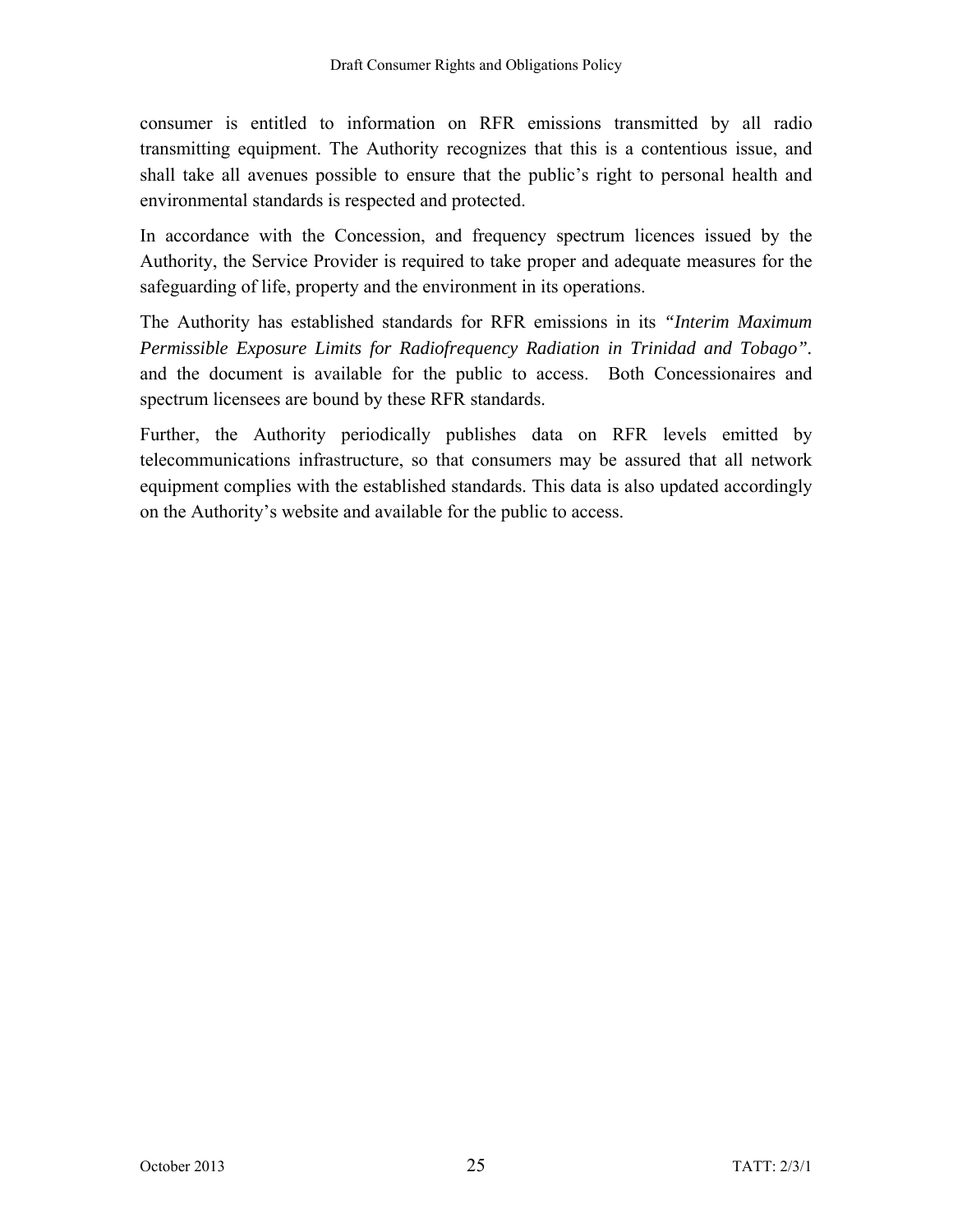# **4. CONSUMER SERVICE QUALITY INDICATORS RELATED TO NETWORK PERFORMANCE**

#### **4.1 The Consumer's Right to a minimum quality of service**

It is not enough just to guarantee the consumer's right to access services and accurate information, unless such services meet acceptable technical standards to facilitate meaningful interpretation of electronic communications. The expectation of a reasonable quality of service not only relates to the nature of the business practices observed by the Service Provider, but also involves technical issues and service efficiency. The consumer's right to a reasonable quality of service can be measured by a set of specific indicators for minimum standards which are monitored to ensure service quality.

The liberalisation of the telecommunications industry of Trinidad and Tobago has benefited consumers significantly by generating lower prices and more choices. Quality of Service (QoS) is an area which is usually less obvious to the consumer, but there is the tacit presumption that Service Providers who fail to meet consumers' requirements and expectations in this area are expected to lose out to their competitors. In principle, a competitive market should therefore guarantee a reasonable quality of service in all aspects of the market. However, where competition conditions may have been deemed to fail to foster this, regulatory bodies may normally implement systems to monitor, report and ensure that quality of service for public telecommunications and broadcasting services do not fall below some minimum threshold.

There have been an increasing number of consumer complaints coming to the Authority, which may reflect consumers' increasing awareness of their rights and the larger role of telecommunications services in their daily lives. Publishing statistics on performance can be an effective way of monitoring QoS. This is based on the principle of minimising information asymmetries between Service Providers and consumers, hence facilitating more informed choices by the latter, and encouraging efficient competition among the former. As evidence of this precedent, operators in Singapore, Australia, the UK, the US and Canada are all required to submit performance statistics to their respective regulators.

Performance indicators should provide meaningful information to consumers, but at the same time should not require a disproportionate amount of resources for the Service Provider to produce. Publication of comparative performance statistics by regulators encourages Service Providers to strive for higher levels of QoS and stimulates competition in the market in non-price indicators. Public awareness of service standards puts pressure on Service Providers to improve performance.

To facilitate easy comparison and analysis amongst different Service Providers, providers will be required to report statistics in accordance with a standard format outlined by the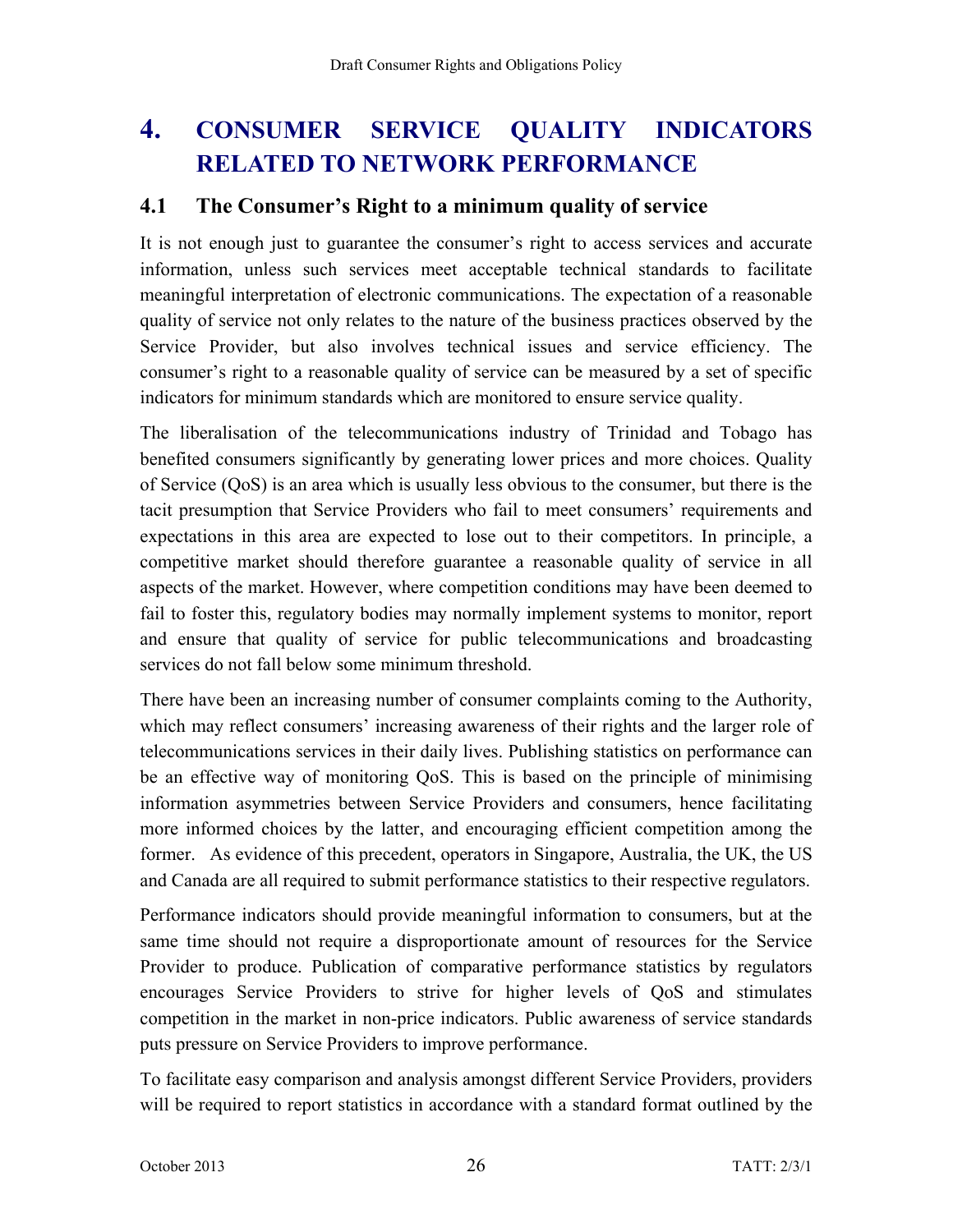Authority. The Authority does not envisage that reporting performance statistics would unduly increase the costs incurred by Concessionaires as Service Providers are expected to measure and monitor their performance, as part of their management control system, regardless of monitoring by the regulator. Indeed, such internal monitoring is essential to ensure that Concessionaires are meeting their service quality targets to their customers and are in compliance with their Concession obligations. Under such a QoS monitoring framework, Service Providers with excellent performance may make use of their performance statistics as a powerful marketing tool for attracting new customers and building up brand images and reputations. Such marketing provides substantial value in an environment where consumers are becoming more proactive and more aware of their rights.

Another regulatory approach is to set minimum performance standards for operators to comply with, and imposing penalties on operators for non-compliance. Consumer surveys are also used in some jurisdictions for monitoring QoS and the general level of customer satisfaction. In markets of sufficient size and with effective competition, market-wide QoS standards may be developed by the market, requiring no need for the regulator to set standards for QoS. In such a market, consumers only need to know the QoS performance of respective providers, with the complementary information on service prices and choices, so that they can make informed decisions. The Authority considers the small size of the market of Trinidad and Tobago as not conducive to a large number of operators, and recognises that competition is not developed enough to guarantee satisfactory QoS standards if these were set solely by industry. Consequently, the Authority proposes to implement a system of minimum standards rather than allowing the industry to create its own standards through the force of competition only.

#### *Statement on Consumer-Related Network Quality of Service:*

*The Authority considers that given the characteristics of the domestic telecommunications and broadcasting industry, it is in the best interest of consumers for the Authority to develop a system of minimum Quality of Service (QoS) standards, to which Concessionaires should adhere.* 

 *The Authority proposes to publish periodic comparative Quality of Service reports and to require that Concessionaires periodically submit Quality of Service statistics in accordance with a standardised format to be outlined by the Authority.*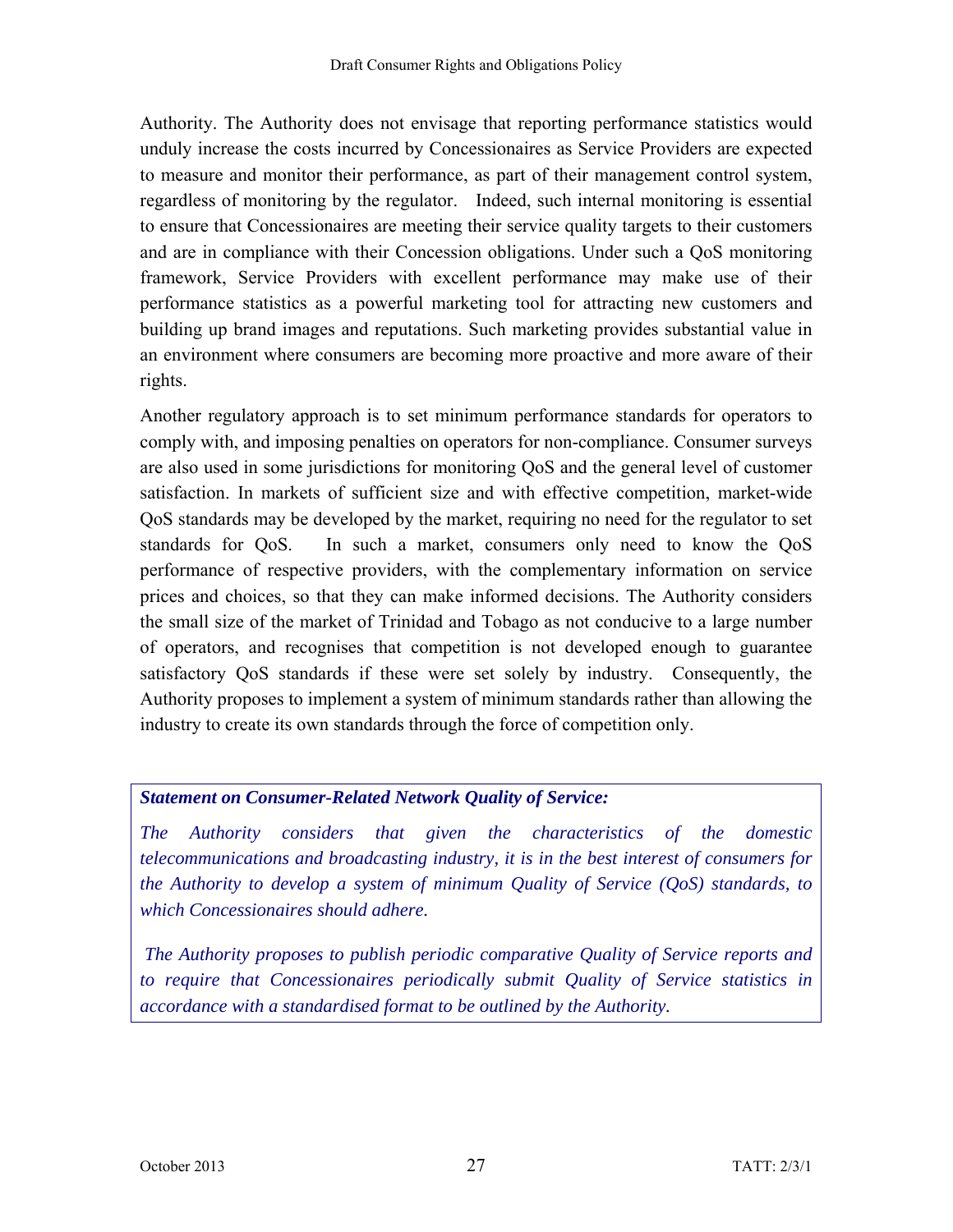# **4.2 General Methodology of determining Consumer-related network QoS**

The Authority recognizes that many of the network related quality-of-service statistics are measured by the operational metrics systems established by operators. While there may be the expectation that the application of these operational measurements (OM's) would be used to establish network-level profiles of these indicators, the Authority is also aware that the formulae used in compiling these OM's may vary between both operators and network equipment vendors based on the technologies used, and the level of granularity and specificity required. This factor-based approach of determining quality of service may prove challenging to manage going forward.

To harmonise the approach to the methodology of information collection, and ensure that in determining compliance to a standard, a level playing field is established in an environment that would include the deployment of diverse network technologies; the Authority proposes a consumer-oriented, outcome-based approach to metric collection and performance assessment. By this methodology, the actual end-user experience is assessed and the impact of the various network-measured factor-inputs is subsumed within the overarching customer-centric measured output.

It is envisioned that this approach would eschew technology and vendor-specific approaches which would require the application of carrier-specific or vendor-specific formulae. This is preferred, as market experience suggests that proprietary means of metric determination implemented by each vendor would be subject to challenge as to whether the utilised factor-input formulae would appropriately compare like inputs. The Authority's customer experience-centric approach would be geared to determine systemwide effective performance in a statistical context – requiring the determination of actual network performance, as received at the consumer terminal equipment, for a statistically significant sample of users for a given period of time.

This general methodology is expected to benefit this Consumer Quality of Service (CQoS) framework in a number of ways:

- (i) the output metrics cited by the Authority would be directly related to the actual service quality experienced by the consumer, eliminating esoteric rationale which may otherwise need to be applied to convert the metric to reflect actual consumer experiences;
- (ii) this approach would thereby establish a harmonised standard where the specific factor-inputs into the benchmarks or service quality metrics are less likely to change over time, bringing predictability to the regulatory regime, as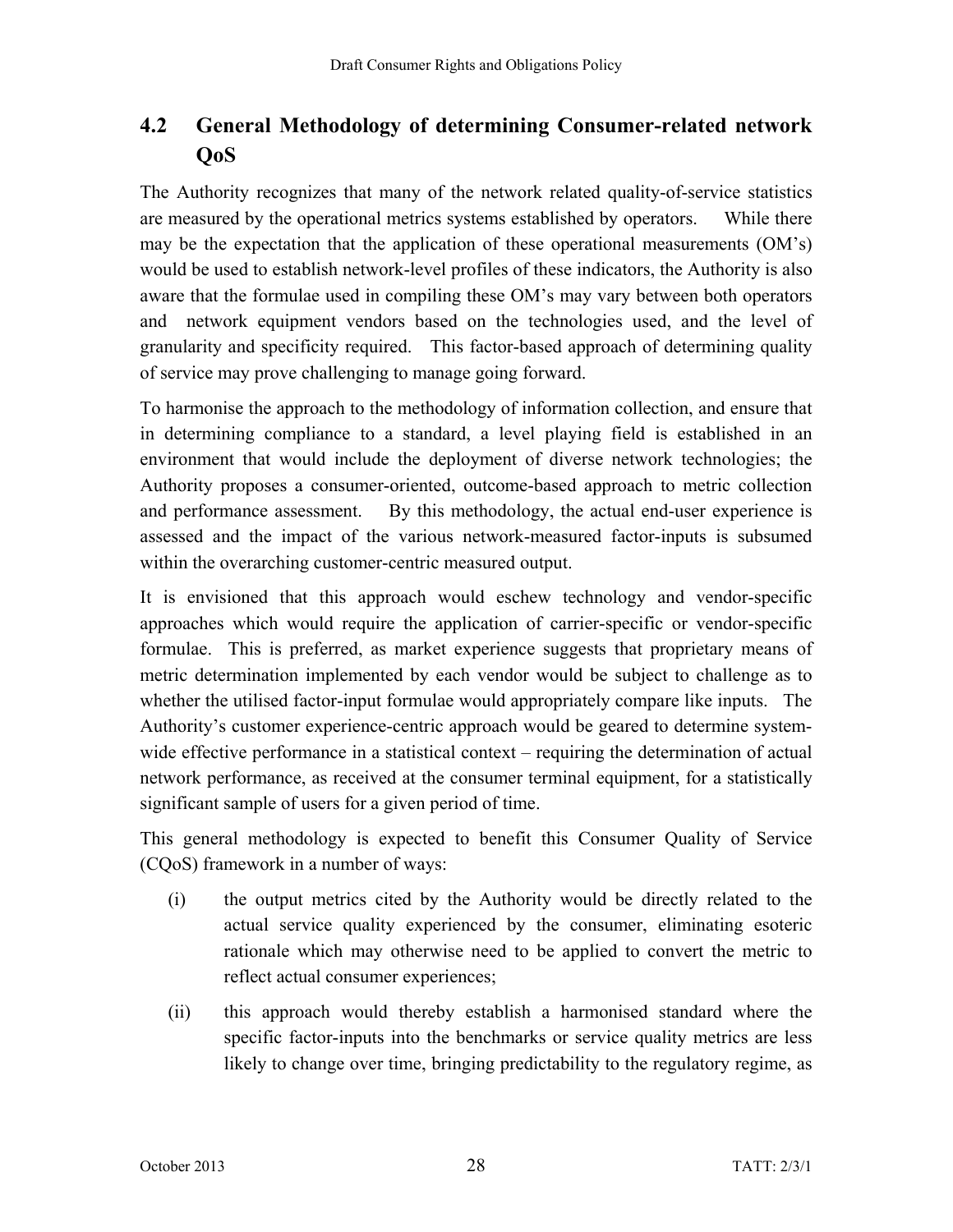well as clarity to the expectations of both the Service Provider and the consumer; and

(iii) this approach would provide comfort to Service Providers that they are all being measured equitably and transparently.

# **4.3 Metrics of interest for Consumer-related network QoS**

The Authority's rationale for establishing minimum quality-of-service reference standards is geared to ensure that the consumer experience is not compromised in the use of the provided service. As stated in **sSection 3.1.1** above, these metrics should be limited to those elements reasonably considered under the control of the Service Provider up to the terminal equipment used by the consumer.

Further, the Authority posits that the quality of the telecommunications service provided to its customers has an associated impact on the quality of service experienced by all potential users of the service – as an example, the quality of service offered to any particular customer also impacts the quality of communications between that customer and consumers of services offered by competing Service Providers where there is internetwork communication.

Given the continued thrust to ensure ubiquitous service to all consumers that are of competitive standards to that offered internationally, the Authority sees the Consumer Quality of Service framework as a key tool in ensuring that such strategic pre-requisites are maintained as parallel programmes such as Universal Service – geared to resolving the access gap - are deployed. Accordingly, these indicators provide minimum engineering parameters to be used in the sizing of network deployments, as well as guide other design parameters with respect to overall network architecture.

In light of the discussion above, the Authority is concerned primarily with outcome-based considerations which are impacted by the following general performance indicators: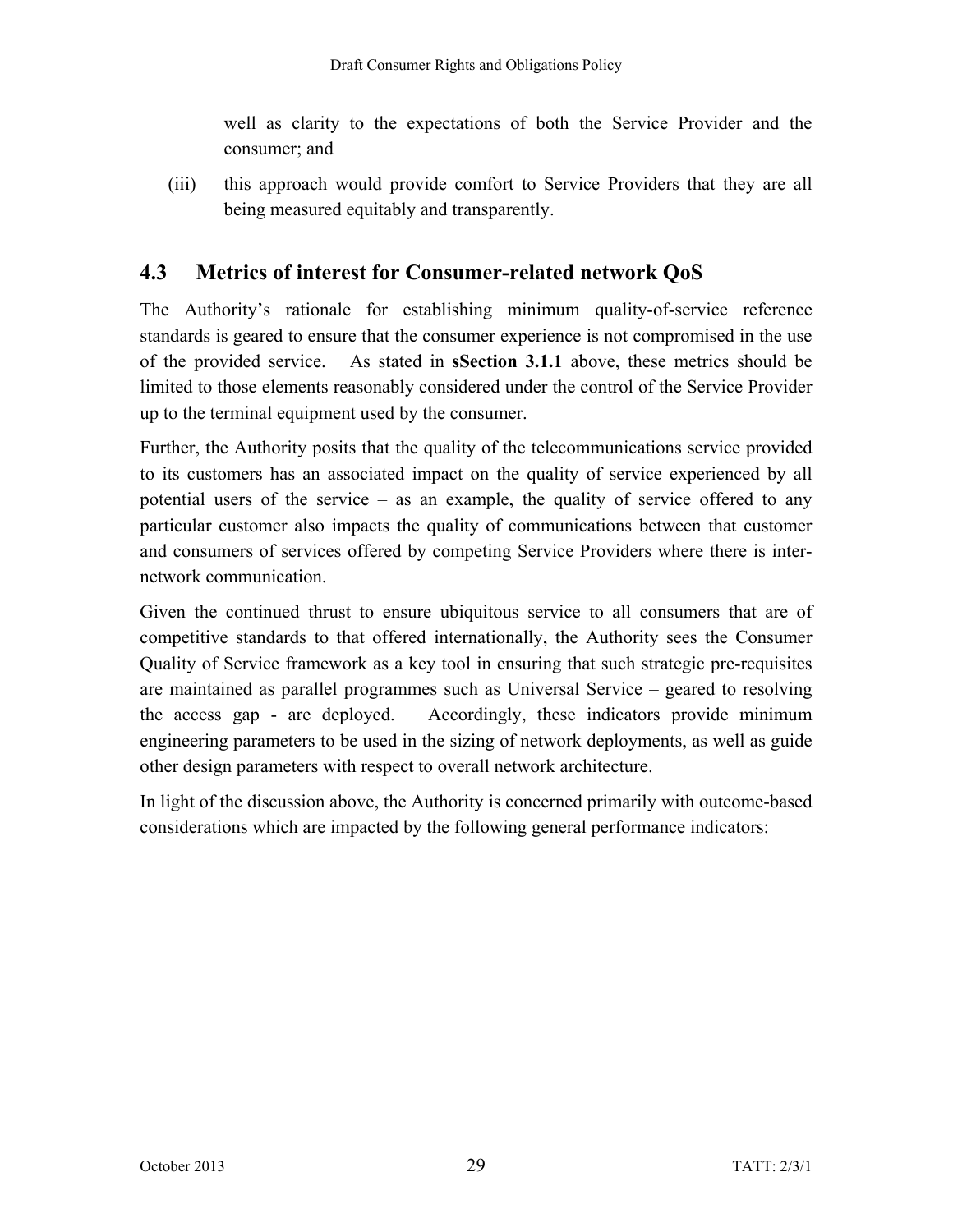| <b>Outcome-based Consideration</b> |                                                                                                                                  | <b>Key Performance Indicator</b> |                                         |
|------------------------------------|----------------------------------------------------------------------------------------------------------------------------------|----------------------------------|-----------------------------------------|
| (i)                                | Quality access to<br>telecommunications services                                                                                 | (a)                              | Public payphone availability            |
|                                    |                                                                                                                                  | (b)                              | Service Access Delay                    |
|                                    |                                                                                                                                  | (c)                              | Grade of Service/ Service Accessibility |
| (ii)                               | Quality maintenance of                                                                                                           |                                  | Speech transmission quality             |
|                                    | telecommunications services                                                                                                      | (b)                              | Dropped Call Rate                       |
|                                    |                                                                                                                                  | (c)                              | Call Setup success rate                 |
|                                    |                                                                                                                                  | (d)                              | Message Sending Time/ Delay time        |
| (iii)                              | Quality<br>services<br>that<br>reasonably delivers<br>the<br>advertised<br>and expected<br>parameters of the provided<br>service | (a)                              | Available bandwidth to consumer         |

**Table 2: Network QoS Key Performance Indicators** 

The specific proposed standards for each of these performance indicators are outlined in Annex A1.2 and Annex A1.3

It should be noted that the standards for quality maintenance of broadcasting services will be defined in a subsequent policy framework to be published by the Authority.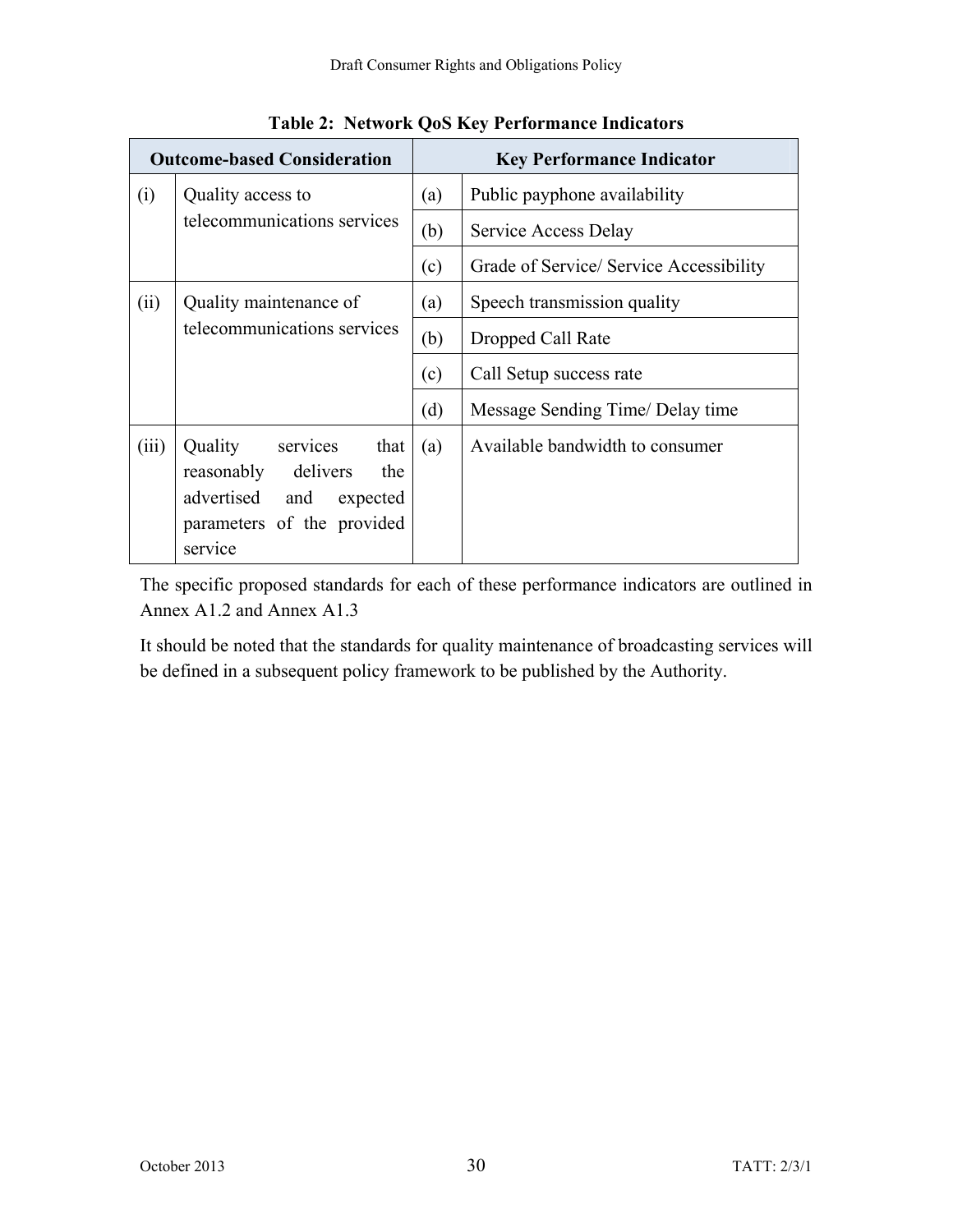# **5. CUSTOMER SERVICE QUALITY INDICATORS AT THE POINT OF SALE**

# **5.1 The Consumer's Right to Information**

# **5.1.1 General Principles**

A liberalised telecommunications market is dynamic, highly competitive, and characterized by innovative and diverse services, rapidly changing technologies, and a high public profile. The ability of persons, including the differently-abled, to choose and decide amongst similar services may be challenging in such an environment. Nevertheless, consumers should be able to make informed decisions, once the relevant information is available. The realisation of an informed public warrants the establishment and maintenance of standard industry practices in relation to the provision and timely dissemination of information by Service Providers. Similarly, it is expected that a competitive market for subscription broadcasting services will provide sufficient information to foster an informed public.

Most modern consumer legislation attempts to rectify the inequality in bargaining power between the consumer and the Service Provider. Notwithstanding the provisions of the Consumer Protection and Safety Act 1985, dissemination of information for public telecommunications and subscription broadcasting services requires specific attention.

Information asymmetry is a circumstance that exists when one agent within the market has greater access to information than another agent, thus giving that agent greater bargaining power and enabling it to make better decisions. Such information can relate to a wide range of factors including market prices, service costs, comparisons of providers' services, information on service quality, particular consumer patterns and tastes, and emerging trends within the market. An equal command of market information (Information Symmetry) is an important pre-requisite for the efficiency of a liberalised market. In a typical market environment, the Service Provider has greater access to information than the consumer.

Without proper information, consumers may make poor decisions and can be unfairly exploited. Also, Service Providers may be unable to address changing tastes and preferences. Overall, there is a failure of the free market when consumers do not have access to clear, accurate, complete and up-to-date information.

As a regulatory body, the Authority is justified in intervening in the market in instances where information may be unavailable, unreliable, inadequate, false or misleading. Possible instruments of such intervention may include:

- The periodical publication of a Customer Bulletin by the Authority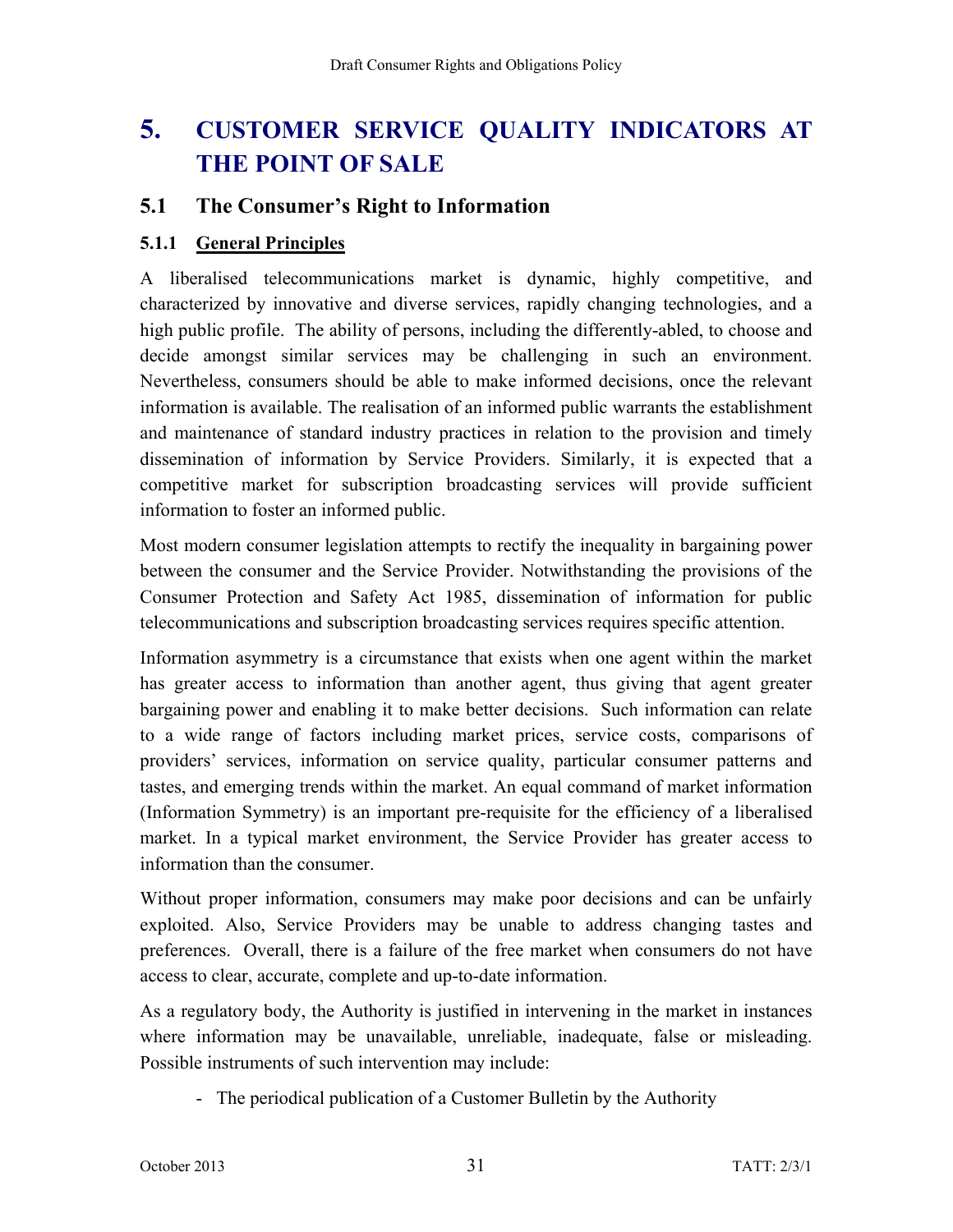- The publication of objective tariff comparisons by the Authority
- The requirement for Concessionaires to establish Customer Charters

#### *Statement on consumer access to information:*

*Concessionaires shall provide sufficient information reasonably required to make informed consumption decisions. This information must be given adequate prominence to ensure that it reaches the attention of the general service consuming public (including, as far as practicable, differently-abled consumers) and provided in a manner that is not confusing, misleading or deceptive.* 

*Additionally, the Authority proposes to institute measures that would facilitate greater access to information by consumers to assist them in making informed buying decisions. Such measures may include, but may not be limited to, the periodical publication of customer bulletins and the publication of objective tariff comparisons.* 

## **5.1.2 Timely Provision of Information**

The changing environment of the telecommunications sector is such that a customer of a given service may access that service remotely from the location or network in which it is primarily provided. Such service provision, for example international roaming, is based on the resale of basic telecommunications services to the customer by a carrier on behalf of another. This, unlike "slamming" discussed later, is usually with the general knowledge of the customer.

The prevalence of this approach to service delivery has warranted consideration in international fora of appropriate trans-national mechanisms to ensure that the customer's right to information at the point of sale is emulated at that point where the customer is offered the resale (e.g. roaming) service so that there is sufficient knowledge of at least rates (if not other terms and conditions) associated with that service to facilitate appropriate purchasing decisions. It is envisioned that this approach will:

- (i) reduce the instance of "bill shock" associated with unintended charges being accrued unwittingly by customers;
- (ii) encourage effective competition in the resale/ roaming sub market and in so doing encourage innovation and further improvements in the service value proposition offered;
- (iii) facilitate the safety of consumers, both indigenous and visiting, in a manner that is consistent with the general public benefit.

In that regard, it is proposed that, in accordance with international standards,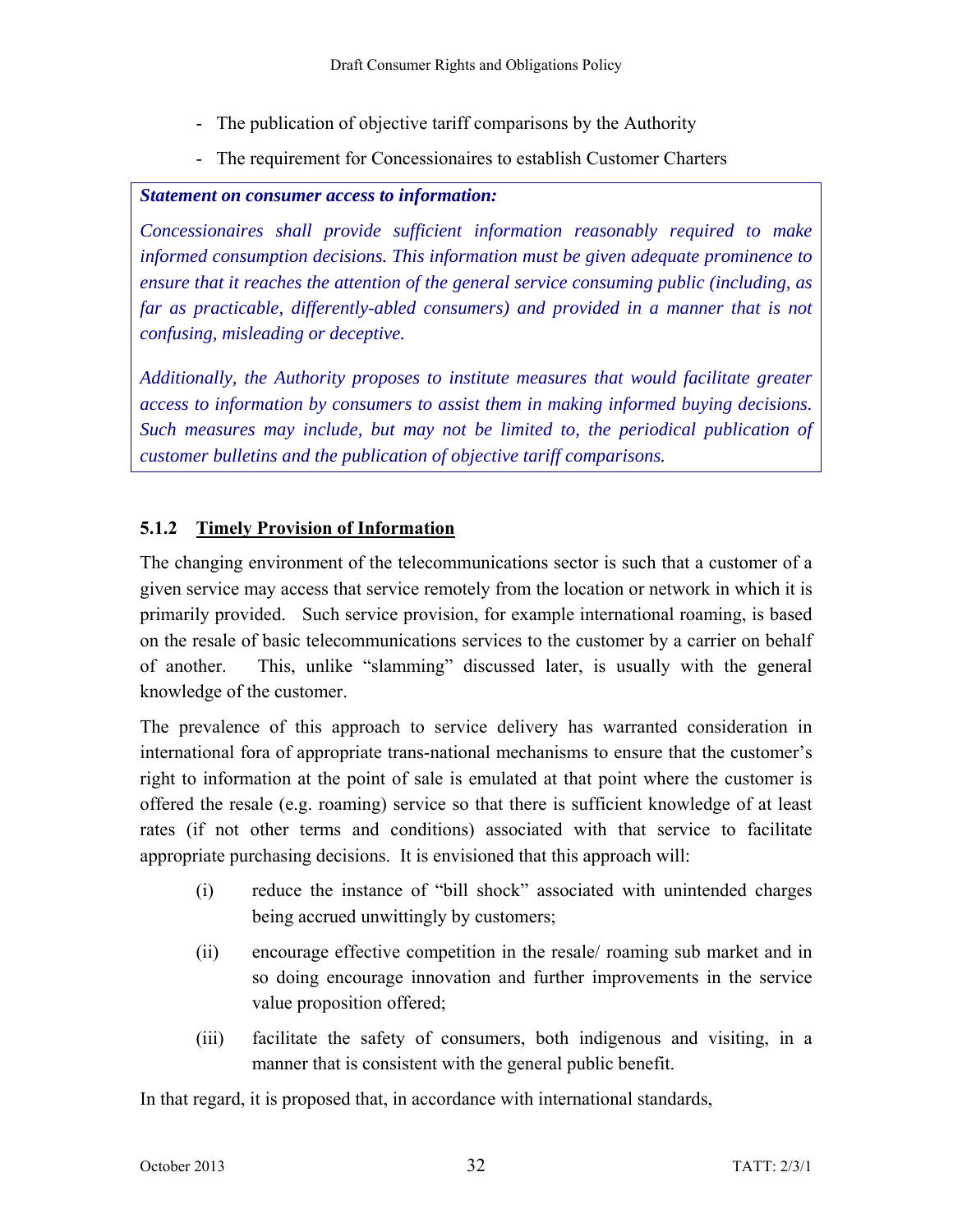- a) the home Service Provider of the customer should be responsible for informing its customers in a timely manner of at least the rates associated with the resale/roaming services that would apply where the customer accesses its services via resale/roaming. The home Service Provider will have a variety of channels through which this obligation can be achieved – varying from comprehensive rate schedules made available through websites, to messaging the customer in question so that they are informed of their options when intending to utilise such services.
- b) the serving Service Provider should be responsible for informing consumers, including roaming consumers, free of charge and in reasonable time of the contact numbers for emergency services in Trinidad and Tobago. The Service Provider so obligated may meet this obligation through direct (such as messaging information to consumers) and indirect (such as through prominence in advertising) methods.

# *Statement on Timely Provision of Information:*

*Concessionaires shall provide free-of-charge, transparent, up-to-date and accurate information to customers of telecommunications services, including customers roaming domestically or internationally, relating to the cost of such services, emergency service contact information, and such other information as prescribed by the Authority.*

# **5.1.3 The Customer Charter**

The intention behind the creation of a Customer Charter is to have the Service Provider collate its customer-related policies and information in one document, so as to facilitate ready access to such information by customers and, where necessary facilitate the ready identification by the customer where an update to this information is warranted. requirement for a Customer Charter is not new. Condition C25 of the Concession granted to all providers of public telecommunications services states:

*"The Concessionaire shall prepare and provide to its employees a customer charter which at a minimum conforms to all relevant regulations made under the Act, and decisions made in any dispute resolution process under the Act in relation to its subject matter."* 

Condition C26 of the Concession also requires that the customer charter be published in the manner referred to in Condition C4, which itself outlines the channels through which the Charter should be made available including: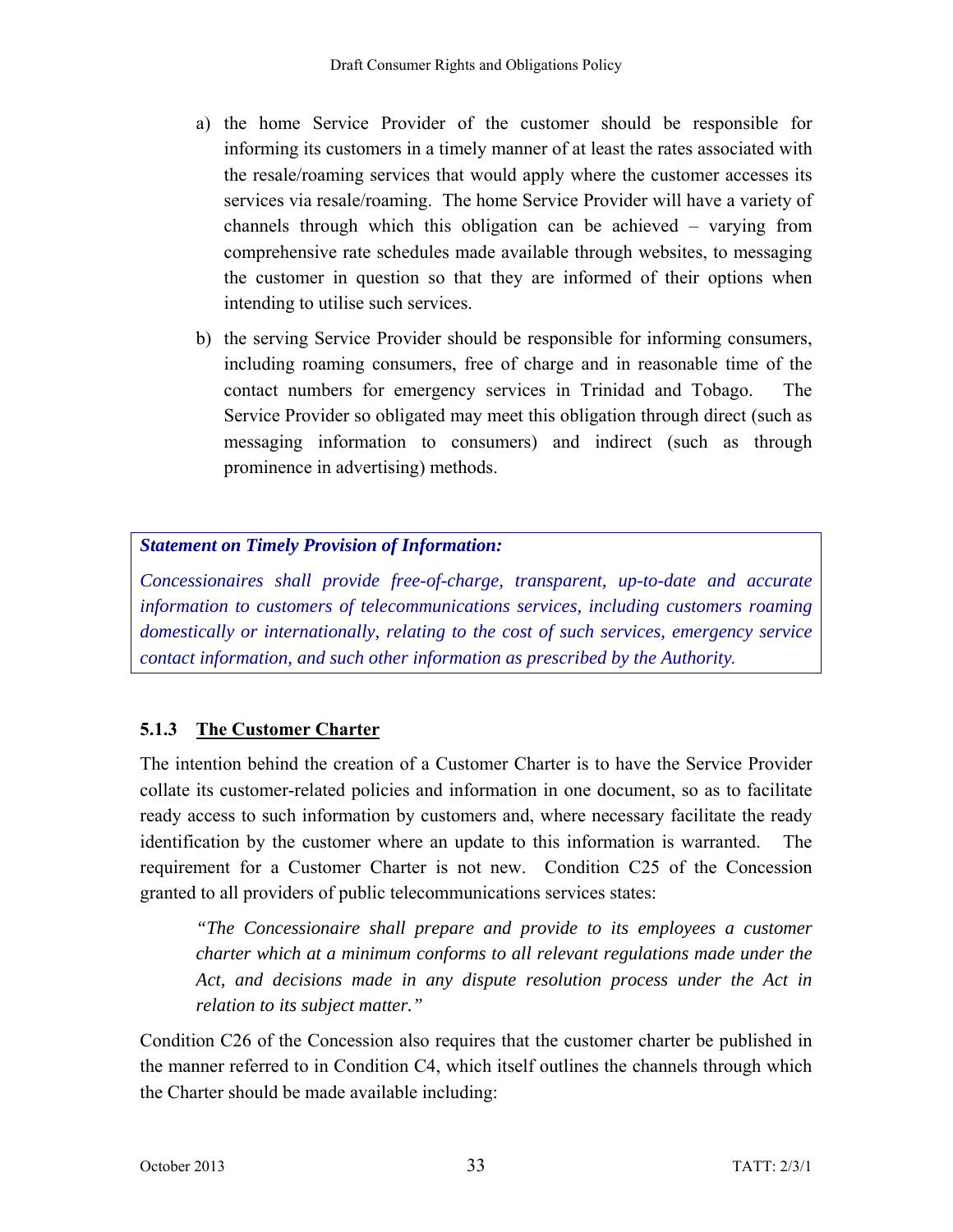- (i) Publication on the Service provider's website;
- (ii) Displaying same at any publicly accessible part of the Service Provider's principal place of business and all public offices; and
- (iii) Making a copy available to any person on demand, where the Service Provider may levy a charge of no more than the reasonable cost of printing and/ or sending the copy to the person requesting.

Concessionaires are therefore already required to produce such information for consumers of public telecommunication and subscription broadcasting services. The Authority reiterates this obligation of public telecommunications and subscription broadcasting Service Providers. However, such a Charter will not be a requirement for free-to-air broadcasters.

Further, in accordance with the Universal Service programme, the Customer Charter shall be made available in audio and braille formats, or any other specified format for differently-abled individuals. In accordance with that programme, mechanisms shall be established by the Authority to defray the cost of making such differently-abled versions of the Charter available to the public.

The Authority wishes to further elaborate on the obligation by requiring that the information provided by a Service Provider in its Customer Charter should be relevant, coherent, updated and accurate with regard to, among other things:

- Business name, and general company information;
- Policy on waivers, compensation and pay-back conditions, where applicable
- Policy with respect to general billing practices, late payment penalties, disconnection, and the circumstances which may warrant such;
- Customer Privacy policy;
- Complaint resolution policy; and
- Policy with respect to any technical support or repair services as well as any procedure for reporting lost and stolen equipment.

Where these matters are not detailed in the Customer Charter, the Charter should clearly reference the appropriate customer documents, which are also readily and publicly available, to facilitate access to such information.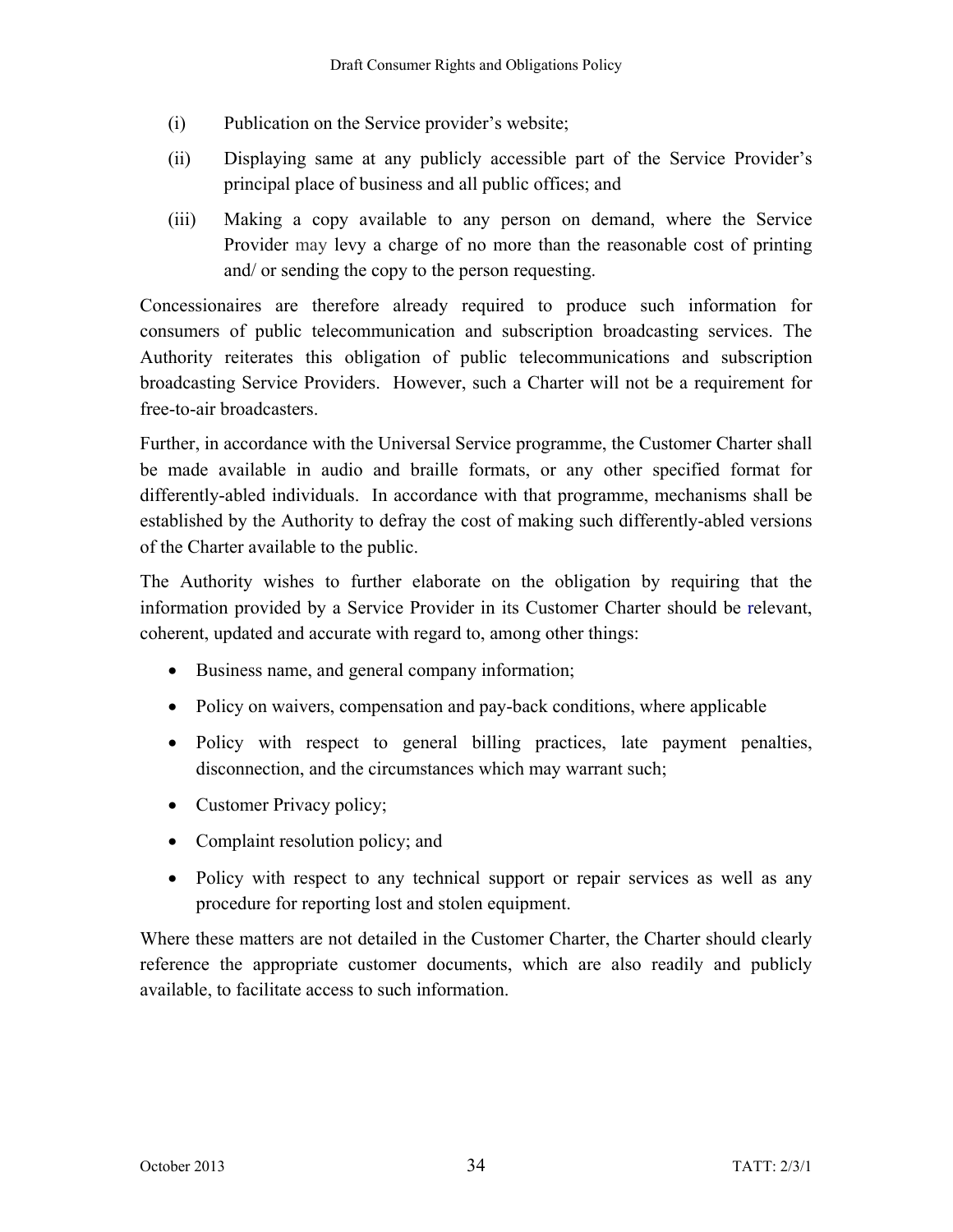#### *Statement on the Customer Charter:*

*Providers of Public Telecommunication Services or Subscription Broadcast Services shall establish a Customer Charter, which is to be approved by the Authority.* 

*The consumer has a right to access a Concessionaire's Customer Charter and a Concessionaire must ensure its Customer Charter is:* 

- *published on its website,*
- *displayed at any publicly accessible part of the Concessionaire's principal place of business and all public offices, and*
- *made available upon request to any member of the public, for which the Concessionaire may levy a reasonable charge.*

*The Customer Charter must contain all the necessary information to enable the general public to make rational and informed decisions, and shall be used as a synopsis of the Concessionaire's commitments to a customer.* 

*In accordance and pursuant to the Universal Service Programme, the Customer Charter shall be made available in audio and Braille formats, or any other specified format for differently-abled individuals.* 

*The Customer Charter should at minimum, supply relevant, coherent, updated and sufficient information, regarding the Concessionaire's:* 

- *Business name, and general company information;*
- *Policy on waivers, compensation and pay-back conditions, where applicable;*
- *Policy with respect to general billing practices, late payment penalties, disconnection, and the circumstances which may warrant such;*
- *Customer Privacy policy;*
- *Complaint resolution policy; and*
- *Policy with respect to any technical support or repair services as well as any procedure for reporting lost and stolen equipment.*

#### **5.1.4 Contractual Information**

The contract is the definitive document which dictates the nature of the Service Providercustomer relationship. The process of contract negotiation is one scenario in which the Service Provider may have greater bargaining power because of greater access to and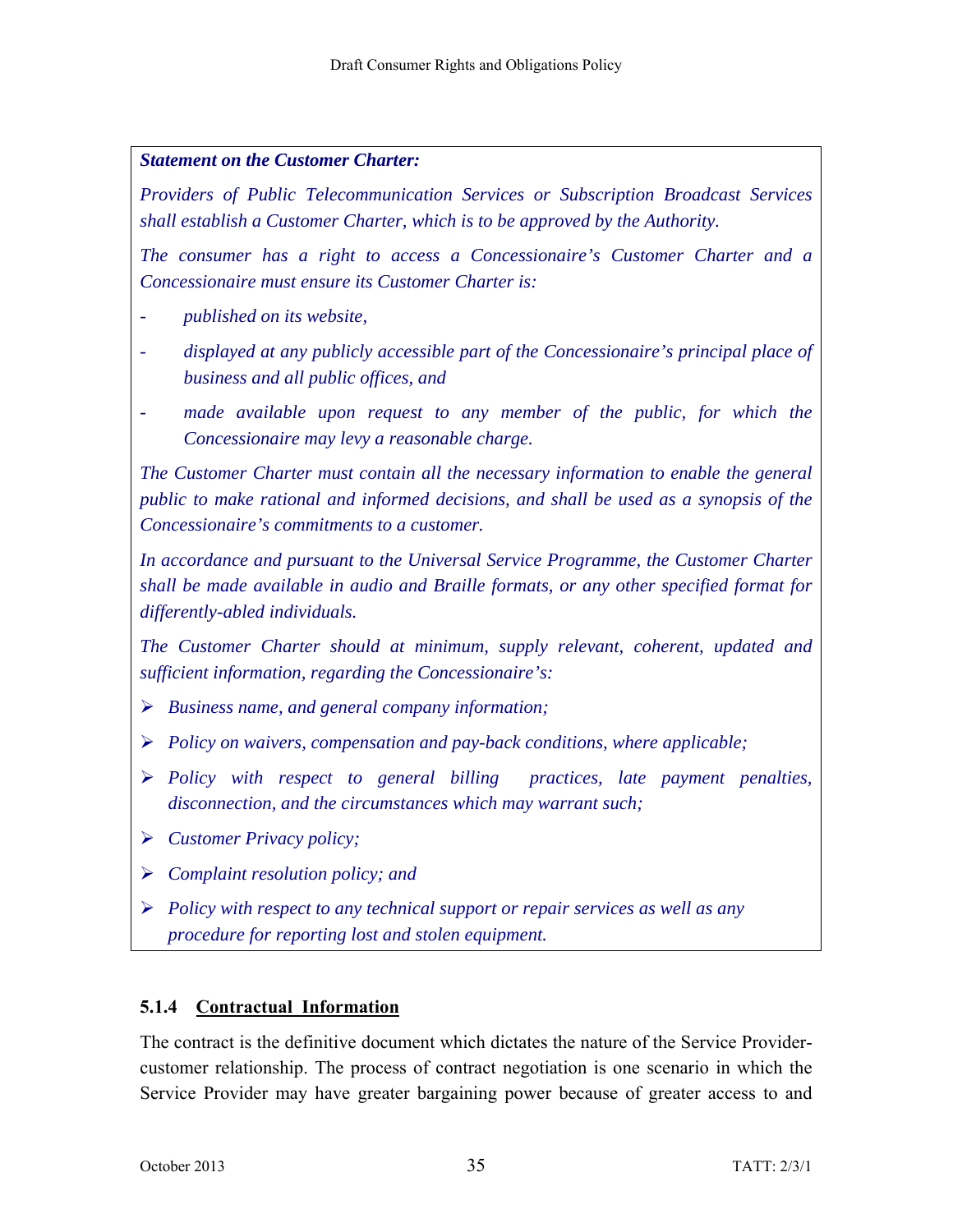command of information. This is thus an area where the prospective customer may be placed at a disadvantage.

Prospective customers are usually presented with a large amount of complicated information when signing contracts for mobile telephone, fixed line telephone, Internet and subscription broadcasting services. A customer of public telecommunications or subscription broadcasting services should therefore have the right to a clear and easily understood contract which includes, but may not be limited to, the following information:

- Date and location where the agreement is made;
- Names, titles and addresses of the agreement parties;
- Liabilities of parties;
- The commencement date of the contract, agreement period and termination date of the agreement;
- The conditions and term of renewal of the service contract, if applicable;
- How the customer is to be notified of changes to the contract;
- The events that give rise to a right to terminate early, if applicable, any penalties associated with such, and the rights of each party to early termination rights;
- The minimum period and the manner for notification of termination, if applicable;
- Definitions of services provided, as well as the time for the initial connection;
- Channels for customer to obtain current information about the tariff changes;
- Complaint handling mechanisms and procedures for initiating such mechanisms;
- Whether there are any penalties in the contract, the nature of the penalties, and the circumstances in which a penalty would be imposed on the customer;
- Information about the needed technical equipment and accessories for the subscriber to get the service;
- Date of approval by Authority if the agreement requires approval.

Fairness also has to do with the way that a contract is explained by a salesperson or customer service representative, as well as the ability of a potential customer to access other relevant information to aid in the explanation of the contract. The Service Provider is obliged to train their salespersons and customer service representatives, to provide accurate, relevant information to the prospective customer, including in accordance with the Concession agreement, informing its customers in general terms whether there are alternative competitive providers of that service in the market.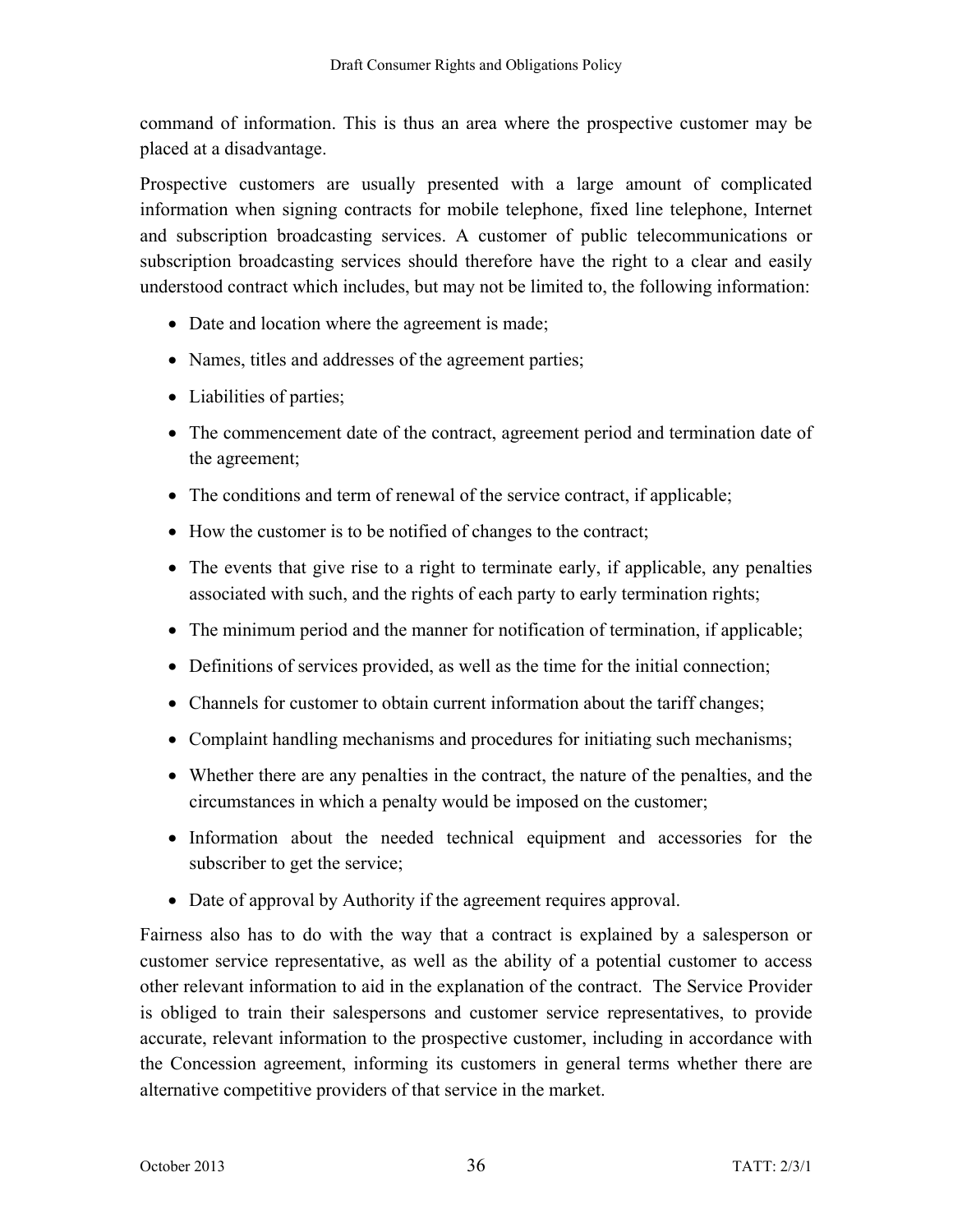In accordance with Concession Condition C23, the Authority shall continue to require Concessionaires to annually submit for approval standard form contracts, or forms of agreement for their services, to ensure that they do not cause an undue imbalance in the parties' rights and obligations arising under the contract, to the detriment of the customer. The approval from the Authority shall not be unreasonably withheld.

Contracts should be prepared such that the text is readily discernible by the average consumer under normal conditions. Accordingly, due care should be given to ensure:

- (i) the font size affords legibility of the text, and
- (ii) necessary consideration of font colour/ background combinations so as to minimise negative impact on those persons with either monochromacy, dichromacy or anomalous trichromacy (forms of colour blindness).

It should be strictly obligatory to give one signed copy to the customer upon subscribing to a service. Concessionaires should give the subscriber the explicit opportunity to accept or deny the approval of receiving voice or written messages which are used for the advertisement of the Service Provider itself or other third party.

Under their Concession, Service Providers are not permitted to bundle services into a single tariff without also offering each individual service under separate tariffs, unless specifically approved to do so by the Authority. Additionally, customers should have the option to obtain services and equipment either under contracts of different durations (e.g. six months, a year, or three years), or without any minimum term (i.e. the customer should be penalised if they cancel their contract before a specified time, such as one year). This is to ensure those consumers are guaranteed a diverse choice of services and flexibility in the contractual agreements. These obligations shall be reinforced after the implementation of this Policy and its associated regulations.

In respect of electronic contract submissions (for example, services which may be subscribed to online), the Service Provider must ensure that the customer is given the option to print the terms and conditions, and, in accordance with the Section 22(b) Electronic Transactions Act, is clearly given the choice of accepting or rejecting these terms, as well as to review the contract in its entirety before finalising consent, within the electronic mediating interface.

In order to ensure that the rights of the consumer are protected with regard to contractual agreements, the Authority has developed a non-exhaustive list of unfair contractual terms, as contained in Annex 2 of this document.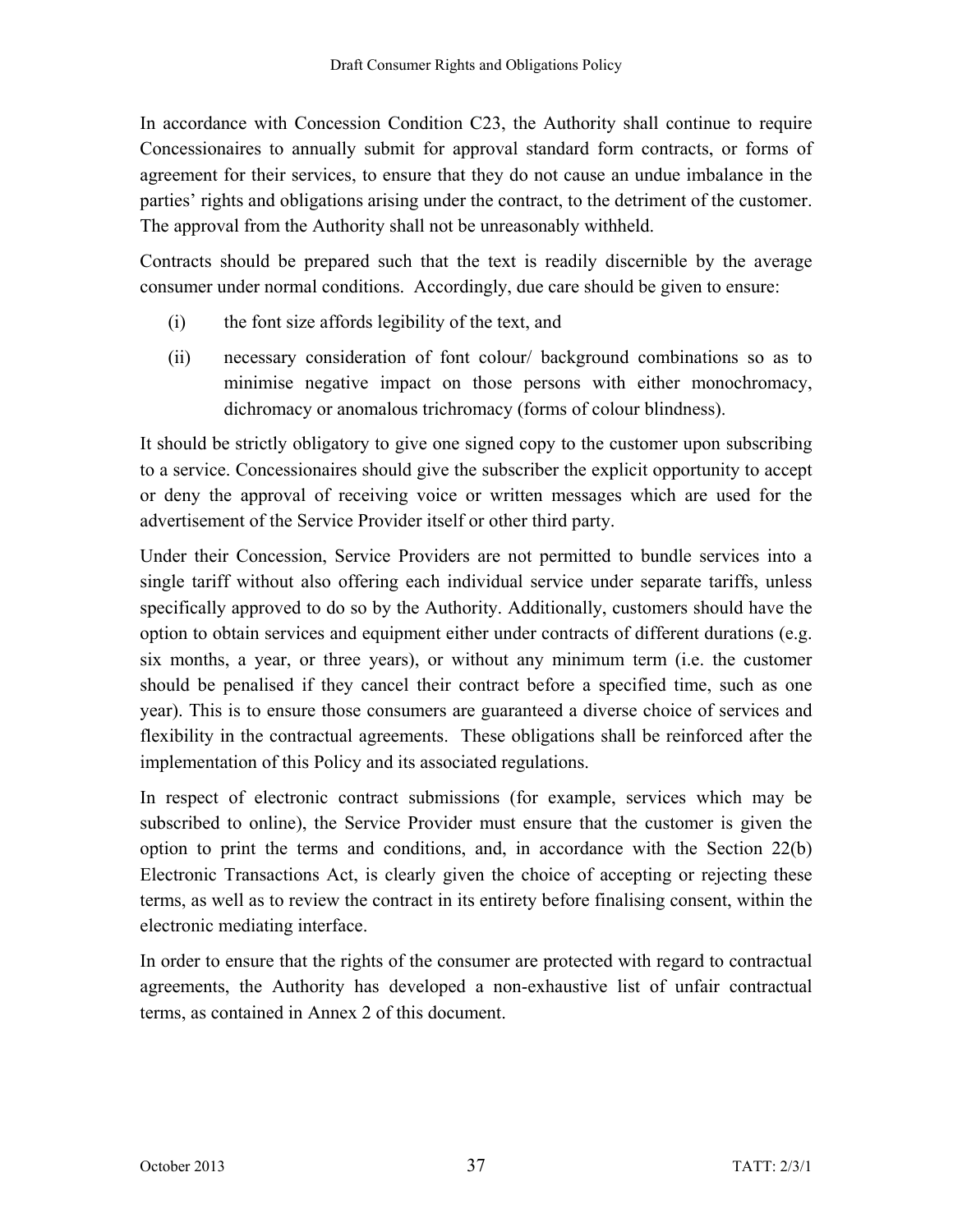#### *Statement on contractual information:*

*Contracts shall be made available to customers which outline all relevant provisions under which services are to be provided.* 

*Where Concessionaires provide services to customers pursuant to subscriber contracts, they shall ensure that such contracts are made available and clearly and accurately explained by representatives of the Service Provider before the customer commits to the relevant service.* 

*The consumer has a right to receive from Concessionaires, clear, correct and complete information in service contracts, inclusive of all details which are relevant to service provision and the subscriber's interests.* 

*The Authority shall require Concessionaires to annually submit for approval standard form contracts, or forms of agreement for their service, such approval to not be unreasonably withheld.* 

*Service contracts must therefore include at a minimum:* 

- *Date and location where the agreement is made;*
- *Names, titles and addresses of the agreement parties;*
- *Liabilities of parties;*
- *The commencement date of the contract, agreement period and termination date of the agreement;*
- *The conditions and terms of renewal of the service contract, if applicable;*
- *How the customer is to be notified of changes to the contract;*
- $\triangleright$  The events that give rise to early termination and, if applicable, any penalties *associated with such, and the rights of each party to early termination rights;*
- *The minimum period and the manner for notification of termination, if applicable;*
- *Definitions of services provided, as well as the time for the initial connection;*
- *Content of the tariffs and the ways to learn current information about the tariff changes;*
- *Complaint handling mechanisms and methods of initiating procedures for such mechanisms;*
- *Whether there are any penalties in the contract, the nature of the penalties, and the circumstances that would warrant a penalty being imposed on the customer;*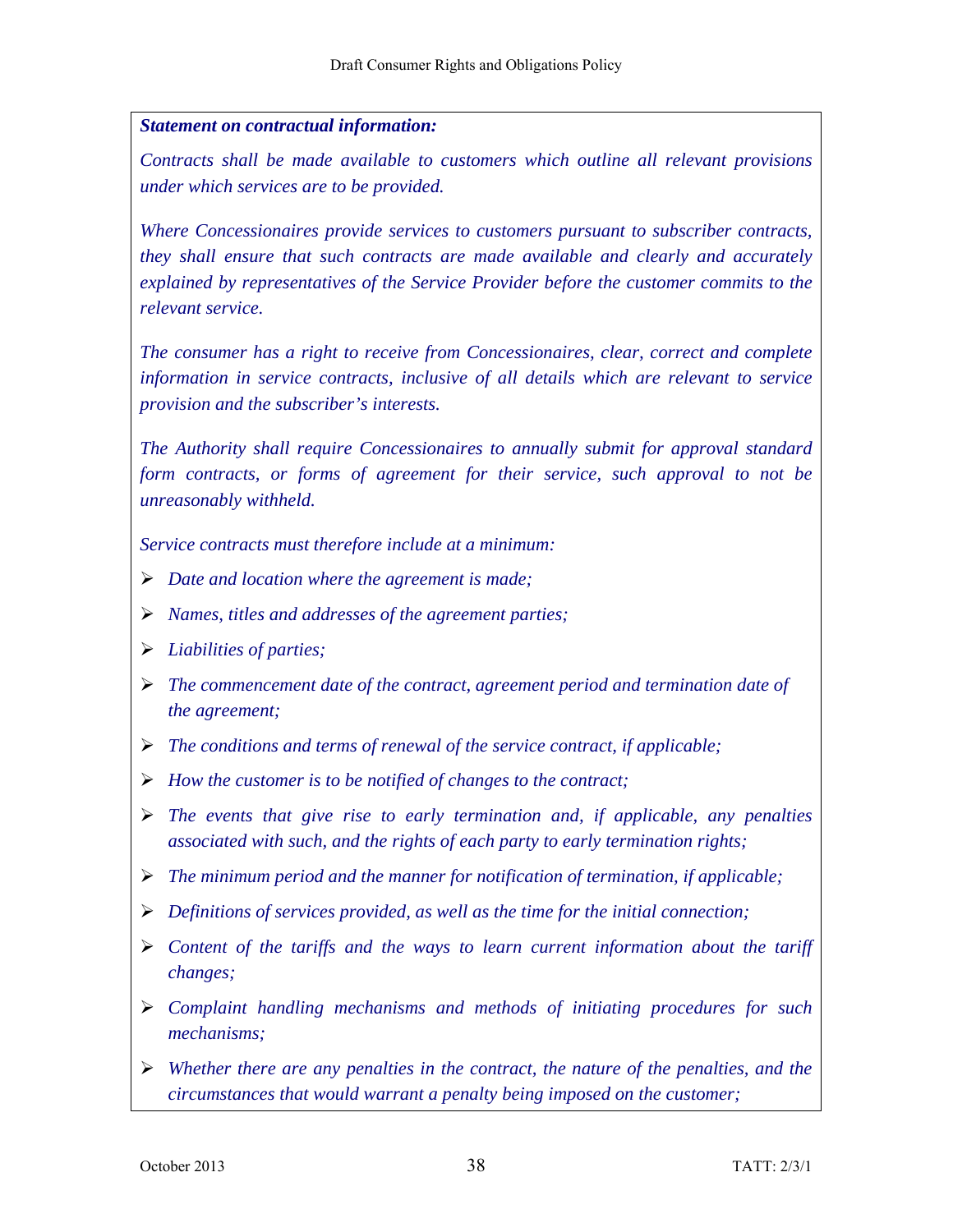- *Information about the needed technical equipment and accessories for the subscriber to get the service;*
- *Date of approval by the Authority if the agreement requires approval.*

*Subscriber contracts must be clearly readable, with Concessionaires applying due care with respect to type size and type/background contrast to ensure same.* 

*Concessionaires shall be obliged to give one signed copy to the customer upon subscribing to a service.* 

*Concessionaires should give the subscriber the opportunity to accept or deny the approval of receiving voice or written messages, which are used for the advertisement of the Concessionaire itself or other party.* 

*The Authority shall encourage Concessionaries to uphold strict ethical standards for contract drafting and negotiation, and Concessionaires shall not use unfair contract terms in contractual agreements.* 

*Concessionaires allowing customers to subscribe to services by electronic channels must ensure that the potential customer is given a clear option of accepting or rejecting the terms of service, and the option to print the relevant terms and conditions if so desired.* 

# **5.1.5 Contract durations**

With regards to the terms of contracting, the Authority deems it necessary to stress the obligation of Concession Condition C20 which states:

*"… where a user contract contains a minimum term which exceeds twelve (12) months, the user shall be provided expressly with the option to obtain the same services and equipment under a contract without any minimum term. The user shall also be given the option to obtain the same services and equipment under contracts with shorter minimum terms and the increment between the minimum terms of the options offered shall not exceed twelve (12) months."*

These concession obligations shall continue to be in effect after the implementation of this Policy and its associated regulations. The Authority proposes to reinforce this Condition by requiring Concessionaires to ensure that customers' contracts, which contain a minimum term exceeding twelve (12) months, is explicit in providing the option to obtain the same services and equipment under a contract without any minimum term.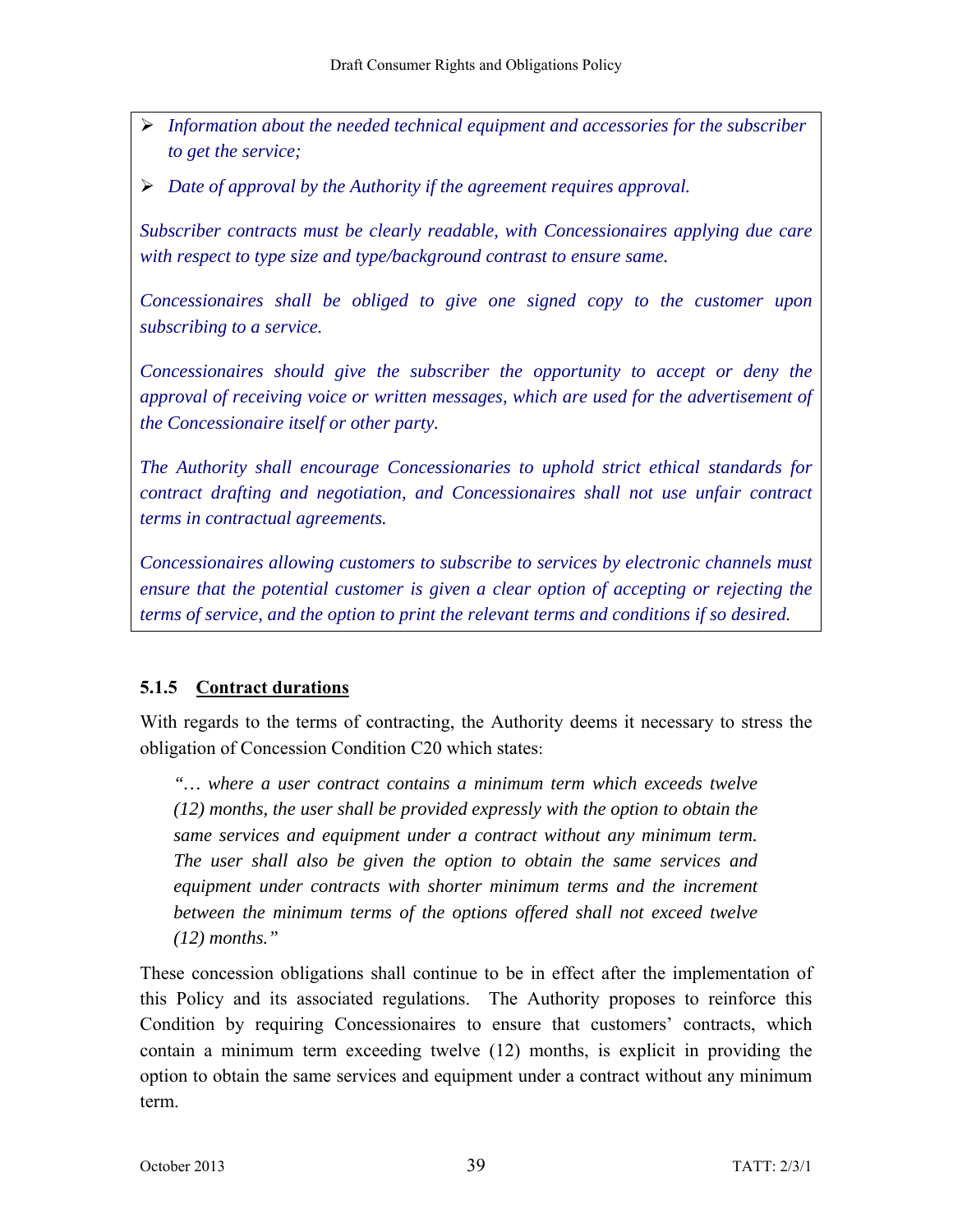The Authority also proposes to require that the Service Provider give the consumer the option to obtain the same services and equipment under contracts with shorter minimum terms and shall ensure that the increment between the minimum terms of the options offered shall not exceed twelve (12) months.

In that case, any subsidy remaining must be paid by the customer to the Service Provider and this must be carried out at the same time and place in which the termination of contract request is made.

## *Statement on Contract duration:*

*The Concessionaire shall ensure that consumer contracts containing a minimum term which exceeds twelve (12) months shall be provided expressly with the option to obtain the same services and equipment under a contract without any minimum term.* 

*The Concessionaire shall also give the consumer the option to obtain the same services and equipment under contracts with shorter minimum terms and shall ensure that the increment between the minimum terms of the options offered shall not exceed twelve (12) months.* 

# **5.1.6 Modification of Contracts**

Amendment of standard contracts requires approval by the Authority. This gives the Authority an opportunity to evaluate whether intervention may be necessary against any potential infringement of the consumer's rights. Accordingly, where within an annual return, a Service Provider seeks to modify its standard contract, the Service Provider shall forward the revised contract to the Authority for approval before offering same to the general public. The Authority shall not unreasonably withhold approval of a modified standard contract.

It is essential that customers be informed of their rights, and the relevant procedures, to withdraw from a contract if they do not accept the proposed amendments to service conditions. Concessionaires must inform consumers about contractual changes before such changes go into effect. This should be done by means which would ensure that all affected consumers are informed in due time, inclusive of the use of short text messages, Internet, media advertisements, or notices sent by post.

Consistent with Concession Condition C8 and the Pricing Framework, the Authority must be given notification of the tariff change thirty (30) days prior to notification being given to the public; however the Authority may waive this period in instances where the Authority is of the opinion that circumstances warrant its waiver.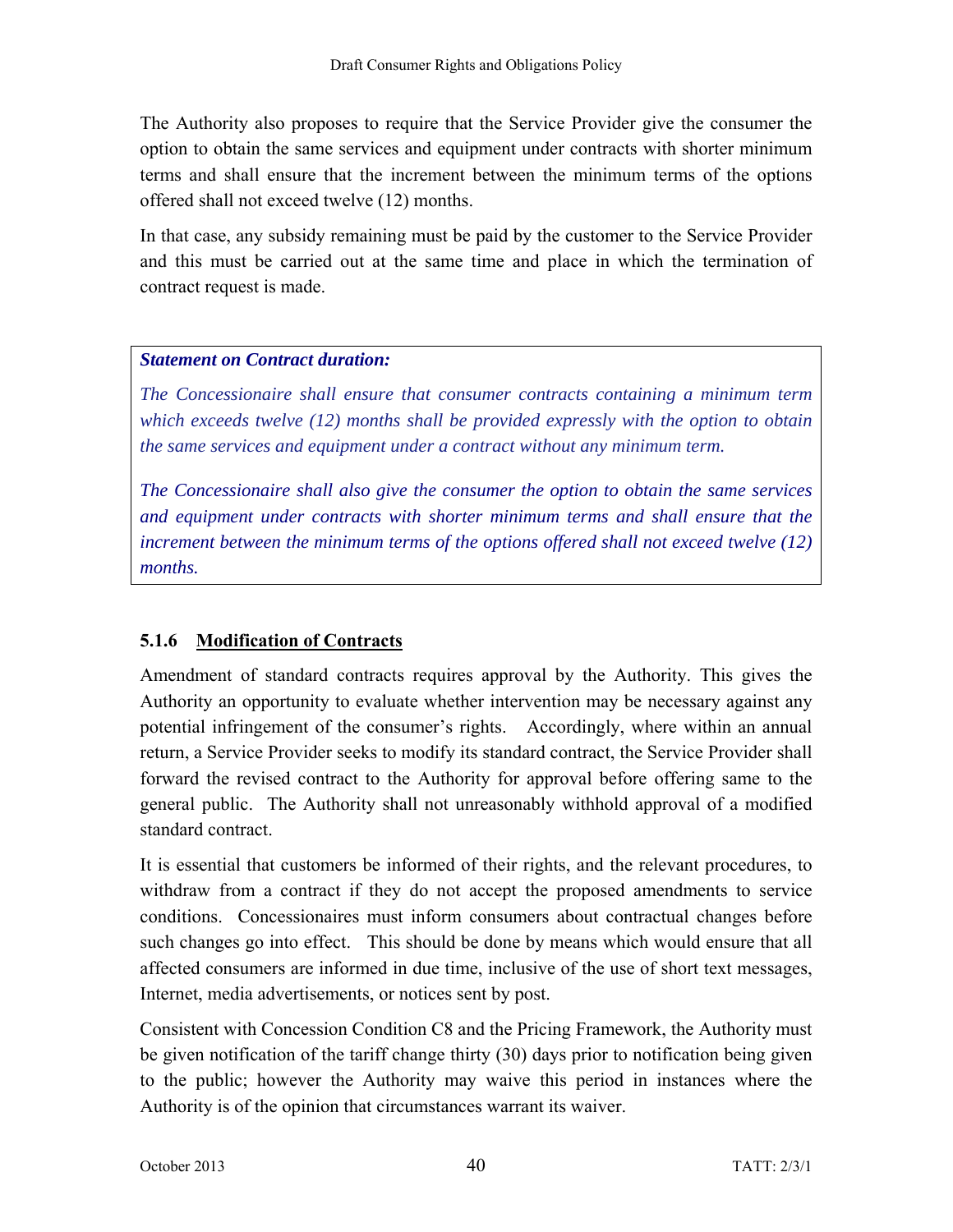In instances where a customer wishes to change their choice of service package before the predefined billing period, the applicable change in service and tariff should go into effect, for the latest, at the beginning of the subsequent billing period. The charges for the period, in which the service was switched, should be pro-rated according to the lengths of time for which the services were used, applying the respective tariffs.

# *Statement on Modification of Contracts and Tariffs:*

*Where within an annual return a Service Provider wishes to modify its standard contract, the Concessionaire shall submit the revised contract for approval, such approval to not be unreasonably withheld.* 

*In instances where a Service Provider wishes to amend a contract, the customer must be given at least thirty (30) days' notice. Customers have a right to withdraw from a contract if they do not accept the proposed amendments to service conditions, and should be informed of the procedures to do so.* 

# **5.2 The Customer's Right to Efficient Service Activation**

# **5.2.1 Service Activation**

Upon selecting a Service Provider, and agreeing to a contract on the provision of service, the consumer (now a customer) has a right to efficient service activation. This means that the customer should have functional access to the service within a reasonable time-frame.

The Authority has noted that complaints of long waiting periods for service acquisition, and service reactivation, persist as prevalent consumer problems in the domestic market. The Authority holds the view that the time-frame between the establishment of a contract for service provision and service activation should not be more than the maximum timeframe in the relevant Quality of Service standard. When a customer with an existing contract has been disconnected from the provided service (see **Section 8.4** on 'Disconnection of Services'), service reactivation should take no longer than 24 hours from the time of the settlement of the dispute which resulted in disconnection. The Authority proposes that the following service standards should apply to service activation and re-activation.

The Authority also notes complaints received from customers of certain practices in the provision of installation services which may be described as less than satisfactory. These complaints include matters relating to untoward ancillary damage to customer premises. While the Authority appreciates that the provision of installation services may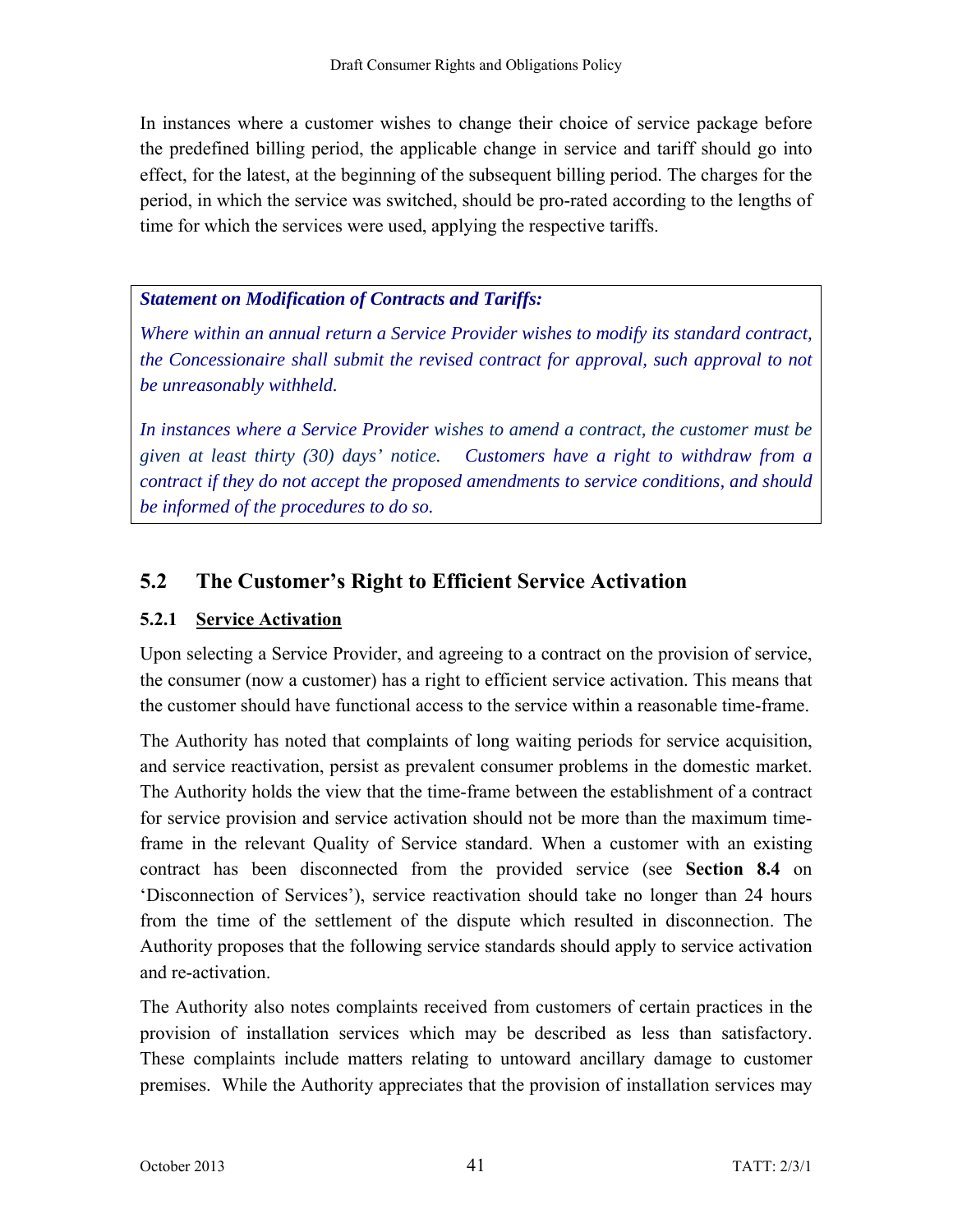be outsourced by a given Service Provider, the Authority is of the view that the Service Provider retains some responsibility for the action of its agents. In this regard, best practices should be adhered to, so as to minimise any deleterious effects to consumer property or premises in the provision of installation services.

#### *Statement on Service Activation:*

 *The consumer has a right to timely service activation (and re-activation) as quantified by the relevant Quality of Service standards outlined by the Authority.* 

*Where installation is required at customer premises, the Service Provider shall employ best practice in undertaking same to minimize any negative effect on customer premises.* 

## **5.2.2 Customer Equipment**

Customer Equipment (CE) is any terminal and associated apparatus connected to a telecommunications or broadcasting network, including any apparatus or equipment up to the demarcation point. CE can refer to both devices purchased by the subscriber and provided by the Service Provider. All consumers of telecommunications services need a reliable access point as well as a CE. A consumer of telecommunications or broadcasting services must have access to a CE in order to utilise any telecommunications or broadcasting service.

There must also be requirements for the provision of CE for subscription broadcasting services, and telecommunications services not classified as 'basic' under the Universal Service Framework.

In the following discourse, 'onus of provision' means the obligation to offer the provision of at least one CE per subscription as a minimum requirement within standard service contracts.

Although the Authority recognizes CE provision as essential for access to services, it must be considered that certain classifications of CE are readily available, and as such should not necessarily be the obligation of the Service Provider to provide. As an example, traditionally, the Service Provider was considered to have superior access to equipment supply chains and technical expertise, and as such the customer was provided with a CE – the fixed telephone unit. To some, this is no longer the prevailing sentiment as the standardised nature of the telephone unit, along with the development of robust retail channels have created a landscape where there is significant choice and opportunity available to the consumer to purchase their own telephone unit. Accordingly, there is precedent in the unbundling of the provision of the telephone unit from the obligation to provide network connectivity to the location. This philosophy of disaggregated network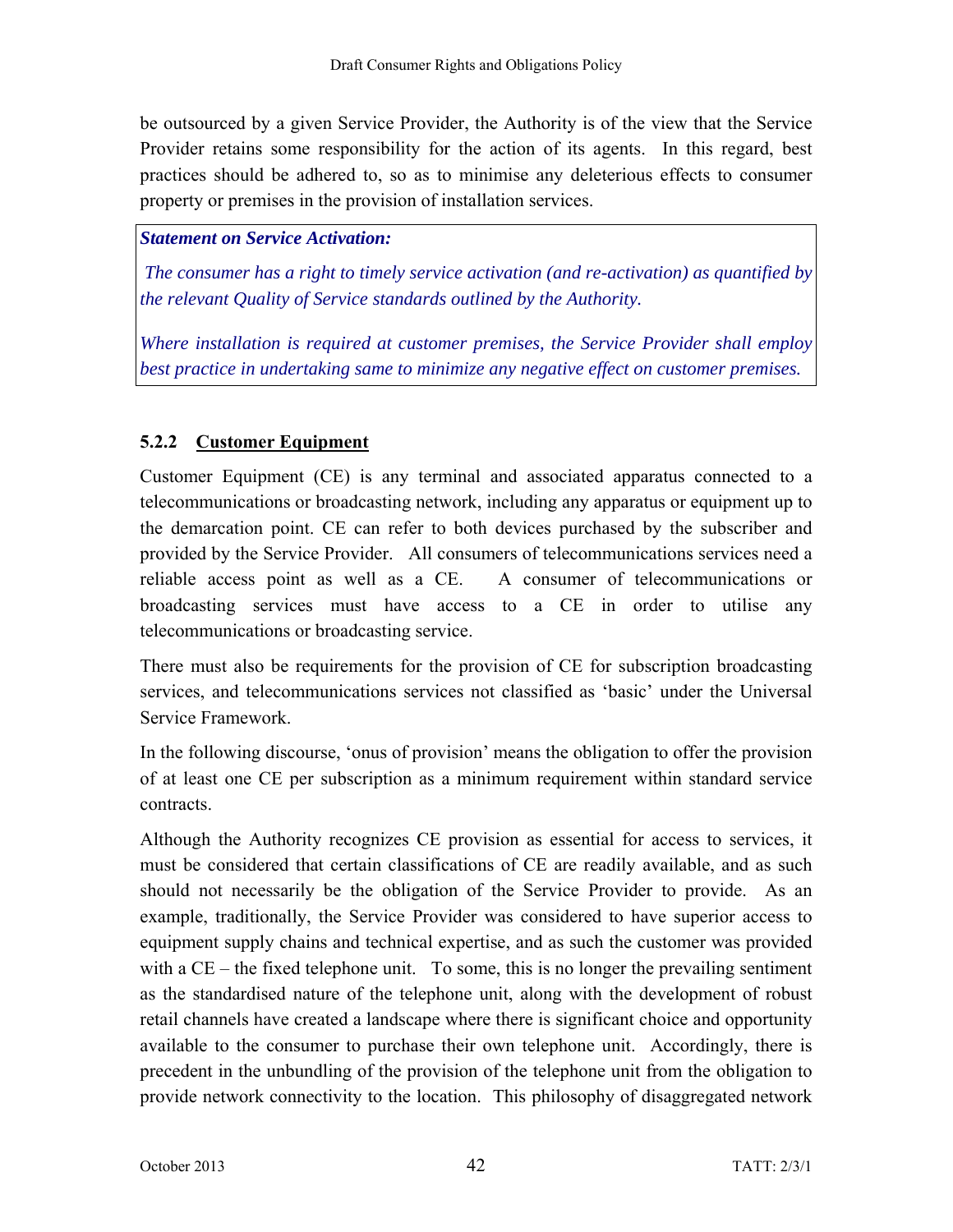and CE provision mirrors the paradigm in the mobile telecommunications space, where the acquisition of mobile handsets (the CE) has long been disaggregated from the provision of telecommunications services.

Notwithstanding these developments generally, the Authority must also be mindful of two factors in its consideration of the onus of provision of fixed telephony services. First, there is the consideration of Service Providers deploying non-traditional networks for which there is not as robust an independent retail market for CE acquisition. Secondly, there is the consideration of those marginalised groups who may not, for one reason or another, have access to the options in the acquisition of fixed telephone units. In these instances, there may be the real requirement to provide the CE to the customer. Accordingly, it is proposed that the onus of provision, or at least offer, of CE remains with the fixed telephony Service Provider.

Where a customer chooses to privately obtain their own CE, once such CE is fully compatible with the Service Provider's network and is not in violation of the consumer's obligations, they should not have to incur the cost of mandatory CE provision from the Service Provider. For such services, the Service Provider must explicitly make this option known to a potential subscriber, and the option for CE provision at the customer's request must be clearly outlined in the customer's contract under the relevant section about service activation.

It should be noted that, although the consumer may in some instances choose to provide their own CE (equipment which facilitates access), the Service Provider is always obligated to provide a functioning **access point**. For example, although a consumer may choose to provide their own telephone for fixed line telephone service, the Service Provider must provide a functioning terminal jack as access point. Similarly, for mobile telephone services, the Service Provider is obligated to provide a customer with a Subscriber Identity Module Card (SIM Card) as the access point, while the customer may choose to provide their own CE (mobile handset).

The following is an outline of the types of CE applicable to various services. The onus of provision refers to the instances where mandatory CE provision is required.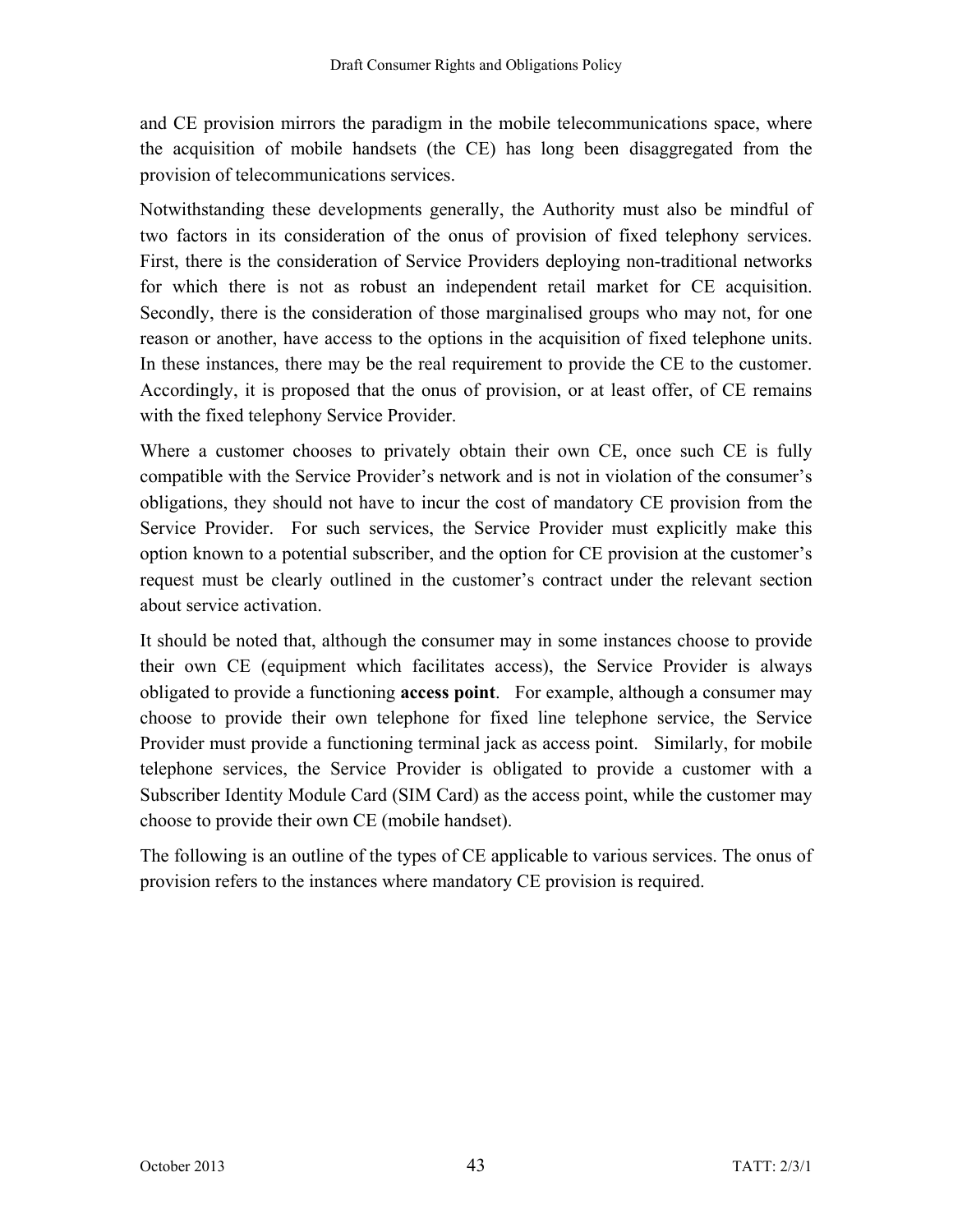| <b>Type of Service</b>                   | CE                     | <b>Onus of provision</b> |  |  |  |
|------------------------------------------|------------------------|--------------------------|--|--|--|
| <b>Telecommunication Services</b>        |                        |                          |  |  |  |
| Fixed-line Telephony                     | Telephone              | Concessionaire           |  |  |  |
| Mobile Telecommunications                | Mobile handset         | Consumer                 |  |  |  |
| Dial-up Internet                         | Dial-Up Modem          | Consumer                 |  |  |  |
| Digital Subscriber Line                  | DSL modem              | Concessionaire           |  |  |  |
| Cable Internet                           | Cable modem            | Concessionaire           |  |  |  |
| Satellite Internet                       | Satellite receiver     | Concessionaire           |  |  |  |
| Broadband over cellular network          | Wireless Access Point  | Concessionaire           |  |  |  |
| <b>Broadcasting Services</b>             |                        |                          |  |  |  |
| Free-to-air Radio Broadcasting           | Radio receiver         | Consumer                 |  |  |  |
| Free-to-air Television Broadcasting      | Television set antenna | Consumer                 |  |  |  |
| <b>Cable Television Broadcasting</b>     | Set-top Box            | Concessionaire           |  |  |  |
| <b>Satellite Television Broadcasting</b> | Satellite receiver     | Concessionaire           |  |  |  |

**Table 3: Onus of Provision of Customer Equipment** 

In any case, where the Service Provider is to provide the consumer with a CE, the terms and conditions related to the use and ownership must be clearly outlined in the service contract. The customer should be explicitly told, at the time of entering into a service agreement, whether usage of the CE is under rental or ownership terms. Further, where the Service Provider provides a CE to the consumer, the applicable tariff shall clearly state the price of the equipment (and installation of same, if necessary) separately from the charges for the service.

A common practice associated with the resale of customer equipment is the provision of CE associated with longer term plans at a significant discount. In the instance that the customer seeks to prematurely terminate the contract, the Service Provider charges as a penalty, among other things the subsidy provided on the purchase of the CE. This has the effect of tying the CE, and the customer to that network's services for the life of the service agreement, and beyond. With regard to this practice, the Authority recalls the obligation of Concession Condition C20 (b) which states:

 "*Where a user contract, … contains a minimum term, any penalty for early termination of the contract shall be in respect only of any subsidy provided*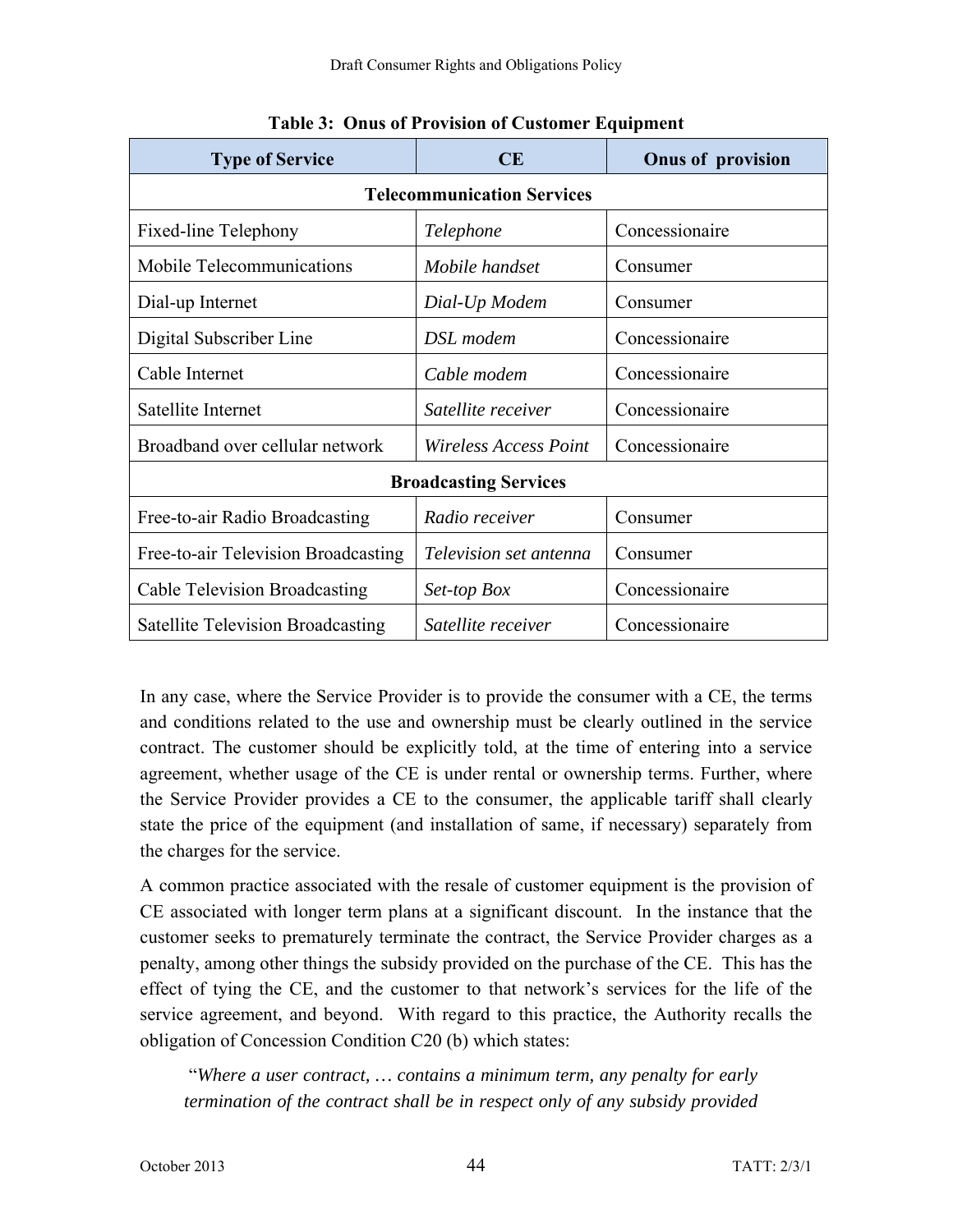# *by the Concessionaire to the user under or in connection with the contract, and shall be pro-rated over the term of the contract.*"

The Authority proposes to reinforce this Condition by requiring Concessionaires to apply the amortisation method used by Service Providers in terms of the pro-rated subsidy of the post-paid consumer CE as a standard straight line method and that such must be clearly specified in the consumer contract. This ensures that upon early termination of a contract, the customer pays no more than the accumulated balance of the subsidy granted to the customer on purchasing the handset, and further ensures that the amortisation method is not unduly skewed to the Concessionaires' benefit.

These Concession obligations shall continue to be in effect after the implementation of this Policy and its associated regulations.

# *Statement on Customer Equipment:*

*A provider of fixed telecommunications, broadband and/or subscription broadcasting services shall make available to the customer at least one (1) CE (or the option to receive such as the case may be) and relevant access connection per subscription.* 

*A provider of mobile telecommunications services, and free-to-air broadcasting services should not have the onus of provision of CE in the provision of service.* 

*The terms and conditions relating to the provision and use of a CE must be clearly outlined in the customer's service contract, inclusive of any applicable rental charges.* 

*Where a customer of fixed or mobile telephone services chooses to privately obtain their own CE, they shall not be obliged to incur the cost of mandatory CE provision, once such CE is fully compatible with the Concessionaire's network as certified by the Authority, and is not in violation of the consumer's obligations.* 

*Where a customer service contract contains a minimum term, any penalty for early termination of the contract shall be in respect only of any subsidy provided by the Service Provider to the user under or in connection with the contract as it relates to the CE, and such shall be pro-rated over the term of the contract in accordance with a straight line amortisation method.* 

# **5.2.3 CPE for Differently-Abled Persons and Priority Assistance Services**

The ability of a nation to cater for its members, including those who are unable to access amenities because of physical or mental differences, is a cornerstone of a strong society.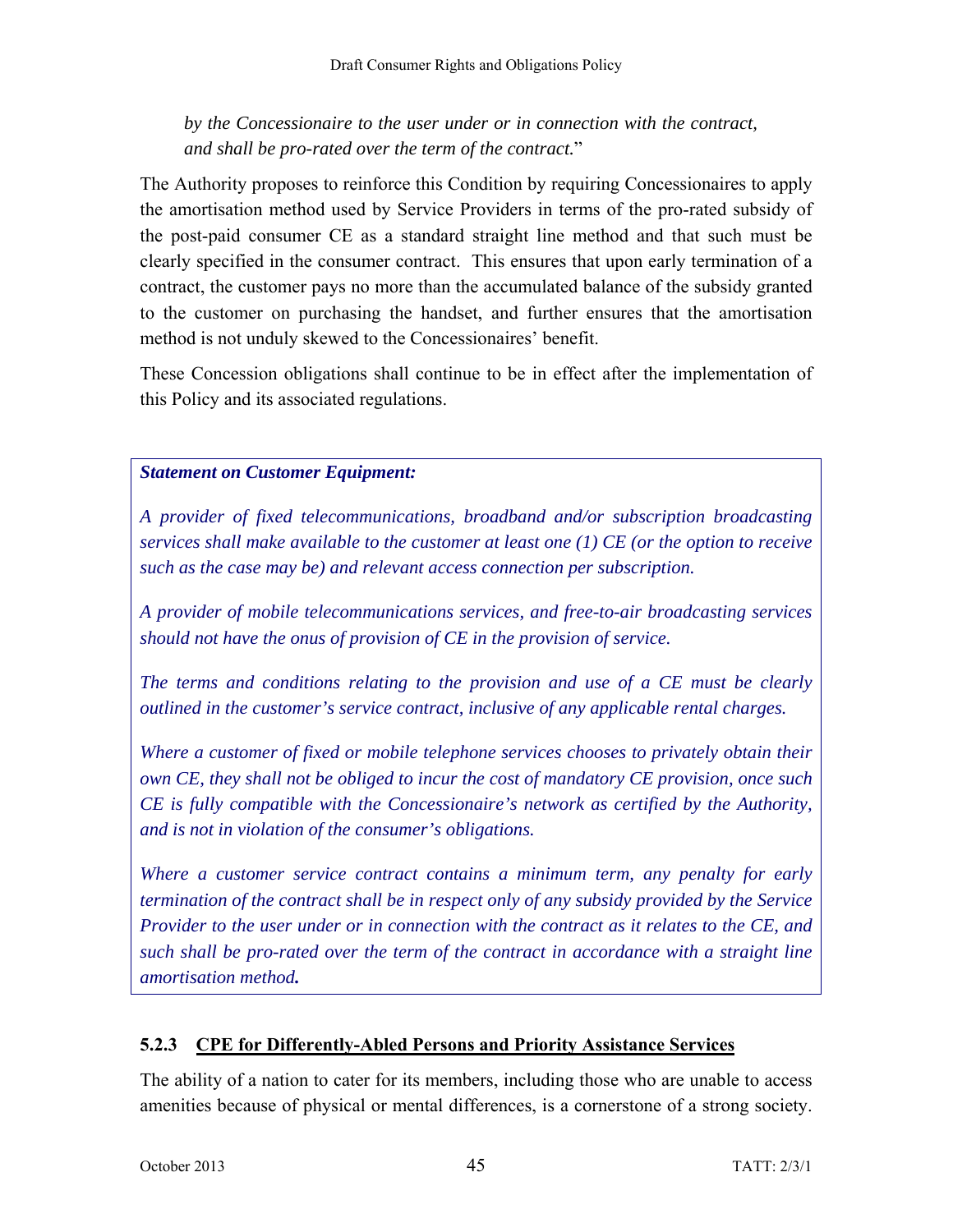The universal provision of basic telecommunications services must not discriminate persons from any particular demographic (e.g. from a certain community, or the aged, or the differently-abled).

Differently-abled persons (i.e. those with visual, speech or other physical impairments) should be provided with access to basic telecommunications services in a manner that meets their special needs. These services should also be provided on terms and circumstances comparable to those provided for persons without disabilities. The Authority's Universal Service Framework shall outline the obligations of Concessionaires with regards to the provision of CPE to assist differently-abled persons in utilizing essential telecommunications services.

The manner in which costs will be recovered for fulfilling universality obligations shall also be prescribed in the Universal Service Programme.

The Authority holds that individuals with diagnosed life-threatening medical conditions, who request it, should be given priority assistance services by providers of public telecommunications services.

Such individuals may be at risk of suffering a rapid, life-threatening deterioration in their condition, so they depend on a reliable telephone service that facilitates calls for assistance. These priority assistance arrangements would require providers of public telecommunications services to provide the highest level of service assurance available to such consumers for repairs and service connection for telephony services.

The notion of 'priority assistance' includes, but is not limited to, the following objectives:

- The effective identification of priority consumers;
- Expediting the connection to such persons of telephony services;
- Maximising the reliability of telephony services of such persons;
- Expediting the restoration of service to such persons in the event of a fault;
- Expediting the supply to such persons of an interim or alternative service, with functionality comparable to their normal telephone service, where connection or repair cannot be completed within the set timeframes;
- Ensuring that persons eligible for this service are fully informed of such;
- Ensuring there are adequate processes and systems to support priority assistance services; and
- Ensure that mass service disruptions are assessed, declared and notified to these consumers more quickly.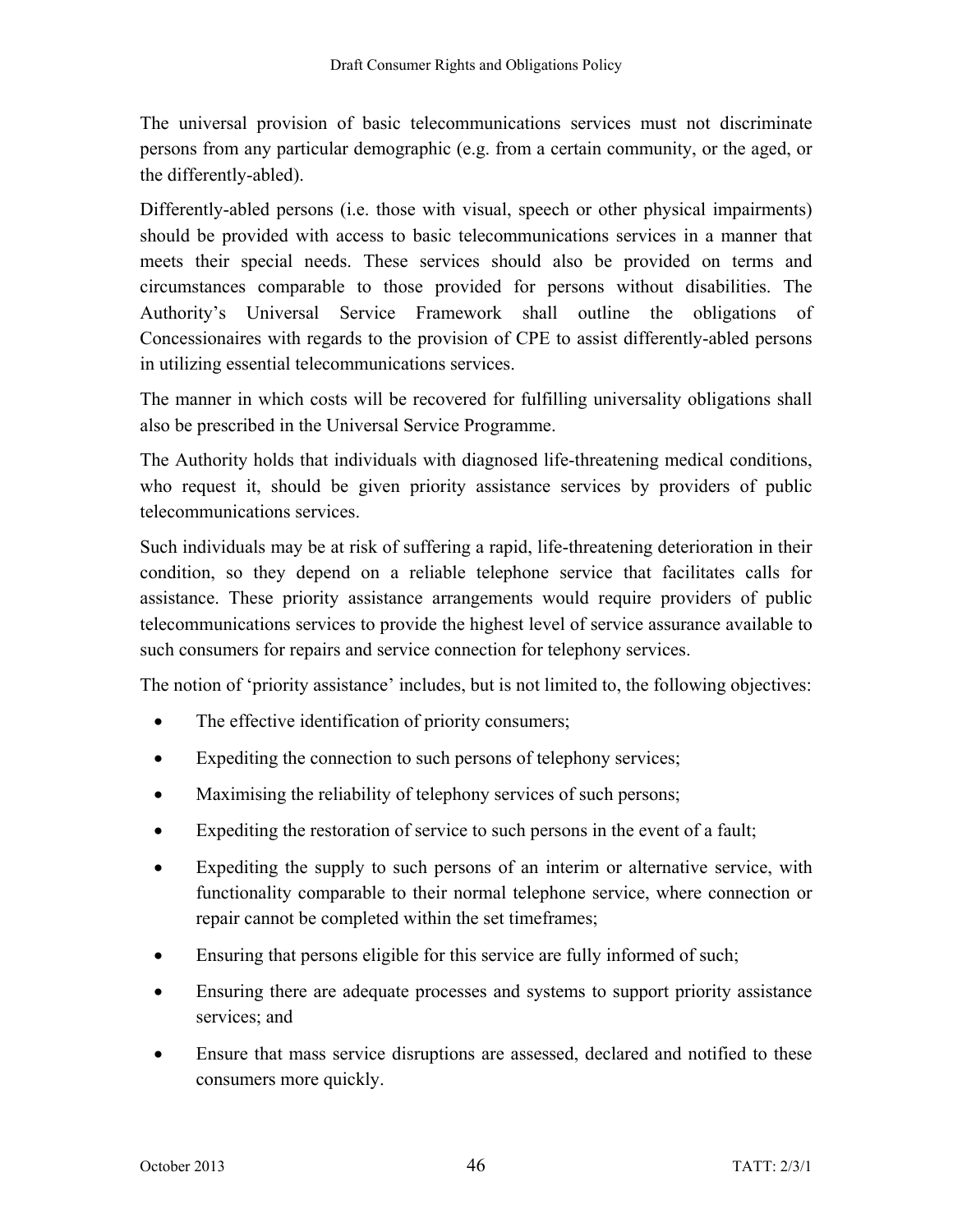## *Statement on CE for differently-abled persons and Priority Assistance Services:*

*A telecommunications Service Provider shall make available to differently-abled persons, access to basic telecommunications services and appropriate CE in a manner that meets the special needs of such persons, on terms, and in circumstances, that are comparable to those for which other nationals have access to basic telecommunications services, in accordance with the Universality Regulations.* 

 *In accordance with the provisions of the Universal Service Programme, Concessionaires shall receive reimbursement for the provision of services as outlined above, where the user is identified in a National Registry for differently-abled persons as developed by the relevant State Agency.* 

*Priority Assistance Services should also be made available by Concessionaires and provided upon request to individuals with diagnosed, life-threatening medical conditions, who depend on a reliable telephone service that would facilitate calls for assistance when needed. Concessionaires should use their best efforts to accommodate priority customers.* 

## **5.2.4 Mobile Handset Locking**

In cases where a consumer's equipment is 'locked' into their existing provider's network, the fact that such equipment is unusable is a further disincentive to switching providers. Locking refers to built-in restrictions in equipment, which constrains the device to usage on only the Concessionaire's network. This issue particularly relates to the mobile market. If a consumer has to incur the cost of purchasing a new handset, the cost of switching providers increases, hence restricting competition. It is therefore in the best interest of both consumers and competition to minimize the costs associated with phone unlocking, so that subscribers do not have to purchase new equipment when switching providers.

A customer's mobile handset which has been locked or restricted so as to access only the Service Provider's network or service supplied to a user, should be unlocked by the Service Provider, free of charge, when that customer's contract with that Service Provider is terminated. The Service Provider shall not supply (whether directly or indirectly through agents or other retail suppliers) terminal equipment which has been so locked or restricted so that only users who have entered into a service contract with the Service Provider can utilise the equipment.

It should be noted that phone locking does have a legitimate role in the industry, as Service Providers may choose to lock equipment to mitigate the possibility of arbitrage across markets. The solution which best balances the rights of Service Providers and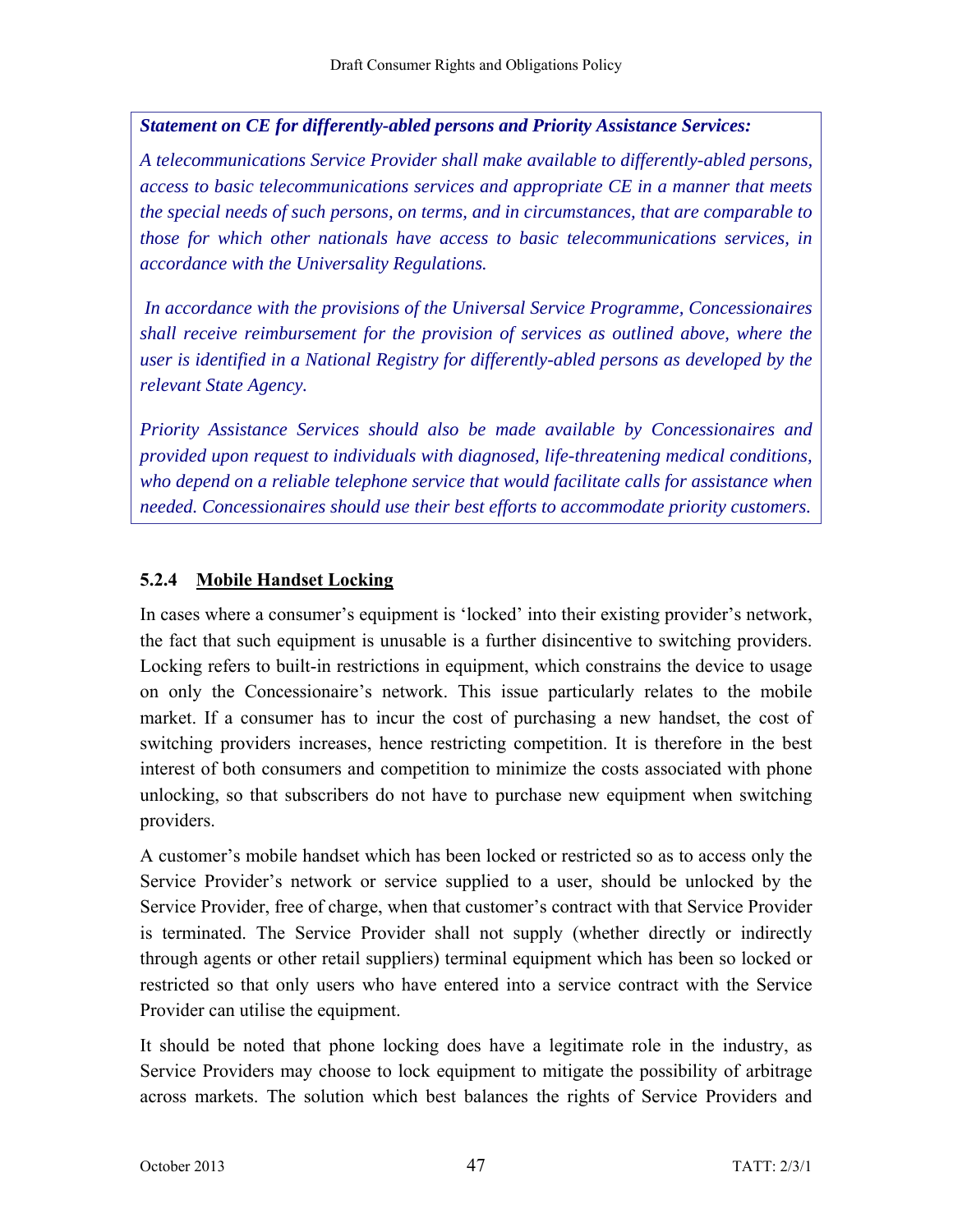consumers is to minimize the cost of phone unlocking, and to ensure that such can be done in a timely, cost effective and efficient manner via the simplest process possible. Currently, Concession Condition C21 states:

*"Where terminal equipment which has been locked or otherwise restricted so as to access only the Concessionaire's network or service is supplied to a user, the Concessionaire shall, upon termination of the relevant user contract in accordance*  with Condition C20<sup>3</sup>, and free of charge, remove such lock or restriction. The *Concessionaire shall not supply (whether directly or indirectly through agents or other retail suppliers) terminal equipment which has been so locked or restricted to any user who has not entered into a service contract with the Concessionaire in respect of such equipment."* 

In the market for 'pre-paid' services, the non-existence of an explicit and formal contract in some instances has led some to argue that this poses a restriction on the customer's ability to access phone-unlocking services. The Authority disagrees with this interpretation of the Condition as a pre-paid user is a "customer" of the Service Provider and thus bound by an explicit (and implicit) contract. Accordingly, the provisions of C20 should apply if there is any subsidy associated with customer equipment issued with that service, such should be eligible to benefit from the assurances provided by C20. Alternatively, if one argues that a pre-paid customer is not in any contract, C21 of the Concession prohibits the sale of locked CPE's without a contract. So in any case, from the Authority's perspective, there should not be an instance where the pre-paid customer's handset is not unlocked, either initially, or in response to a request by the customer.

For the avoidance of doubt, the Authority proposes that the provisions of Concession Condition C20 be extended to all service packages; pre-paid or post-paid. Accordingly, once a customer decides to leave a Service Provider (hence terminating any relevant contract of service), they must be provided a guarantee that their handset will be unlocked immediately and without charge (once such handset was provided by the Service Provider), irrespective of whether that customer was a pre-paid or post-paid subscriber.

The Authority proposes that phone-unlocking services should be offered at all locations in which a customer can terminate a contract, and such must be done at the time of service switching or contract termination. For the avoidance of doubt, a customer may not be entitled to request phone-unlocking without charge if their account is in arrears, or is suspended pending the resolution of some dispute relating to debt.

<sup>&</sup>lt;sup>3</sup> Concession Condition C20 addresses the issue of service contract duration and contract termination.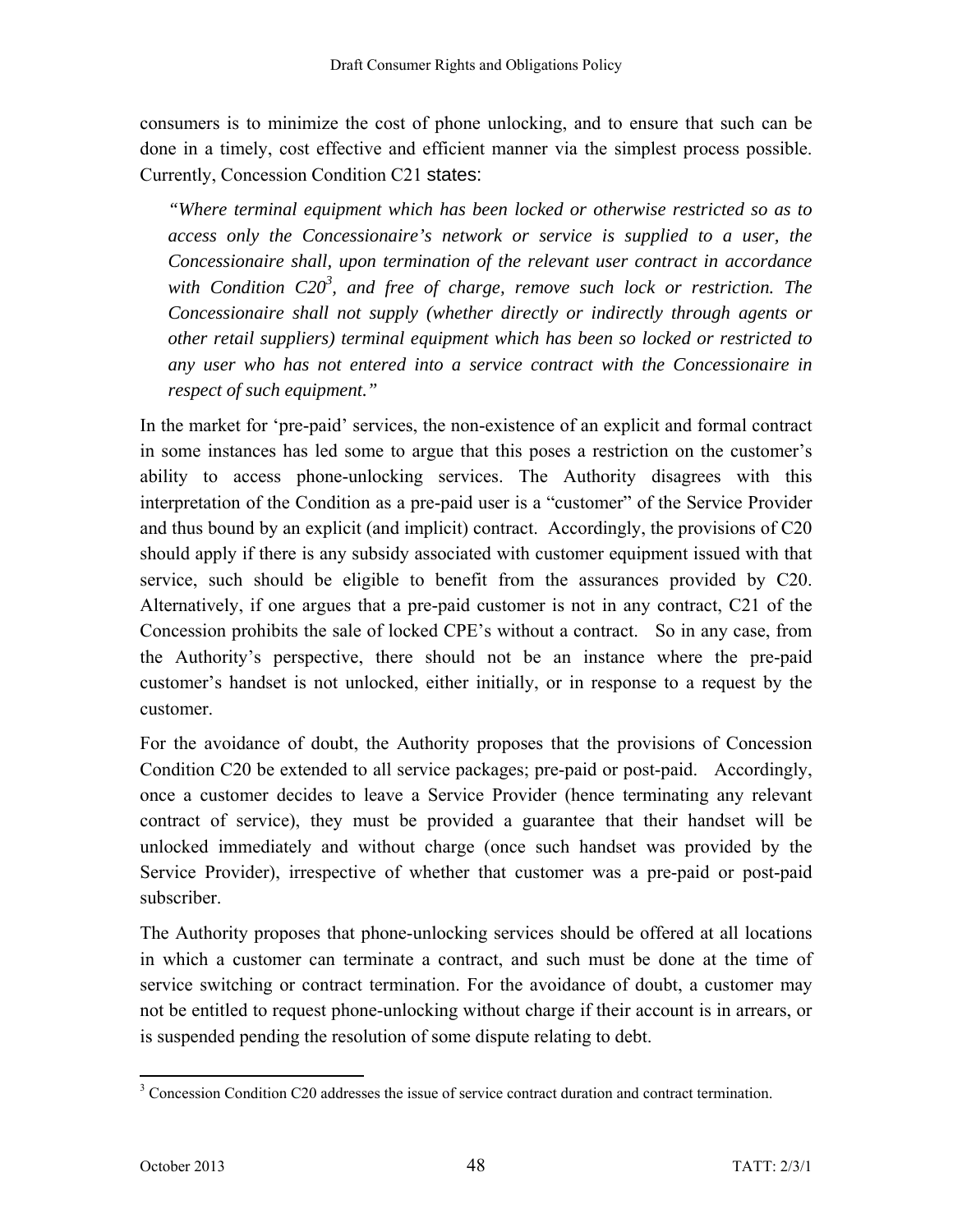The Authority wishes to advise consumers to be wary of third parties which offer independent unlocking services. If a party offering unlocking services is not an authorised dealer or servicer of equipment, the consumer risks voiding the warranty of their handset. For the avoidance of doubt, Concessionaires are not permitted to lock any equipment which is supplied outside of service provision, as currently stipulated in Concession Condition C20. The Authority shall further pursue any other initiative that may be necessary to ensure that customers are able to unlock their phones efficiently and without cost, when deciding to switch providers and/or terminate service contracts.

#### *Statement on Mobile Handset Locking:*

*Where terminal equipment which has been locked or otherwise restricted so as to access only the Concessionaire's network or service is supplied to a user, the Service Provider shall, upon termination of the relevant user contract be it pre-paid or post-paid, and free of charge, remove such lock or restriction.* 

*The Concessionaire shall not supply (whether directly or indirectly through agents or other retail suppliers) terminal equipment which has been so locked or restricted to any user who has not entered into a service contract with the Concessionaire in respect of such equipment.* 

*A customer may not be entitled to request phone-unlocking without charge if their account is in arrears, or is suspended pending the resolution of some dispute relating to debt.*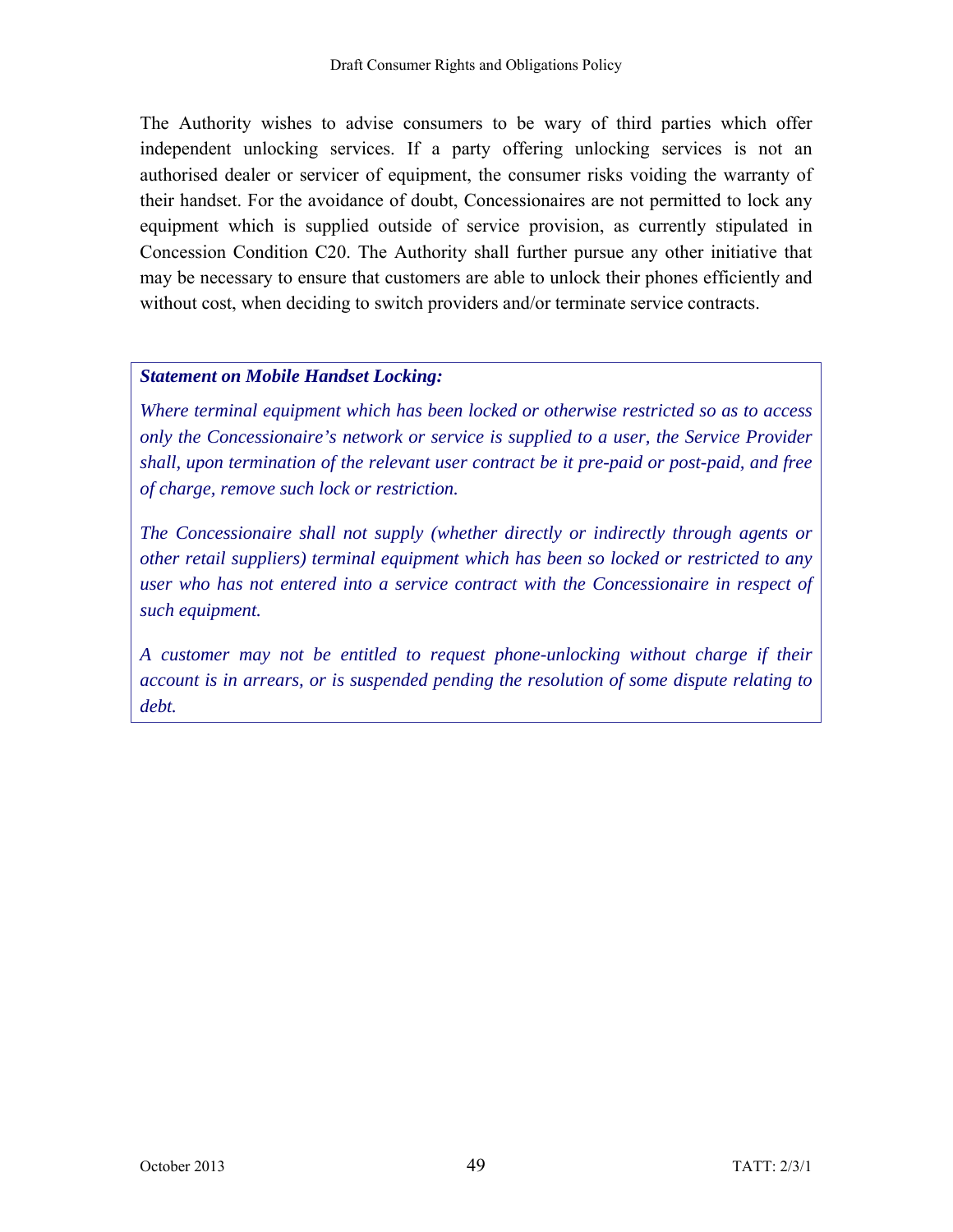# **6. CONSUMER SERVICE QUALITY INDICATORS RELATED TO CUSTOMER CARE**

# **6.1 The Customer's Right to Privacy**

The personal nature of telecommunications services raises important concerns about consumer privacy. This issue is even more significant because of the widespread availability of such services. The Authority therefore proposes that Concessionaries develop a consumer Privacy Policy which treats with privacy issues arising out of any particular service offered. Such a Policy should be included as an element of the published Customer Charter. The Policy should also be linked to relevant content outlined in the Data Protection Act.

It should be noted that the Concession agreement provides for certain exceptions for National Security purposes. Under these provisions, Concessionaires may be required to provide user and call-related information to police, fire, ambulance or any other national emergency services without charge if notifying them of an emergency, or for reasons related to national security. Under the Concession agreement, there may also be limitations to consumer privacy, where a consumer's contact information may be disclosed if sharing such information with other Concessionaires is necessary to detect, prevent or investigate fraud. The Service Provider's Privacy Policy, which is to be approved by the Authority, must outline these limitations in clear and easily understandable terms. The Privacy Policy should also outline how personal information collected at the time of subscription for contractual purposes would be handled and kept confidential. In all instances, the Authority proposes that Concessionaires should not be permitted to share, sell or disclose personal information collected from the customer at the time of subscription, without the prior consent of the customer.

In the context of protection of consumer privacy, a subscriber of a telecommunications service who has been assigned a number has the right to remain unlisted in the publicly published directory, without any associated charge.

#### *Statement on Customer Privacy:*

*Customers have the right to have their privacy respected and protected in relation to the utilization of telecommunications services. Therefore, the Authority shall require Concessionaries to develop a consumer Privacy Policy which shall treat with privacy issues arising out of any particular service offered. Such Policy should be included as an element of the published Customer Charter, as is to be approved by the Authority.*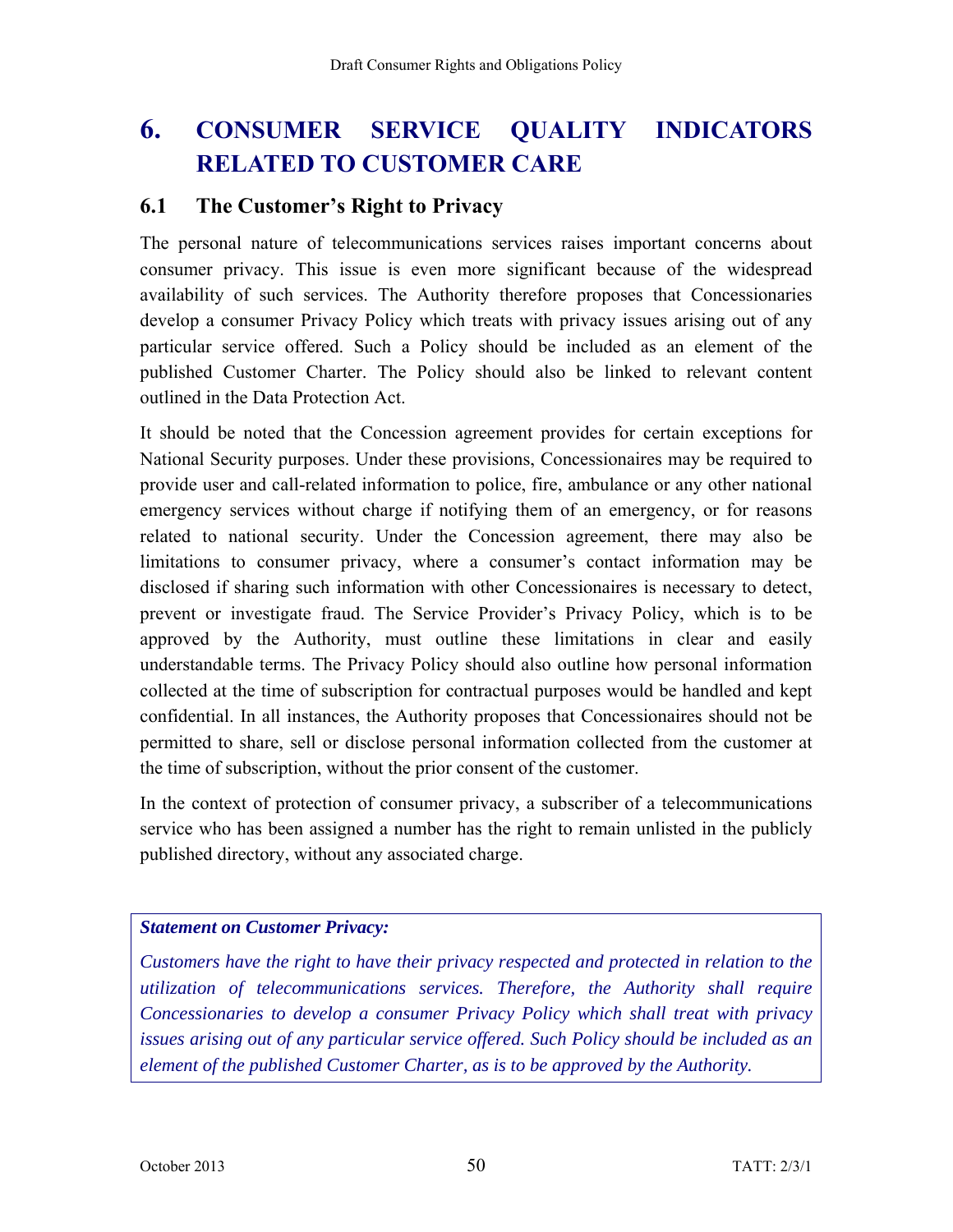# **6.1.1 Disclosure of Customer Information**

Pursuant to the obligations of all persons who store personal information, based on the implementation of the Data Protection Act, Concessionaires are obliged to restrain from disclosing the personal information of their customers to third parties without express, affirmative approval to do so for means that are expressly specified. Despite this general obligation, that Act provides for exemptions in particular instances, for example, in relation to law enforcement requirements and orders of the Court.

The intent of this obligation, to ensure customer privacy is enshrined in Condition C22 (a) of the Concession document, which states as follows:

- *C22. The Concessionaire shall give the user control of whether the user's assigned number is published, and shall keep such information confidential except where disclosure of user information is otherwise provided for in this Concession or by any directions from the Authority given in accordance with the Act, including:* 
	- *a. in the publication of directories or provision of directory services (save that such disclosure shall be subject to the consumer's right to require at no charge that the number is exempted from publication, and to the provisions of the regulations made under the Act in relation to the rights of customers).*
	- *b. where sharing of information with other authorised network operators or Concessionaires is necessary to detect, prevent or investigate fraud.*

It is deemed appropriate within the wider legislative framework surrounding privacy of personal information, that this provision is further codified in Sector Codes and/or regulations.

# *Statement on Disclosure of User Information:*

*Concessionaires shall not be permitted to share, sell or disclose personal information collected from the customer at the time of subscription, without the customer's prior and explicit consent of the party to whom the information is disclosed, and the purpose required.* 

*Notwithstanding the general obligation, Concessionaires may disclose personal information without consent in instances that shall be defined by the Authority and relevant authorities.* 

*The Authority shall require the Concessionaire to include mechanisms in the proposed Privacy Policy which shall provide the customer with control over publication of that customer's assigned number.*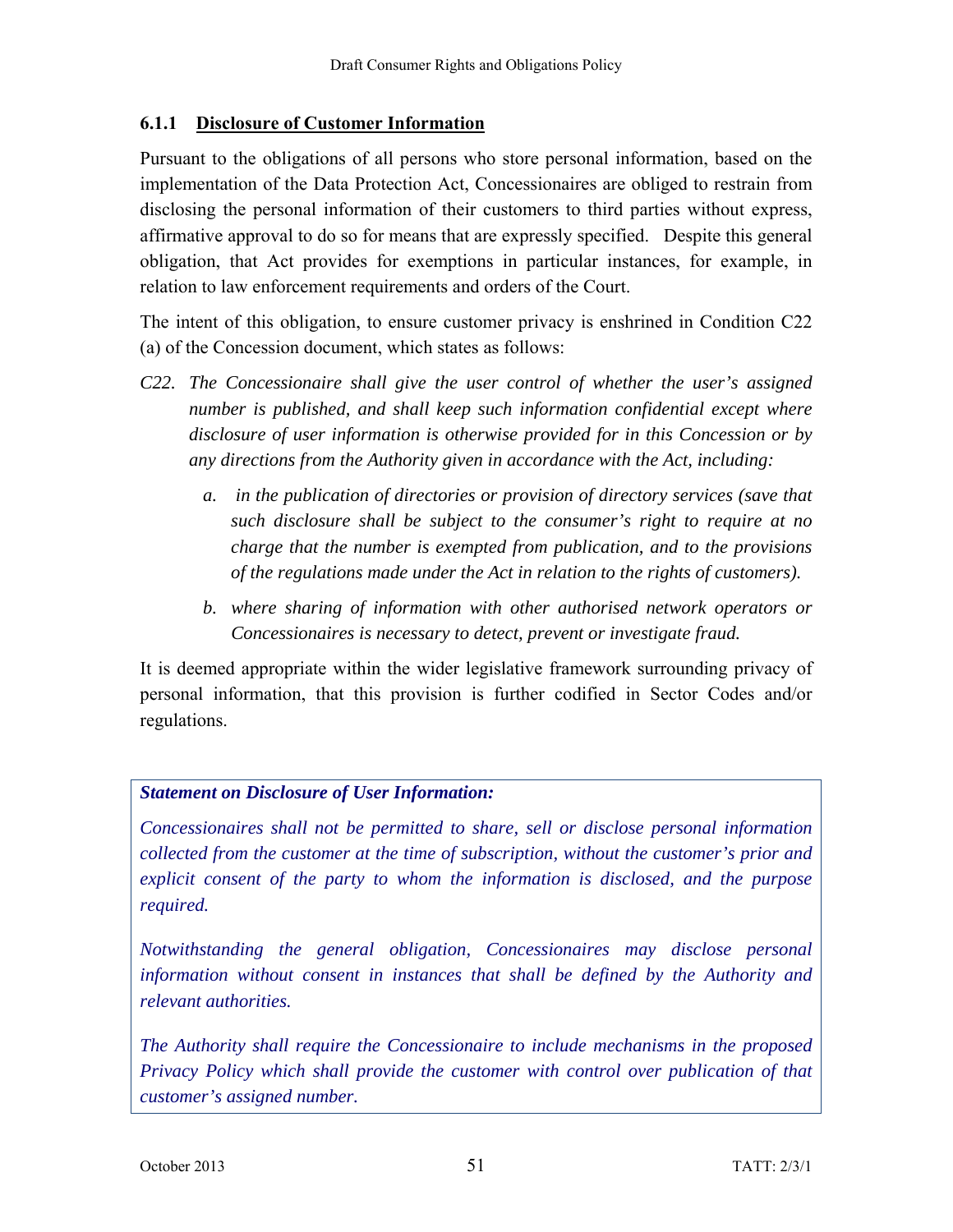# **6.1.2 Calling Number Display**

Calling Line Identification (CLI) is data that is generated at the time a call is established and passed through the carrier's network. Such data includes the number of the party being called, the calling party's number, the date and time of the call, the call's duration and routing information. CLI is integral to the operation of telecommunications networks, since it facilitates efficient call management, route selection, and billing.

Calling Number/Name Display (CND) also known as "caller identification" or "Caller ID" refers to all services where the number and/or name of the calling party is presented or displayed on the device of the receiving party, once the calling party has not blocked their Caller ID and there is no technical impediment to sending it. CND offers a range of service advantages for people receiving calls, such as being able to identify the source of incoming calls before picking up a receiver, keeping a log of incoming calls while away from the phone, and being able to return a missed call.

The accurate transmission of CLI information across networks is critical to ensure that the benefits of CND can be appreciated by the receiving party. As such, Service Providers should be obliged to configure their networks such that the CLI of the Called Party can be correctly transmitted. There are instances where the nature of interconnection between Service Providers may result in the stripping of the CLI from the call before forward carriage of the call to the consumer. Such technical implementations for interconnection should be avoided in accordance with the I*nterconnection Regulations*.

Notwithstanding such technical considerations, CND services raise certain complex problems related to personal privacy. For example, when integrated with other technologies, CND services can allow increased collection and use of personal information without the consumer's knowledge. It is therefore important to address the privacy issues arising from the offering of CLI and CND services. The privacy of consumers can be protected from the abuse of CND by regulation of the following:

- The manner in which CND services are offered to consumers by Concessionaires.
- Options which are available to consumers in relation to using or blocking the display of CND information from their services.
- Measures to be undertaken by Concessionaires to ensure that the public is aware of CND services and their implications.

When contacting customers for any purpose, the Concessionaire shall not block their caller identification information. Additionally, when the customers are contacted via means other than voice calls (for example by text message) all relevant identification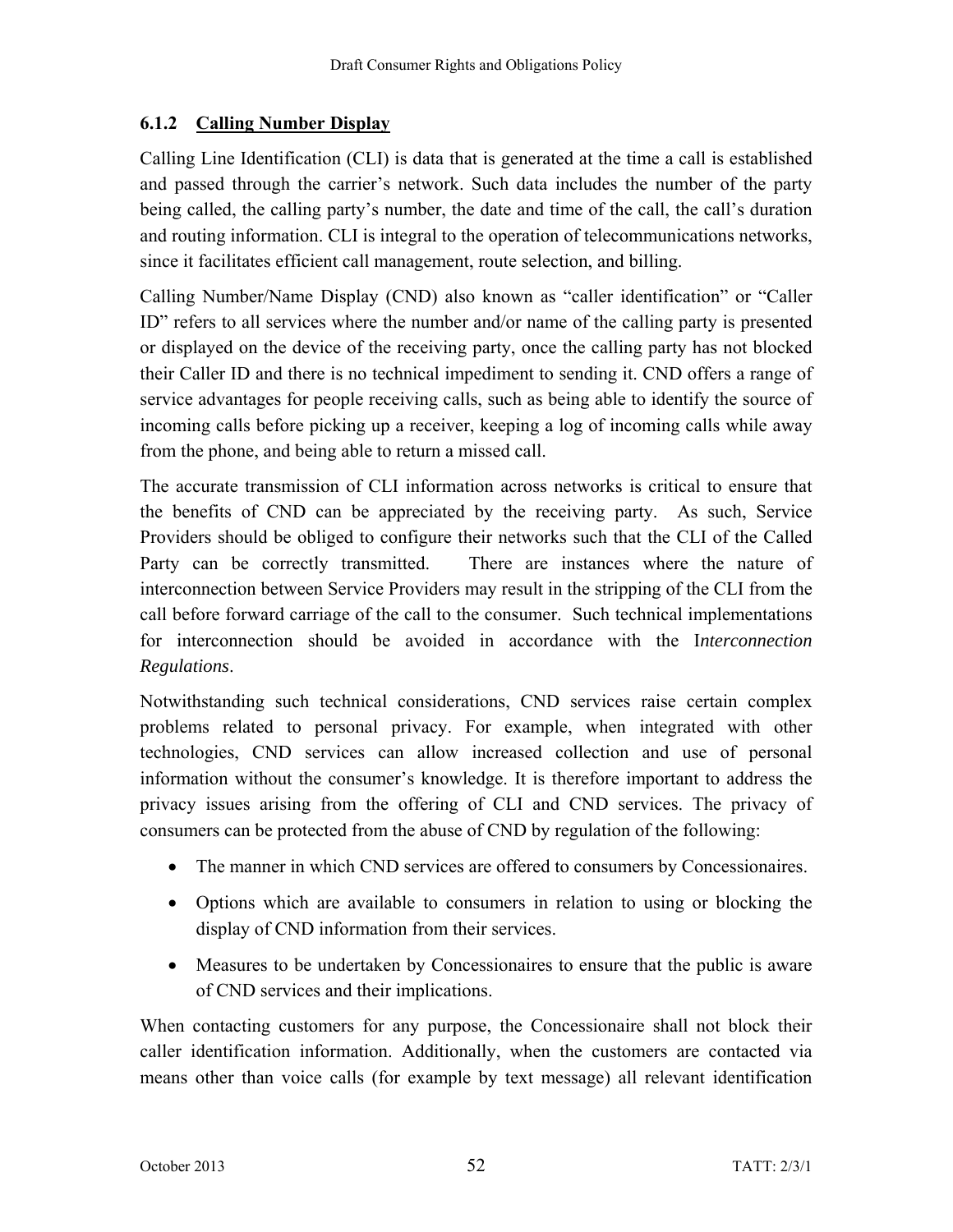information of the Service Provider (including name and number) must be transmitted and displayed to the customer.

## *Statement on Calling Number Display:*

*Concessionaires that provide public telecommunications services shall enable customers to block the display of their Calling Number/Name Display information. Issues relating to the manner in which such information is used shall be addressed in the Concessionaire's Privacy Policy.* 

*Concessionaires shall take such measures to ensure that their services accurately transmit CLI, either across networks or to the receiving party, providing that the Calling Party has not requested the blocking of display of their Caller ID* 

*When contacting customers for any purpose, by any means, the Concessionaire shall not block their caller identification information, and shall transmit all relevant identification information for display.* 

# **6.1.3 Customer Proprietary Network Information**

Customer Proprietary Network Information (CPNI) refers to information collected by the Service Provider on a customer's usage patterns. This information is obtained as customers utilise the public telecommunications services. In the case of voice services, the information includes what numbers their customers call and how often they call these numbers, the cost of making these calls, services to which they subscribe, how those services are used, and other personal and sensitive information. Maintenance of CPNI confidentiality is already prescribed for in the Act, and Concession agreement.

Accordingly, it is intended that the obligation shall persist whereby a Concessionaire is to refrain from using, and maintain the confidentiality of, any personal and private information of any user, other operator of a public telecommunications network or other provider of a telecommunications service*,* which may be garnered from the use of the service, or information received or transmitted in the use of the service*.* 

The only noted exceptions to this general obligation to not use such information is, and shall remain, usage of that information that is necessary for the operation of the network or service, or ancillary functions to provide for the billing of that service, requests to assist law enforcement pursuant to Court Orders, and other functions as necessary to protect the rights of the user, other operator or provider.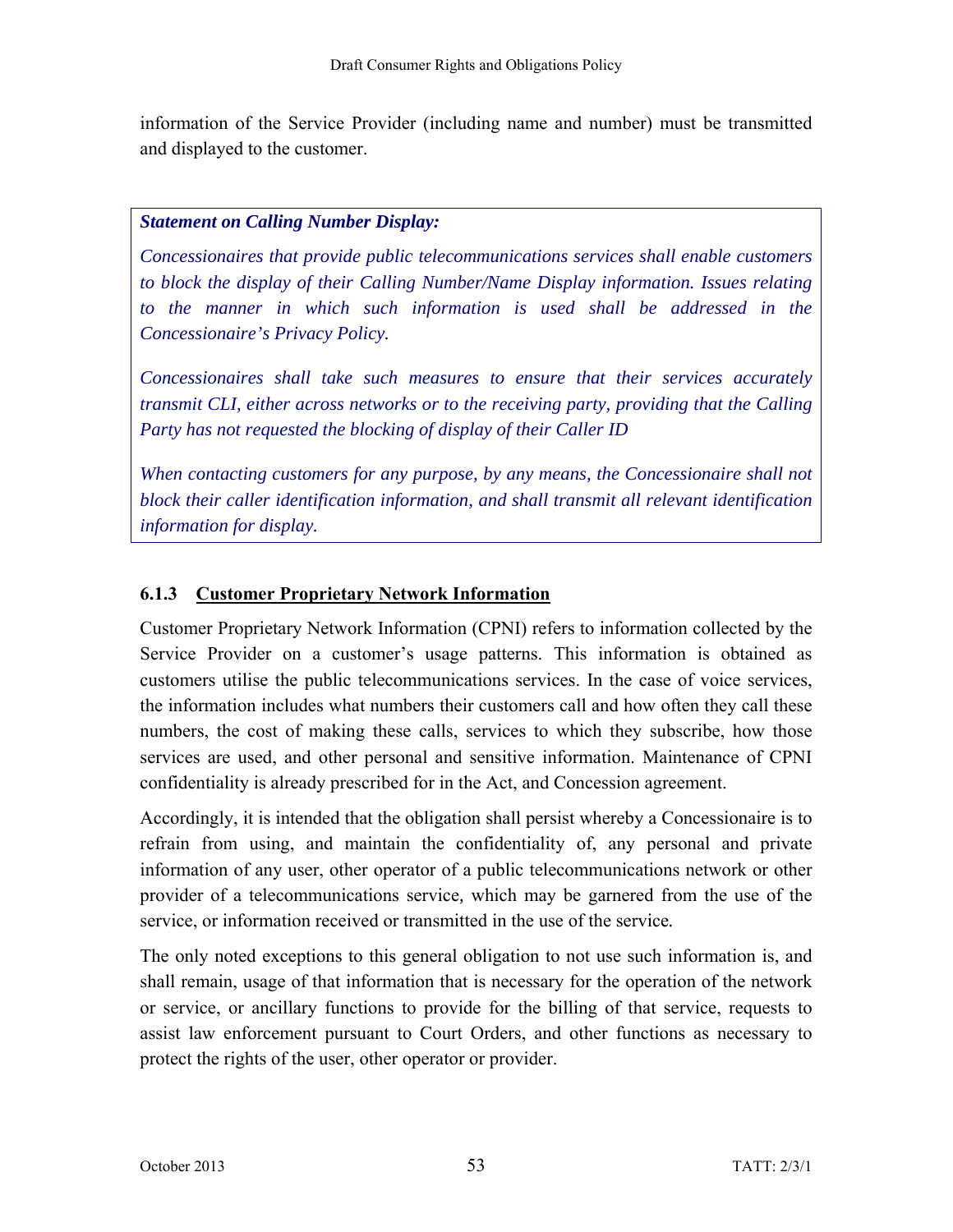*Statement on Customer Proprietary Network Information:* 

*Concessionaires should refrain, as much as possible, from disclosing Customer Proprietary Network Information (CPNI) and include provisions in their contracts with customers that assure consumers of same. Such provisions shall be in accordance with the Act and the Concession agreement, and shall be outlined within the respective Privacy Policy.*

# **6.1.4 Directories and Directory Assistance Services**

A printed directory is a published book that includes an alphabetical listing of customers' names, and their related telephone numbers and addresses, except for those customers who request that their number is unlisted. Directories should be available by publication at regular intervals (usually per annum) to the public.

The obligation for the publication of a Directory is provided for in Concession Condition C30, which requires the Authority to identify a particular Service Provider that shall undertake the function of the periodic (annual or otherwise) publication of "integrated directories" of "all subscribers of telephone services." This provision clearly envisions that the integrated directory would include the numbers of customers of different Service Providers, both fixed and mobile. It should be noted that the Concession does not identify criteria by which the Authority may select the Service Provider with this responsibility.

Indeed Concession condition C31 further elaborates on the proposed framework by obliging all Concessionaires to exchange "all relevant customer data" required to create the integrated directory and provide integrated directory enquiry services. The Concession further obliges such exchange must be free-of-charge. It should be noted, that this obligation of information disclosure for no-payment is reserved for transactions between Concessionaires only.

The Authority proposes to leverage this existing framework of obligations, to establish a regulatory regime which provides the appropriate transparency to this system, as well as retaining flexibility in its execution. The Authority shall on a periodic basis not less than five years, undertake a process through which it evaluates the capacity of either existing Concessionaires or interested third parties to undertake the service of printing the annual integrated customer directory. The criteria for selection shall be determined and issued by the Authority no less than two months prior to the selection process.

The selected Service Provider shall have the responsibility of publishing integrated telephone directories for the market for a period of five years. Other Concessionaires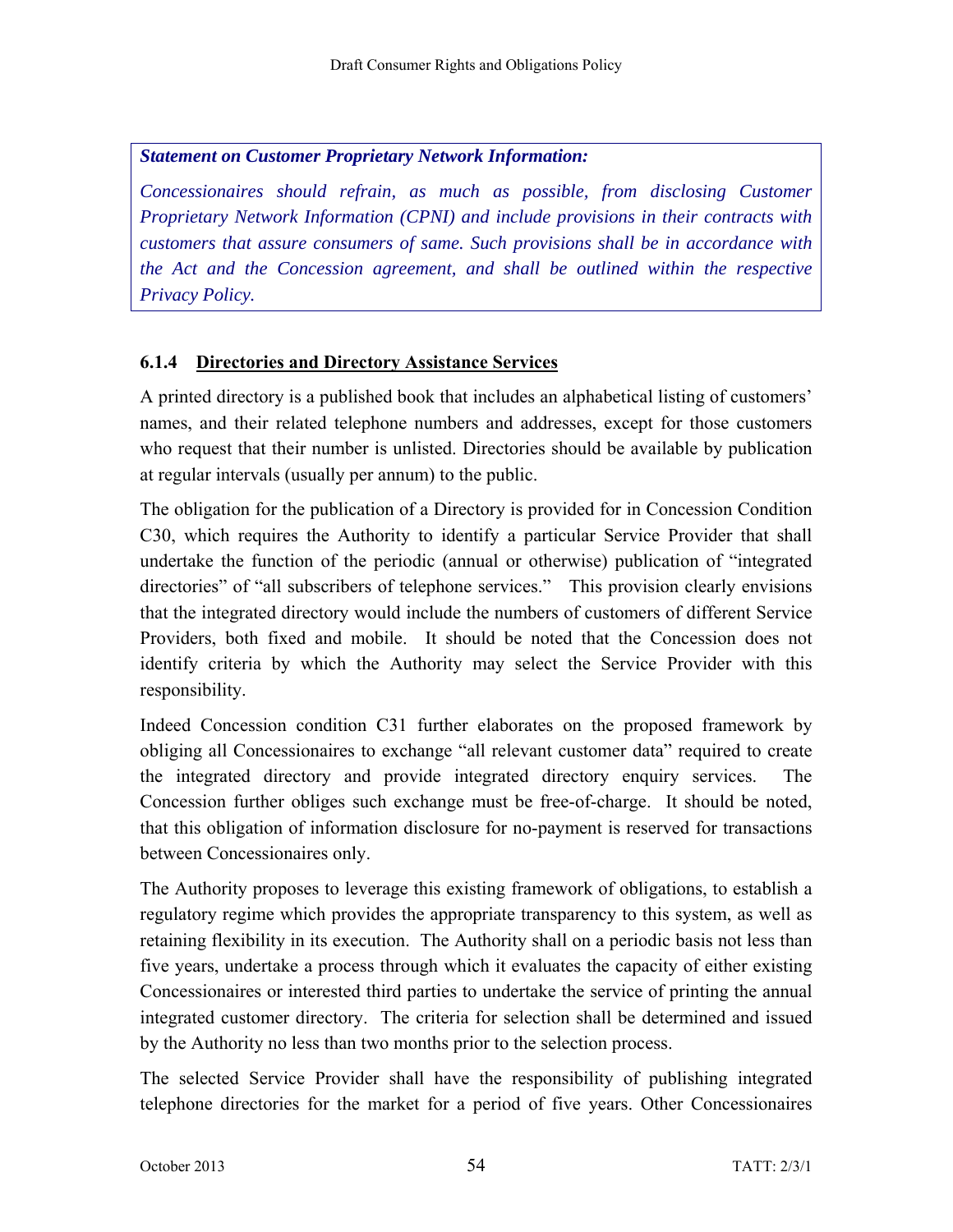have the continued obligation of providing directories with their customers' contact details or requesting the inclusion of same in the selected Service Provider's integrated directory, free of charge. The selected Service Provider may also choose to publish the database of directory listings in electronic or online format, in order to compliment printed publication.

Apart from customers' telephone-related details, directories should also contain information relating to:

- Emergency call placement, which should be displayed conspicuously in the front part of the directory;
- Local and long distance call placement; and
- Support services for differently-abled consumers.

Under their Concession, providers of telecommunications services are required to include information on tariff structures in any published directory. This obligation shall continue to be in effect.

Customers of public telecommunications services, who are assigned a number, shall have a right to have their numbers published in the publicly available printed directories. However, in accordance with the General Privacy Principles, the customer should also be given the opportunity, when entering into the subscription agreement, to affirmatively consent as whether or not the number assigned, and other personal information, may be published in the printed directory. The customer should have the right to be included (or excluded) in such subscriber directories without discrimination or any associated charge. In instances where a listed subscriber chooses to withdraw their personal contact information from the printed public listings, the consumer should be able to have his/her information removed from subsequent publications. In this regard, the Authority suggests that a Concessionaire who forwards customer numbers for inclusion in printed directories should advise the public on appropriate opt out timeframes before directory publications. It should be acknowledged that neither the Service Provider nor the customer obtains, whether directly or indirectly, any proprietary rights in the numbers allocated or assigned by the Authority.

Printed directories must be made available to all customers free of charge. While costrecovery from this activity may be recovered from advertising in such a Directory, the Authority is mindful that advertising should be such that it does not undermine the systematic organization of information within the directory, and does not reduce the convenience with which the directory may be used by a consumer. The Authority notes that while the publication of printed directories is considered to be a service in the public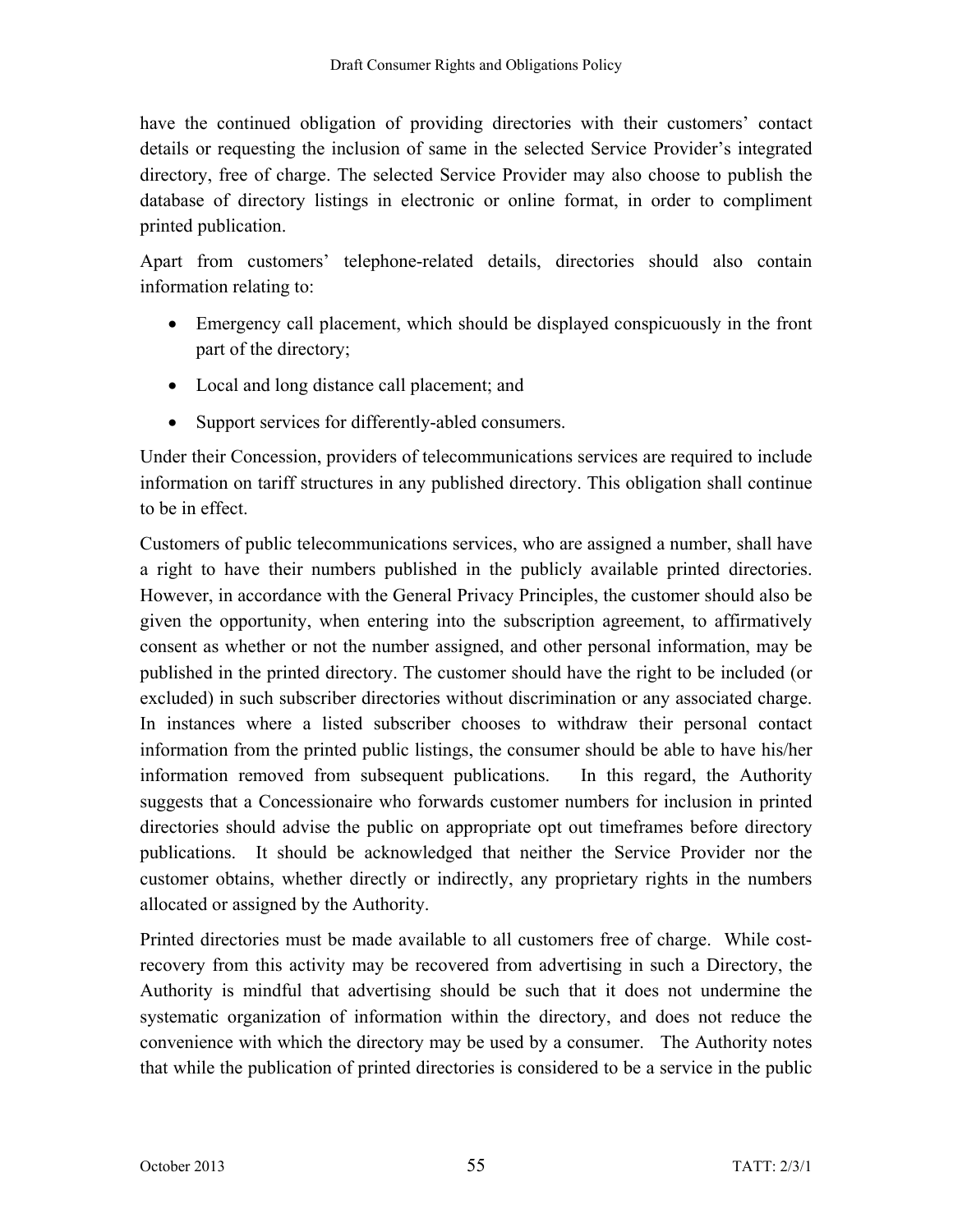interest, it ultimately increases the value of telephone services to consumers, and hence strengthens the commercial capacity of the industry.

In accordance with Concession condition C31, consumers also enjoy the use of operator services which may have directory assistance functions, to supplement published directory listings.As there is usually some direct cost to consumers for utilizing these services, the Authority proposes that operator-based directory assistance services should be available during regular working hours (i.e. 8am to 4pm) every day, inclusive of weekends and non-working days. Further, where such services are provided wholesale to other Concessionaires, such charges for calls to the operator for directory assistance should be cost based.

## *Statement on Directory Publication and Directory Assistance Services:*

*The Authority shall determine criteria by which it will select a Service Provider to be responsible for the publication of an integrated telephone directory for a period of five (5) years.* 

*Concessionaires shall submit, without the payment of any fee or charge, the relevant information on their customers to the selected Service Provider for inclusion in the integrated directory,* 

*All customers of telecommunications services have the right to a printed directory free of charge and to be enrolled in subscriber directories without discrimination.* 

*Customers also have the right to demand being unlisted in the publicly open directories, without any associated fee or charge. In this regard, a Concessionaire who forwards customer numbers for inclusion in printed directories should advise the public on appropriate opt out timeframes before directory publications* 

*Directories should also include information relating to: emergency call placement (displayed conspicuously in the front part of the directory); local and long distance call placement; and support services for differently-abled persons.* 

*Operator based directory assistance services should be functioning, at minimum, from 8am to 4pm every day, inclusive of weekends and non-working days. Where such services are offered wholesale to other Concessionaires, it should be cost based.*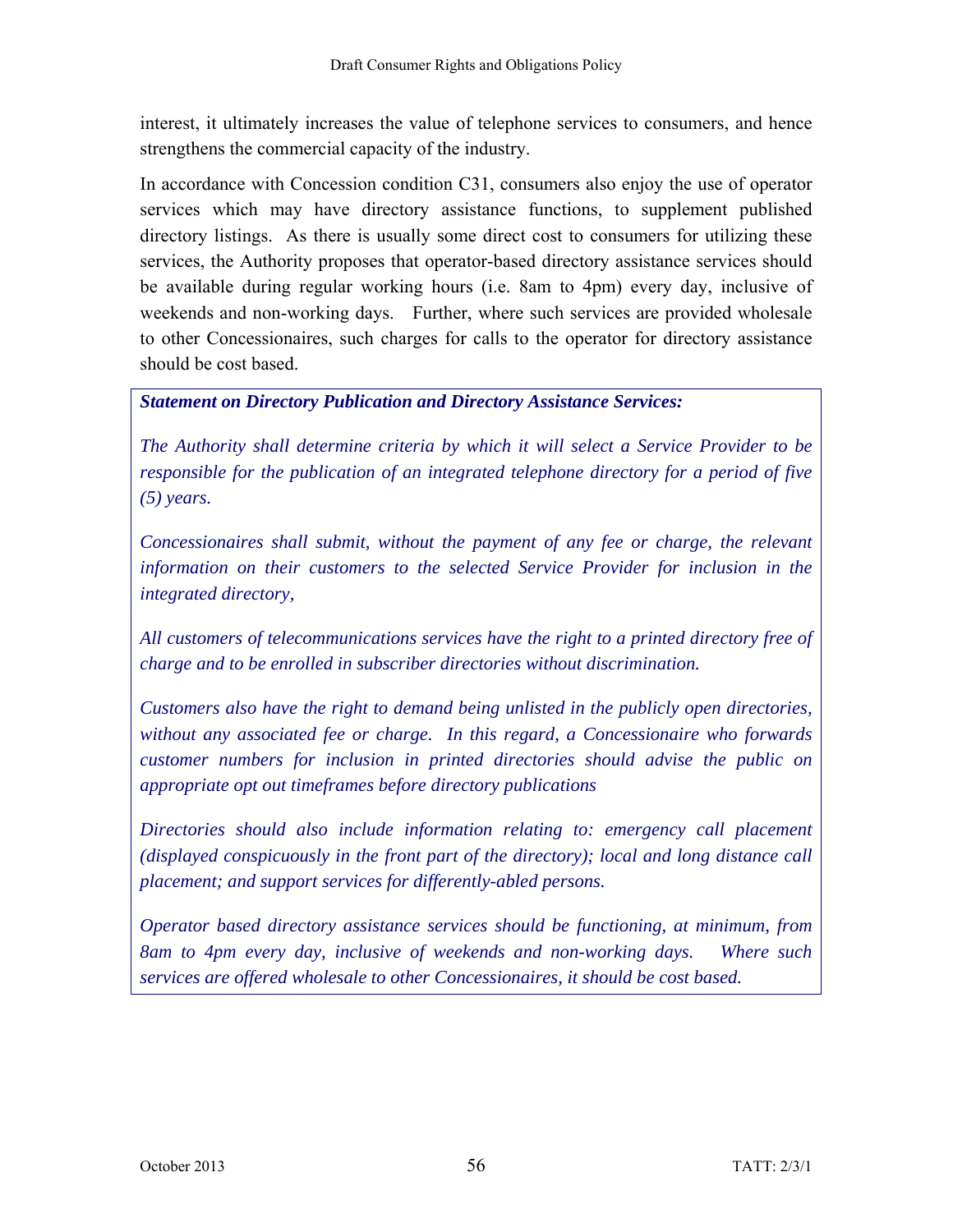# **6.1.5 Telemarketing**

Telemarketing is the practice of utilizing a telecommunications service, by Service Providers or independent telemarketing agencies, to promote and/or sell products or services.

A simple example is the use of text messaging services to notify consumers of product sales and promotions. Telemarketing practices can be employed by the Service Provider or by authorised third-parties acting on the Service Provider's behalf. However, a customer can be bombarded by unsolicited and unauthorised telemarketing information.

Telemarketing provides for various consumer-winning and retention practices which are common in the industry that may potentially exploit the consumer. Regulation of these practices will attempt to ensure that Service Providers do not aggravate the consumer base, singularly or in unison. The abuse of authorised telemarketing practices may become disruptive to the consumer. Possible directive to address the issue of telemarketing include:

- Requiring that service agreements outline clear options to the consumer regarding the receipt of messages via telemarketing at the time of service activation.
- Numbers designated for emergency services are not compromised.
- Automatic recorded voice mechanisms are not utilised to call the home of any consumer without prior authorisation.
- Once a consumer has informed an agent that he or she does not want to be contacted, a Service Provider that ignores this request is liable to real and significant penalties in accordance with Section 65 of the Act.
- A reasonable period is determined for when the moratorium on a number identified as not interested in telemarketing services may expire.
- Service providers ensure that telemarketers acting on their behalf send caller ID information when calling, so that consumers whose CPE or handsets are so equipped may identify the caller.
- Service providers ensure that telemarketers acting on their behalf do not send unsolicited fax advertisements/messages to consumers, as the receipt of unsolicited fax messages could incur cost (consumables) to the consumers.

# **A. Opt out Provisions and Do-not-contact Lists**

The Service Provider or any of its agents should not use any telephone, facsimile machine, computer, or other device to send an unsolicited advertisement to a customer's equipment. Any advertisement made in this manner should contain a notice that informs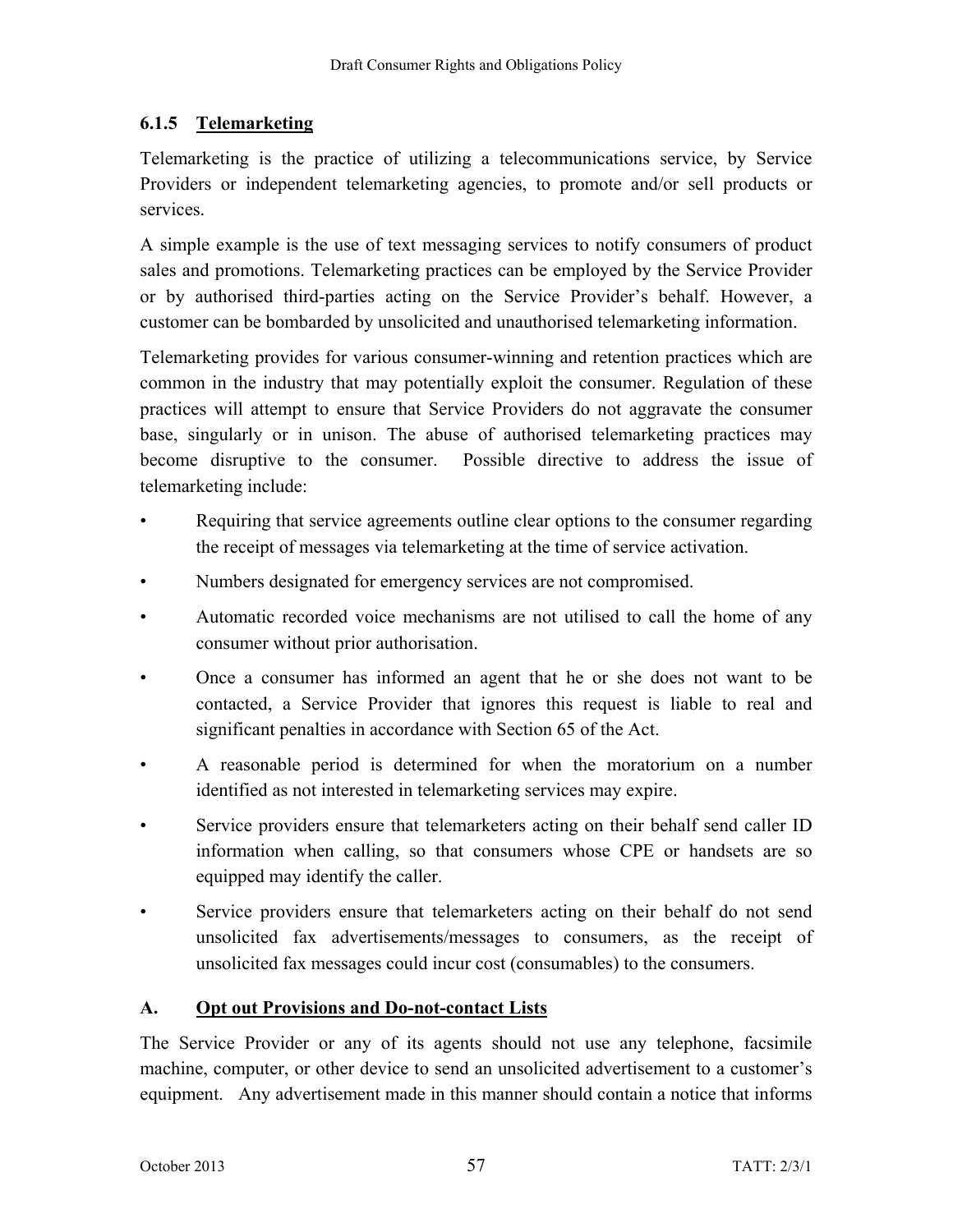the recipient of the ability and means to avoid future unsolicited advertisements through an explicit "opt-out" procedure which is at no cost to the customer.

Pursuant to the exercise of the opt-out procedure, the customer's contact information will be included in a "do-not-contact list", which is a list of the numbers of customers who have indicated that they wish not to be contacted for telemarketing purposes. Any Service Provider engaging in telemarketing techniques should ensure the development of an internal "do-not-contact list". The applicability of such lists should include calls that are made or on behalf of a tax-exempt nonprofit organization, but should not include calls which is made for emergency purposes. Internal policies should be such that included numbers are kept on the list for a minimum period of six months. Any customer receiving a telemarketing call must have the right to indicate their desire to be included on the do-not-contact list of the specific company, and the calling party should take the necessary measures to ensure that such inclusion is done in a timely manner. The Authority proposes that the Service Provider's do-not-contact lists be maintained as an online database, to which the Authority has access for the purpose of verification and addressing of consumer complaints.

# **B. Timing**

No person or entity should initiate any telephone solicitation, to any residential or mobile telephone subscriber before 8 am or after 8 pm.

# *Statement on Telemarketing:*

*The Authority recognizes that its scope in terms of regulating telemarketing practices is limited to only Concessionaires.* 

*No telemarketing call should be made to any emergency line or service for which the calling party is charged, or be made before 8am or after 8pm to a residential line.* 

*No calls using automated or pre-recorded content should be made unless specifically permitted beforehand by a customer, and there should hence be provisions in standard service contracts regarding the receipt of such calls or messages.* 

*No Service Provider should send unsolicited advertisements or other marketing and promotional messages to the consumer unless it has received the customer's express prior approval for such messages.* 

*Service Providers engaging in telemarketing should develop internal telemarketing policies, which include opt-out notifications and "do-not-contact lists".*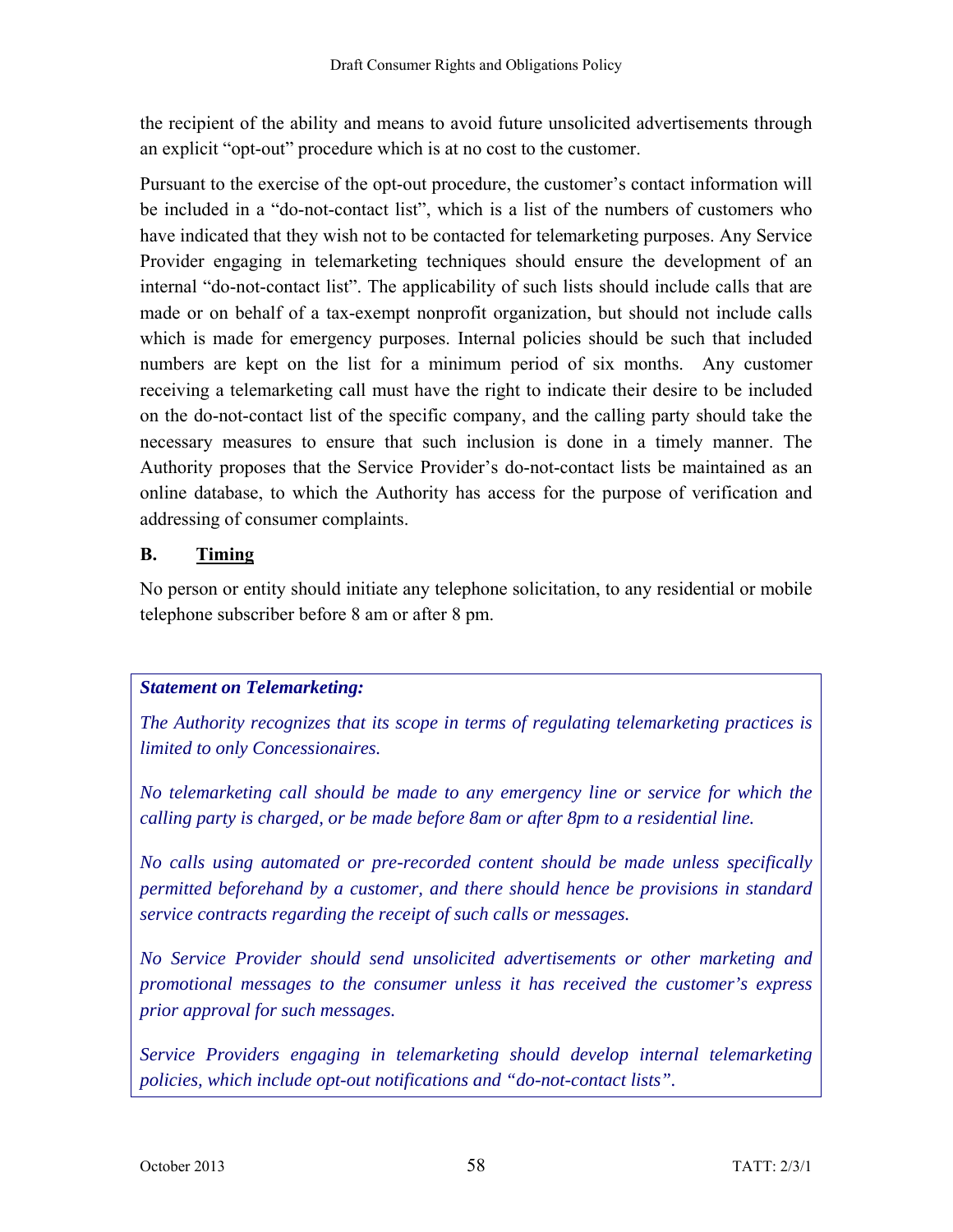*The minimum time of inclusion of a customer's number in a "do-not-contact" list should be six months. All telemarketing calls should clearly identify the initiating party, purpose of the call and should be sent with the relevant caller identification information.* 

## **6.1.6 'Prank' and Obscene Calls**

A prank call is defined as the use of obscene or threatening language, or even heavy breathing or silence, to intimidate or harrass the person being called. Service Providers that provide public telephone services should therefore have services such as "trap" and "call trace" available to customers to deal with such calls.

- A "trap" service allows the Service Provider to determine the telephone number that harassing calls are coming from. The customer is usually required to keep a log, noting the time and date the harassing calls are received. "Traps" are typically set up for a particular time period specified by the provider, and the Service Provider usually would not charge a fee for the service.
- A "call trace" service may also assist in tracking down harassing calls. Immediately after receiving a harassing call, a code is entered on the phone by the consumer and the origin of the call is automatically traced. A "call trace" is usually considered easier to use than a "trap" since the customer does not have to keep a phone log.

In cases where incoming calls are unsolicited without necessarily being obscene or threatening, the consumer may wish to utilise other service features to prevent such calls. Such services, which are to protect consumer privacy, may include "call screen", "caller ID", "anonymous call rejection", "priority ringing", and "call return", "voice mail and call blocking.

Service providers should endeavour to offer these types of value added services to customers to assist in the mitigation of unsolicited calls. The Service Provider should inform the consumer of steps that can be taken to prevent or put an end to obscene calls when they take place, including informing the customer about the potential role of the Trinidad and Tobago Police Service (TTPS) where relevant. Where a call or series of calls are deemed by the customer and the TTPS as in breach of any written law, by virtue of being threatening or obscene, the Concessionaire shall, pursuant to an Order from the Courts or an appropriate warrant from the TTPS, make every reasonable effort to identify the source of the call.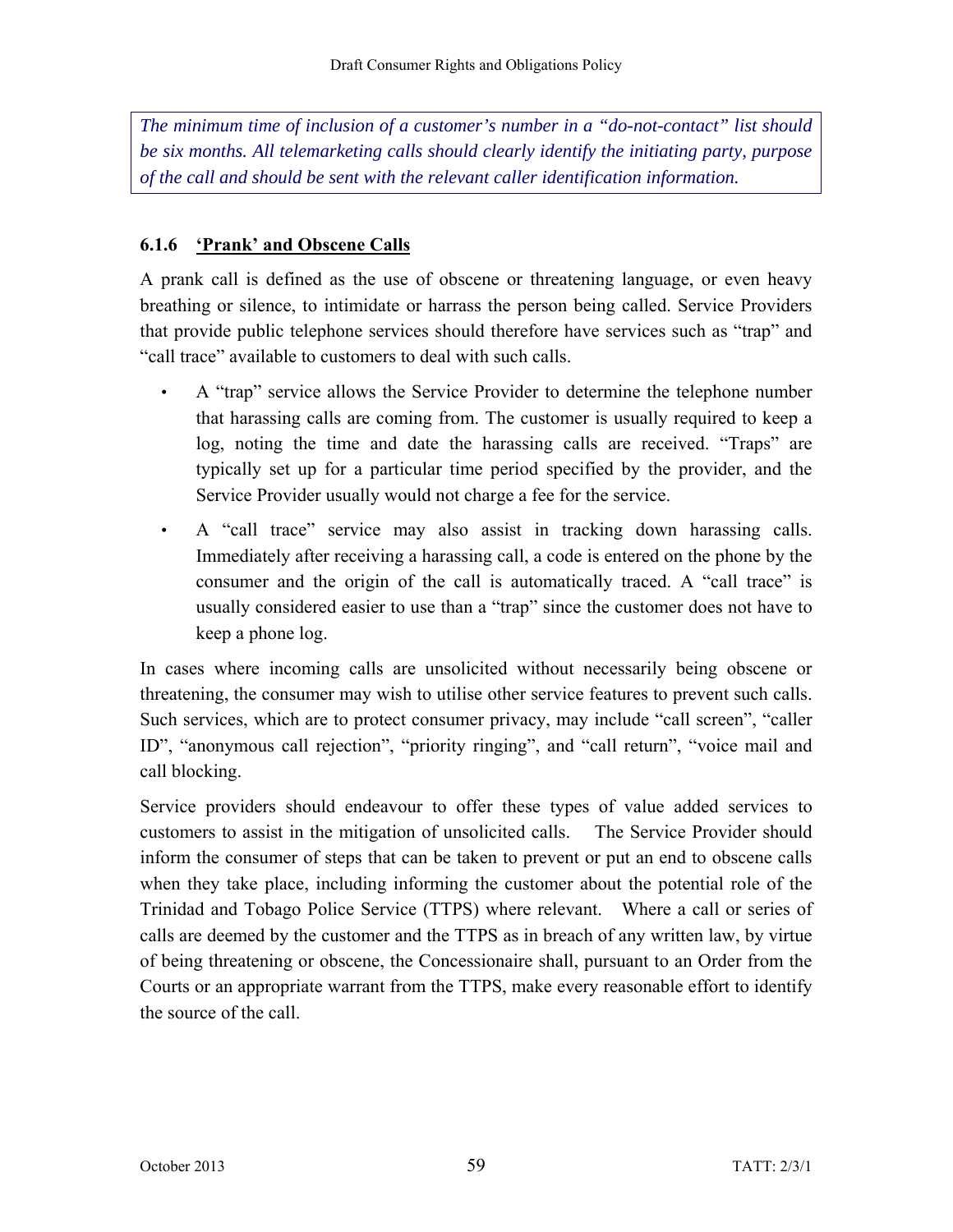*Statement on services for the prevention of 'prank' calls:*

*Concessionaires that provide public telecommunications services shall make available to the customer, services for the customer-led mitigation of unsolicited calls.* 

*The Concessionaire's Customer Privacy Policy, which must be included or referred to in the Customer Charter, must specify the services available for the mitigation of unsolicited calls. Such services may include, but shall not be limited to Call Trap services, Call Trace services, and various unsolicited-call-prevention service features* 

*The cost of additional features should be properly outlined in the customer's service contract, and should be clearly stated on the customer's invoice as an additional charge.* 

*Pursuant to an Order from the Courts or an appropriate warrant from the TTPS, Concessionaires shall make every reasonable effort to identify the source of an obscene or threatening call once that call has been identified as having originated on its network.* 

## **6.1.7 Incidence of Scams and Tele-fraud**

There is an alarming trend in which public telecommunications services are increasingly being used for various scams and fraudulent activities. Common scams that users of public telecommunications services may be susceptible to include:

- Automated messages relating to the renewal of product warranties
- Claims of unexpected sweepstakes or lottery winnings
- · Fake bank alert messages
- · Credit card registration or advanced loan fees
- · Fraudulent or non-existent charities

Consumers should be particularly aware of the dangers of entertaining unsolicited phone calls and disclosing personal information to unknown sources. Consumers should never disclose personal banking information using public telecommunication services. The providers of public telecommunications services should also take reasonable steps to ensure that their networks are not used for fraudulent activities. The Authority hence encourages the customer to report any suspected incidence of tele-fraud to their respective Service Provider and the TTPS. Where a Service Provider becomes aware that their network is being used to engage in criminal activity, they are expected to immediately report such activity to the relevant authorities. Information provided to any such third party for the purpose of investigating alleged criminal activity, must be done in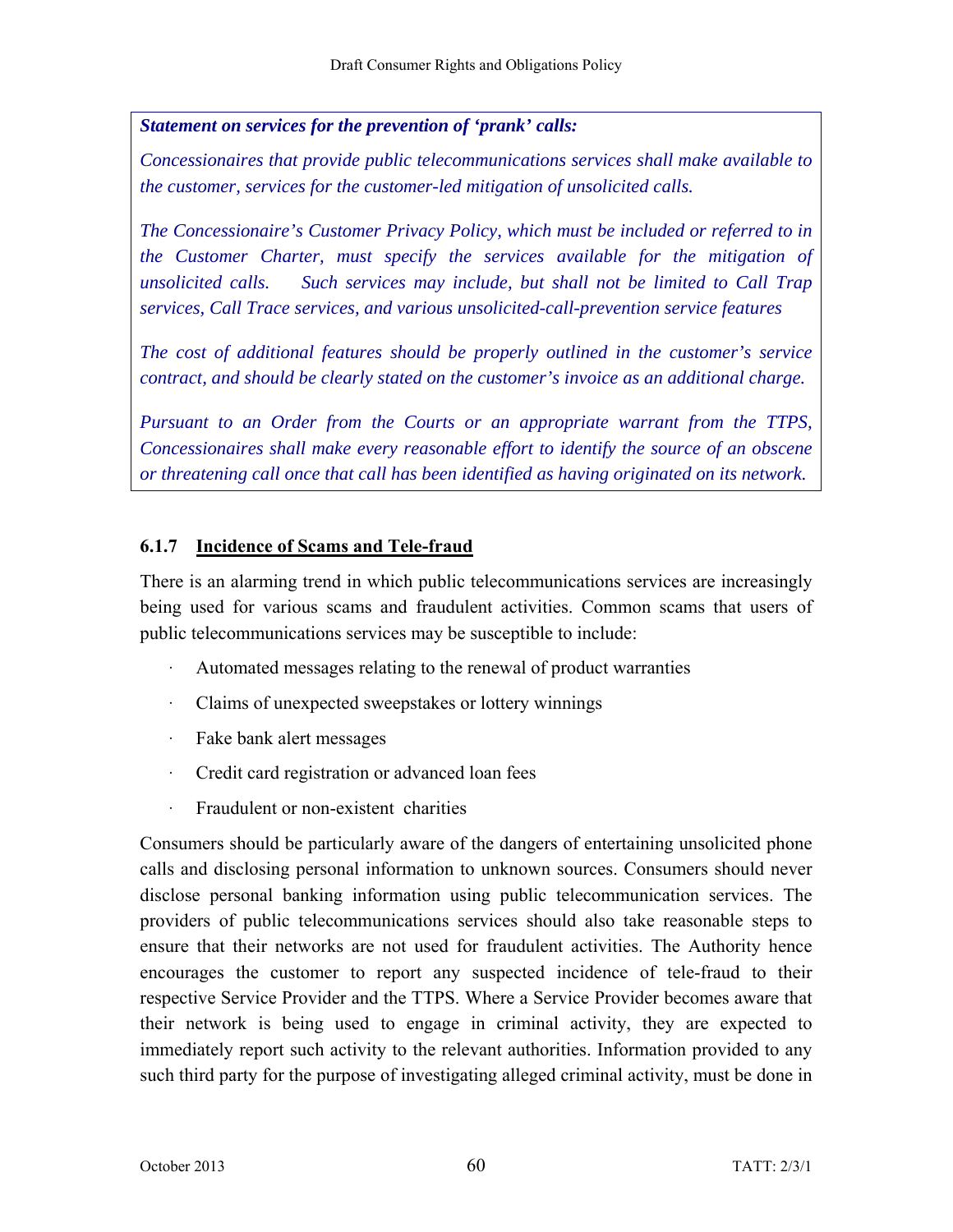a manner which is consistent with due legal process, if such provision is a potential violation of the Service Provider's Privacy Policy.

#### *Statement on tele-fraud:*

*Concessionaires should take all reasonable measures to ensure that their networks are not used to facilitate fraudulent or criminal activities, including reporting evidence of such activities to the TTPS. In doing so, Service Providers shall exercise due diligence to ensure adherence to the Service Provider's Customer Privacy Policy.* 

*The Authority shall exercise diligence in providing information to consumers on how to avoid being victimised by tele-fraud.* 

# **6.2 The Customer's Right to Fair Billing Practices**

# **6.2.1 Accuracy in Billing Information**

A bill for a service is an important document, as it itemises the amount invoiced to a customer for services rendered by a Service Provider, based on service used within a defined billing period. Therefore, the information presented on a bill should be sufficient to properly inform the customer of all the charges incurred from subscribing to a service for the billing period. Customers have the right to be provided with clear, accurate, timely and complete bills and billing-related information for public telecommunications or subscription broadcasting services.

The Authority has observed that billing issues are one of the most dominant sources of customer complaints towards providers of telecommunications and broadcasting services in the domestic market. Providers of public telecommunications services and subscription broadcasting services should hence establish specific channels for the redress of billing issues, as it ultimately fosters the accountability necessary for effective providersubscriber relationships. Concessionaires should ensure that they have in place, efficient billing and collection practices in which there are fair and reasonable time frames for the settlement of invoices and the incurrence of penalties for late or delinquent payments.

Service Providers shall send bills which contain a pre-defined payment period to all of their customers. The period of the billing cycle should be consistent throughout the duration of the applicable service contract. Even when the Service Provider notifies customers by e-mail or text message about the amount of payment, a printed bill must still be sent to the customer unless the customer explicitly and affirmatively consents to otherwise.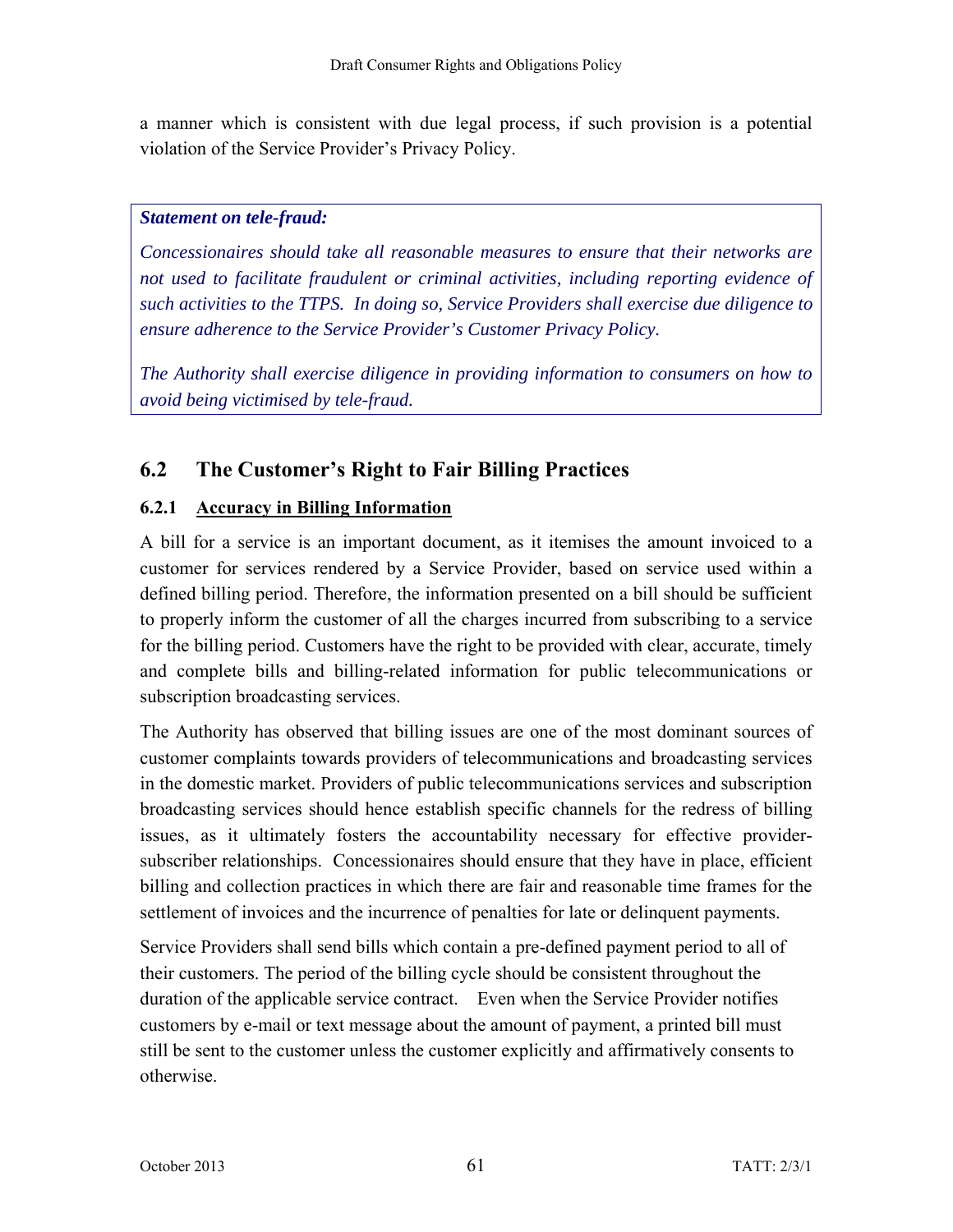The bills which will be sent to customers shall at minimum contain the following information:

- Name, business address and contact information of Service Provider
- Customer's name, service address and account number
- Service Packages for which the customer is being billed
- Billing period
- Bill date (date of bill generation and printing)
- Payment due date
- Applied tariff
- Previous payment date
- Applicable penalties if the bill was not fully paid before the previous payment date, and method of calculation of any such penalty
- Location of all authorised payment centres and mechanisms
- Any applicable rebate or credit

Any charges invoiced by a third party to the Service Provider and consumer should include the name and logo of the relevant company next to said charge. **Section 9.2** of this document further deals with the issue of 'cramming', which is the practice of placing unauthorised, misleading or deceptive charges on a customer's bill.

Services which utilise a pre-paid commercial model are a unique case in terms of billing issues. Subscribers to pre-paid public telecommunication or subscription broadcasting services may want to know how much credit they have remaining for the service. Thus, they would need to access the credit balance for the subscribed service. The Authority therefore holds that a Service Provider providing services via the pre-paid model should be obligated to implement a mechanism for pre-paid customers to verify, without any related charge, the credit balance for the subscribed service.

A Service Provider's billing process must be as accurate as possible in order to protect the interests of customers. The Authority therefore proposes that a measure of 'Billing Accuracy' be used as an indicator of the quality and efficiency of billing procedures. This metric is the ratio, expressed as a percentage, between the valid number of accurate, error-free billing invoices prepared to the total number of billing invoices prepared for any given billing cycle. This will be measured by calculating the percentage of complaints about billing errors out of the total number of billing invoices issued for a cycle. The standard for this indicator to which all Service Providers must adhere is at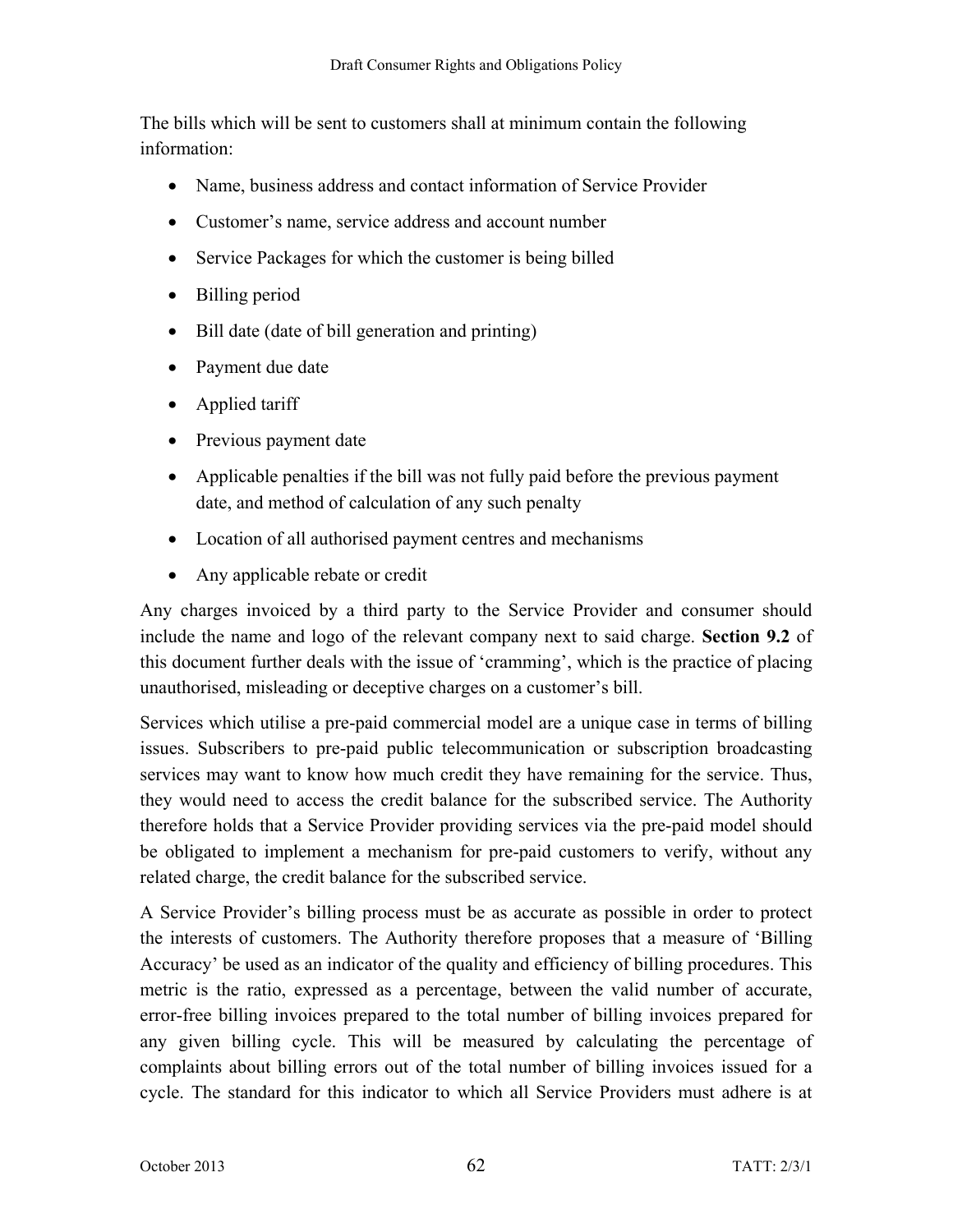least 99%, meaning that not more than 1 out of every 100 bills should contain errors in a given billing cycle. Further to the standard set in the Concession agreement, no more than  $0.02\%$  of bills issued should be disputed, without resolution, in a billing cycle – i.e. 1 bill out of every 5000. The Authority may conduct tests on a Service Provider's metering and billing equipment to assess its accuracy and reliability, in addition to the validity and fairness of the billing practices employed.

## *Statement on accuracy in billing information:*

*The Authority shall regulate Concessionaires so as to ensure that billing practices are fair and efficient.* 

*Concessionaires shall produce billing information that enables consumers to have access to sufficient information to facilitate verification of the accuracy of billed charges and also easily read and understandable bills.* 

*Billing procedures must be such that customers may meet their billing obligations on or before the due date, and bills must contain all information relevant to payment procedures and applicable late penalties.* 

*Concessionaires who provide pre-paid services must provide a mechanism for pre-paid consumers to verify the credit balance for the subscribed service, without any related charge.* 

# **6.2.2 Billing Cycle and Late Payment Penalties**

The Authority does not propose to regulate the time-frames associated with the application of late payment penalties, as it recognizes that the technical factors associated with billing cycles differ between Service Providers. However, the Authority has noted that a common complaint from some customers is the imposition of what, in their view, are unfair late payment penalties. These penalties raise an issue of potential exploitation of customers.

A 'billing cycle' is a fixed and consecutively repeated time frame associated with the calculation of invoices relating to a subscriber's utilization of a service between the first day of the cycle, and the day before the first day of the subsequent cycle. The Authority notes that there is often a lag between the time in which a bill is generated and the time that a customer receives such bill. As a matter of best practice, the Authority believes that the customers should have an effective payment window that is at a minimum, half as long as the billing cycle. For example, a customer must have at least two effective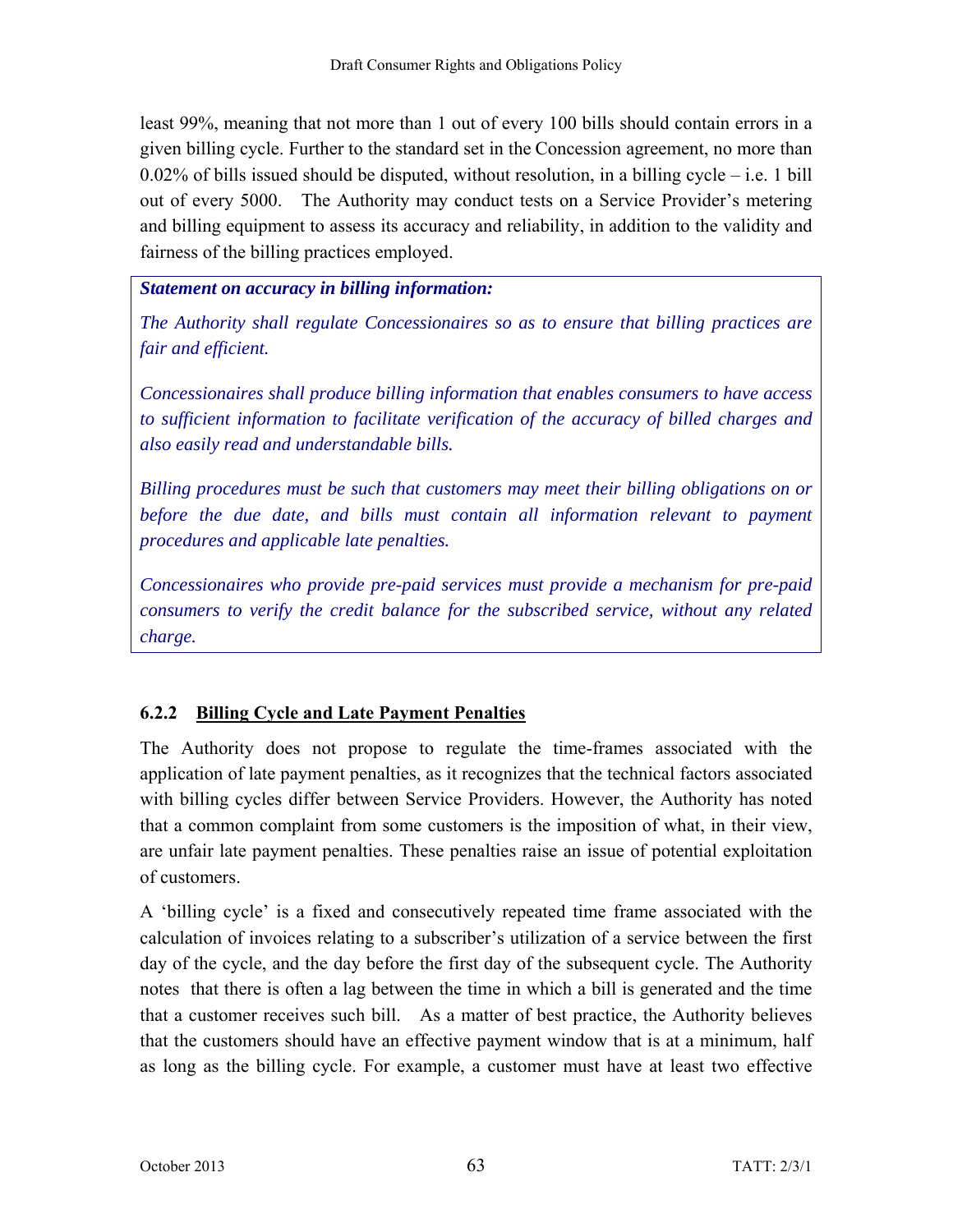weeks in which to pay a monthly bill without being subject to any applicable late payment penalty.

In addition, there may be time lags associated with a payment of a bill at an external payment centre before such payment is registered on the Service Provider's billing systems. The Authority believes that these payment lags should be fully internalised by the Service Provider as they reduce the effective payment window for the customer. Where a late charge has been generated due to the time lag associated with registering external payments, the subscriber should be guaranteed a credit or rebate in the value of the applied late charge, once they have made their payment within the payment window.

The customer's bill must contain details about the periodicity of the billing cycle, the length of the payment window, the details of applicable penalties, locations of any external payment centres and the information concerning potential time lags associated with external payments.

## *Statement on billing cycles:*

*Concessionaires should design their billing cycles and payment systems such that customers have an adequate effective payment window, after which applicable late payment penalties are imposed.* 

*Concessionaires shall ensure an effective payment window that is at minimum one half of the length of the respective billing cycle, (subject to a minimum of fourteen days).* 

*The Concessionaire should make all best efforts to ensure that bills are printed as soon possible at the end of a billing cycle, delivered as soon as possible and in any instance, no more than five days after generation.* 

# **6.2.3 Free Itemised Billing on Demand**

Itemised billing provides specific details of all charges levied against the account of a customer by a Service Provider. This facility allows subscribers to detect and report billing errors or inconsistencies to ensure that they only pay for the services they have used or requested.

In the Authority's view, access to detailed information relating to billing is an important aspect of fair billing practices and the consumer's right to correct information. However, a free itemised bill delivered through the post may not be economically efficient when the cost and logistic implications are considered. The burden of free itemised billing on Service Providers may translate into increased prices and billing efficiency issues to the consumer. Service Providers should ensure, at a minimum, that access to itemised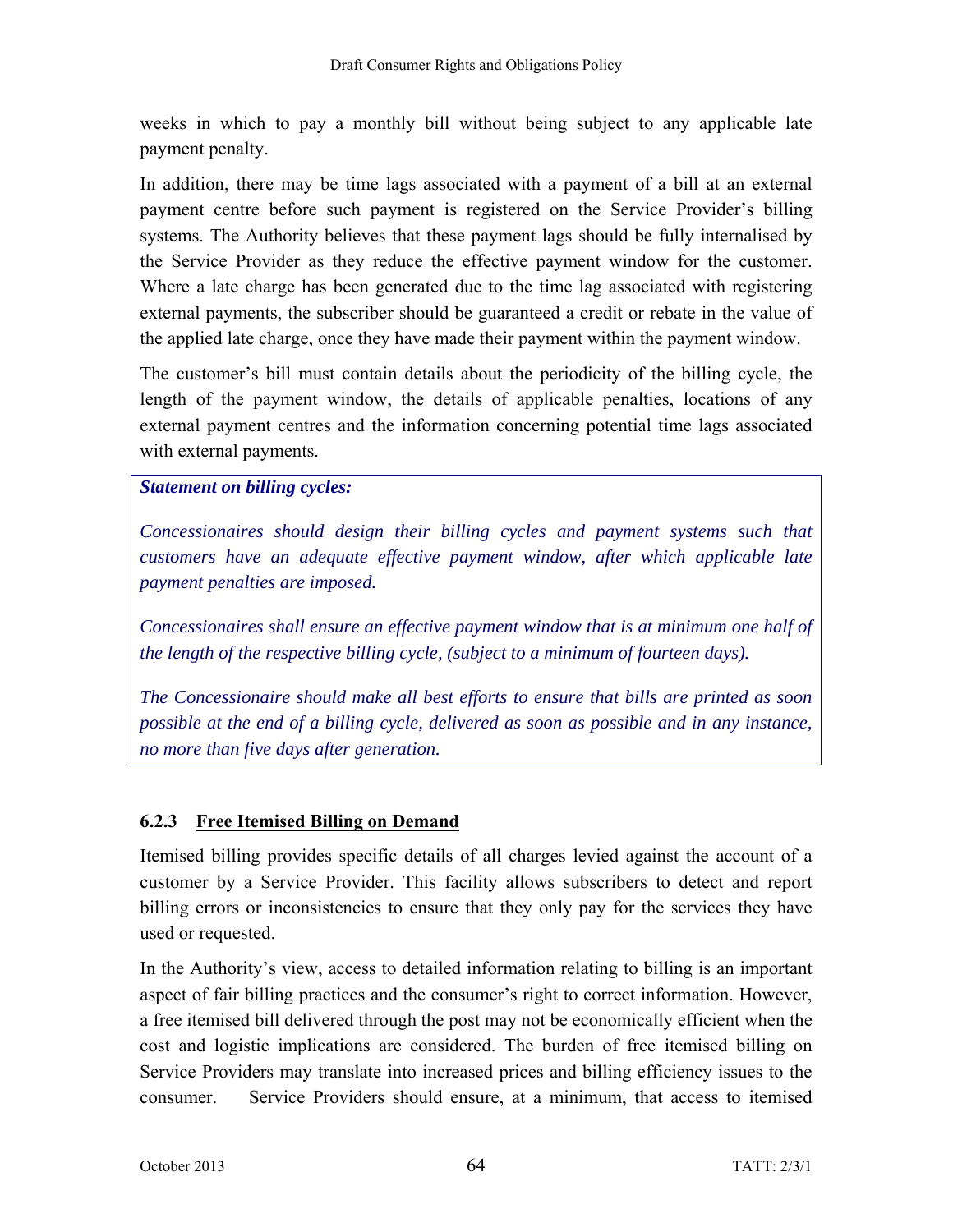billing is provided to customers on request. When demanded, itemised billing should be provided at no additional charge to customers.

### *Statement on free itemised billing:*

*A public telecommunication Concessionaire or subscription broadcasting Service Provider shall provide customers, upon request, with access to itemised details of all charges. Such itemised billing (once requested) shall be provided at no additional charge to the customer.* 

### **6.2.4 Disconnection of Service**

Disconnection of service prohibits a customer from accessing the subscribed service. Disconnection of service usually arises from the inability of a customer to pay his/her bill. In all cases, disconnection of service should be reserved for instances of serious and material breaches of the terms and conditions of service by the consumer. For example, a customer who has been disconnected from his telecommunications service would not be able to make or receive calls. One-way disconnection or impairment of service restricts the consumer from transmitting information via the service. In such circumstances, calls can only be received. While it may be a practice where a service may be disconnected by the Service Provider until a billing dispute is resolved, in accordance with Section 24 (2) (l) of the Act, the Concessionaire should refrain from disconnecting service to a customer where all charges other than that disputed are settled.

Disconnection of service can be discomforting for any consumer particularly where the reason for disconnection is disputed. Due process should be employed in the event that a consumer's actions warrant disconnection of service. Such process should be outlined in the Customer Charter.

### *Statement on service disconnection*

*A Concessionaire providing public telecommunications or subscription broadcasting services shall not disconnect a customer from service unless the customer is in serious*  and material breach of the terms and conditions of the service contract, which has not *been rectified within a reasonable timeframe.* 

*A Concessionaire should refrain from disconnecting service to a customer where all charges other than that disputed are settled.*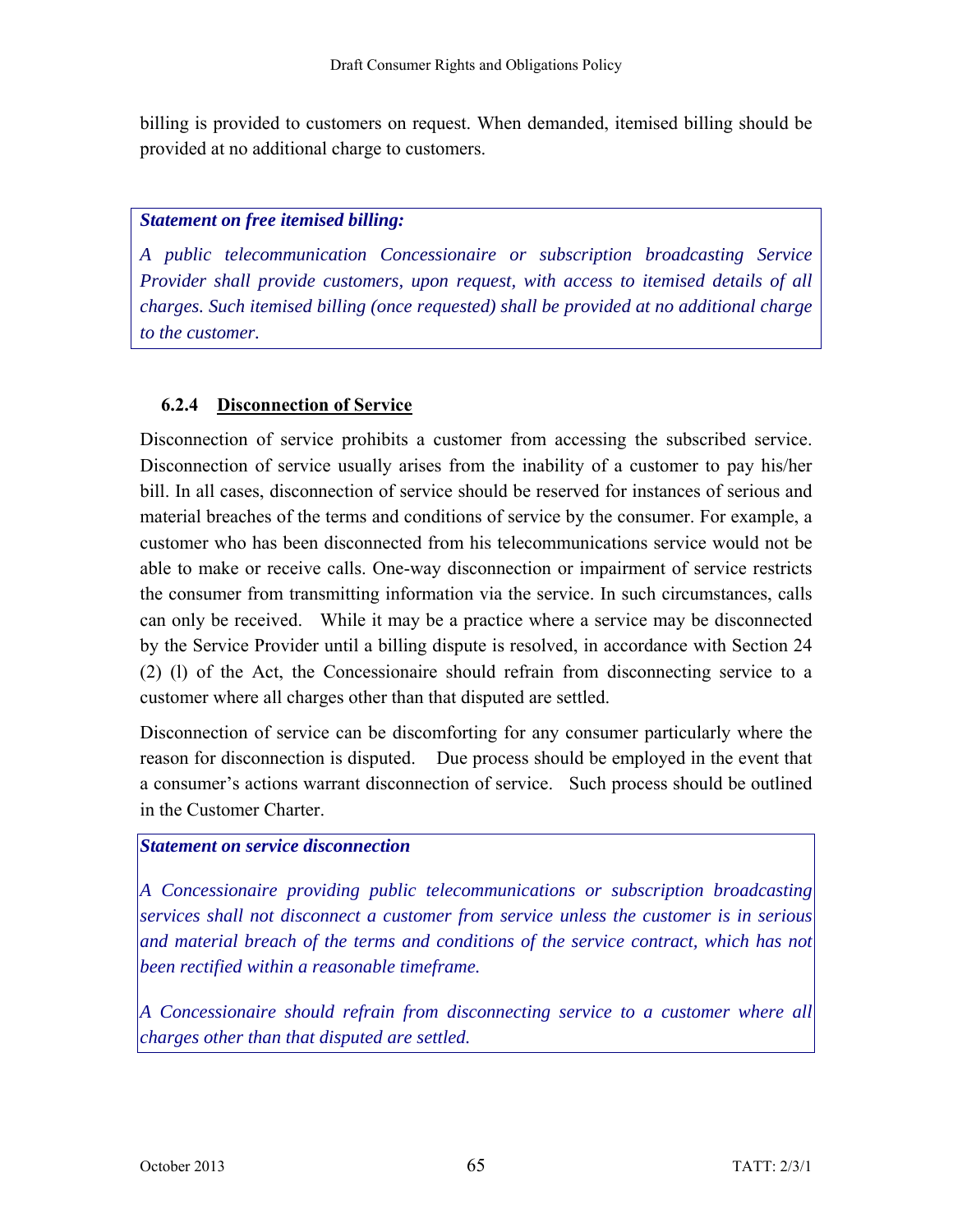*The Concessionaire shall establish specific procedures that ensure due process in the disconnection of a customer, which are to be included or identified in the Concessionaire's published Customer Charter.* 

*Disconnection of a customer from a public telecommunications or subscription broadcasting service shall be instituted by a Concessionaire only when warranted, in accordance with the Concessionaire's procedures to this effect.* 

### **6.2.5 Termination of Service**

Service Providers should develop a process for service termination, which is clear, prompt and efficient. Such process should be included in the Customer Charter.

When customers want to terminate their subscription agreement, they may inform the Service Provider by sending a written application to the Service Provider, or by contacting the relevant customer relations department (inclusive of email contact). In cases where the subscriber calls the Service Provider or uses an online contact, the Service Provider should take the necessary steps to confirm the identity of the customer and to verify the authenticity of the request. Once the request is deemed authentic, the notification can be considered valid.

The use of the service by the customer should be stopped at the date of notification, or such period identified by the Service Provider in their Charter. If a service is still provided after a customer has notified the Service Provider of the desire to discontinue service, or that period pursuant to the notification identified above, the customer should not be obligated in any manner to pay for the services rendered during this time.

Customers should have the right to terminate an agreement without paying any undue compensation in cases where a Service Provider proposes to change service conditions, contractual provision, or applicable tariffs. In such cases, the consumer's right to terminate the agreement should not be subject to any obligation to pay a penalty other than that which may have been normally applicable where an agreement is terminated before the end of the contractual period, as discussed in Section 4.5 of this Draft Policy.

The Service Provider should execute a termination of subscription pursuant to a request within seven days of the receipt of such, and should send the annulment information in written form to the consumer immediately thereafter. After this notification, if the Service Provider sends a bill to the subscriber to collect any outstanding charges, such action should not be considered as stopping the annulment process. Operators shall deduct the pre-taken deposits or advances from the credit of the consumer when sending the last bill, and pay back any remaining credit amount within fourteen days, if such is applicable.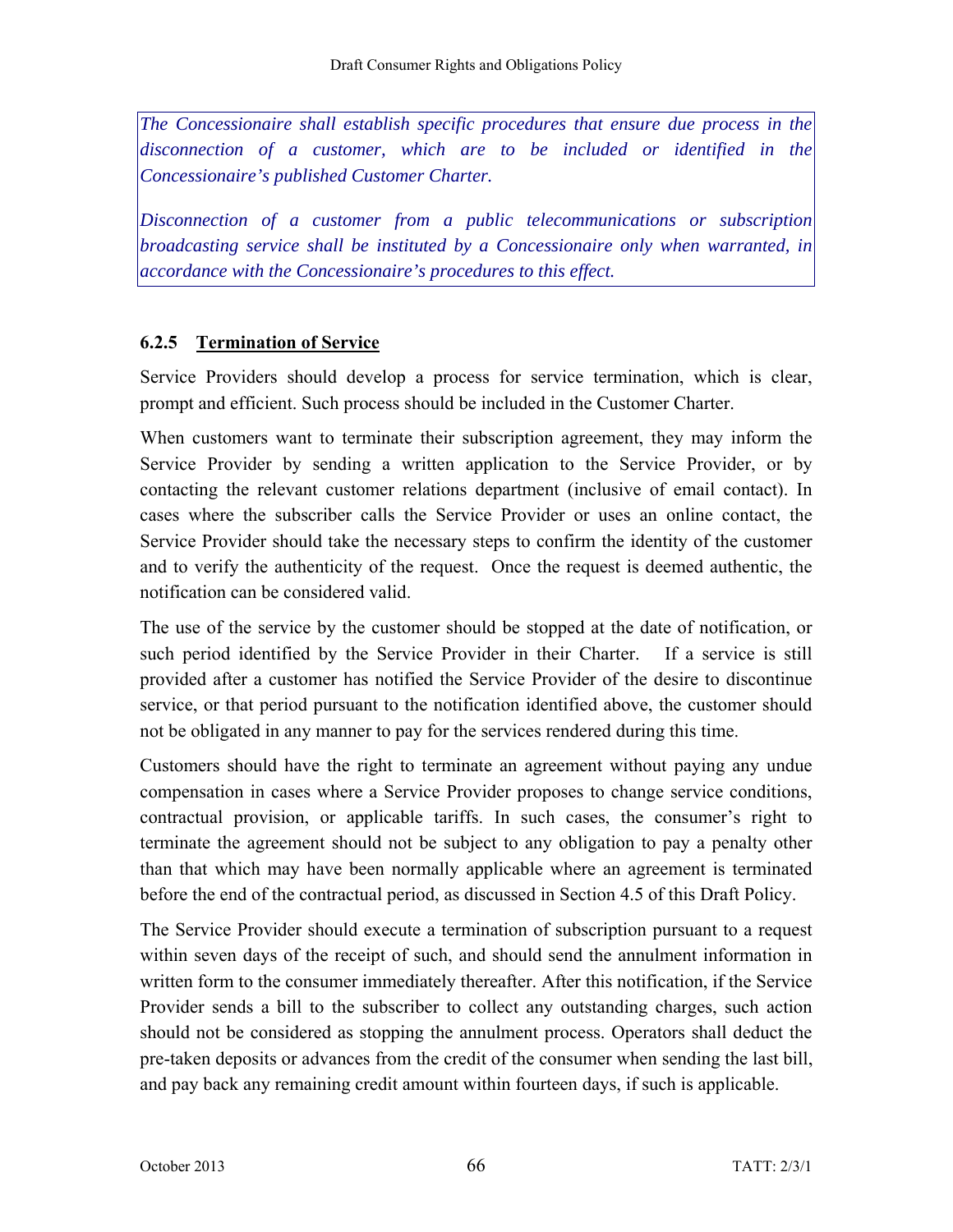### *Statement on service termination:*

*A customer may, at any time, terminate a service agreement by notifying the Concessionaire via, among other means, writing, telephone or email.* 

*Customers may terminate a service agreement pursuant to any change in the tariff for the service without additional penalty other than that applicable generally for early termination of service.* 

*Termination of service should be done within seven days of receipt of request, and where applicable, any remaining credit should be repaid to the consumer within fourteen days of service termination.* 

## **6.3 The Customer's Right to Protection from Unfair and Unethical Business Practices**

### **6.3.1 Notice of Service Interruptions**

The maintenance of networks is vital for service optimisation as well as for proactively increasing the reliability of those with a view to decreasing downtime. Planned system downtime is usually undertaken in accordance with a determined schedule to minimise the impact of such work on the customer experience as many of these maintenance works have to be performed on systems that are either not in operation, or otherwise have the effect of severely impairing service quality.

Accordingly, the Service Provider shall, where applicable, take such necessary and reasonable steps, including any specific steps identified in any direction from the Authority, to provide advance notice of any service interruptions resulting from planned network outages to its customers, the Authority and any other Service Provider affected by the service interruption.

Further, it is acknowledged that there may be other service interruptions which are not due to planned downtime for maintenance; for example service downtime which is due to network failure beyond the Service Provider's control. In these cases, the Service Provider shall take such reasonable steps to inform customers, the Authority and other Concessionaires affected of the nature of the service interruption, including its best information regarding the restoration of service.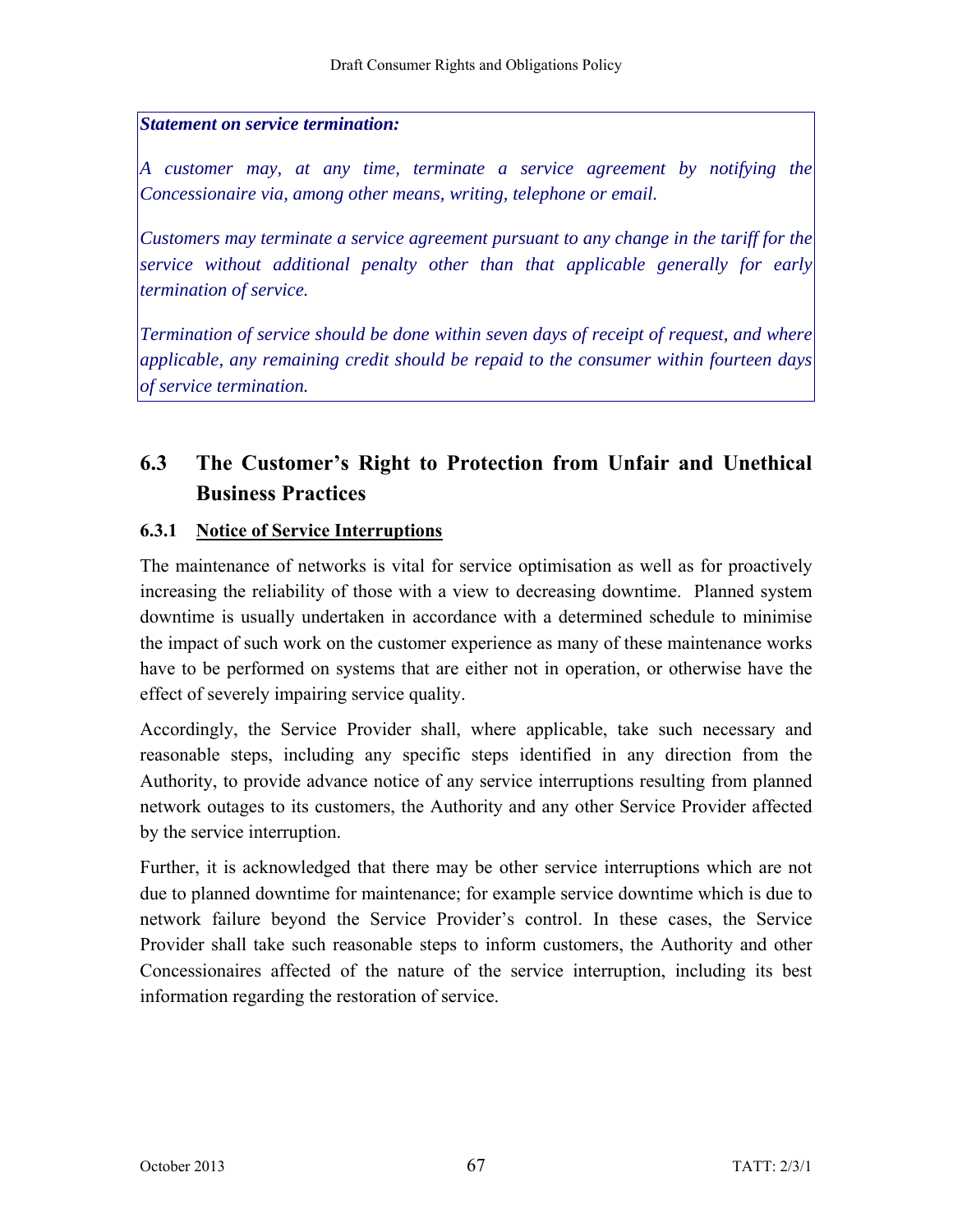### *Statement on Notice of Service Interruptions:*

*All customers of telecommunications services have the right to be provided advance notice by the Concessionaire of any service interruptions resulting from planned network outages to its customers.* 

*In the case of any other service interruption, the Concessionaire shall take such reasonable steps to inform customers, the Authority and other Concessionaires, affected by the service interruption of the nature of the service interruption, including its best information regarding the restoration of service.* 

### **6.3.2 Truth in Marketing and Advertising**

On a national level, the legislation relevant to the issue of truth in advertising is the Protection Against Unfair Competition Act (1996). In particular, Section 7 of this Act states that:

 *"an act of unfair competition may be constituted by any practice which is likely to mislead the public with respect to the quality, quantity, origin, suitability, conditions of offering, or price (or manner in which price is calculated) of any product or service".* 

The Authority is concerned that the marketing of public telecommunications and subscription broadcasting services may be designed to intentionally or unintentionally confuse the consumer. For example, advertisements suggesting that a service is "free" or "unlimited" are often unclear as to the various terms and conditions which restrict the claim. It is important for consumers to know the full price, service tariffs and any significant limitations on offers before making a decision. Concessionaires shall be required to truthfully disclose information in the promotion of services.

Truth in advertising requires the Service Provider to advertise its services by means that are clear and representative of the actual services offered. Truth in advertising ensures that no Service Provider uses false or misleading advertising methods to gain or retain consumers. False or misleading advertising would include:

- A misleading service description regarding service accessibility, value, service quality or availability, including the use of negative advertising (i.e. disingenuous claims targeted to maliciously affect the brand of competitive services).
- A misleading billing/charging scheme where the advertised method of billing is not carried out by the Service Provider, or that scheme is altered (e.g. through unauthorised transfer of account) without the knowledge of the customer and the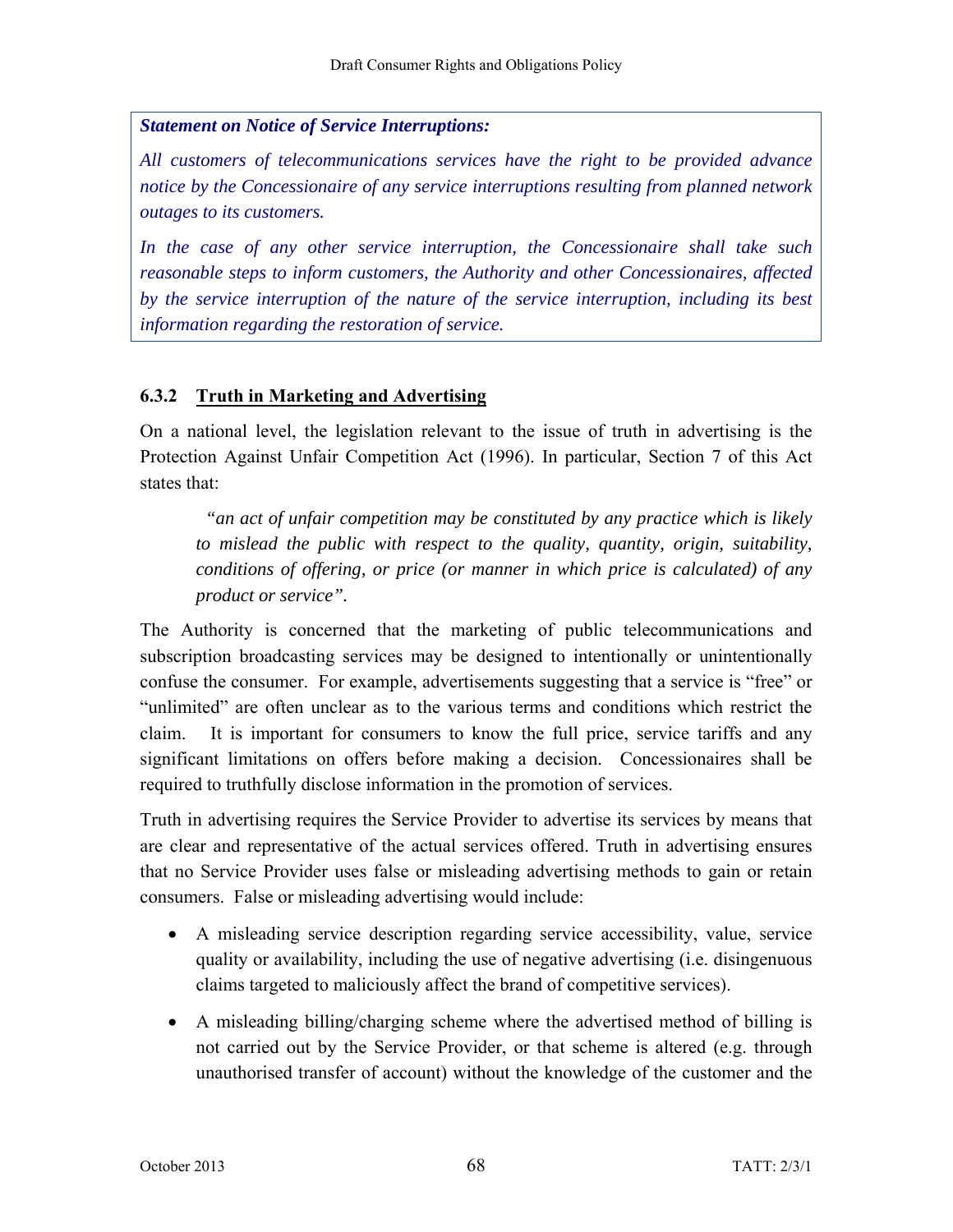price or the manner in which the price is calculated, or the existence of a specific price advantage.

• Failure to publish end dates on temporary offers on services causing consumers to unsuspectingly use a particular service long after any introductory or incentive period has expired thereby incurring costs that would apply outside that period.

For the purpose of promoting truth and clarity in advertising, the Authority proposes that all advertised promotions must contain references to sources for the terms and conditions of the promotions.

### *Statement on Truth in Marketing and Advertising:*

*Concessionaires shall give full disclosure of the terms and conditions for all services offered, including promotional offerings, and shall not engage in any advertising which is inaccurate, misleading or deceptive.* 

*The Authority shall monitor all marketing and advertising campaigns of Concessionaires and shall deal with incidents of misleading advertising on a case by case basis. In considering incidents of false and misleading advertising, the Authority may have consideration for, inter alia:* 

- *A misleading product/service description regarding service accessibility, value, service quality or availability, including the use of negative advertising (i.e. disingenuous claims targeted to maliciously affect the brand of competitive services).*
- *A misleading billing/charging scheme where the advertised method of billing is not carried out by the Concessionaire, or that scheme is altered (e.g. through unauthorised transfer of account) without the knowledge of the customer.*
- *Failure to publish end dates on temporary offers causing customers to unsuspectingly use a particular service long after any introductory or incentive period has expired thereby incurring costs that would apply outside that period.*

### **6.3.3 Unethical Practices: Price Discrimination**

Loosely speaking, price discrimination is the act of selling different units of the same good at different prices, either to the same or different customers. Price discrimination is largely characterized as a strategy undertaken by a monopolist in a market, and results in decreased customer welfare and increased profits for the monopoly.

In a liberalised environment, price discrimination, either by the main company or by new businesses, should be prohibited where such anti-competitive behaviour undermines the efficiency and benefits of the free market. This means that all customers should be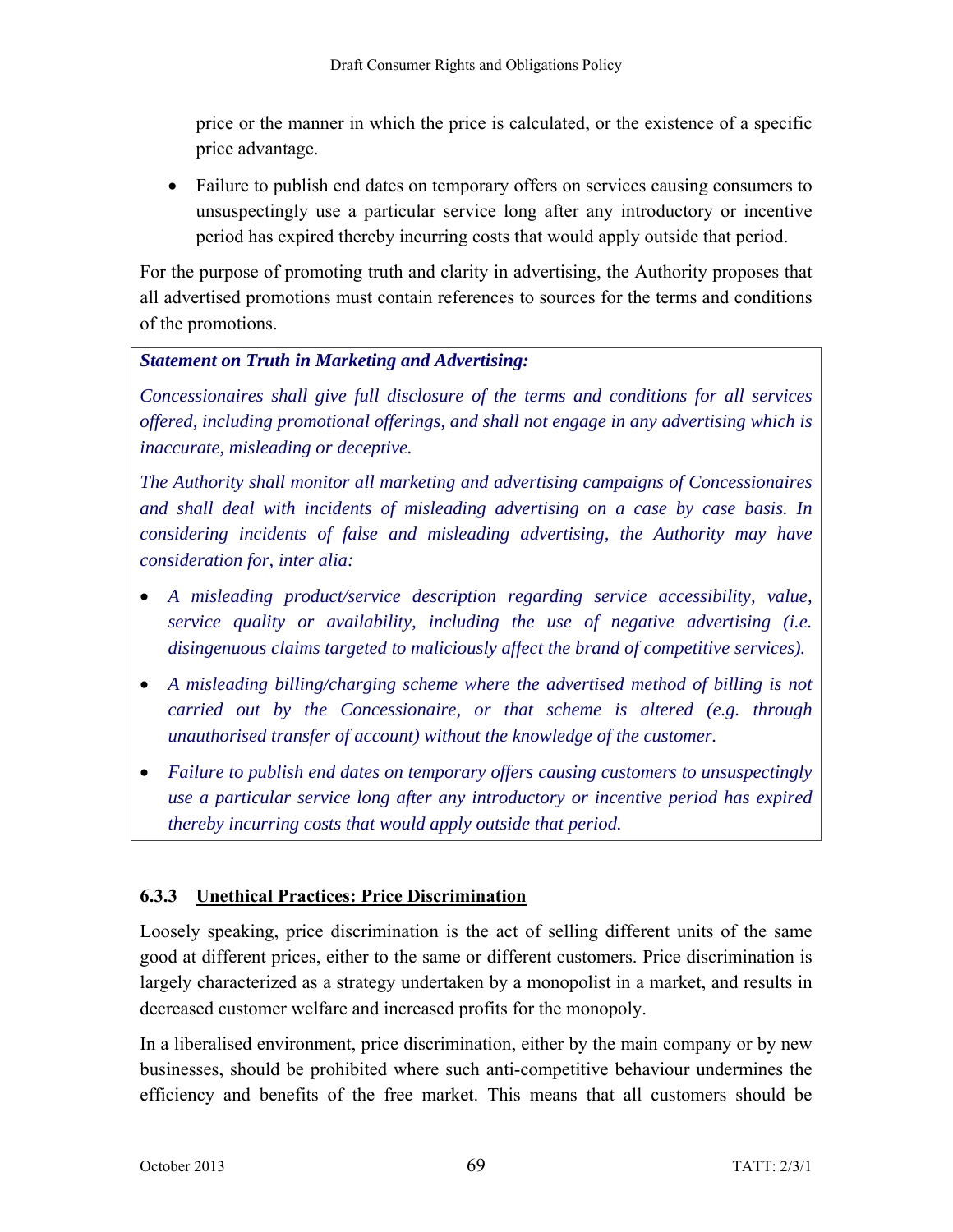charged equivalent fees for identical services, without discrimination based on a consumer's relative socio-economic position. Under the Concession agreement, Concessionaires must not discriminate amongst similarly placed consumers. This Concession obligation shall continue to be in effect after the implementation of this Policy and its associated Regulations.

 The Authority will make every attempt to protect consumers from unfair treatment and anti-competitive practices. The issue of price regulation is dealt with in more detail in the Authority's *Price Regulation Framework* and the *Telecommunication (Pricing) Regulation*.

### *Statement on Price Discrimination:*

*All consumers of telecommunications or subscription broadcast services have the right to obtain the same opportunities as similarly situated consumers, without discrimination, and to pay fair and consistent prices for the utilization of such services.* 

### **6.3.4 Unfair Business Practices: Slamming**

Internationally, 'slamming' is a type of fraud and abuse from telecommunications Service Providers. Slamming is the illegal practice of changing a subscriber's telecommunications Service Provider, for any service, without his/her permission. International experience shows that slamming is perhaps the most prevalent Customer Rights issue in the telecommunications industry. Slamming is an extreme form of misselling, and it is a practice which works against the interests of both customers and the competitive environment, since it undermines confidence in the industry. This practice is inherently anti-competitive and should be discouraged entirely. Accordingly, any Service Provider found in the practice of slamming would be deemed to be in breach of the Regulations established pursuant to the Act.

Common forms of slamming include:

- Where there has been no customer contact at all e.g. the forging of customers' signatures on contracts;
- "Passing off" where companies claim to represent a different company from the one they are actually working for;
- When a customer is told they are merely signing a document for another reason and then are unwittingly switched from one provider to another.

Slamming is often a major consumer issue in the international telecommunications market, as the services provided by different companies generally have a high degree of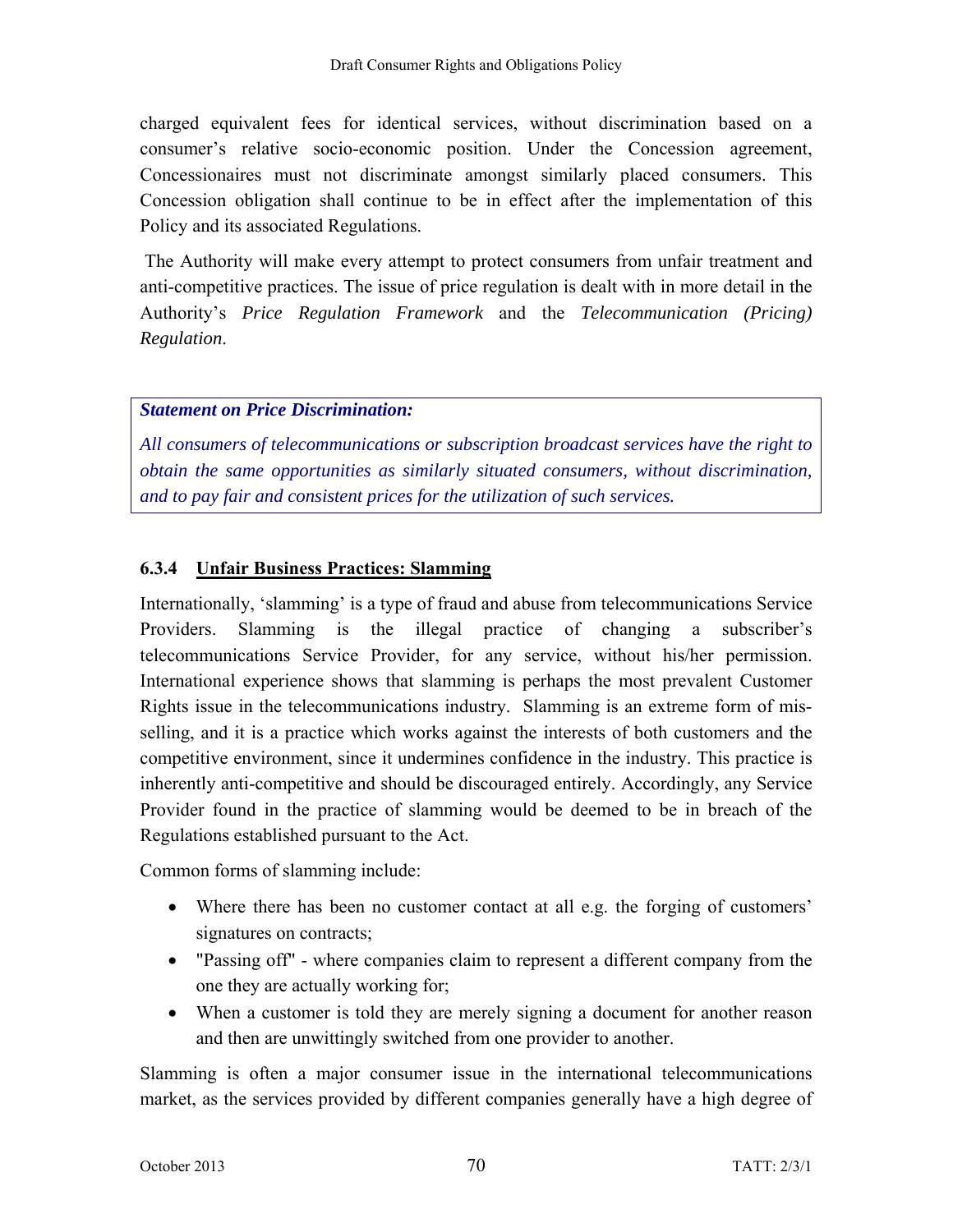substitutability, with consumers having little ability to explicitly differentiate between the same services from different providers. The incidence of unsolicited transferring of consumers between providers is not generally characteristic of the subscription broadcasting market, as consumers are generally able to identify the particular characteristics of the service supplied by their selected provider. It is often the case that consumers are unaware that they have been subjected to slamming, and continue using the respective telecommunications service as normal, until they receive a bill from a company that they have never signed up to.

The Authority recognises that the implementation of indirect access mechanisms is likely to increase the scope for the potential practice of slamming by Service Providers. The Authority hence believes that it is necessary to build certain safeguards into the processes for switching Service Providers, in order to prevent the practice of slamming. The following table outlines various mechanisms which may be used to safeguard consumers against unwanted Service Provider switching. Various jurisdictions use different combinations of these mechanisms, depending on the particulars of the domestic market and the policy approach taken by the respective regulatory body.

| <b>Mechanism to</b><br>prevent slamming   | <b>Description</b>                                                                                                                                                                                                                                                                                                                                              |
|-------------------------------------------|-----------------------------------------------------------------------------------------------------------------------------------------------------------------------------------------------------------------------------------------------------------------------------------------------------------------------------------------------------------------|
| Standardization<br>$\sigma$<br>Procedures | The regulatory body may choose to develop standardised procedures<br>for the practice of switching subscribers between providers. There<br>may also be standardization of sales guidelines for the solicitation of<br>new customers. This may involve minimum contractual constraints<br>such as requiring a customer's signature on all new service contracts. |
| 'Freezing'<br>Customer<br>Requests        | Customers may choose to request that their service be 'frozen'. A new<br>company must then receive a written notification of request from the<br>current provider for the customer's provider to be switched, only after<br>the customer has contacted the current provider indicating a request<br>for such.                                                   |
| Minimum Switchover<br>Period              | A minimum switchover period is a minimum time frame given to the<br>customer in order to provide a reasonable opportunity to stop the<br>switchover. This is given in cases where the customer becomes aware<br>of the incidence of slamming, mis-selling, or simply changes their<br>mind about the respective provider.                                       |
| Letter of Agency                          | A 'Letter of Agency' is a document which authorises a Concessionaire<br>to act on a customer's behalf. By placing a signature on such a letter,                                                                                                                                                                                                                 |

**Table 4: Mechanisms to prevent "Slamming"**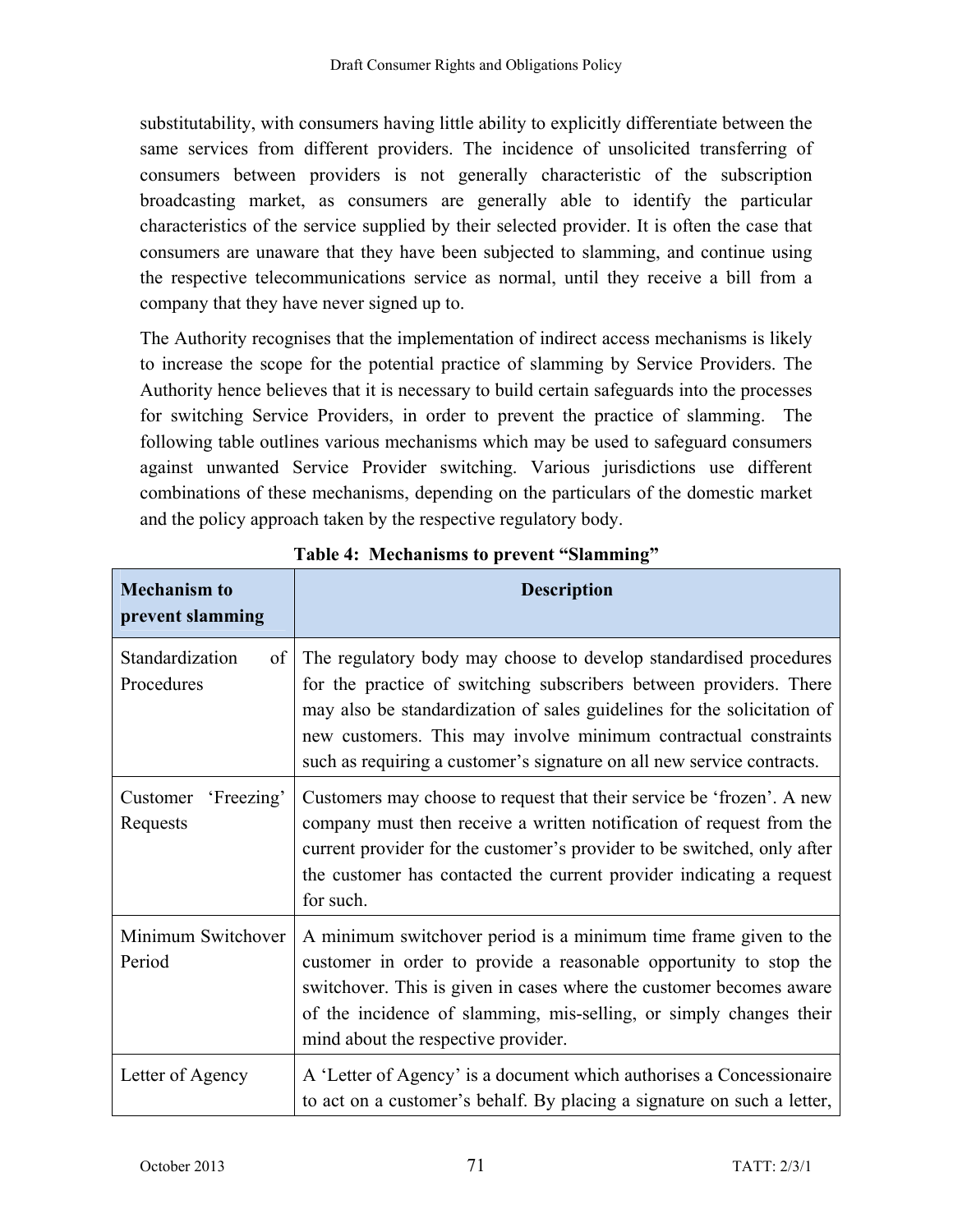| <b>Mechanism to</b><br>prevent slamming | <b>Description</b>                                                                                                                                                                                                                                                                                                                                                                                              |
|-----------------------------------------|-----------------------------------------------------------------------------------------------------------------------------------------------------------------------------------------------------------------------------------------------------------------------------------------------------------------------------------------------------------------------------------------------------------------|
|                                         | the customer agrees to allow the selected provider to act on his behalf,<br>and is hence required for the switching of providers.                                                                                                                                                                                                                                                                               |
| Third<br>Party<br>Verification System   | Third party verification is a mechanism in which requests for service<br>switching must be verified by an independent and authorised<br>verification organization. This method is most commonly applied to<br>verbal requests, in which telephone calls between telemarketers<br>employed by Concessionaires and potential customers are recorded.                                                              |
| <b>Fines and Penalties</b>              | The regulatory body may choose to implement a scheme of fines and<br>penalties to companies which are found to be culpable of practicing<br>slamming or mis-selling their services. The infringing company may<br>be fined a percentage of their turnover, a proportion of which may be<br>remitted to the infringed customer, or a fixed penalty per slam.                                                     |
| Notification<br>Procedures              | There may be a requirement for the posting of written notifications<br>from both the customer losing provider and the customer gaining<br>provider, informing the customer of the impending service switchover.                                                                                                                                                                                                 |
| <b>Consumer Prudence</b>                | Consumer prudence should complement any other mechanisms put in<br>place to prevent slamming. The customer should carefully check their<br>invoices for charges from unknown companies, and should take<br>advantage of the free itemised billing requirement. Consumers should<br>be wary of unsolicited calls regarding service offers and should not<br>give out their personal information to such callers. |

While international experience suggests that 'Third Party Verification' systems are the most efficient mechanism to prevent slamming by promoting Service Provider accountability, the Authority is of the view that such a system would not be viable in Trinidad and Tobago given the limited size of the market relative to the support mechanism necessary to implement such a system. This would effectively require the establishment of an auxiliary market for the provision of request verification services, for which the requisite costs are deemed likely to outweigh the potential benefits.

In light of the above, the Authority proposes to introduce the requirement of notification procedures, which will complement the establishment of standardised service switching procedures. Programmes will be instituted to inform and encourage customers to be prudent in their dealings with telecommunications issues. The procedures for switching a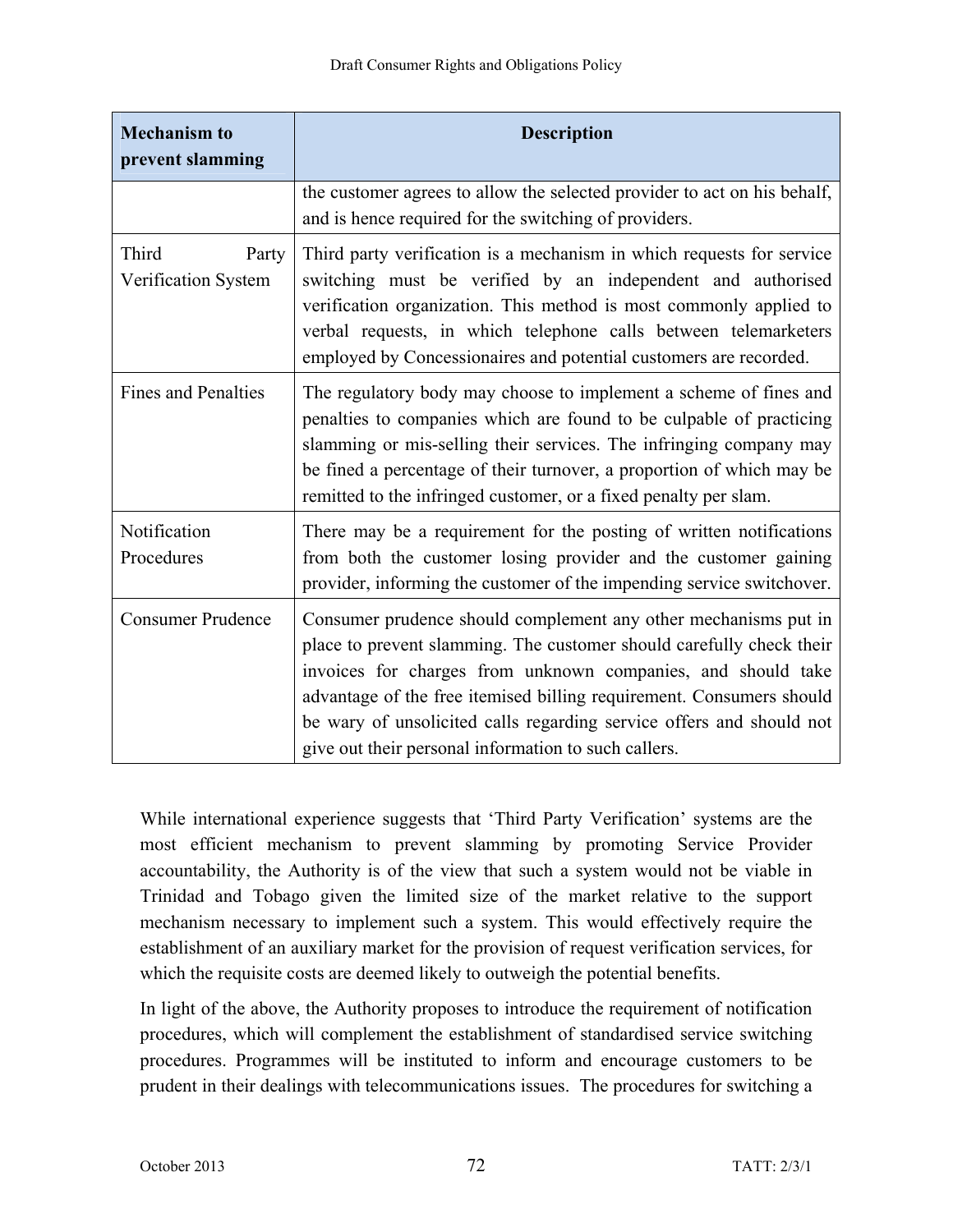subscriber to another network must be included within the Service Provider's Customer Charter. The Authority shall attempt, as far as is feasible, to establish a minimum standard for such procedures to which Service Providers will be required to conform or better.

A customer who has been slammed should not have to pay any service fees to the infringing company. The customer should also not be required to pay any service reactivation fee to their authorised provider, and any Service Provider culpable of slamming practices should incur the costs associated with service switching, including reactivation costs to the authorised provider. The Authority may choose to implement further regulations regarding anti-slamming safeguards (including potential penalties) if necessary, pending analysis of future developments of competition in the telecommunications markets.

### *Statement on transfer of consumers:*

*A Concessionaire of public telecommunications services should strictly refrain from the practice of transferring customers without authorisation.* 

*Concessionaires should develop and document procedures for the switching of customers' services, which are to be included or identified in the Customer Charter, and must at least meet the minimum requirements which may be established by the Authority.* 

### **6.3.5 Unethical Practices: Cramming**

International experience also shows that another common type of fraud and abuse by telecommunications Service Providers is the practice of cramming. Cramming is the practice of placing unauthorised, misleading or deceptive charges on a customer's bill. Cramming can take many forms, and is often hard to detect unless a customer carefully reviews his or her bill. Signs of possible cramming include charges for services not requested or authorized and charges that appear as service charges, membership charges or other charges.

Some common examples of cramming are:

- Charges for service fees, taxes, and mysterious funds. Phone bills include a number of taxes and fees, and all of them should be explained in the Terms and Conditions of the contract agreement.
- Charges for calls to an unrecognized number. This type of cramming is most costly when the charges are for international or '900' numbers.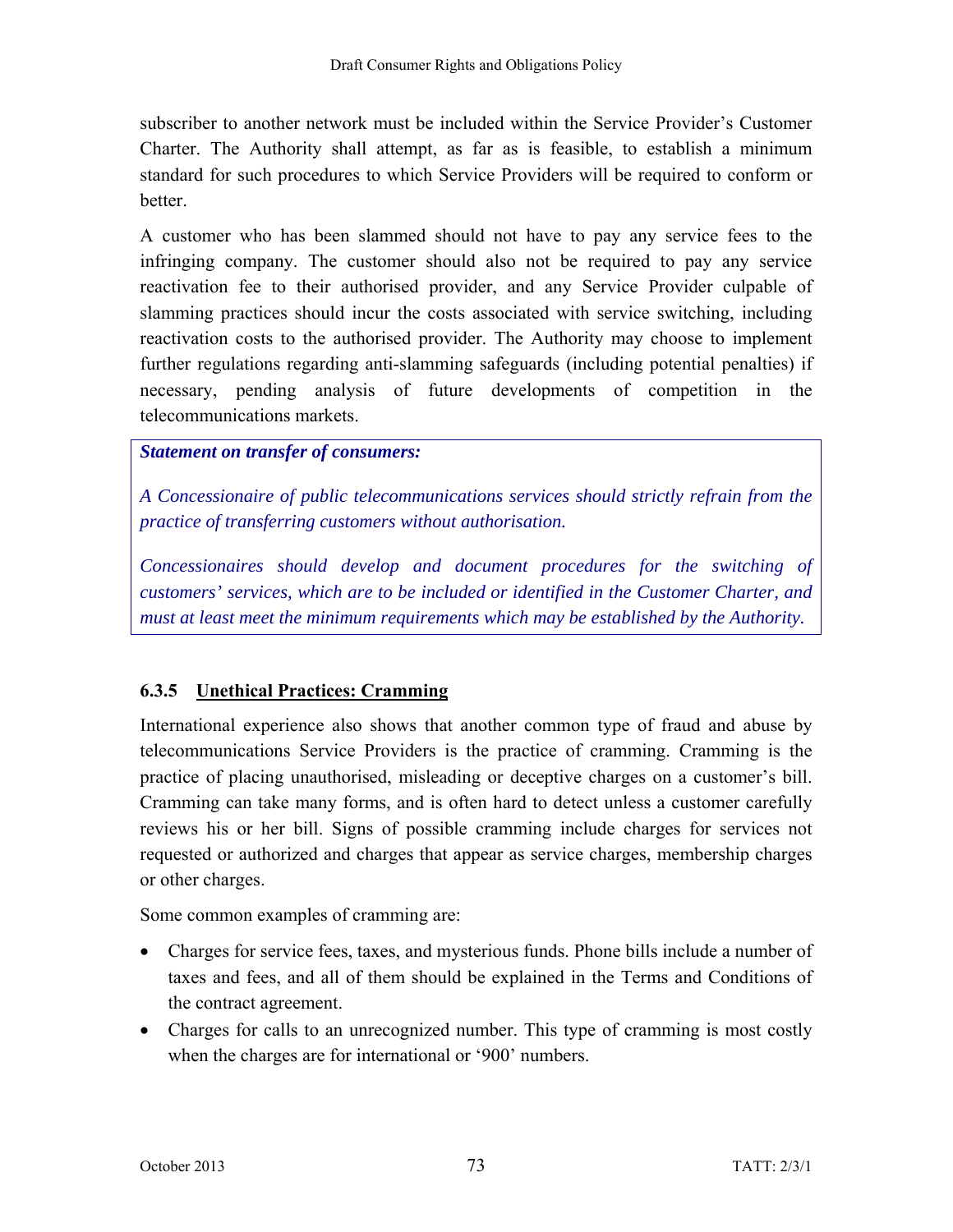- Charges for an unauthorised service. An example is a charge for cell phone Internet usage when such service has not been subscribed to. Another example is text message charges on a phone without text message capability.
- Charges for an authorised service with misleading costs. An example would be downloading a cellular ring tone advertised as free and unknowingly subscribing to a service contract.

Issues regarding billing practices are further discussed in **Section 8.1** of this document. As discussed in this previous section, any charges invoiced by a third party to the Service Provider and consumer must include the name, and if possible logo of the relevant company, next to or clearly associated with said charge. This will allow for any incidence of cramming to be easily identified and addressed.

Concessionaires found to be in the consistent practice of cramming charges shall be deemed to be in breach of the Regulations pursuant to this Policy.

*Statement on cramming:* 

*Concessionaires must strictly refrain from the practice of cramming charges.* 

*Concessionaires must ensure billing accuracy, truth-in-advertising and unambiguous contractual agreements with customers.* 

*The Authority believes that consumer prudence is the most effective mechanism to mitigate cramming, and encourages subscribers to utilise the means to their disposal to ensuring that bills are accurate and not misleading.* 

## **6.4 The Customer's Right to Complaint Redress**

A consumer complaint is an expressed dissatisfaction regarding the use of a service. A healthy relationship between the consumer and Service Provider is critical to consumer satisfaction and the management and resolution of consumer complaints is an important aspect of a consumer oriented relationship.

The Act, in Section 18(1)(m) and (q), as well as in Section 82, provides for the protection of consumers of public telecommunications services and the resolution of disputes involving consumers as well as the investigation of consumer complaints.

The Authority hence recognizes that the consumer has the right to communicate any complaints that they may have relating to service provision, and to access the necessary channels for the efficient handling and resolution of such complaints. Customers are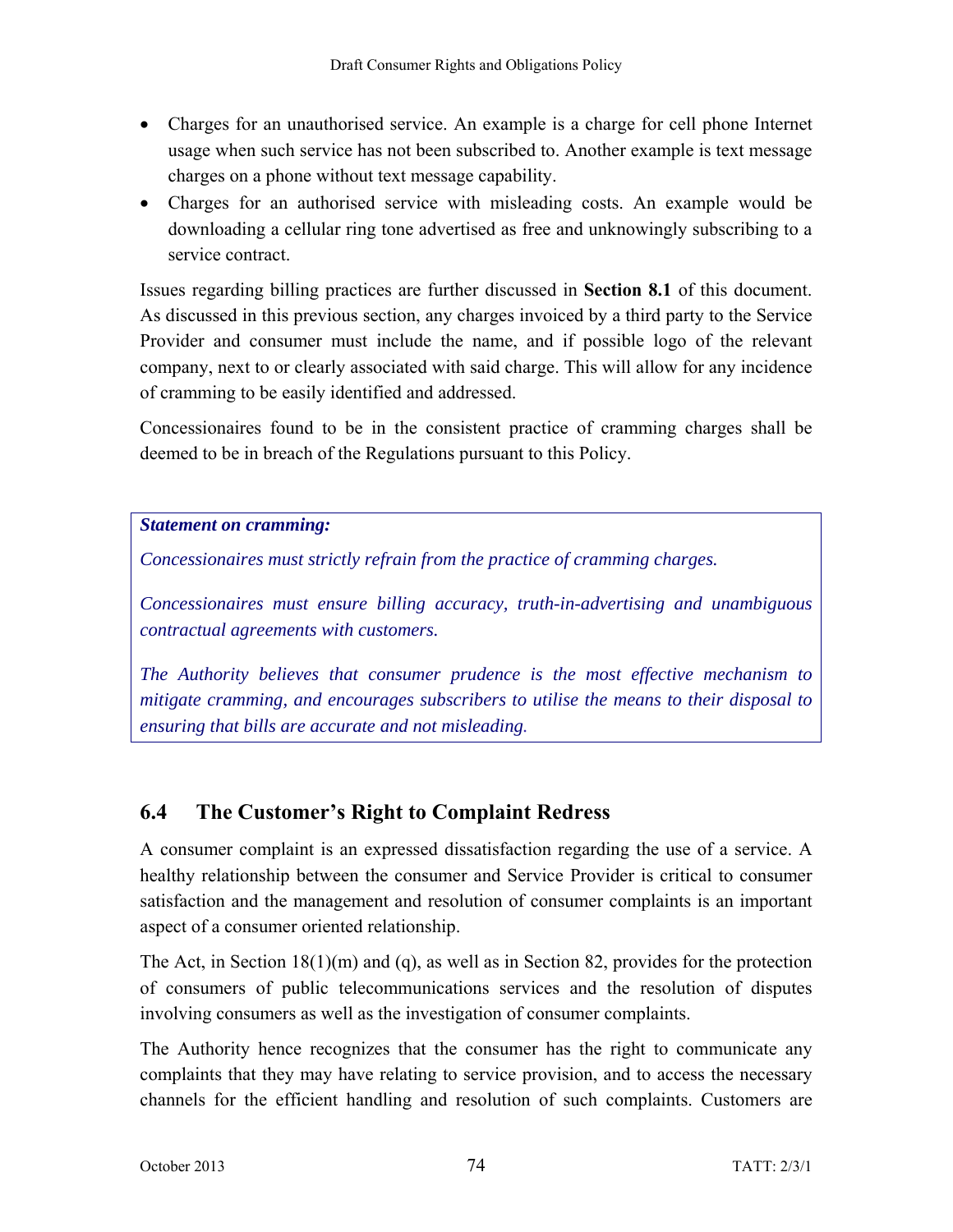encouraged to be pro-active in holding Service Providers accountable for the quality of service they provide by relating the shortcomings of Service Providers though the process of communicating complaints. This is a valuable part of the information chain within the industry, and as such, consumer empowerment is a necessary ingredient in the derivation of an efficient market.

### **6.4.1 Service Provider Response to Consumer Queries**

A customer query is any communication initiated by a customer based on the services provided by the Service Provider or a complaint regarding a particular issue. Service Providers should respond to consumer queries in a timely and efficient manner, and include a commitment as to the time within which the investigation will be completed. Timely responses foster good Service Provider-customer relations, and promote the consumer's confidence in the Service Provider, ultimately benefiting both the consumer and the Service Provider. Query response time is the time period elapsed between the start of a customer's query request and the acknowledgement that the query was recorded by the Service Provider. Customer queries can be made via consumer assistance phone numbers, an email to a customer service email address, fax or posted letters, or at a customer service centre of the Service Provider.

The Authority proposes that Service Providers should adhere to minimum standards when it comes to responding to consumer queries, and proposes that at least 95% of queries should be responded to within one hour at any public service centre. At least 95% of queries should be responded to within one business day for email support, and telephone queries within at least 2.5 minutes. This ensures that consumer queries relating to billing, malfunctioning connection, quality of service and other issues are dealt with promptly and satisfactorily.

### *Statement on consumer query responses:*

*Concessionaires should respond to consumer queries in as little time as possible*, *within the standard timeframes prescribed by the Authority, and should commit to the time within which the investigation of such a query will be completed, when such query is received.* 

### **6.4.2 Toll Free Customer Care Service Lines**

The Authority proposes that all Service Providers offer toll-free customer care telephone support to address service-related queries, comments, and issues relating to service fault resolution. Such toll-free customer care telephone support should be available for all categories of service in instances where a Service Provider provides multiple services. This requirement is particularly relevant in the context of technological convergence in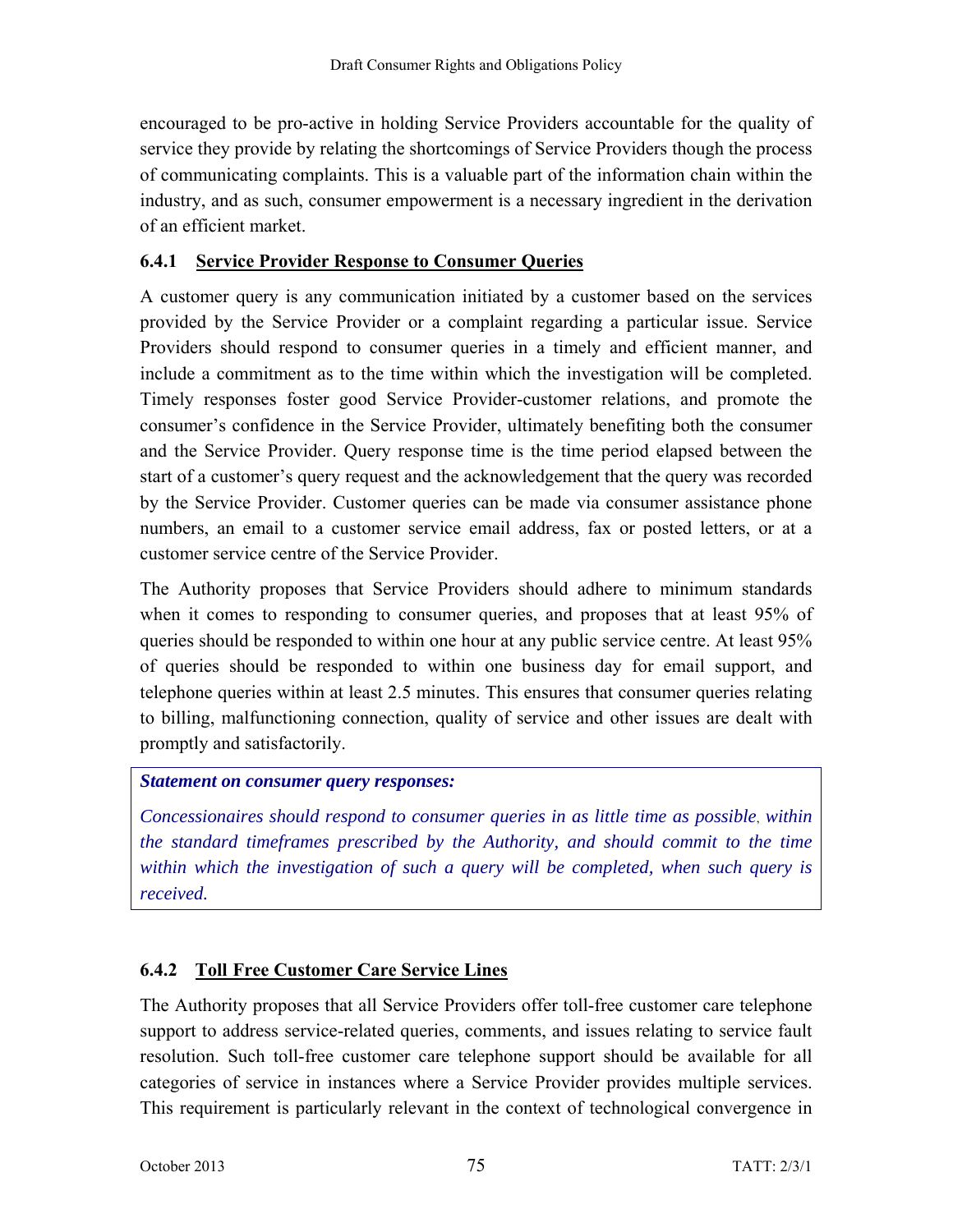the telecommunications and broadcasting industries. Where a single business entity provides multiple services in a bundled package, consumers would benefit from a centralized customer support system for the relevant services. Further, where a customer subscribes to only one service from such a Service Provider, it is important that they are still able to access customer support systems from any other Service Provider for other services to which they subscribe without any direct charge being applied.

The Authority considers that absorbing the cost of customer support would give the Service Provider an incentive to treat with queries quickly and efficiently, increasing the overall quality of service in order to reduce the volume of potential complaints.

The Service Provider must provide, at a minimum, customer care and assistance services which includes fault clearance assistance for eighteen (18) hours a day. The number of calls to such a service that are incomplete due to lack of availability must be kept to a minimum and should not exceed one per cent (1%) of the total of such calls. These Concession obligations shall continue to be in effect after the implementation of this Policy and its associated Regulations.

*Statement on toll free customer service lines:* 

*Concessionaires of public telecommunications or subscription broadcasting services shall implement toll-free customer care service lines for all categories of services provided.* 

*All costs associated with the provision of the toll free service (including interconnection costs) shall be borne by the Concessionaire providing the relevant service to the customer.* 

*Concessionaires should provide customer care and assistance services which includes fault clearance assistance for eighteen (18) hours a day.* 

### **6.4.3 Complaint Handling by Service Providers**

In accordance with Section  $22(3)(e)$  and Concession Conditions C24 and D20, Service Providers are required to develop and enforce a comprehensive complaint handling process, which will maintain and enhance consumer satisfaction through:

- Recognizing, promoting, and protecting consumers' rights, including the right to actively provide feedback to Service Providers.
- Providing an efficient, fair and accessible mechanism for handling consumer complaints.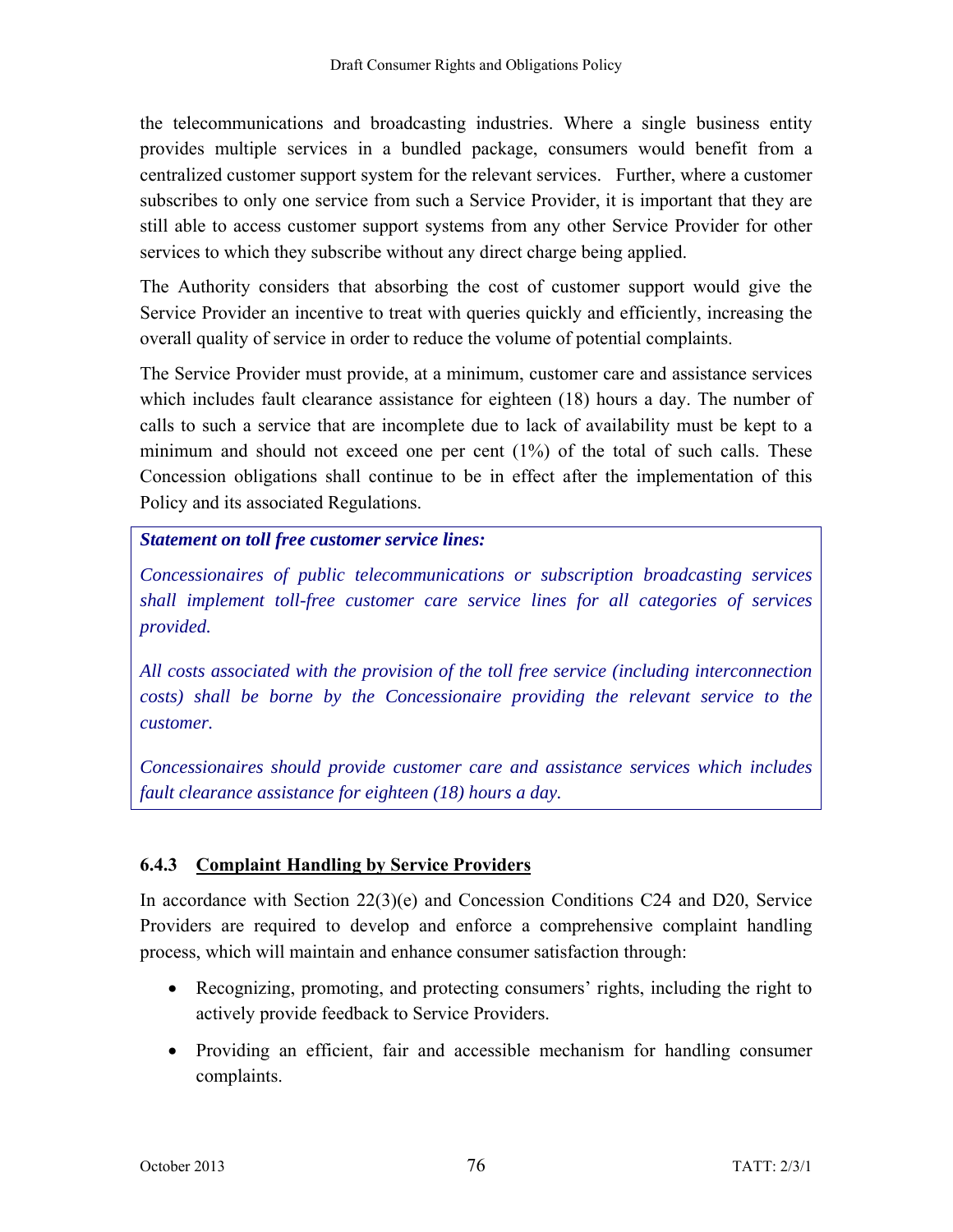- Providing information to consumers on the complaint handling process for telecommunications and subscription broadcasting services.
- Monitoring complaints for the purpose of improving the quality of service.

The Authority considers that Service Providers should adhere to the following principles when developing their complaints and dispute resolution process:

- There shall be a commitment to efficient and fair resolution of complaints by the Service Provider.
- Service Providers' complaint handling processes shall recognise the need for fairness, both to the customer and the Service Provider.
- Service Providers shall provide adequate resources for complaint handling with sufficiently delegated levels of authority to permit the effective and timely resolution of complaints.
- Service Providers' complaint handling processes shall have the capacity to determine and implement remedies to achieve resolution.
- Where a Service Provider operates both 'fault' and 'complaint' handling processes, as far as reasonably possible, these processes shall be compatible with each other, transparent to the consumer, and otherwise in conformity with the principles of this policy.

 Service Providers shall seek to resolve complaints at the first point of contact, where reasonably possible.

### *Statement on complaint handling mechanisms:*

*Concessionaires shall develop and implement mechanisms for the consumer to make a complaint, whether verbal or written, for the handling of complaints and for the tracking and resolution of complaints in accordance with the generalised principles outlined in this draft Policy document.* 

*Descriptions of such mechanisms are to comprise a component of the Customer Charter or related documents in the form of Consumer Complaints Handling Procedures, which must be submitted for approval by the Authority.* 

### **6.4.4 Maintenance of Customer Complaints Records by Service Providers**

A Service Provider is usually required to archive its records of consumer complaints for a predefined maintenance period for the purposes of auditing by a regulatory authority. The Authority believes that maintenance of consumer complaint records serves the best interests of the Service Provider, consumers, and the Authority itself. Such records shall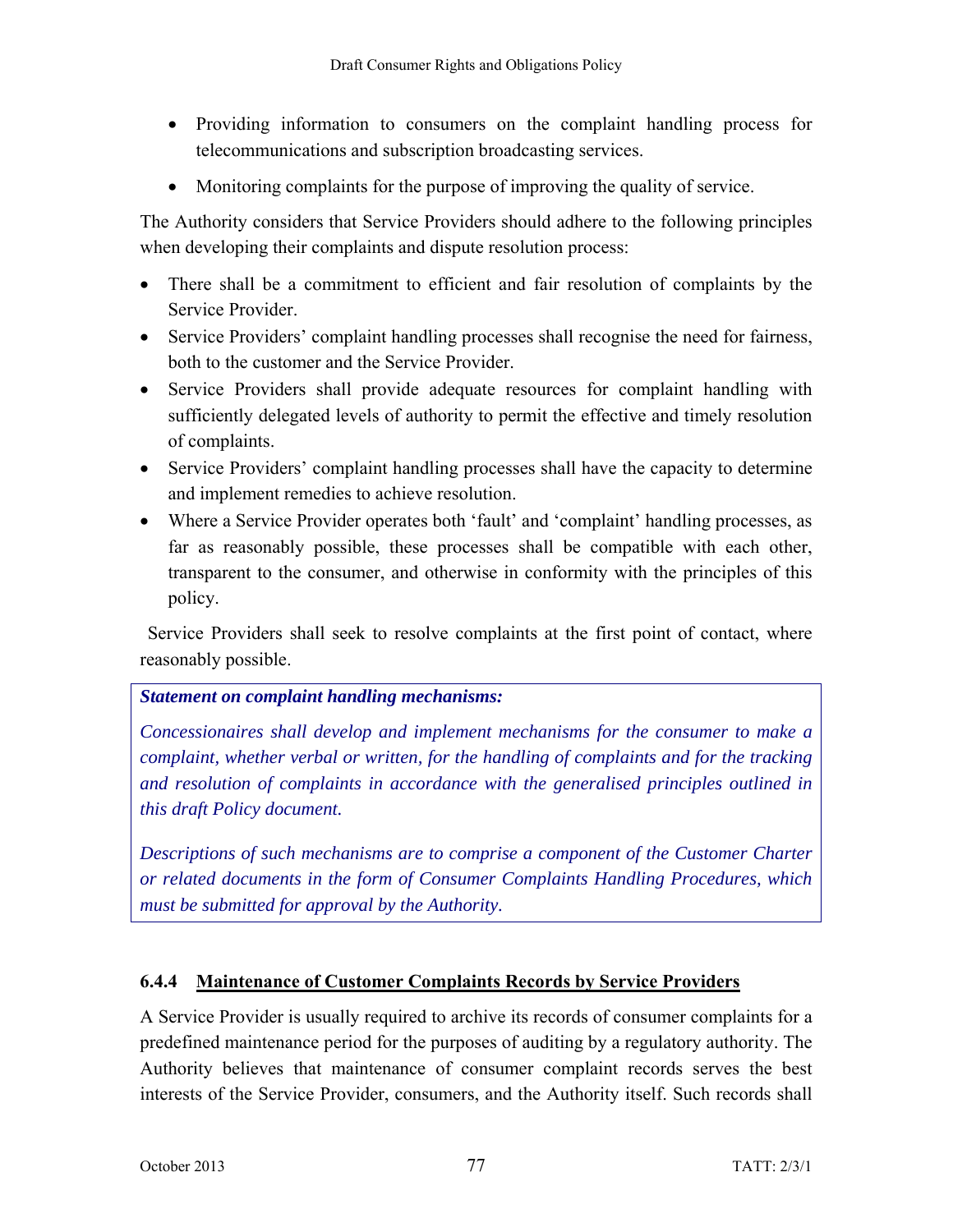relate to all complaints received by the Service Provider, inclusive of fault repairs and queries.

Firstly, complaint archives allow the Service Provider to map its progress over time with respect to its relationship with its subscribers, serving as an instrument to evaluate the prevailing level of customer satisfaction. It would also allow Service Providers to prioritize customer related service issues by incidence, with regard to the logistical implications of resolving each such issue. Secondly, complaint archives allow consumers to benefit from efficient complaint handling procedures, drawing on records in which similar complaints by other customers have resulted in some form of recommendation or resolution. The consumer also benefits from having his complaints properly documented for future reference, if a service-related issue arises repeatedly over the contractual period.

The archiving of consumer complaints is also a necessary instrument which will assist the Authority in its capacity as the industry regulator. It allows for the monitoring of Service Provider performance in relation to the efficacy of complaint handling mechanisms. Complaint databases would serve as a source of data for the computation of a consumer satisfaction index, once the methodology for such is established by the Authority. In the event of an escalated dispute between a consumer and a Service Provider, complaint records may also be used as evidence in any mediation proceedings.

Complaint records must be stored by the Service Provider for a period of at least four years, in accordance with Condition C24 (c), and shall include, at a minimum, the following:

- The name and address of the complainant
- Relevant customer account information
- The date and time that complaint was received
- The nature of the complaint and particulars
- The current status of the complaint
- The result of any investigation
- The resolution of the complaint (if applicable)
- The date and time of such resolution (if applicable)
- Indication of whether the complaint has been escalated to TATT by the customer.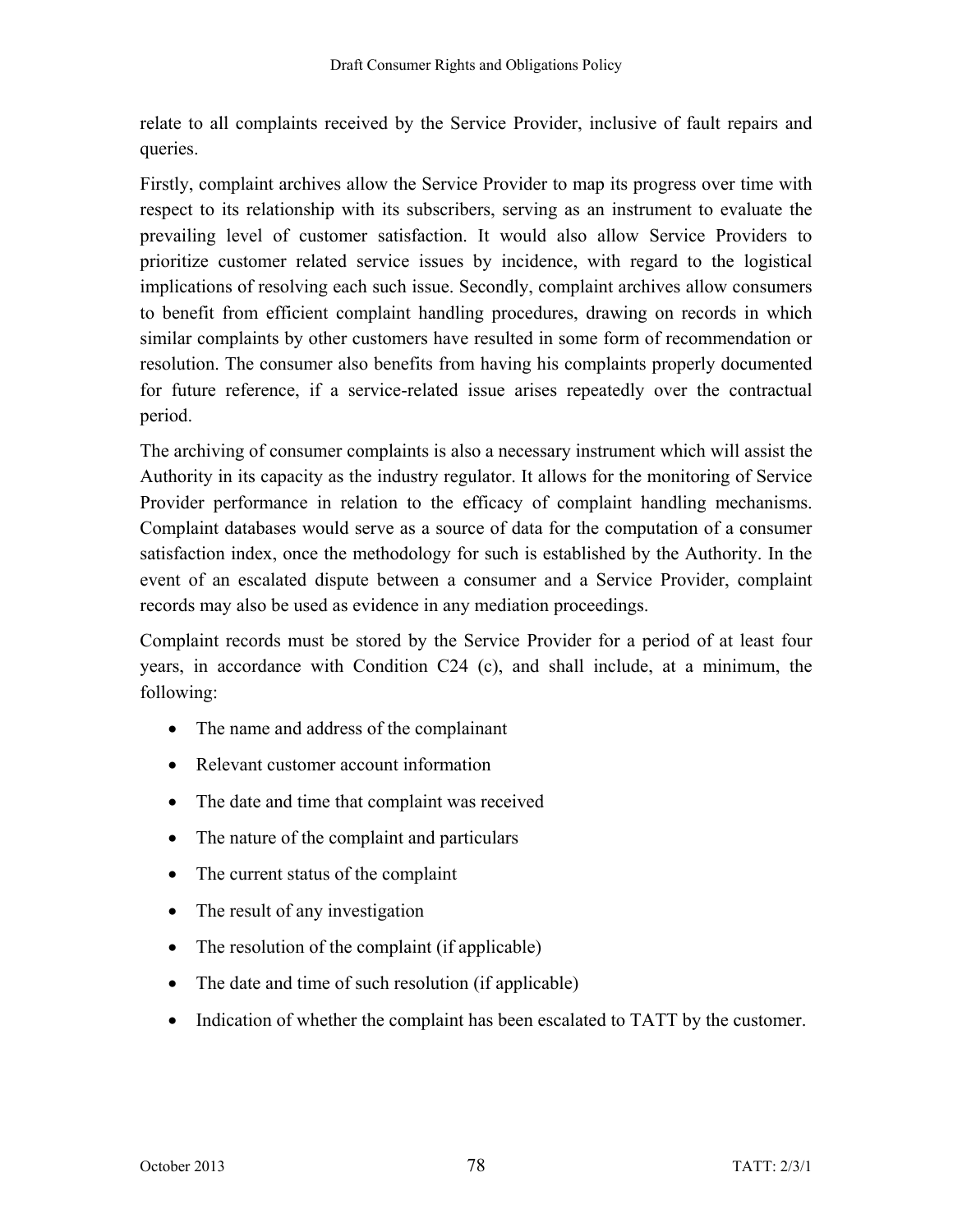### *Statement on complaint records:*

*Each Concessionaire shall be required to archive their records of consumer complaints, inclusive of all relevant information to such, for a minimum period of four (4) years. Such archives may be audited by the Authority for the purpose of monitoring Concessionaire performance.* 

### **6.4.5 Availability of Service Provider Complaint forms**

The Authority proposes that Service Providers be required to display and provide their complaint forms at all public offices, sales centres and authorised dealers, and any other location in which there is exclusive Service Provider-consumer contact.

At all relevant locations, Service Providers shall be required to make available to consumers upon request, the Customer Charter which includes the standard procedures for complaint handling by the Service Provider, as well as the Guidelines for the completion and submission of their Complaint Forms. A tamper-resistant receptacle for the placement of completed Service Provider Complaint Forms should be displayed and available to consumers wishing to submit a completed Form.

### *Statement on Availability of Concessionaire Complaint Forms:*

*In addition to the locations at which such is currently available, the Authority proposes that Concessionaire Complaint Forms be available at all places of business and services centres of Concessionaires together with a tamper-resistant receptacle for the submission of such.* 

## **6.5 Customer Complaints Handling by the Authority**

In a competitive environment it is important for Service Providers to ensure the needs and expectations of customers are met. There are times however, due to unforeseen or other circumstances, when a customer remains dissatisfied with a service or product even after seeking to have the matter resolved with the Service Provider, or is dissatisfied with the manner in which the complaint was handled by the Service Provider. To ensure the protection of customers in such an instance, regulatory agencies establish mechanisms for the resolution of outstanding customer complaints. This entails the creation of a system which includes precise procedures for lodging and resolving such customer complaints. Consequently the Authority has developed and will enforce procedures for handling complaints. These procedures are detailed in its "Consumer Complaints Handling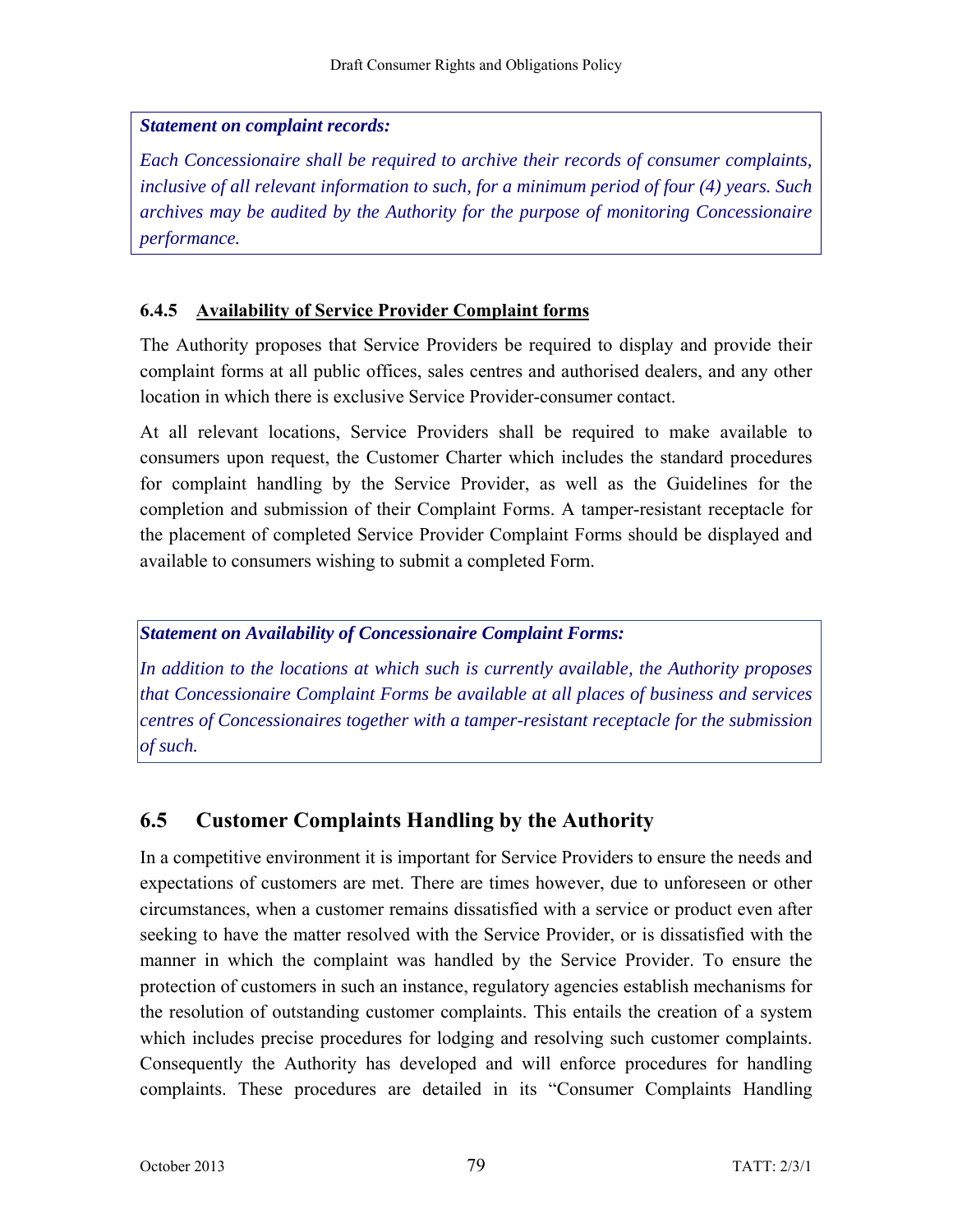Procedures" which outline step by step instructions for lodging complaints and methods for classifying same.

It is important to note that according to the Authority's *"Consumer Complaints Handling Procedures,"* a consumer should first lodge a complaint with the respective Service Provider, as it is the responsibility of the Concessionaire to handle consumer complaints, in accordance with its own Complaint Handling Procedures. In addition, the complainant should try to obtain the name of the person he/she spoke with at the company and gather any documents relevant to the complaint, such as contracts, bills and copies of correspondence that can be used as evidence, should the matter be referred to the Authority.

The Authority shall not take action on any complaints which are vexatious, frivolous, made in anonymity, or have not been first lodged with the Service Provider. It should also be noted that the Authority has separate *"Dispute Resolution Procedures"* for complaints other than those which are from a customer against a Concessionaire.

A complaint may be lodged with the Authority when:

- no effort was made by the Concessionaire to resolve the complaint;
- the complainant is dissatisfied with the outcome of the complaint submitted to the Concessionaire or with the manner in which the complaint has been handled by the Concessionaire;
- the complainant is of the opinion that all means of resolution have been exhausted with the Concessionaire;
- attempts by the complainant to contact the Concessionaire have proven unsuccessful.

Consumer Complaints are lodged with the Authority by submitting a completed TATT Complaint Form in accordance with the relevant procedures.

The Authority, like Concessionaires, is required to archive records of consumer complaints which should be kept in print and electronic format. The electronic record will be kept for a period of ten years at the Authority's offices. Printed records will be kept for a period of five years at the Authority's offices, after which they will be transferred to the National Archives for safe keeping and preservation for an additional ten year period.

Section 18(1) (q) of the Telecommunications Act prescribes the establishment of a Consumer Complaints Committee to *"collect, decide on and report on consumer complaints, such reports to be included in the Authority's annual report"*. The information from this report can be used to inform the creation of relevant Quality of Service performance standards.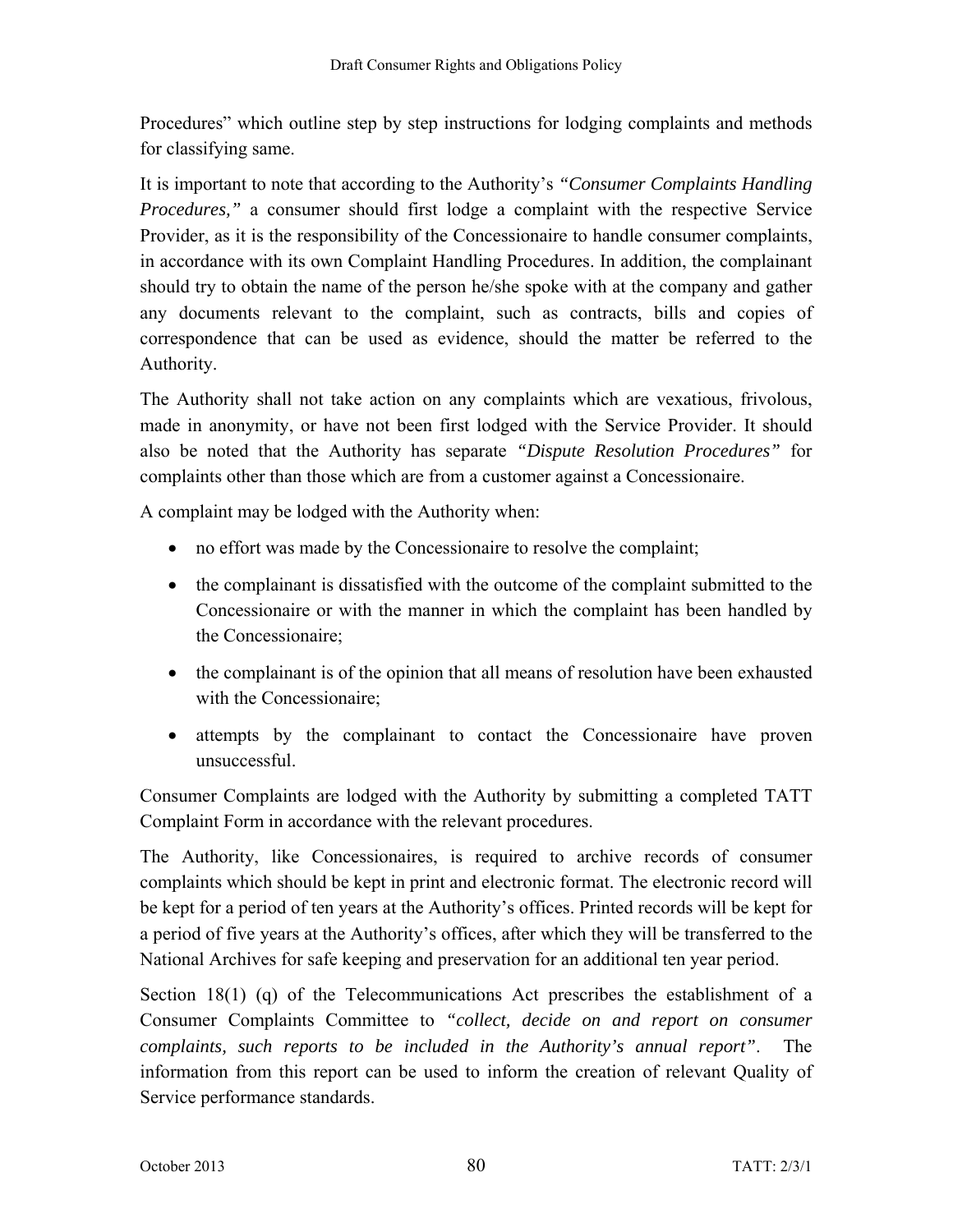The Consumer Complaints Committee was established in May 2008 and is responsible for deciding on outstanding consumer complaints and has the following Terms of Reference:

- (i) To resolve outstanding complaints from consumers brought to its attention in accordance with Section 18 (1) (q) of the Act.
- (ii) To provide a structured and inclusive approach to the resolution of complaints from consumers of Public Telecommunication and Broadcasting Services.
- (iii) To contribute to the development of high quality services in the Telecommunications and Broadcasting Sectors.

*Statement on Customer Complaint Handling by the Authority:* 

*The Authority shall investigate and resolve customer complaints in respect of telecommunications and subscription broadcasting services in accordance with its "Consumer Complaints Handling Procedures".* 

## **6.6 Complaints Relating to Broadcast Content**

The Authority's Consumer Complaint Handling Procedures as discussed in Section 10.5 are designed to deal with complaints related to service provision. Telecommunications services and subscription broadcasting services hence fall within the ambit of these procedures and the associated Consumer Complaints Committee and TATT Complaint Forms.

In relation to issues regarding broadcasting content, the Authority has a specific avenue for complaint resolution. The treatment of complaints relating to broadcast content is addressed in the Authority's *"Broadcasting Content Complaints Handing Procedures".*  The said procedures outline the establishment of a Broadcasting Complaints Committee which facilitates the Authority's functions pursuant to Section  $18(1)$  (m) of the Act. This Committee serves the function of evaluating and addressing complaints relating to broadcast content, which may be received by the Authority orally or via email or writing.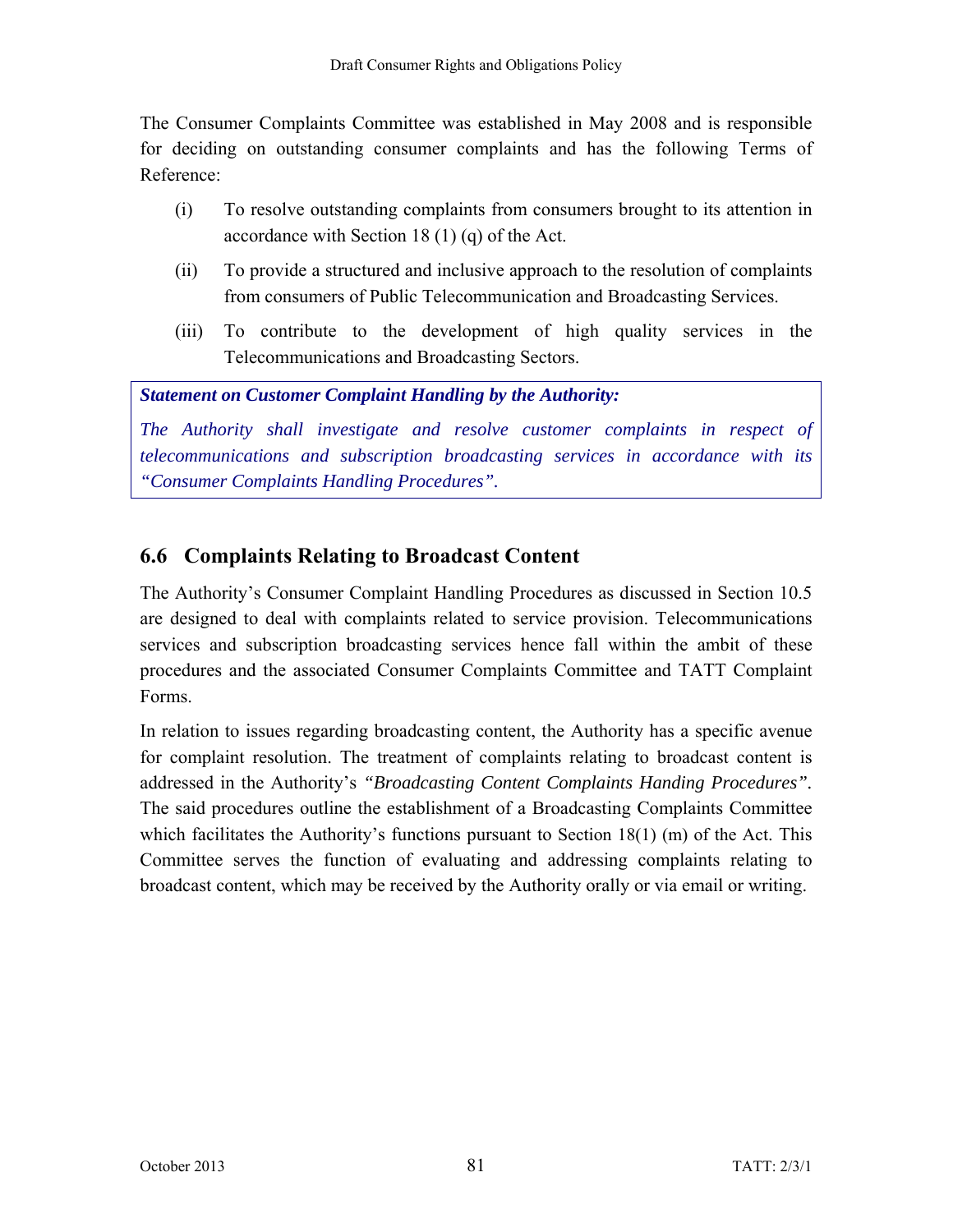# **7. CONSUMER OBLIGATIONS**

Effective regulation by the Authority must ensure that consumers are not only educated about their rights, but are also aware of their obligations. It is important that consumers are aware of the various responsibilities conferred unto them when subscribing to or utilizing a public telecommunications or subscription broadcasting service.

## **7.1 Acceptance of Service Rules**

Upon signing a service contract or agreement, irrespective of subsequent service usage, the consumer is obligated to comply with the respective conditions and provisions contained in such a contract or agreement. This obligation follows directly from the status of a service contract as a legally binding agreement. The act of signing a service contract shall be taken as confirmation that the consumer has expressed their consent to be bound by the regulations and requirements contained within the service rules.

The Authority wishes to reiterate its advice to consumers, by recommending that they carefully peruse any service contract before signing such. Such consumer prudence is to complement the regulatory instruments outlined within this draft Policy document, namely the truth-in-advertising requirement and the protection of consumers against unfair contractual terms.

## **7.2 Access for Maintenance or Upgrade of CE**

Consumers should recognize that following from the discussion in Section 5.2 of this document, the terms and conditions regarding ownership and usage of CE are to be clearly outlined within the service contract. As such, consumers should note that where ownership of the CE is retained by the Service Provider, the consumer will normally be obligated to grant to the Service Provider, without charge, access to the premises on which equipment of the Service Provider is located. Access to the equipment shall be granted to the provider at reasonable times for installation, inspection, testing, repair, and other functions necessary for the maintenance of satisfactory service.

Any representative of the Service Provider providing on-site service repairs or technical support must carry the necessary identification to confirm that they are authorised to represent the Service Provider. The customer should practice caution in allowing service personnel onto the premises, and should hence contact the office of the Service Provider to confirm that installation, inspection, testing, repair, or any such on-site service was scheduled for the given date and time.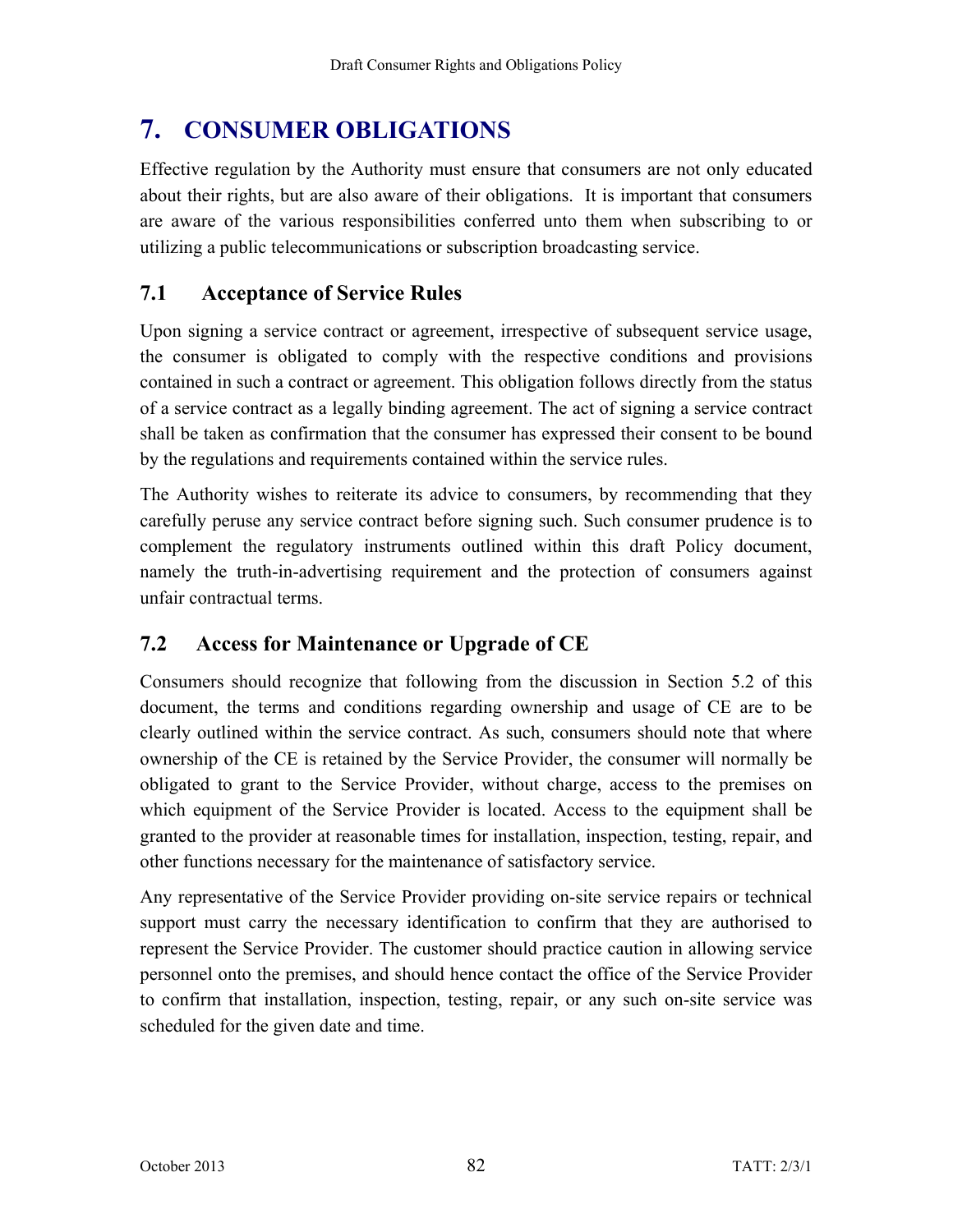## **7.3 Customer Diligence to prevent unfair practices**

To mitigate against practices such as Slamming and Cramming, the best monitoring system is diligence of the customers themselves.

Customers should be cautious of possible attempts at slamming and cramming, and must be careful about disclosing personal information to unsolicited salespersons, since such information may be used to switch them from their selected provider. Service providers should ensure that their agents are properly trained, and are encouraged to take a zero tolerance stance towards deceptive marketing techniques.

Customers are also advised to take advantage of their right to 'free itemised billing on demand' as outlined in **Section 6.2.3** of this Draft Policy (the consumer's right to fair billing practices). In particular, free itemised billing shall contain, on the consumer's bill, the name and logo of any company from which a charge is invoiced. This will allow a simple and convenient way for consumers to identify unknown charges, and ascertain if they have been a victim of slamming. Consumers should be sure to report any incidents of suspected slamming to the Authority.

## **7.4 Appropriate use of Auto-calling systems**

Recognizing that telemarketing is a legitimate form of business undertaken by users of telecommunications services, the Authority proposes the following general rules to guide the operations of auto-calling systems used in the telemarketing arena. These rules are geared to minimizing the negative effects that telemarketing may incur on other customers of telecommunications services. Furthermore, these rules may guide the establishment of contracts of service between telemarketers and their respective Service Providers.

- 1. Persons or entities undertaking the business of telemarketing should henceforth have a written policy, available upon demand, for maintaining a do-not-contact list, and ensure that all personnel engaged in any aspect of telemarketing must be informed and trained in the existence and use of such a policy and list.
- 2. Furthermore, calls using pre-recorded messages should be made only either on a noncommercial basis, or instances in which the call is made to any person with whom the caller has an established business relationship. Entities engaging in telemarketing using an automatic telephone dialling system, should do so in a manner which does not cause two or more telephone lines of a multi-line subscriber to be engaged simultaneously.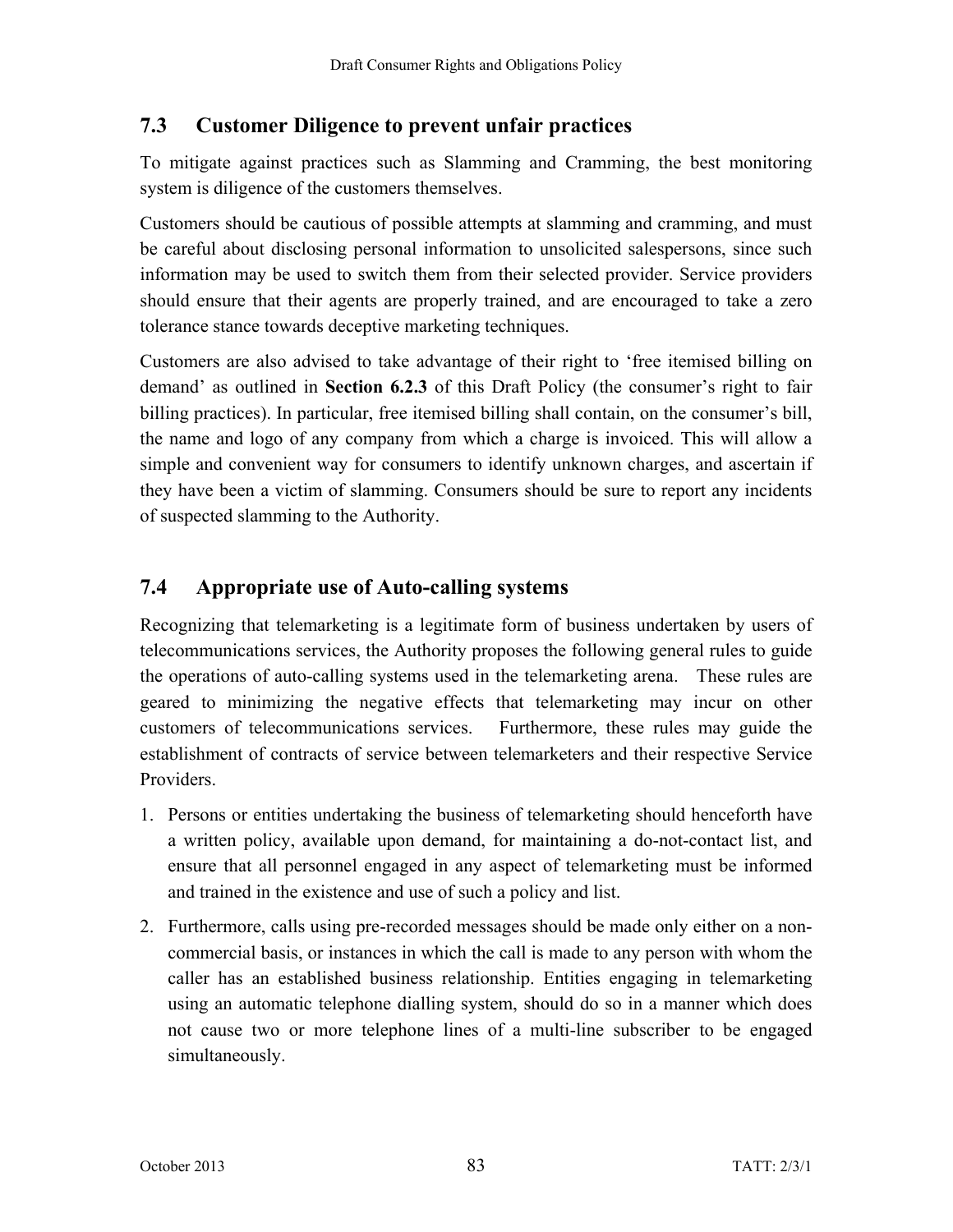- 3. Telemarketers should also disconnect an unanswered telemarketing call after at least 15 seconds or four (4) rings. All artificial or pre-recorded telephone messages should, at the beginning of the message, state clearly the identity of the business, individual, or other entity that is responsible for initiating the call. Unsolicited advertisement via a telephone, facsimile machine or computers may be sentby a sender with an established business.
- 4. Telemarketers should ensure that any advertisement made in this manner should contain a notice that informs the recipient of the ability and means to avoid future unsolicited advertisements. This notice should include a separate cost-free mechanism, such as a website address or e-mail address, for a recipient to transmit a request pursuant to such notice to the sender of the advertisement.
- 5. Any person or entity that engages in telemarketing should transmit caller identification information. Therefore, any person or entity that engages in telemarketing should be prohibited from blocking the transmission of caller identification information.

## **7.5 Tampering with CE**

A consumer shall not use the customer premise equipment (CE) for reasons other than those incident to normal service, nor create a condition likely to interfere with the functions of such equipment, without written consent of the Service Provider. The consumer shall be held responsible for his or her actions, which cause damage to, or loss of CE, as outlined within the binding contractual agreement. Where the CE is owned by the Service Provider, it may not be moved to a location or address other than the location or address where service was installed, without prior written authorisation from the Service Provider. Only authorised employees of the Service Provider may remove, cut, raise or change any facilities belonging to the Service Provider, and various terms and conditions regarding such are normally outlined in the customer's legally binding service contract. Attachment of any unauthorised device to the CE, or modification to the Service Provider's equipment or facilities, is prohibited without prior written authorisation from the Service Provider.

No customer-owned equipment or device that interferes in any way with the normal operation of a telecommunications or subscription broadcasting service, including any equipment or device that intercepts or assists in intercepting or receiving any service offered by the Service Provider, may be installed on either the subscriber's wiring or the Service Provider's facilities.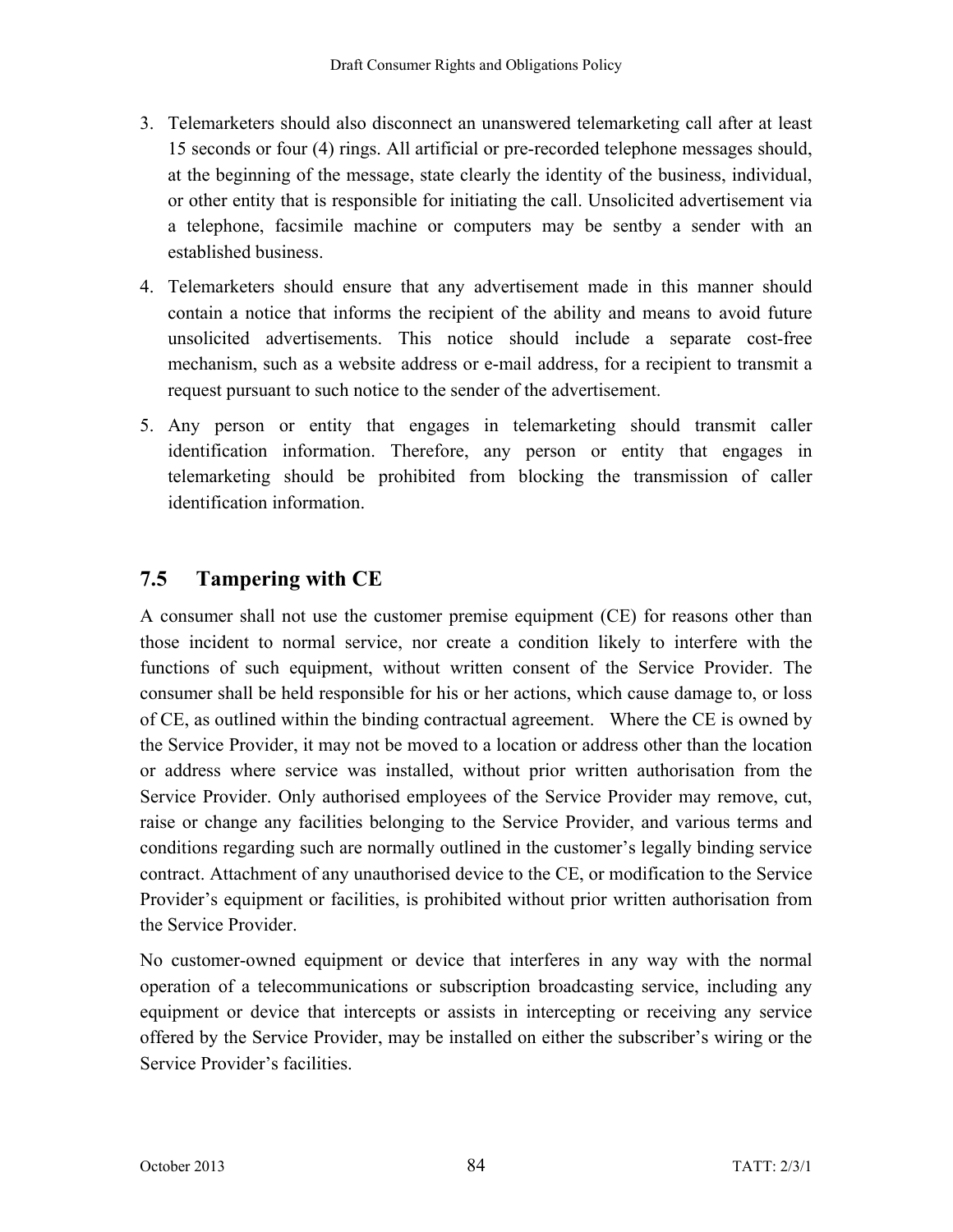The Concessionaire shall take all reasonable measures and cooperate with the Authority to prevent or minimize the use of unlawfully acquired end user equipment.

## **7.6 Persistent Misuse of a Network or Service**

The Concept of persistent misuse of a public telecommunications or subscription broadcasting network or service relates to:

- Dishonestly obtaining the telecommunications or subscription broadcasting services;
- The possession or supply of equipment that may be used to obtain such services fraudulently;
- The improper use of a public providers network/service by sending messages that are grossly offensive, indecent, obscene or menacing.

The Authority wishes to advise that persistent misuse of a public telecommunications or subscription broadcasting network or service may amount to a breach of the Act, or other national laws, which may result in suspension of service by Service Providers or criminal litigation.

Consumers can contact the Authority with inquiries into whether a particular action would be considered to be persistent misuse of a public telecommunications or subscription broadcasting network or service.

## **7.7 Dishonest Churning**

In a competitive market, the consumer may accumulate payment arrears with one provider for services used, then 'switch' service to another provider without settling the arrears payment with the previous Service Provider. This manner of dishonest churning which becomes possible in a competitive market cannot be tolerated. In order to prevent this behaviour, consumers should be required to settle all valid arrears with a Service Provider before switching to another provider.

For the avoidance of doubt, the Concessionaire shall be entitled to recover from the user all charges that are not in dispute.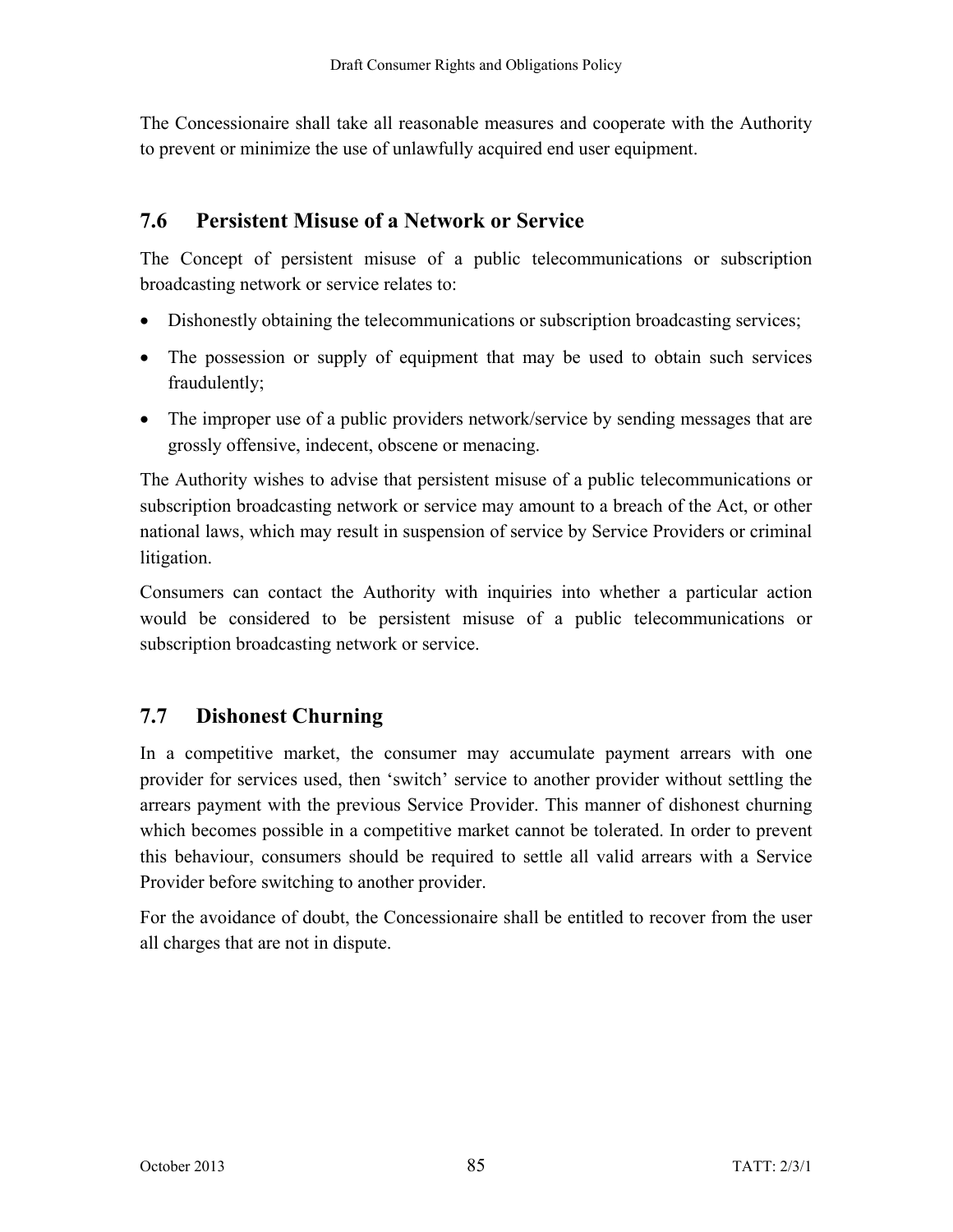### *Statement on consumer obligations:*

*The Authority shall continue to engage in initiatives to educate consumers about their obligations in addition to their rights.* 

*The areas of Consumer Obligations identified may form legitimate inclusions in Terms of Service of a Concessionaire's contract or Customer charter as grounds for suspension or disconnection of service.* 

- *Inappropriate use of Auto-calling systems*
- *Tampering with CE*
- *Persistent Misuse of a Network or Service*
- *Dishonest Churning.*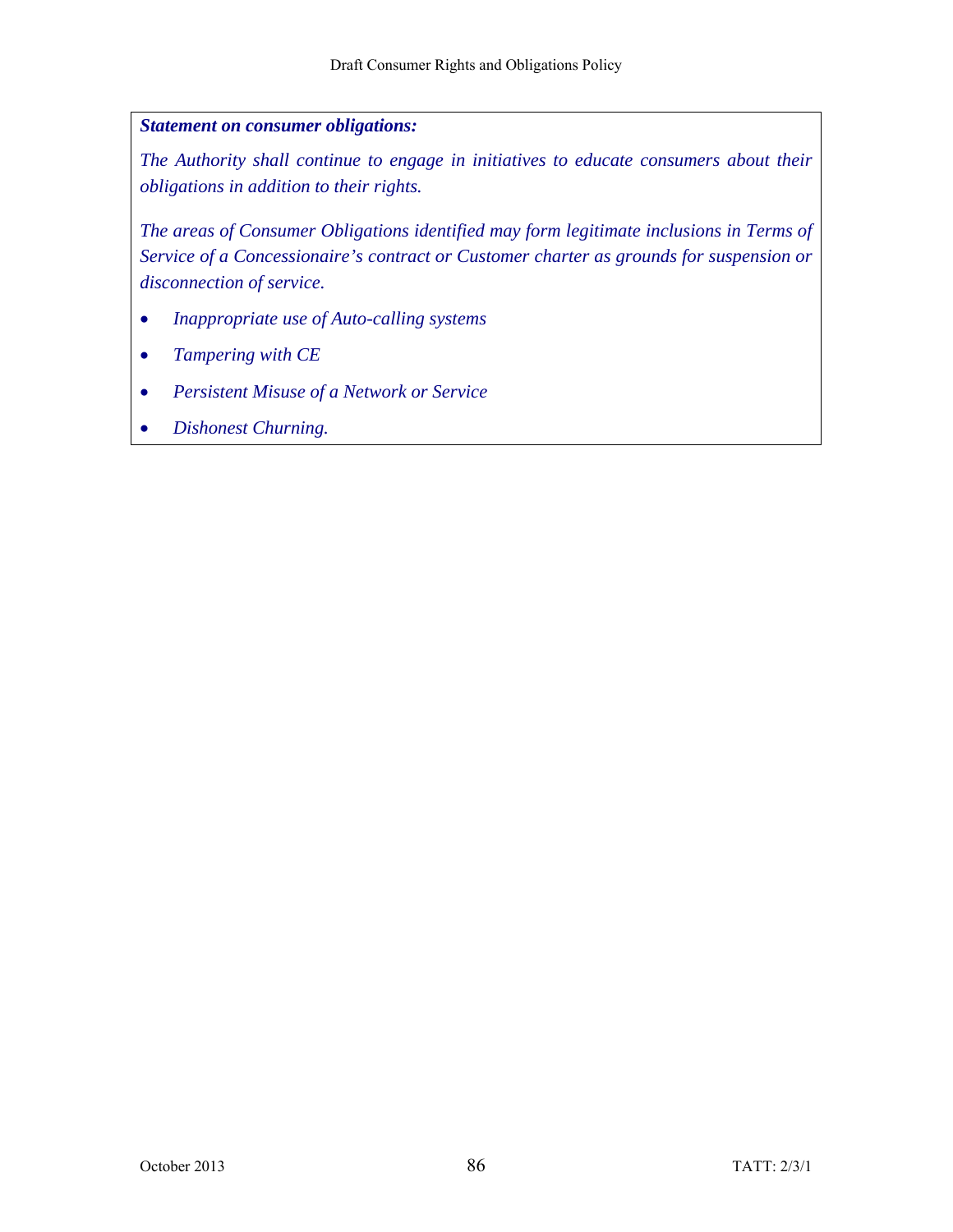# **8. CONCLUSION**

The Authority recognizes that further to the establishment if this policy, and its corresponding regulations, there is a need for the development of various other instruments to address particular consumer rights related issues. As much as possible, the Authority shall encourage self-regulation through the establishment of an industry culture in which Concessionaries are able to acknowledge that respect for and protection of consumers' rights are in the best interests of their commercial activities, the sector, and the citizens of the Republic of Trinidad and Tobago.

In particular, the Authority requires each Service Provider to develop and submit to the Authority:

- A Customer Charter which outlines operational practices
- A Privacy Policy as an element of said Customer Charter
- The necessary data collection systems to compile and submit periodical Quality of Service reports.

In addition to such instruments to be developed by Service Providers, and approved by the Authority, the principles outlined in the policy and its relevant regulations shall guide such issues in consumer rights and obligations.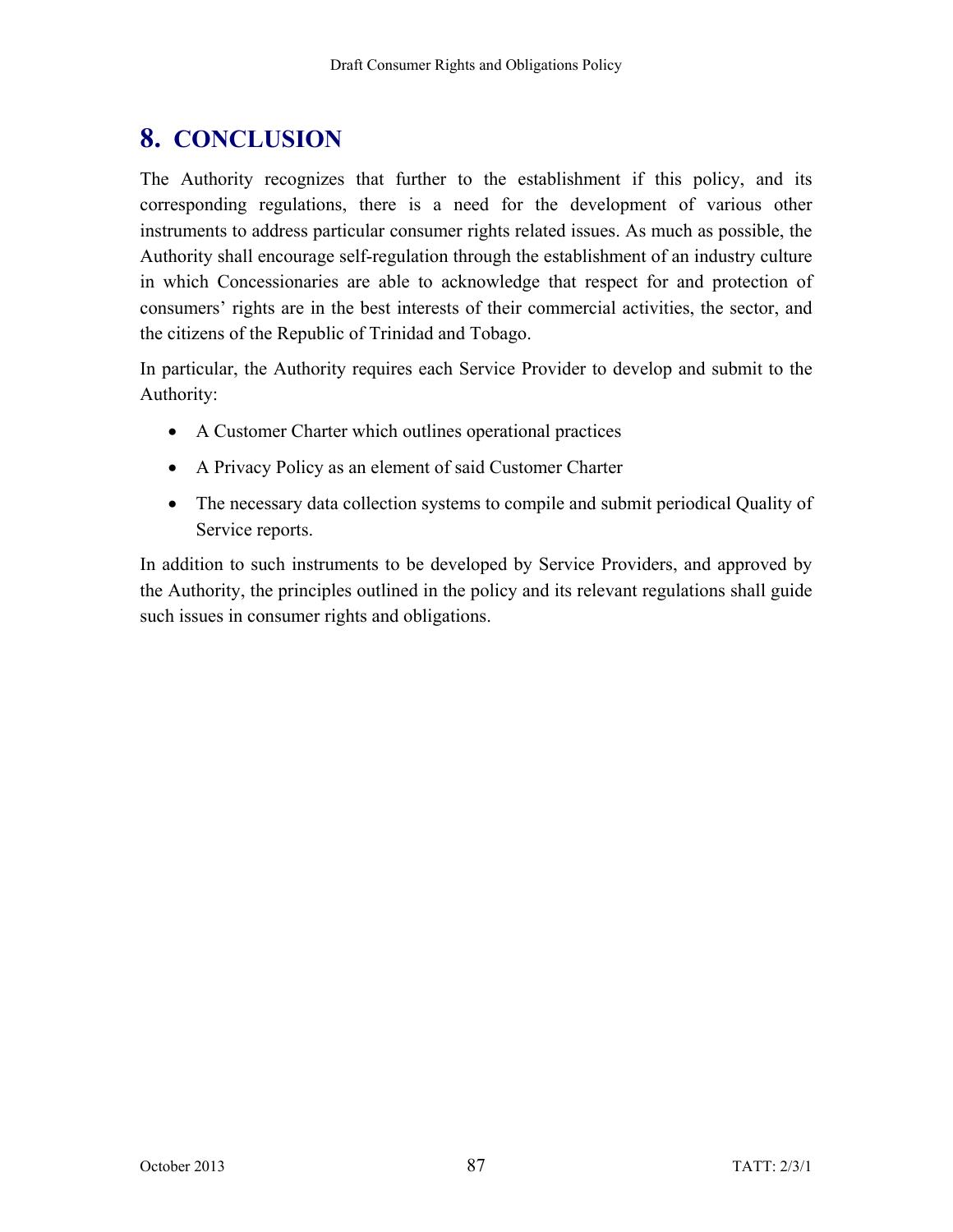## **9. SUMMARY OF POLICY STATEMENTS**

### *1. Access to Telecommunications Services*

*The Authority shall recognize the consumer's right to access basic public telecommunications services and, shall regulate the telecommunications sector through the enforcement of the relevant Concession obligations and regulations in force, in such a manner so as to facilitate ubiquitous access to basic telecommunications services in Trinidad and Tobago.* 

### *2. Access to Broadcasting Services*

*The Authority shall regulate the Free-to-Air Broadcasting Sector so as to encourage pervasive coverage, such that at any location in the Republic of Trinidad and Tobago may receive a signal from at least one commercial Free-to-Air Radio station, and at least one commercial Free-to-Air Television station.* 

*The Authority shall regulate the subscription broadcasting Sector so as to encourage pervasive availability of high quality broadcasting services to all locations in the Republic of Trinidad and Tobago.* 

### *3. Consumer-Related QoS Standards:*

*Concessionaires shall be required to comply with the standards set out in Annex 1.* 

*The Authority shall continuously oversee and develop the necessary consumerrelated Quality of Service standards in order to ensure that Concessionaires maintain an acceptable service standard and to enable consumers to compare the quality of services offered by various Concessionaires.* 

*The Authority may review the applicable indicators and standards from time to time, as deemed necessary to adapt to the changing industry landscape. The minimum set of consumer-related Quality of Service indicators, standards and measurement methods that the Authority proposes to adopt have been included in Annex 1 to this document.*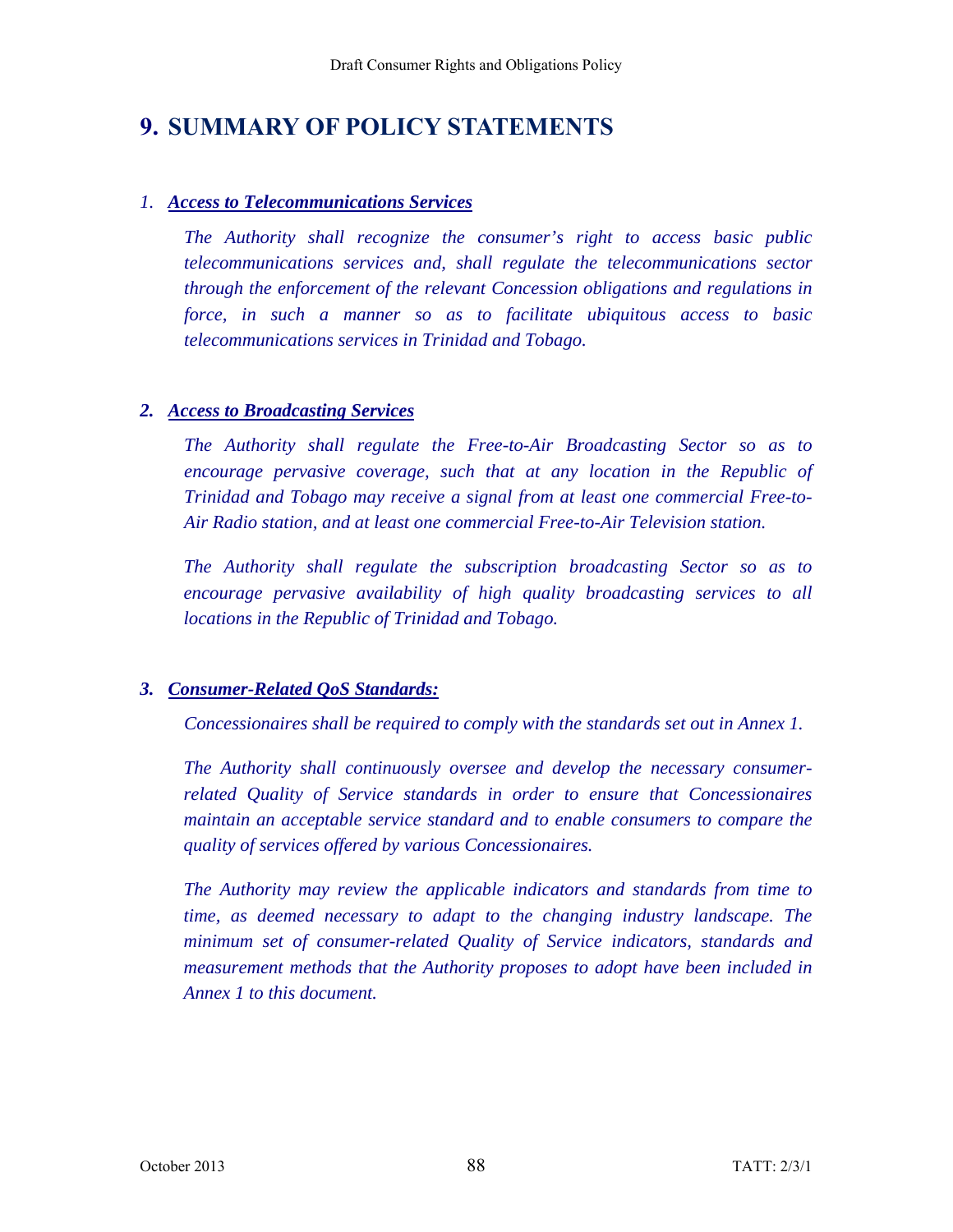### *4. Customer Satisfaction Index:*

 *The Authority proposes to conduct and publish periodic consumer satisfaction surveys to complement its system of QoS standards and monitoring.* 

### *5. Compliance with QoS standards:*

*The Authority shall require that reports on quality of service be submitted by Concessionaires in accordance with the relevant regulations.* 

*The Authority's regulations shall establish the manner in which these reports are to be submitted by Concessionaires, to allow for the ongoing evaluation of service performance against applicable indicators and standards.* 

*Compliance shall be ensured using a variety of regulatory approaches, including but not limited to: disclosure, consumer remedies and enforcement.* 

### *6. Consumer-Related Network Quality of Service:*

*The Authority considers that given the characteristics of the domestic telecommunications and broadcasting industry, it is in the best interest of consumers for the Authority to develop a system of minimum Quality of Service (QoS) standards, to which Concessionaires should adhere.* 

 *The Authority proposes to publish periodic comparative Quality of Service reports and to require that Concessionaires periodically submit Quality of Service statistics in accordance with a standardised format to be outlined by the Authority.* 

### *7. Consumer access to information:*

*Concessionaires shall provide sufficient information reasonably required to make informed consumption decisions. This information must be given adequate prominence to ensure that it reaches the attention of the general service consuming public (including, as far as practicable, differently-abled consumers, and provided) in a manner that is not confusing, misleading or deceptive.* 

*Additionally, the Authority proposes to institute measures that would facilitate greater access to information by consumers to assist them in making informed buying decisions. Such measures may include, but may not be limited to, the*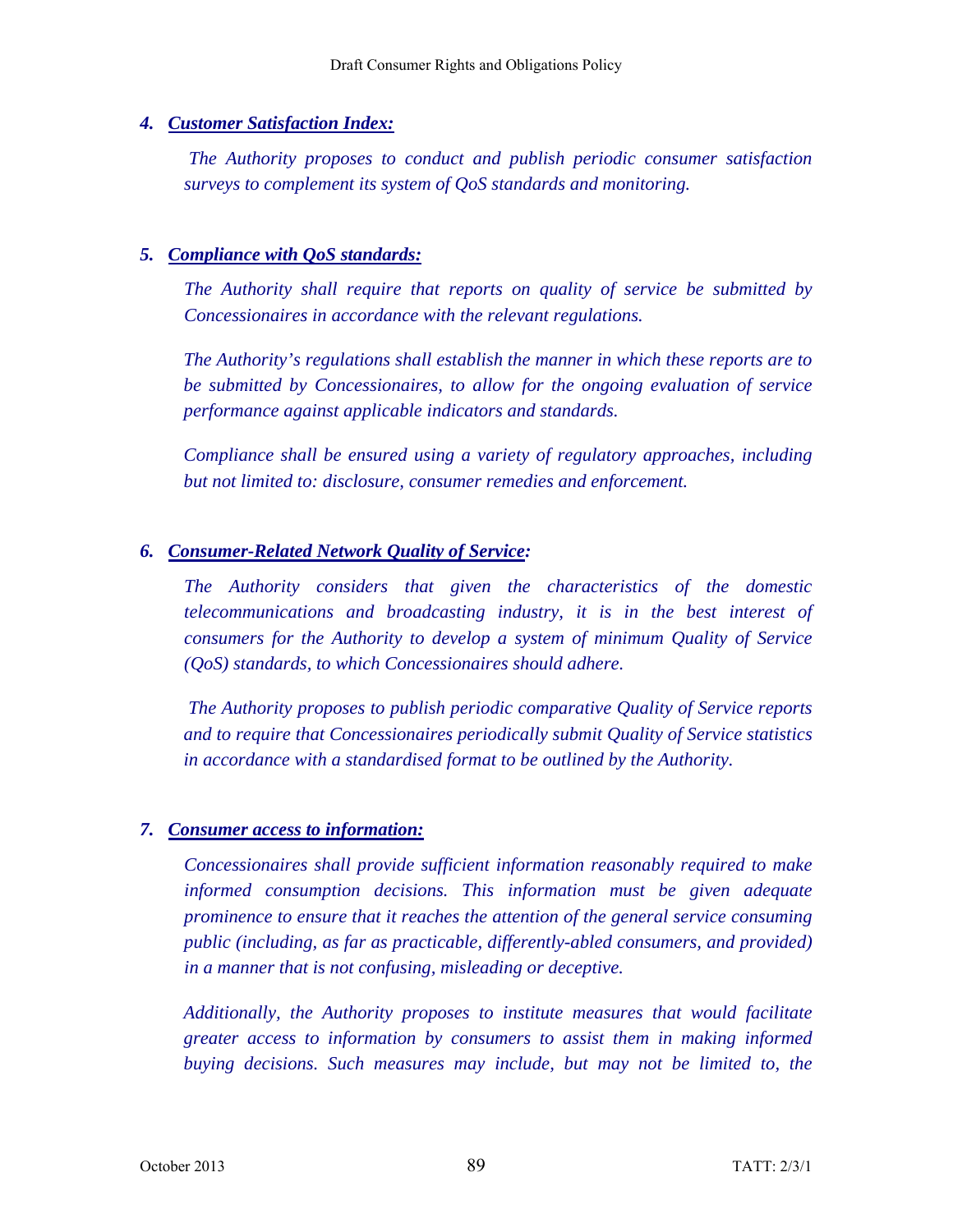*periodical publication of customer bulletins and the publication of objective tariff comparisons.* 

### *8. Timely Provision of Information*

*Concessionaires shall provide free-of-charge, transparent, up-to-date and accurate information to customers of telecommunications services, including customers roaming domestically or internationally, relating to the cost of such services, emergency service contact information, and such other information as prescribed by the Authority.* 

### *9. The Customer Charter:*

*Providers of Public Telecommunication Services or Subscription Broadcast Services shall establish a Customer Charter, which is to be approved by the Authority.* 

*The consumer has a right to access a Concessionaire's Customer Charter and a Concessionaire must ensure its Customer Charter is:* 

- *published on its website*
- *displayed at any publicly accessible part of the Concessionaire's principal place of business and all public offices. And*
- *made available upon request to any member of the public, for which the Concessionaire may levy a reasonable charge.*

*The Customer Charter must contain all the necessary information to enable the general public to make rational and informed decisions, and shall be used as a synopsis of the Concessionaire's commitments to a customer.* 

In accordance and pursuant to the Universal Service Programme, the Customer *Charter shall be made available in audio and Braille formats, or any other specified format for differently-abled individuals.* 

*The Customer Charter should at minimum, supply relevant, coherent, updated and sufficient information, regarding the Concessionaire's:* 

- *Business name, and company information,;*
- *Policy on waivers, compensation and pay-back conditions, where applicable*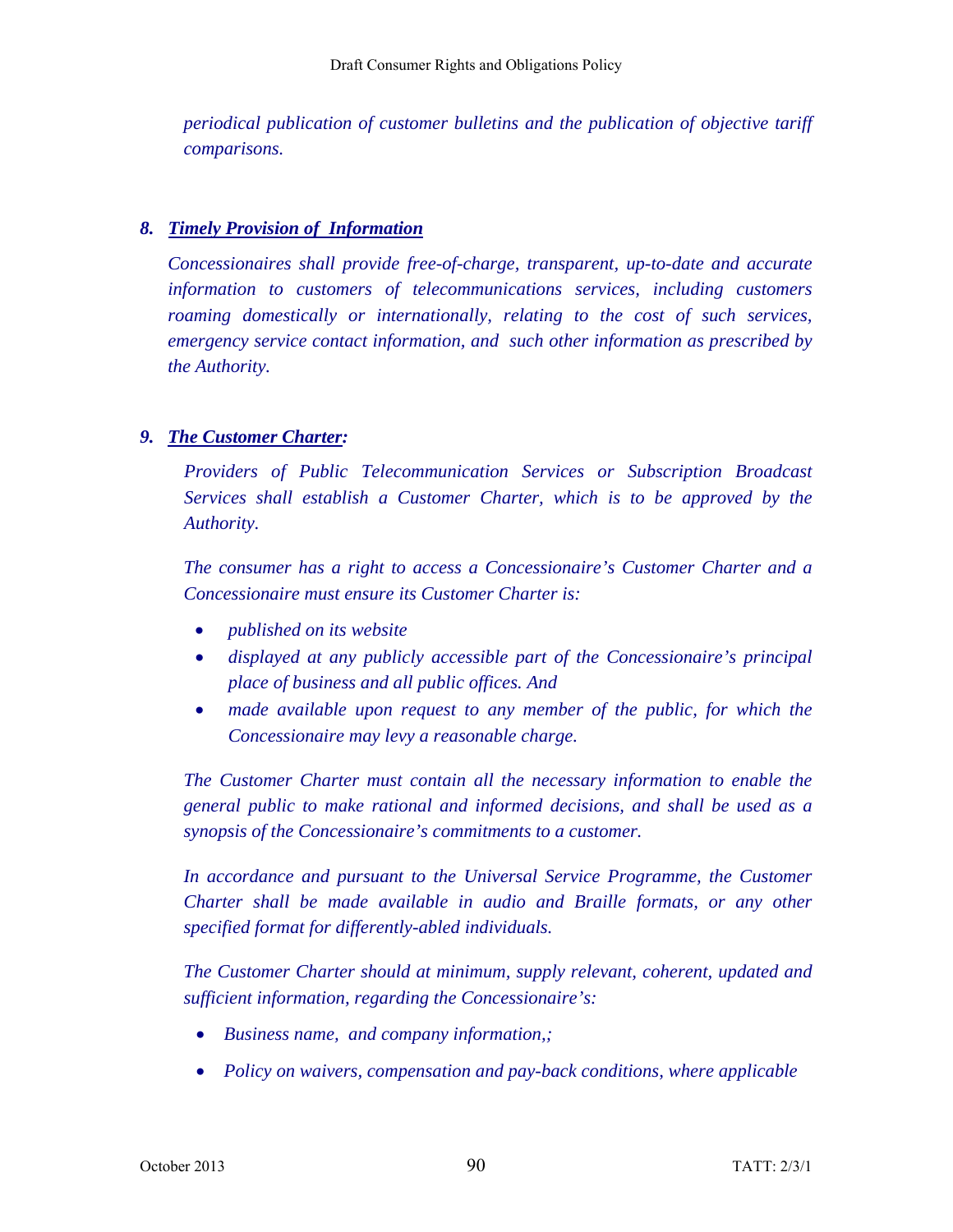- *Policy with respect to general billing practices, late payment penalties, disconnection, and the circumstances which may warrant such*
- *Customer Privacy Policy;*
- *Complaint resolution policy; and*
- *Policy with respect to any technical support or repair services as well as any procedure for reporting lost and stolen equipment.*

### *10. Contractual information:*

*Contracts shall be made available to customers which outline all relevant provisions under which services are to be provided..* 

*Where Concessionaires provide services to customers pursuant to subscriber contracts, they shall ensure that such contracts are made available and clearly and accurately explained by representatives of the Service Provider before the customer commits to the relevant service.* 

*The consumer has a right to receive from Concessionaires, clear, correct and complete information in service contracts, inclusive of all details which are relevant to service provision and the subscriber's interests.* 

*The Authority shall require Concessionaires to annually submit for approval standard form contracts, or forms of agreement for their service, such approval to not be unreasonably withheld.* 

*Service contracts must therefore include at a minimum:* 

- *Content of agreement;*
- *Date and location where the agreement is made;*
- *Names, titles and addresses of the agreement parties;*
- *Liabilities of parties;*
- *The commencement date of the contract, agreement period and termination date of the agreement;*
- *The conditions and term of renewal of the service contract, if applicable;*
- *How the customer is to be notified of changes to the contract;*
- *The events that give rise to early termination and, if applicable, any penalties associated with such, and the rights of each party to early termination rights;*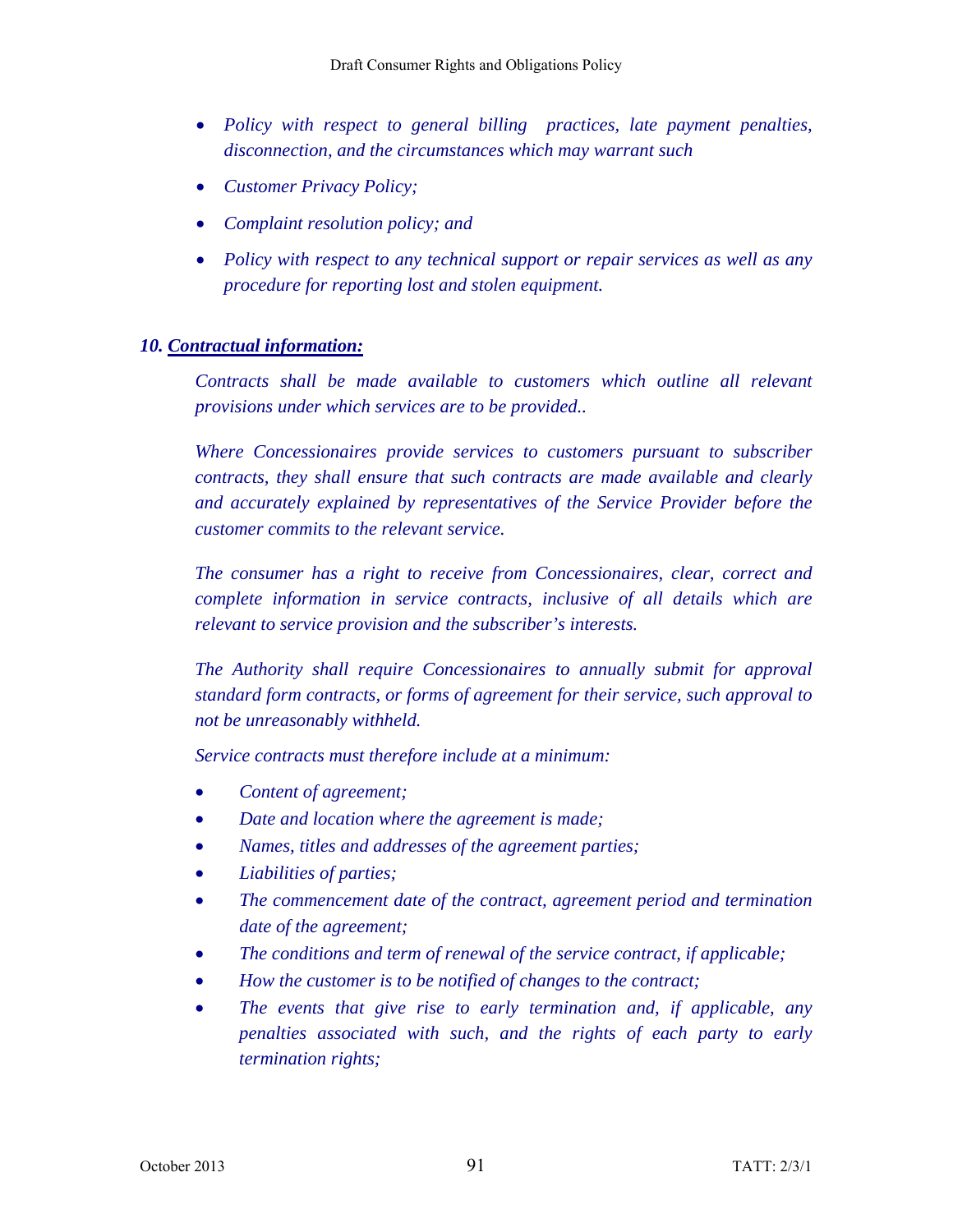- *The minimum period and the manner for notification of termination, if applicable;*
- *Definitions of services provided, as well as the time for the initial connection;*
- *Content of the tariffs and the ways to learn current information about the tariff changes;*
- *Complaint handling mechanisms and method of initiating procedures for such mechanisms;*
- *Whether there are any penalties in the contract, the nature of the penalties, and the circumstances that would warrant a penalty being imposed on the customer;*
- *Information about the needed technical equipment and accessories for the subscriber to get the service;*
- *Date of approval by Authority if the agreement requires approval.*

*Subscriber contracts must be clearly readable with Concessionaires applying due care with respect to type size and type/background contrast to ensure same. .* 

*Concessionaires shall be obliged to give one signed copy to the customer upon subscribing to a service.* 

*Concessionaires should give the subscriber the opportunity to accept or deny the approval of receiving voice or written messages, which are used for the advertisement of the Concessionaire itself or other party.* 

*The Authority shall encourage Concessionaries to uphold strict ethical standards for contract drafting and negotiation, and Concessionaires shall not use unfair contract terms in contractual agreements.* 

*Concessionaires allowing customers to subscribe to services by electronic channels must ensure that the potential customer is given a clear option of accepting or rejecting the terms of service, and the option to print the relevant terms and conditions if so desired.* 

### *11. Modification of Contracts and Tariffs:*

*Where within an annual return a Service Provider wishes to modify its standard contract, the Concessionaire shall submit the revised contract for approval, such approval to not be unreasonably withheld.*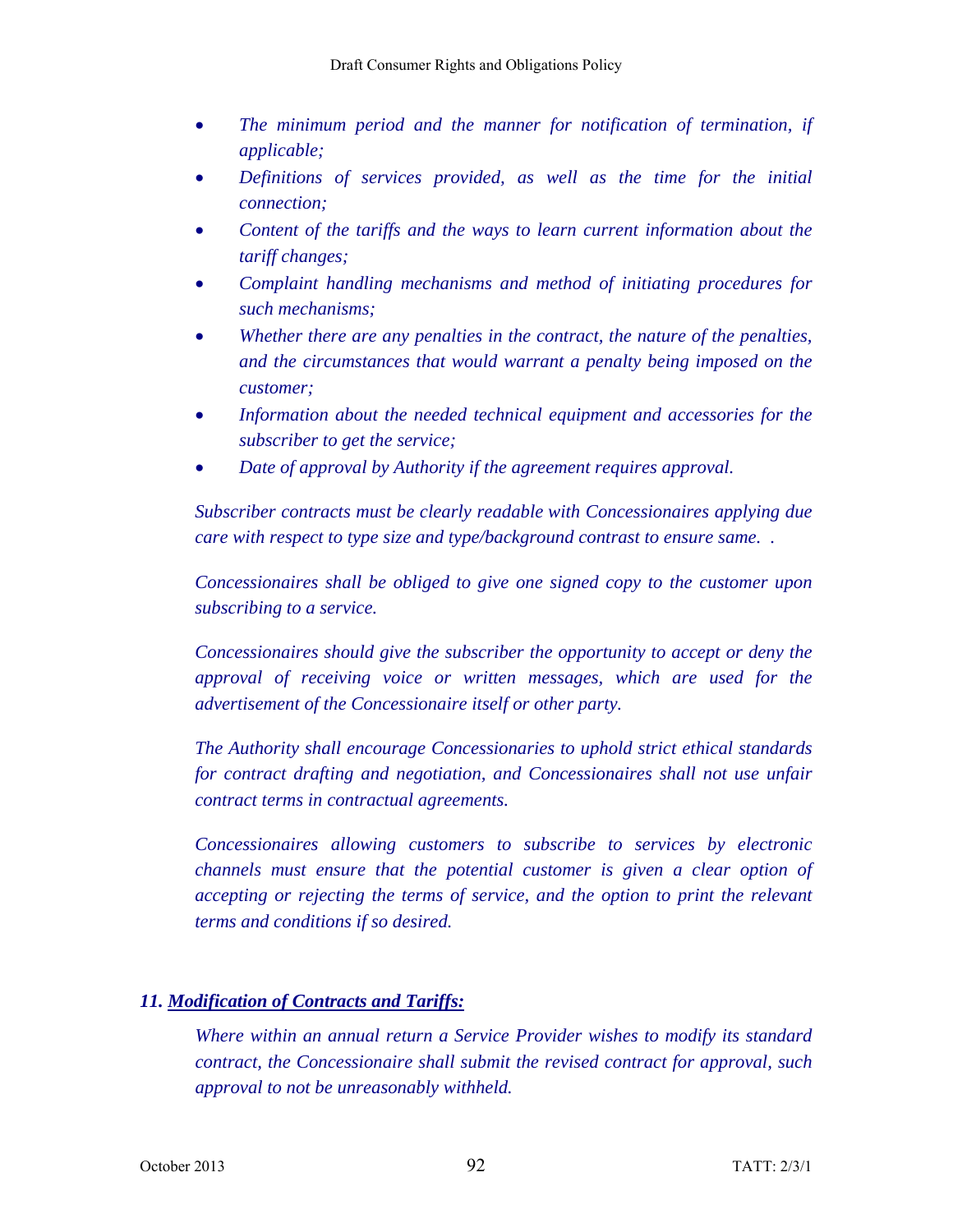In instances where a Service Provider wishes to amend a contract, the customer *must be given at least thirty (30) days' notice. Customers have a right to withdraw from a contract if they do not accept the proposed amendments to service conditions, and should be informed of the procedures to do so.* 

### *12. Contract duration:*

*The Concessionaire shall ensure that consumer contracts containing a minimum term which exceeds twelve (12) months shall be provided expressly with the option to obtain the same services and equipment under a contract without any minimum term.* 

*The Concessionaire shall also give the consumer the option to obtain the same services and equipment under contracts with shorter minimum terms and shall ensure that the increment between the minimum terms of the options offered shall not exceed twelve (12) months.* 

#### *13. Service Activation:*

 *The consumer has a right to timely service activation (and re-activation) as quantified by the relevant Quality of Service standards outlined by the Authority.* 

*Where installation is required at customer premises, the Service Provider shall employ best practice in undertaking same to minimise any negative effect on customer premises.* 

### *14. Customer Equipment (CE):*

*A provider of fixed telecommunications, broadband and/ or subscription broadcasting services shall make available to the customer at least one (1) CE (or the option to receive such as the case may be) and relevant access connection per subscription* 

*A provider of mobile telecommunications services, and free-to-air broadcasting services should generally not have the onus of provision of CE in the provision of services,* 

*The terms and conditions relating to the provision and use of a CE must be clearly outlined in the customer's service contract, inclusive of any applicable rental charges.*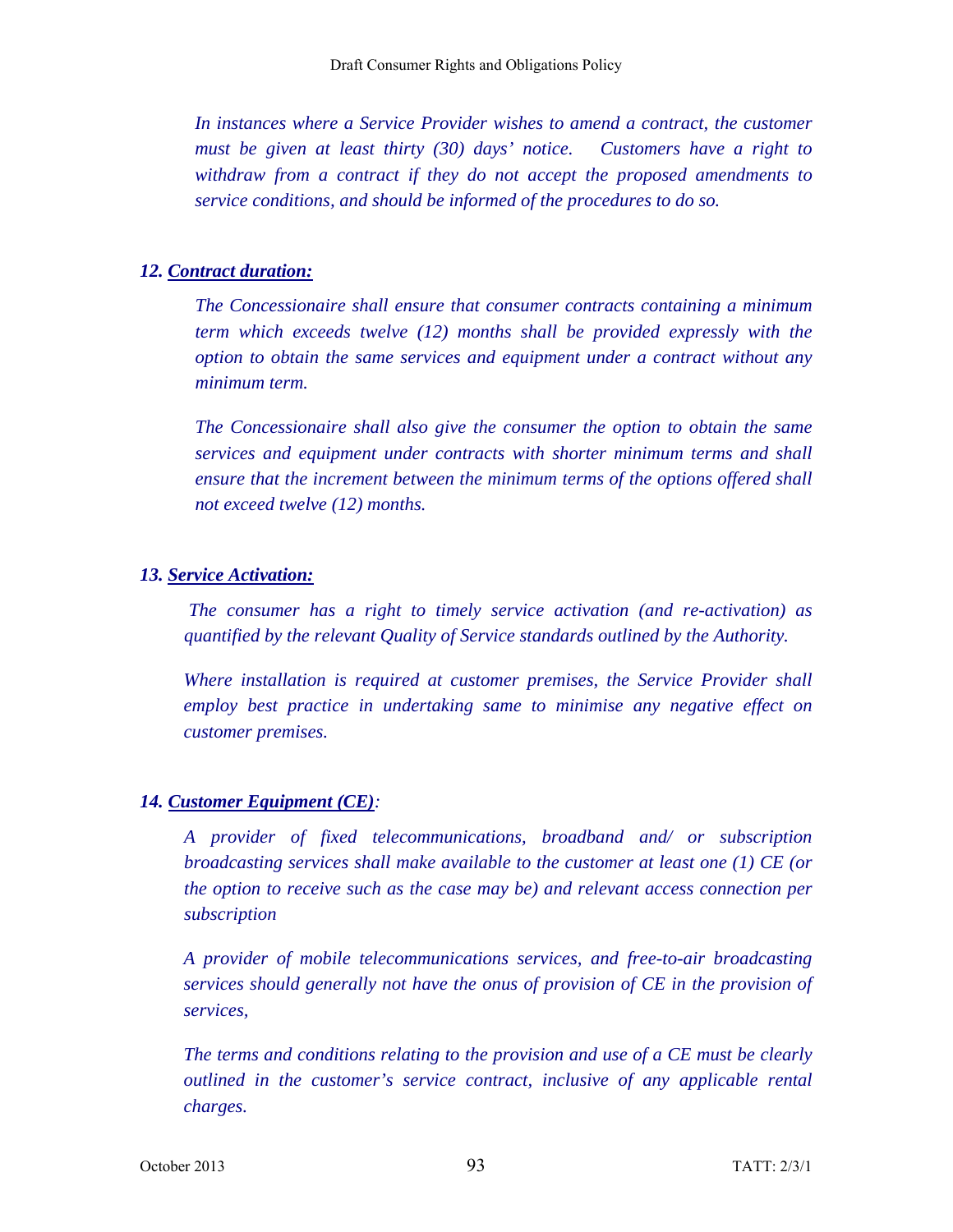*Where a customer of fixed or mobile telephone services chooses to privately obtain their own CE, they shall not be obliged to incur the cost of mandatory CE provision, once such CE is fully compatible with the Concessionaire's network as certified by the Authority, and is not in violation of the consumer's obligations.* 

 *Where a customer service contract contains a minimum term, any penalty for early termination of the contract shall be in respect only of any subsidy provided by the Service Provider to the user under or in connection with the contract as it relates to the CE, and such shall be pro-rated over the term of the contract in accordance with a straight line amortisation method.* 

#### *15. CE for differently-abled persons and Priority Assistance Services:*

*A telecommunication Service Provider shall make available to differently-abled persons, access to basic telecommunications services and appropriate CE in a manner that meets the special needs of such persons, on terms, and in circumstances, that are comparable to those for which other nationals have access to basic telecommunications services, in accordance with the Universality Regulations.* 

 *In accordance with the provisions of the Universal Service Programme, Concessionaires shall receive reimbursement for the provision of services as outlined above, where the user is identified in a National Registry for differentlyabled Perons as developed by the relevant State Agency.* 

*Priority Assistance Services should also be made available by Concessionaires and provided upon request to individuals with diagnosed, life-threatening medical conditions, who depend on a reliable telephone service that would facilitate calls for assistance when needed. Concessionaires should use their best efforts to accommodate priority customers.* 

### *16. Mobile Handset Locking:*

*Where terminal equipment which has been locked or otherwise restricted so as to access only the Concessionaire's network or service is supplied to a user, the Service Provider shall, upon termination of the relevant user contract be it pre-paid or post-paid, and free of charge, remove such lock or restriction.* 

*The Concessionaire shall not supply (whether directly or indirectly through agents or other retail suppliers) terminal equipment which has been so locked or restricted*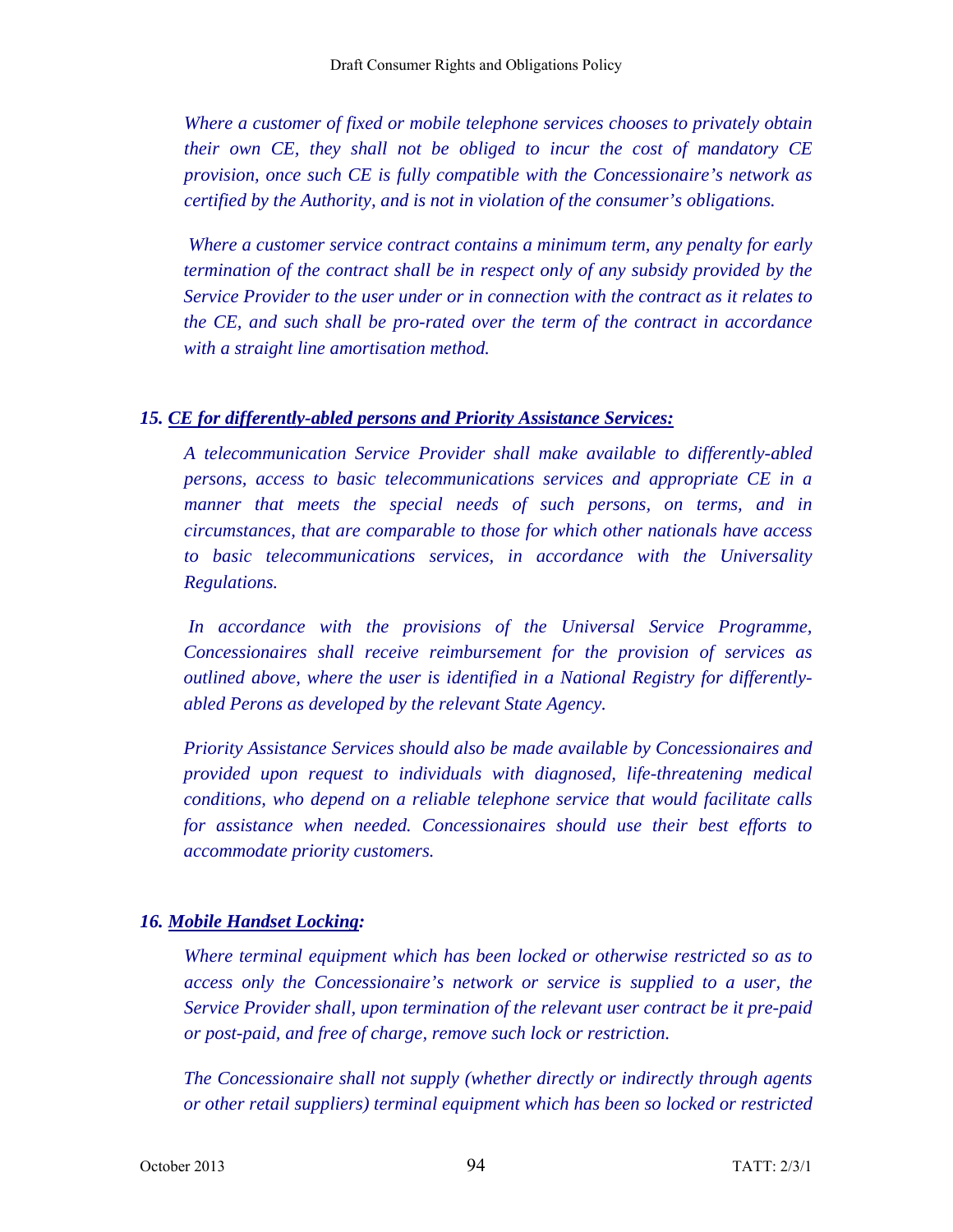*to any user who has not entered into a service contract with the concessionaire in respect of such equipment.* 

*A customer may not be entitled to request phone-unlocking without charge if their account is in arrears, or is suspended pending the resolution of some dispute relating to debt.* 

### *17. Consumer Privacy:*

*Consumers have the right to have their privacy respected and protected in relation to the utilization of telecommunications services. Therefore, the Authority shall require Concessionaries to develop a consumer Privacy Policy which shall treat with privacy issues arising out of any particular service offered. Such Policy should be included as an element of the published Customer Charter, as is to be approved by the Authority.* 

### *18. Disclosure of Customer Information:*

*Concessionaires shall not be permitted to share, sell or disclose personal information collected from the customer at the time of subscription, without the customer's prior and explicit consent of the party to whom the information is disclosed, and the purpose required.* 

*Notwithstanding the general obligation, Concessionaires may disclose personal information without consent in instances that shall be defined by the Authority and relevant authorities.* 

*The Authority shall require the Concessionaire to include mechanisms in the proposed Privacy Policy which shall provide the customer with control over publication of that customer's assigned number.* 

### *19. Calling Number Display:*

*Concessionaires that provide public telecommunications service shall enable customers to block the display of their Calling Number/Name Display information. Issues relating to the manner in which such information is used shall be addressed in the Concessionaire's Privacy Policy.*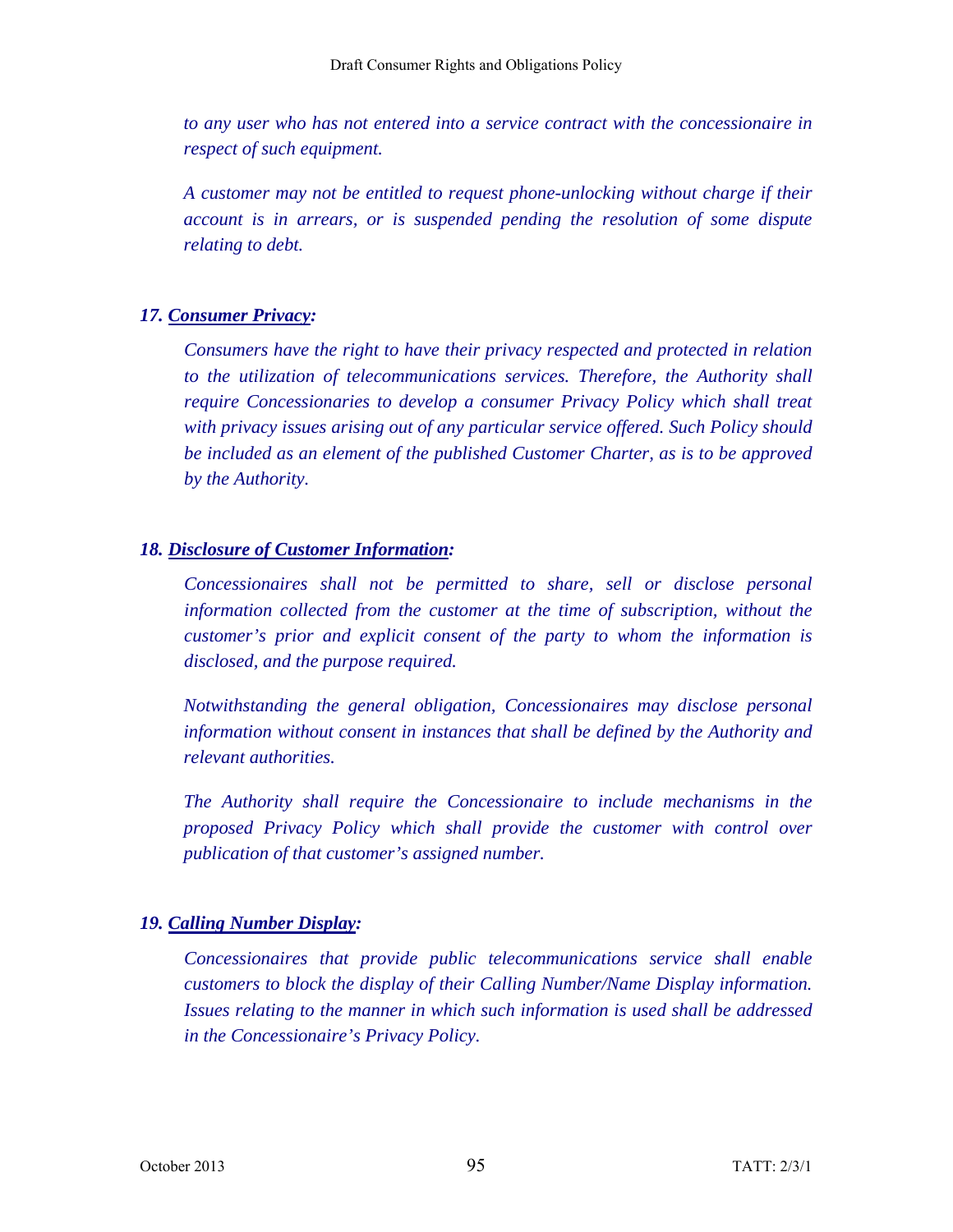*Concessionaires shall take such measures to ensure that their services accurately transmit CLI, either across networks or to the receiving party, providing that the Calling Party has not requested the blocking of display of their Caller ID.* 

*When contacting customers for any purpose, by any means, the Concessionaire shall not block their caller identification information, and shall transmit all relevant identification information for display.* 

#### *20. Customer Proprietary Network Information:*

*Concessionaires should refrain, as much as possible, from disclosing Customer Proprietary Network Information (CPNI) and should include provisions in their contracts with customers that assure consumers of same. Such provisions shall be in accordance with the Act and the Concession agreement, and shall be outlined within the respective Privacy Policy.* 

### *21. Directory Publication and Directory Assistance Services:*

*The Authority shall determine criteria by which it will select a Service Provider to be responsible for the publication of an integrated telephone directory for a period of five (5) years.* 

*Other Concessionaires shall submit, without the payment of any fee or charge, the relevant information on their customers to the selected Service Provider for inclusion in the integrated directory,* 

*All customers of telecommunications services have the right to a printed directory free of charge and to be enrolled in subscriber directories without discrimination.* 

*Customers also have the right to demand being unlisted in the publicly open directories, without any associated fee or charge. In this regard, a Concessionaire who forwards customer numbers for inclusion in printed directories should advise the public on appropriate opt out timeframes before directory publications* 

*Directories should also include information relating to: emergency call placement (displayed conspicuously in the front part of the directory); local and long distance call placement; and support services for differently-abled persons.* 

*Operator based directory assistance services should be functioning, at minimum, between 8am and 4pm every day, inclusive of weekends and non-working day.*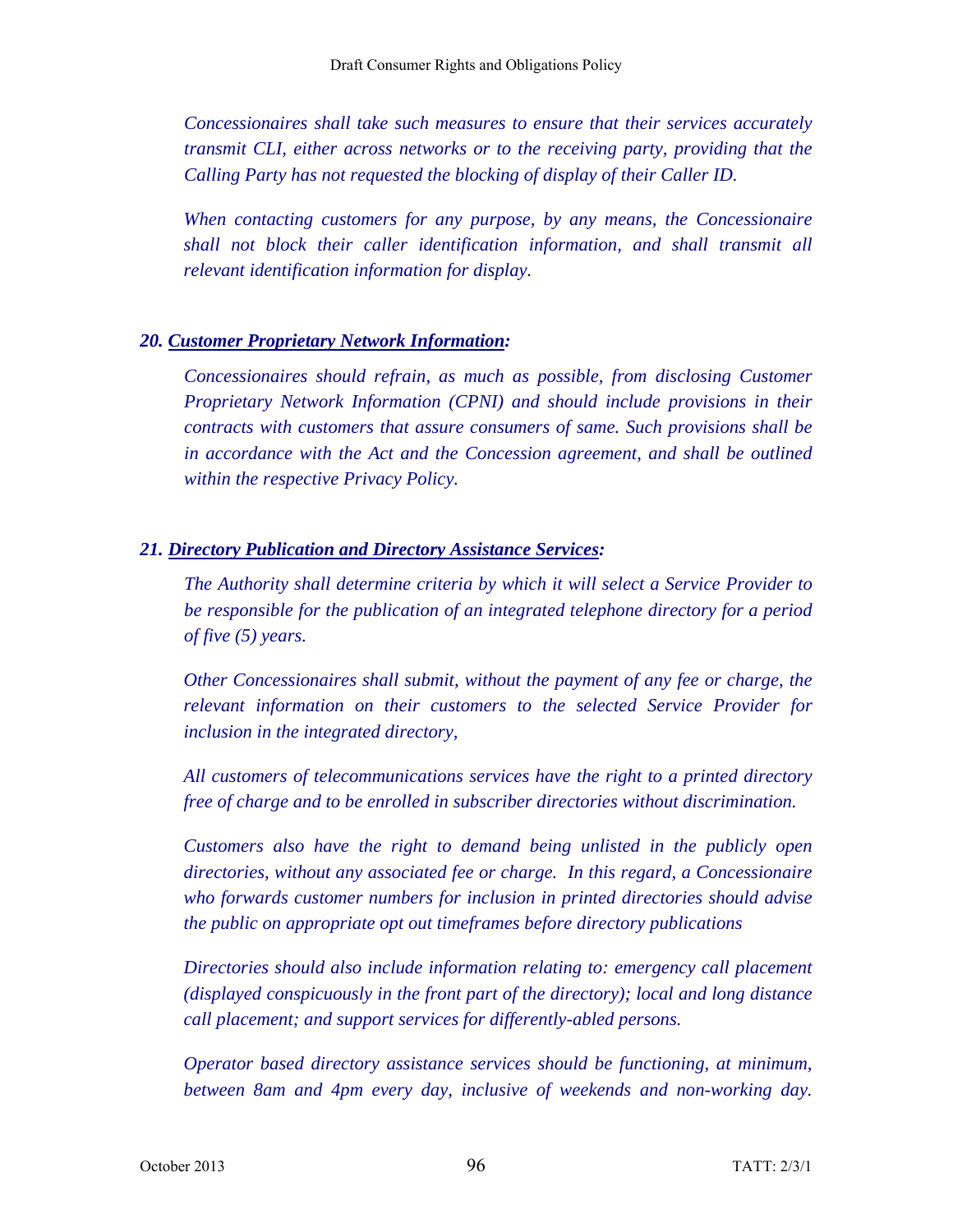*Where such services are offered wholesale to other Concessionaires, it should be cost based.* 

### *22. Telemarketing:*

*The Authority recognizes that its scope in terms of regulating telemarketing practices is limited to only Concessionaires.* 

*No telemarketing call should be made to any emergency line or service for which the calling party is charged, or be made before 8am or after 8 pm to a residential line.* 

*No calls using automated or pre-recorded content should be made unless specifically permitted beforehand by a customer, and there should hence be provisions in standards service contracts regarding the receipt of such calls or messages.* 

*No Service Provider should send unsolicited advertisements or other marketing and promotional messages to the consumer unless it has received the customer's express prior approval for such messages.* 

*Service Providers engaging in telemarketing should develop internal telemarketing policies, which include opt-out notifications and do-not-call lists.* 

*The minimum time of inclusion of a customer's number in a do-not call list should be six months. All telemarketing calls should clearly identify the initiating party, purpose of the call and should be sent with the relevant caller identification information.* 

### *23. Services for the prevention of 'prank' calls:*

*Concessionaires that provide public telecommunications service shall make available to the customer, services for the customer-led mitigation of unsolicited calls.* 

*The Concessionaire's Customer Privacy Policy, which must be included or referred to in the Customer Charter, must specify the services available for the mitigation of unsolicited calls. Such services may include, but shall not be limited to Call Trap services, Call Trace services, and various unsolicited-call prevention service features The cost of additional features should be properly outlined in the*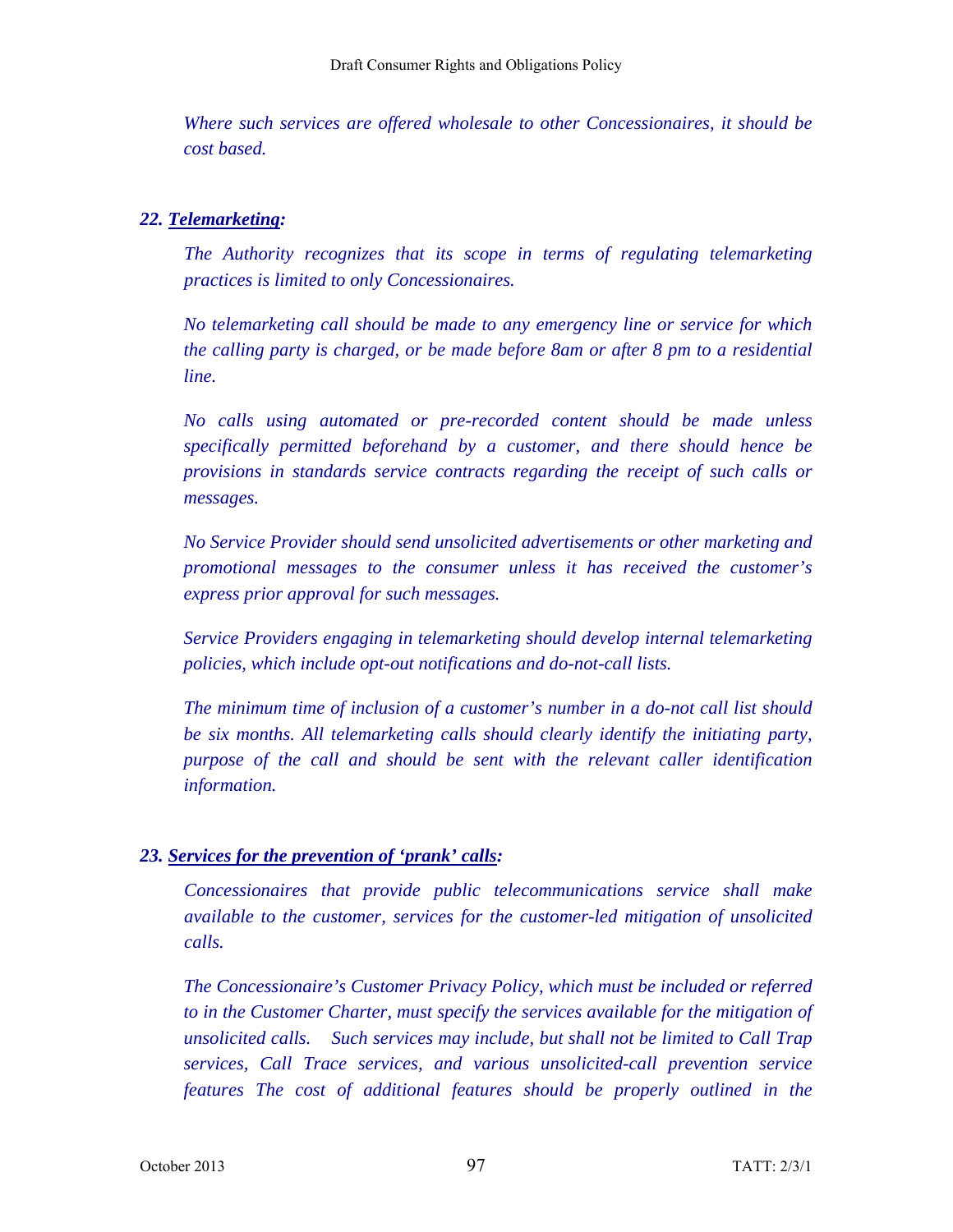*customer's service contract, and should be clearly stated on the customer's invoice as an additional charge.* 

*Pursuant to an Order from the Courts or an appropriate warrant from the TTPS, Concessionaires shall make every reasonable effort to identify the source of an obscene or threatening call once that call has been identified as having originated on its network.* 

### *24. Tele-fraud:*

*Concessionaires should take all reasonable measures to ensure that their networks are not used to facilitate fraudulent or criminal activities, including reporting evidence of such activities to the TTPS. In doing so, Service Providers shall exercise due diligence to ensure adherence to the Service Provider's Customer Privacy Policy.* 

*The Authority shall exercise diligence in providing information to consumers on how to avoid being victimised by tele-fraud.* 

### *25. Accuracy in Billing information:*

*The Authority shall regulate Concessionaires so as to ensure that billing practices are fair and efficient.* 

*Concessionaires shall produce billing information that enables consumers to have access to sufficient information to facilitate verification of the accuracy of billed charges and also easily read and understandable bills.* 

*Billing procedures must be such that customer may meet their billing obligations on or before the due date, and bills must contain all information relevant to payment procedures and applicable late penalties.* 

*Concessionaires who provide pre-paid services must provide a mechanism for prepaid consumers to verify the credit balance for the subscribed service, without any related charge.*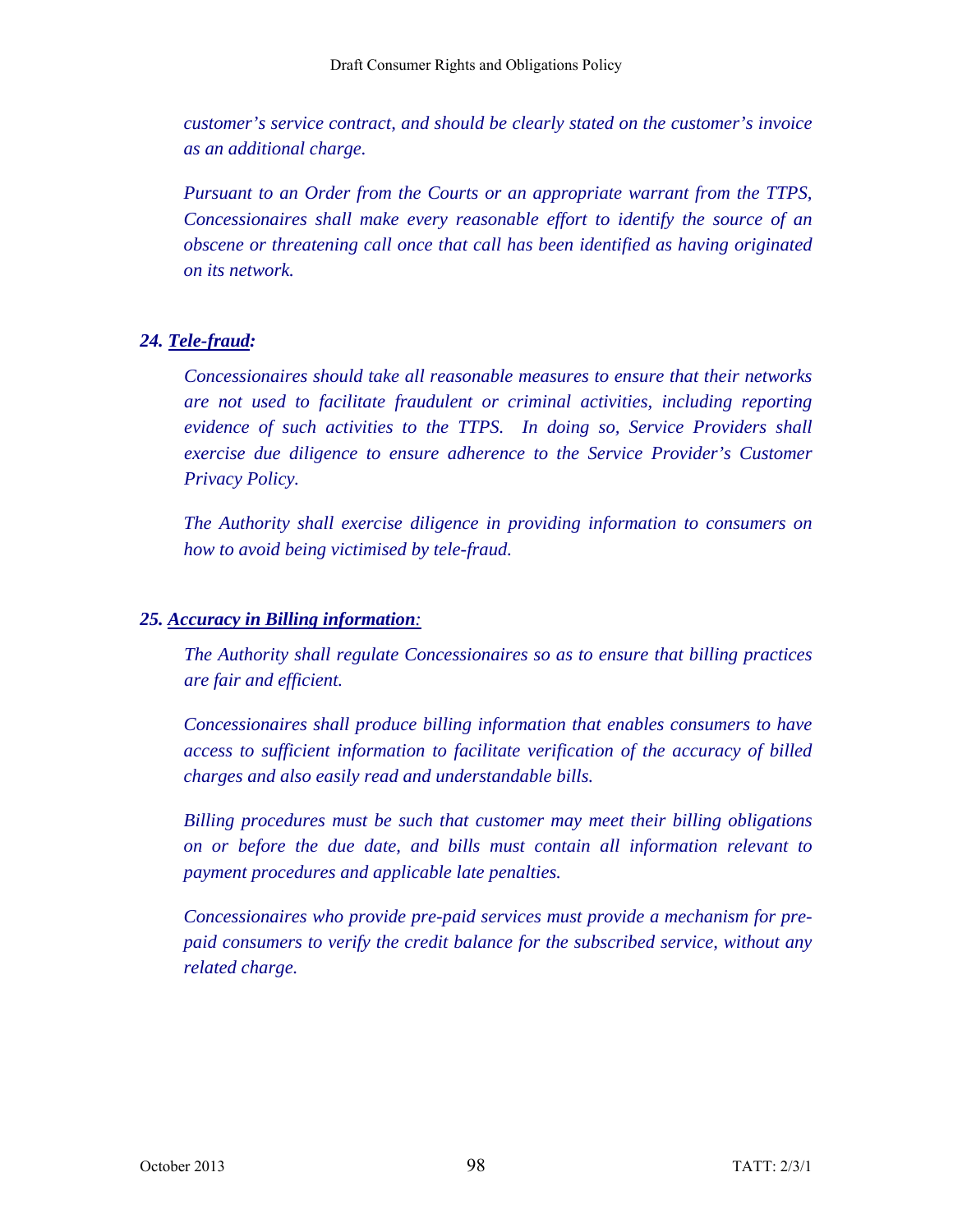*26. Billing cycles:* 

*Concessionaires should design their billing cycles and payment systems such that customers have an adequate effective payment window, after which applicable late payment penalties are imposed.* 

*Concessionaires shall ensure an effective payment window that is at minimum one half of the length of the respective billing cycle, (subject to a minimum of fourteen days).* 

*The Concessionaire should make all best efforts to ensure that bills are printed as soon possible at the end of a billing cycle, delivered as soon as possible and in any instance, no more than five days after generation.* 

### *27. Free itemised billing:*

*A public telecommunication Concessionaire or subscription broadcasting service provided shall provide customers, upon request, with access to itemised details of all charges. Such itemised billing (once requested) shall be provided at no additional charge to the customer,* 

### *28. Service disconnection*

*A Concessionaire providing public telecommunications or subscription broadcasting services shall not disconnect a customer from service unless the customer is in serious and material breach of the terms and conditions of the service contract, which has not been rectified within a reasonable timeframe.* 

*A Concessionaire should refrain from disconnecting service to a customer where all charges other than that disputed are settled.* 

*The Concessionaire shall establish specific procedures that ensure due process in the disconnection of a customer, which are to be included or identified in the Concessionaire's published Customer Charter.* 

*Disconnection of a customer from a public telecommunications or subscription broadcasting service shall be instituted by a Concessionaire only when warranted, in accordance with the Concessionaire's procedures to this effect.*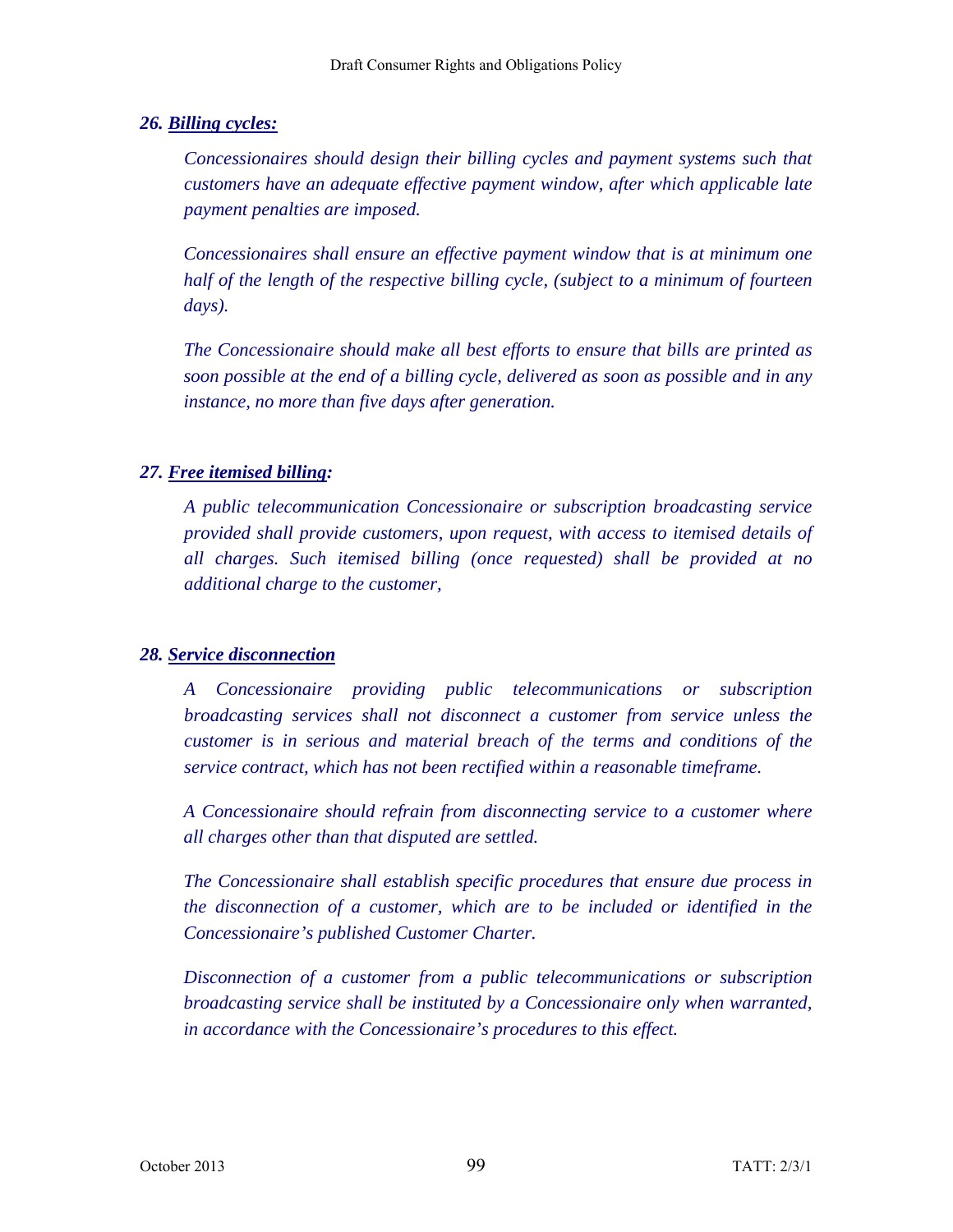### *29. Service termination:*

*A customer may, at any time, terminate a service agreement by notifying the Concessionaire via among other means, writing, telephone or email,* 

*Customers may terminate a service agreement pursuant to any change in the tariff for the service without additional penalty other than that applicable generally for early termination of service* 

*Termination of service should be done within seven days of receipt of request, and where applicable, any remaining credit should be repaid to the consumer within fourteen day of service termination.* 

### *30. Notice of Service Interruptions:*

*All customers of telecommunications services have the right to be provided advance notice by the Concessionaire of any service interruptions resulting from planned network outages to its customers.* 

*In the case of any other service interruption, the Concessionaire shall take such reasonable steps to inform customers, the Authority and other Concessionaires, affected by the service interruption of the nature of the service interruption, including its best information regarding the restoration of service.* 

### *31. Truth in Marketing and Advertising:*

*Concessionaires shall give full disclosure of the terms and conditions for all services offered, including promotional offerings, and shall not engage in any advertising which is inaccurate, misleading or deceptive* 

*The Authority shall monitor all marketing and advertising campaigns of Concessionaires and shall deal with incidents of misleading advertising on a case by case basis. In considering incidents of false and misleading advertising, the Authority may have consideration inter alia for:* 

• *A misleading product/ service description regarding service accessibility, value, service quality or availability, including the use of negative advertising (i.e. disingenuous claims targeted to maliciously affect the brand of competitive services).*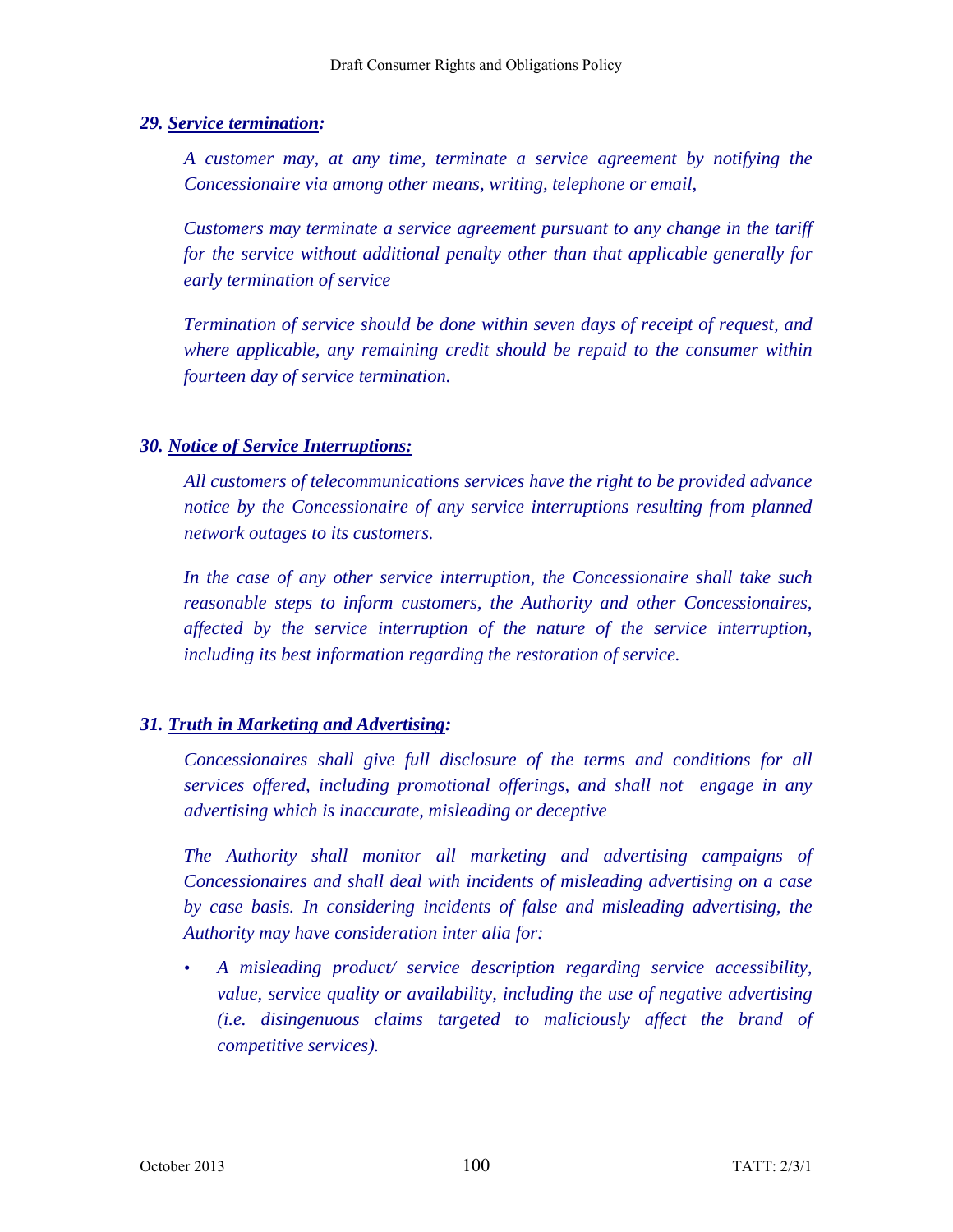- *A misleading billing/charging scheme where the advertised method of billing is not carried out by the Concessionaire, or that scheme is altered (e.g. through unauthorised transfer of account) without the knowledge of the customer.*
- *Failure to publish end dates on temporary offers on services causing consumers to unsuspectingly use a particular service long after any introductory or incentive period has expired thereby incurring costs that would apply outside that period.*

### *32. Price Discrimination:*

*All consumers of telecommunications or subscription broadcast services have the*  right to obtain the same opportunities as similarly situated consumers, without *discrimination, and to pay fair and consistent prices for the utilization of such services.* 

### *33. Transfer of consumers or "slamming":*

*A Concessionaire of public telecommunication services should strictly refrain from the practice of transferring customers without authorisation.* 

*Concessionaires should develop and document procedures for the switching of customers' services, which are to be included or identified in the Customer Charter, and must at least meet the minimum requirements which may be established by the Authority.* 

## *34. Cramming:*

*Concessionaires must strictly refrain from the practice of cramming charges.* 

 *Concessionaires must ensure billing accuracy, truth-in-advertising and unambiguous contractual agreements with customers* 

*The Authority believes that consumer prudence is the most effective mechanism to mitigate cramming, and encourages subscribers to utilise the means to their disposal' to ensuring that bills are accurate and not misleading.*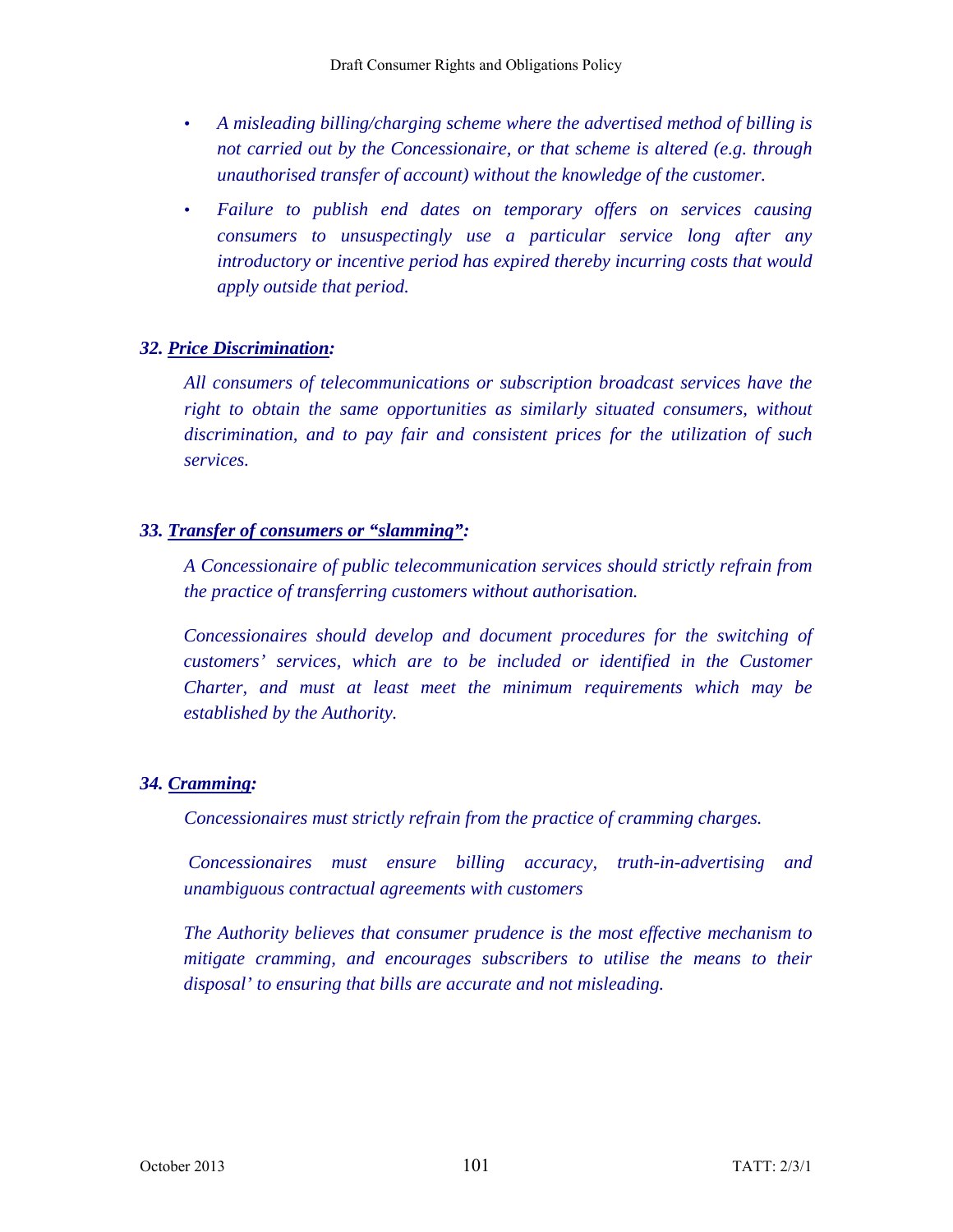#### *35. Consumer query responses:*

*Concessionaires should respond to consumer queries is as little time as possible, within the standard timeframes prescribed by the Authority, and should commit to the time within which the investigation of such a query will be completed, when such query is received.* 

#### *36. Toll free customer service lines:*

*Concessionaires of public telecommunications or subscription broadcasting services shall implement toll-free customer care service lines for all categories of service provided.* 

*All costs associated with the provision of the toll free service (including interconnection costs) shall be borne by the Concessionaire providing the relevant service to the customer.* 

*Customer care and assistance services which includes fault clearance assistance for eighteen (18) hours a day.* 

#### *37. Complaint handling mechanisms:*

*Concessionaires shall develop and implement mechanisms for the consumer to make a complaint, whether verbal or written, for the handling of complaints and for the tracking and resolution of complaints in accordance with the generalised principles outlined in this draft Policy document.* 

*Descriptions of such mechanisms are to comprise a component of the Customer Charter or related documents in the form of Consumer Complaints Handling Procedures, which must be submitted for approval by the Authority.* 

#### *38. Complaint records:*

*Each Concessionaire shall be required to archive their records of consumer complaints, inclusive of all relevant information to such, for a minimum period of four years. Such archives may be audited by the Authority for the purpose of monitoring Concessionaire performance.* 

#### *39. Availability of Concessionaire Complaint Forms:*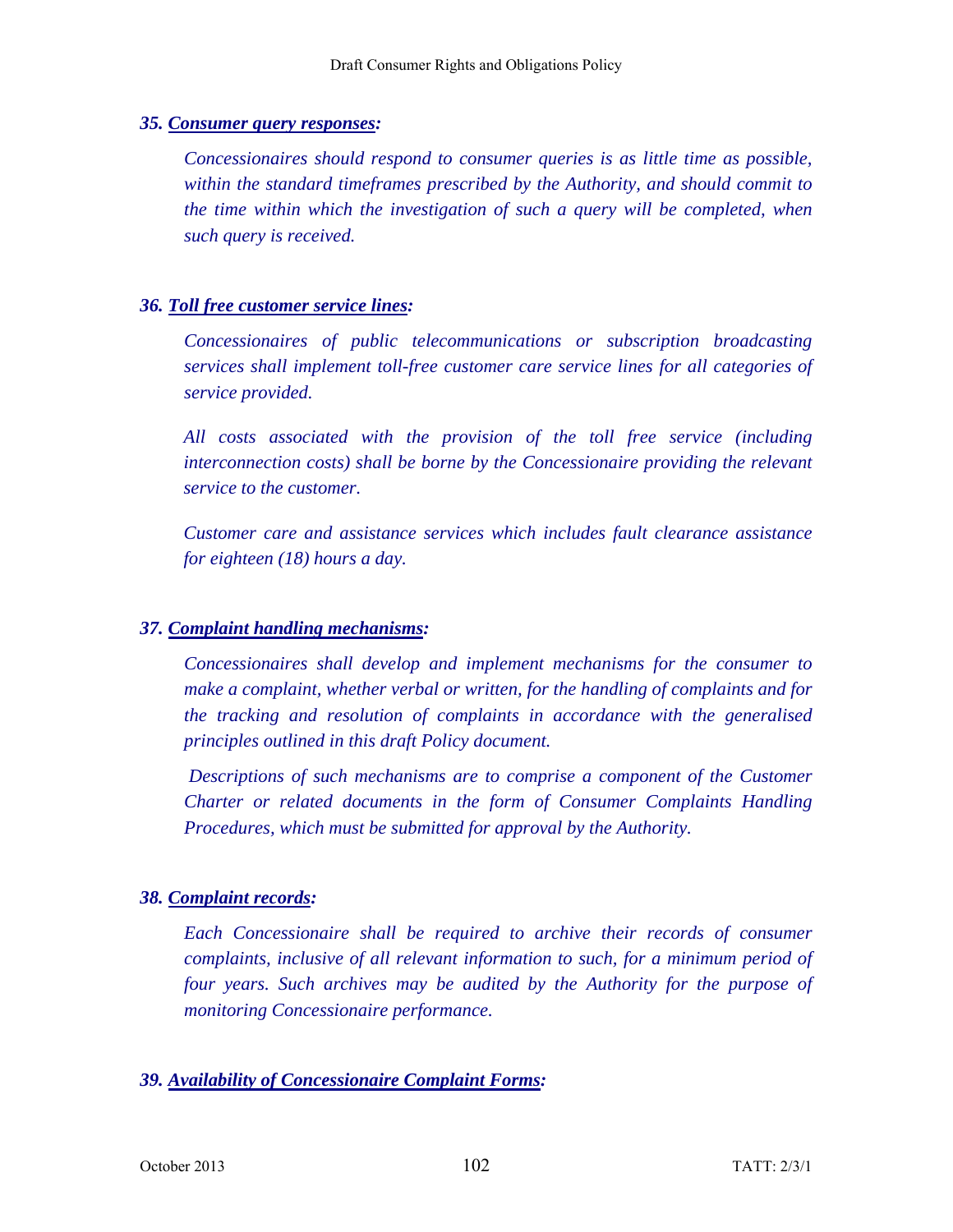In addition to the locations at which such is currently available, the Authority *proposes that Concessionaire Complaint Forms be available at all places of business and services centres of Concessionaires together with a tamper-resistant receptacle for the submission of such.* 

### *40. Consumer Complaint Handling by the Authority:*

*The Authority shall investigate and resolve consumer complaints in respect of telecommunications and subscription broadcasting services in accordance with its "Consumer Complaints Handling Procedures".* 

### *41. Consumer Obligations:*

*The Authority shall continue to engage in initiatives to educate consumers about their obligations in addition to their rights.* 

*The areas of Consumer Obligations identified may form legitimate inclusions in Terms of Service of a Concessionaire's contract or Customer charter as grounds for suspension or disconnection of service.* 

- *Inappropriate use of Auto-calling systems*
- *Tampering with CE*
- *Persistent Misuse of a Network or Service*
- *Dishonest Churning.*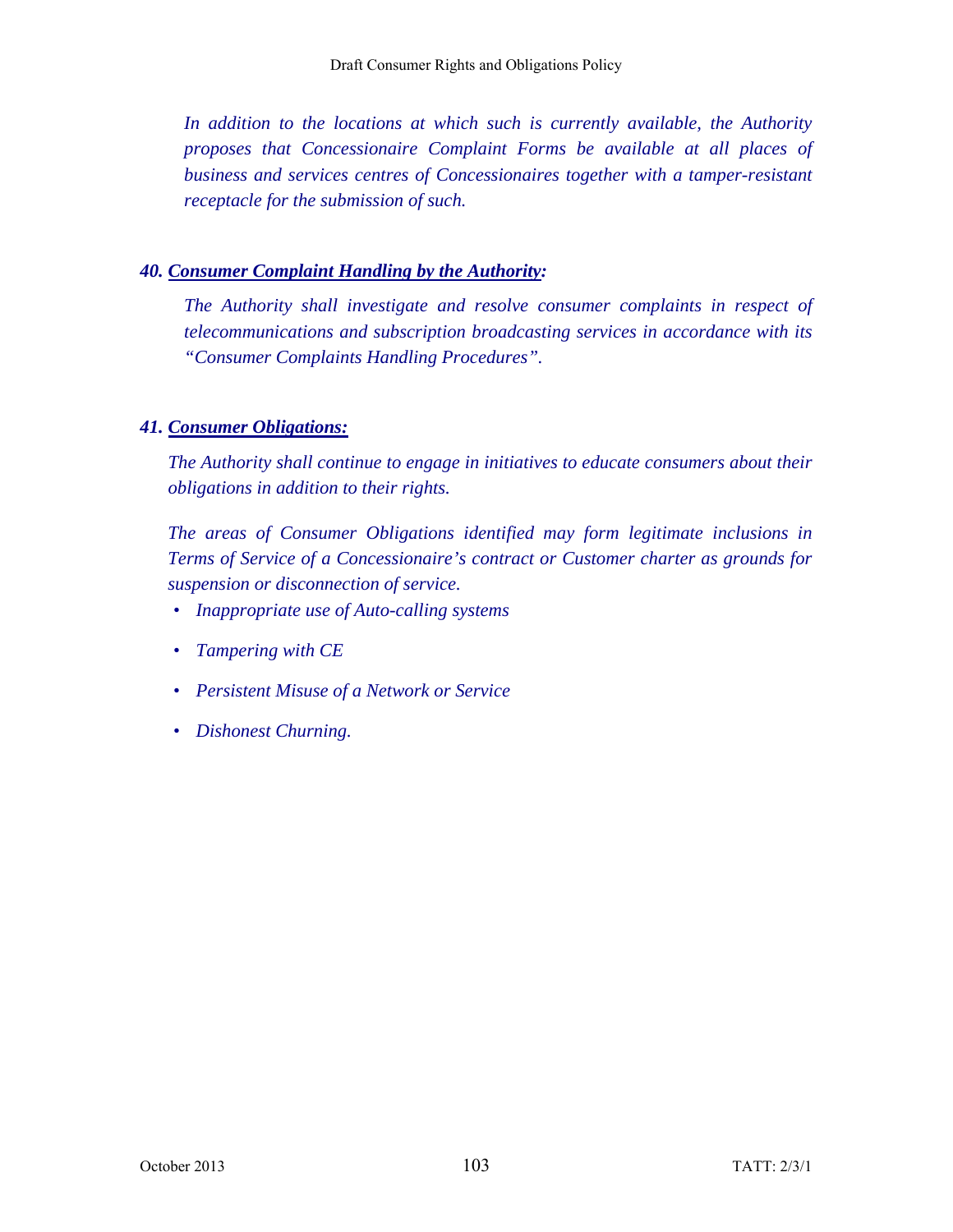# **ANNEX I: Quality of Service Indicators**

## **A1. Summary of Indicators and Standard Levels**

Consumer-related quality of service indicators can be utilised for both public telecommunications and subscription broadcasting services. However, the application of indicators and standard levels may vary amongst the different types of services, and some indicators may not be applicable to all services. In this Policy, a standard refers to:

*"a document, established by consensus and approved by a recognised body, that provides, for common and repeated use, rules, guidelines or characteristics for activities in their results, aimed at achievement of the optimum degree of order in a given context"* (ISO/IEC Guide 2.)

This section of the *Consumer Rights and Obligations Policy* summarizes the appropriate indicators and standard levels intended as the initial targets in the regulations to this policy, by category of public telecommunication and subscription broadcasting services.

The Authority would like to stress that the standards associated with these indicators are designed as **minimum standards**, and that in an efficient competitive market, Service Providers should ideally operate such that they surpass these standards of Quality of Service.

In the context of using regulatory intervention by implementing minimum service standards to raise the quality of service offered in the industry, the Authority is sensitive to the fact that high capital investments may be necessary to upgrade the operations of existing Service Providers. The Authority hence recognizes that it may be necessary to impose certain of these QoS standards on a phased basis. As such, for certain indicators, there may be standards which shall be applicable immediately (upon implementation of the Regulations associated with this Policy), and in the short term (nine (9) months subsequent to the implementation of Regulations) and medium term (eighteen (18) months subsequent to the implementation of Regulations). Each subsequent timeframe shall require a higher service standard. It the goal of the Authority to create in the long term, a self-regulated market environment where high quality of service is promoted though the force of fair competition, subject only to minimum standards. Where no timeframe is defined, the standard shall be binding immediately.

Operators which enter the market subsequent to the implementation of this policy and its associated Regulations shall upon entry, be subject to the standards qualified as immediate. The standards qualified as 'short term' shall be applicable to the entrant after nine (9) months subsequent to the start of commercial operations, and those qualified as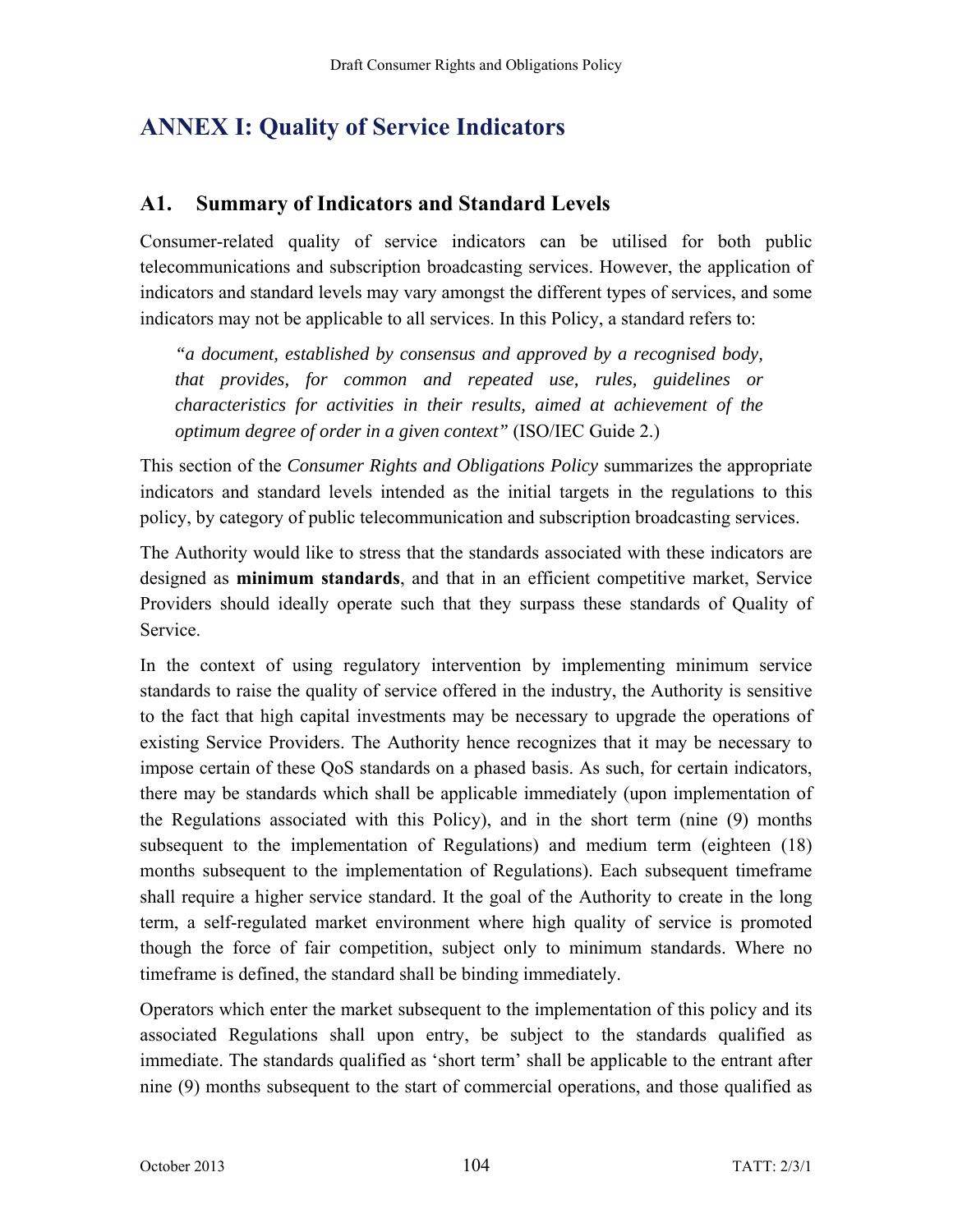'medium term' shall be applicable after eighteen (18) months of commercial operation. This provision is intended to give the entrant the same opportunity offered to existing Service Providers to acclimatise their business operations to the prevailing market environment, and to provide the requisite time associated with implementing strategic investment and network upgrading plans.

| <b>Time Frame</b> | Definition                                                                                                                                                                                                                                                                                          |
|-------------------|-----------------------------------------------------------------------------------------------------------------------------------------------------------------------------------------------------------------------------------------------------------------------------------------------------|
| Immediate         | Applicable standards shall be binding upon implementation of the<br>Consumer Rights Regulations (or entry into the market).                                                                                                                                                                         |
| <b>Short Term</b> | Applicable standards shall be binding after nine months subsequent to<br>the implementation of the Consumer Rights Regulations (or entry<br>into the market).                                                                                                                                       |
| Medium Term       | Applicable standards shall be binding after eighteen (18) months<br>subsequent to the implementation of the Consumer<br>Rights<br>Regulations (or entry into the market).                                                                                                                           |
| Long Term         | Further increases in quality of service should be induced via<br>competitive forces (unless the periodic review of by the Authority<br>finds it necessary to amend Policy and associated Regulations to<br>implement further standards) where existing minimum standards<br>shall still be binding. |

Where an indicator is needed on a geographical basis, such should be done for the classifications outlined by the Central Statistical Office of Trinidad and Tobago (CSO). However, the Authority recognises the potential limitations to these geographic definitions, and will seek to consult with the industry on the most appropriate boundaries for geographic reporting on QoS. Additionally, the Authority recognises that Service Providers may need to upgrade their information management systems in order to facilitate geographic reporting. As a result, the Authority proposes that where a QoS indicator is identified as requiring reporting on a geographical basis, such will not be required until the short term (nine (9) months subsequent to the implementation of Consumer Right Regulations). The Authority believes that geographical reporting is a critical element of successfully tracking the performance of the telecommunications sector, as it allows for the identification of specific regulatory issues.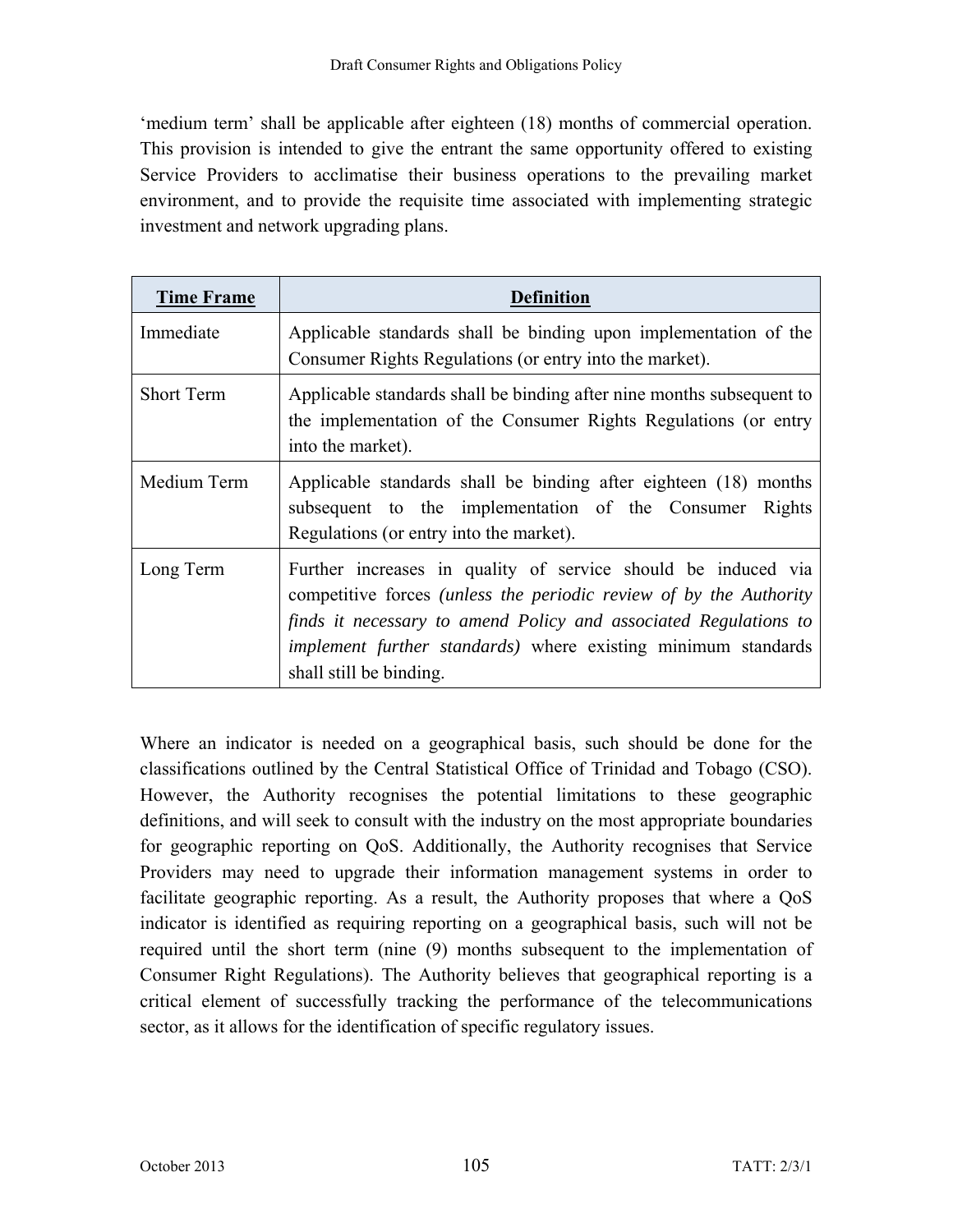#### **List of geographical regions in Trinidad and Tobago**

*Arima Borough; Chaguanas; Couva/Mayaro; Couva/Princes Town; Couva/Tabaquite; Diego Martin; Mayaro/Rio Claro; Penal/Debe; Penal/Princes Town; Penal Siparia; Point Fortin/Siparia; Port of Spain; Princes Town; San Fernando; San Juan/Lavantille; San Juan/Tunapuna; Sangre Grande; Siparia; Siparia/Point Fortin; Tobago; Tunapuna/Piarco.*

*N.B.: Definitions of geographical reporting regions are subject to change based on consultative feedback*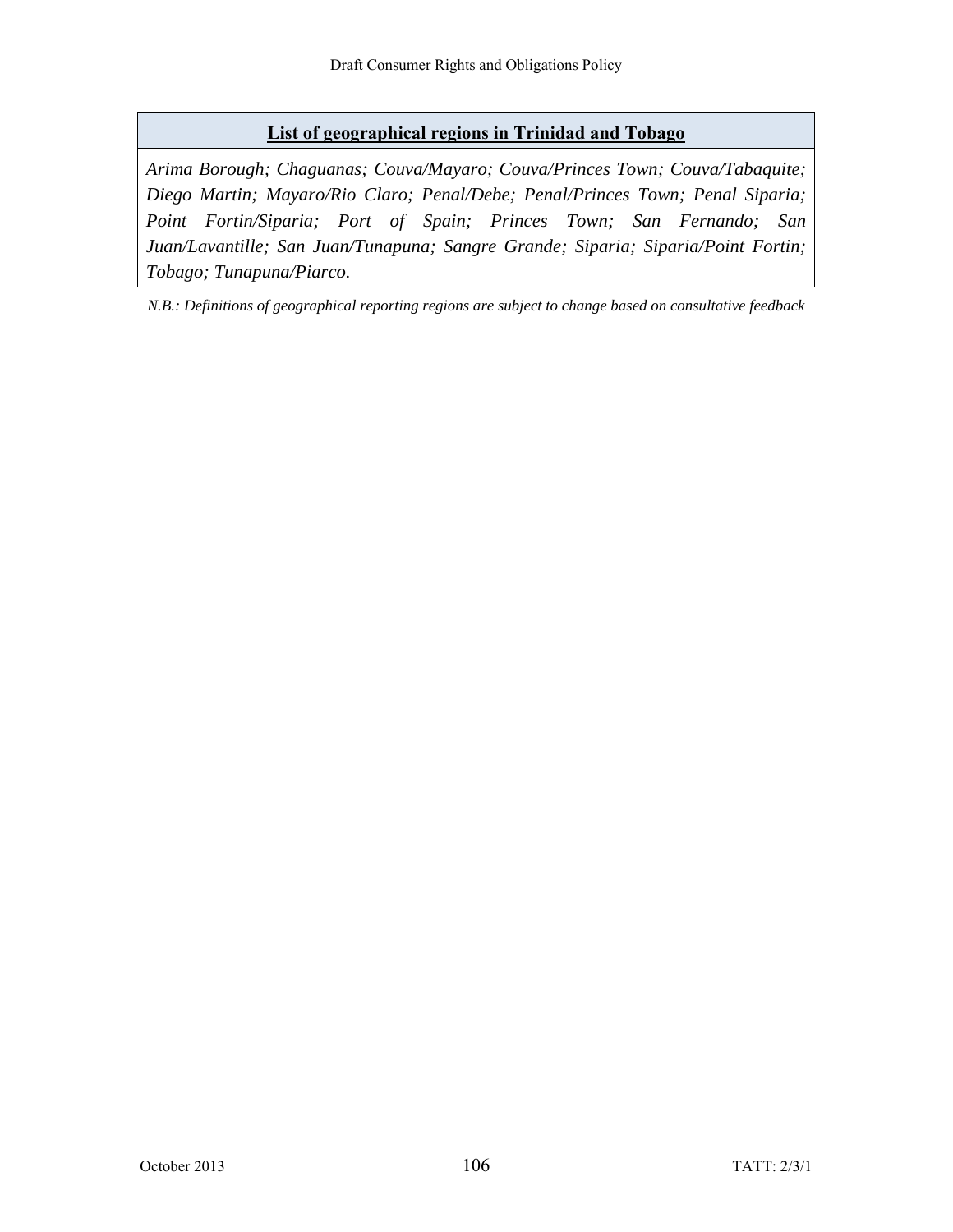# **A1.1 Customer Service Indicators**

The following indicators relate to the quality of service associated with the customer service related functions of the Service Providers. It should be noted that where standards are defined in terms of days (as in indicators 1.1, 1.2 and 1.3), a day is meant to be defined as a working day.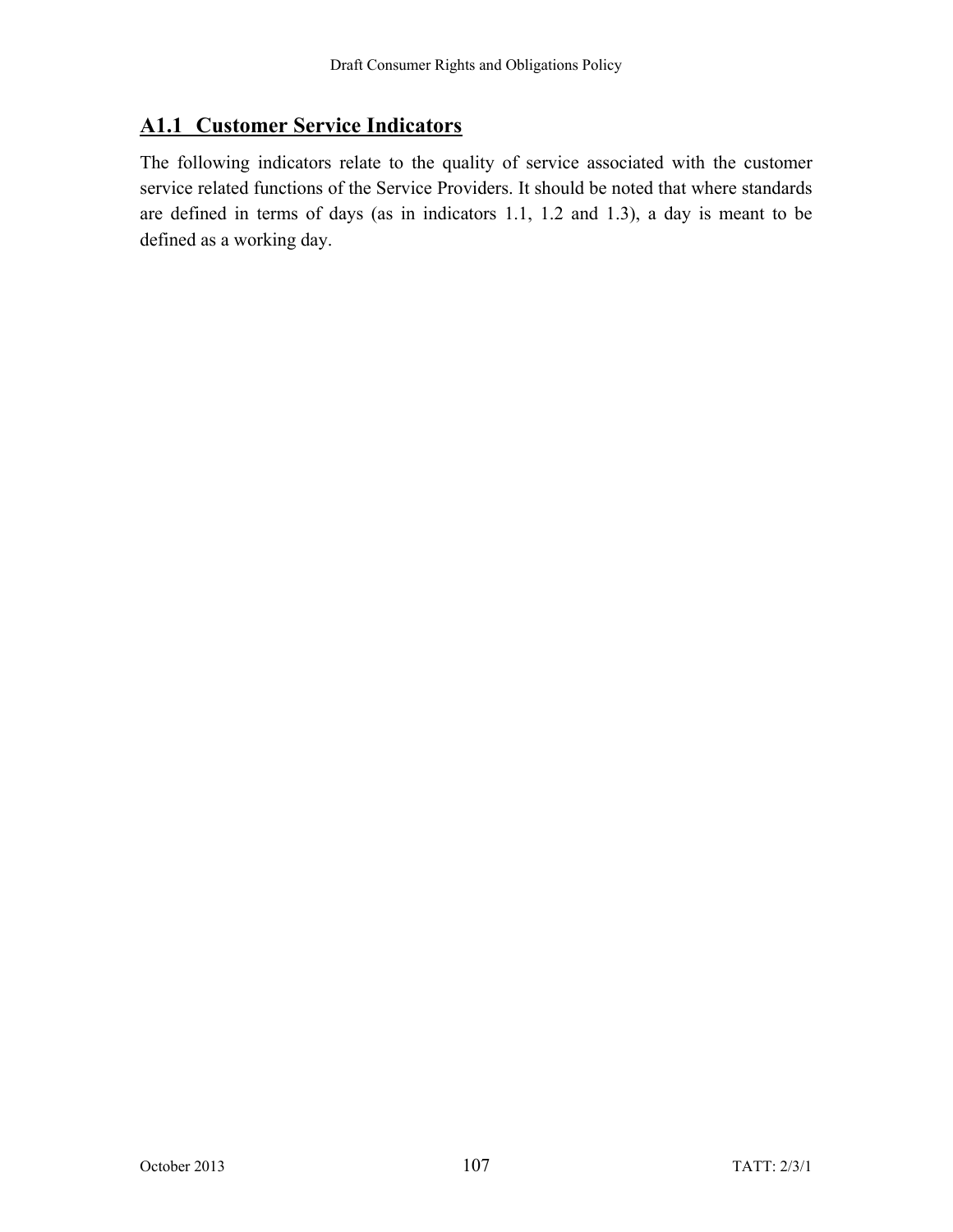#### **Indicator 1.1 Service Activation Time**

#### **Definition**

The percentage of new subscriptions with an activation time (the time period between payment for service and when the service is actually activated less than or equal to the applicable standard). The installation of the service shall be completed within this time period, provided that internal wiring has been completed up to the point of demarcation.

### **Purpose**

This standard is designed to ensure that consumers are guaranteed timely and efficient service activation of new subscriptions. The indicator will also allow the Authority to determine whether activation times are substandard in particular geographic areas.

### **Measurement Method**

The total number of new service subscriptions activated on or before the applicable standard (or on a preferred date specified by the consumer) divided by the total number of service activation requests in the respective period, multiplied by 100%. *All new subscriptions must be used as data points when calculating this indicator.* 

| $I_{1,1} = \Sigma^{n} (a/n)^{*} 100$ |  |  |  |  |
|--------------------------------------|--|--|--|--|
|                                      |  |  |  |  |
|                                      |  |  |  |  |
|                                      |  |  |  |  |
|                                      |  |  |  |  |
|                                      |  |  |  |  |
|                                      |  |  |  |  |
|                                      |  |  |  |  |
|                                      |  |  |  |  |

#### **Standards**

Service Activation should take place within the following timeframes:

| <b>Concessionaire group</b>         | <b>Immediate</b>       | <b>Short Term</b>      | <b>Medium Term</b>     |
|-------------------------------------|------------------------|------------------------|------------------------|
|                                     | 75% in $\leq$ 5 days   | 75% in $\leq$ 3 days   | 75% in $\leq$ 3 days   |
| Fixed<br><i>Telecommunications</i>  | 95% in $\leq$ 7 days   | 95% in $<$ 5 days      | 95% in $\leq$ 5 days   |
|                                     | 100% in $\leq$ 10 days | 100% in $\leq$ 10 days | 100% in $<$ 7 days     |
|                                     | 95% in $<$ 1 hr        | 95% in $<$ 1 hr        | 95% in $<$ 1 hr        |
| Mobile<br><i>Telecommunications</i> | $99\% < 5$ hrs         | $99\% < 5$ hrs         | $99\% < 5$ hrs         |
|                                     | 100\% in $\leq$ 24 hrs | 100\% in $\leq$ 24 hrs | 100\% in $\leq$ 24 hrs |
|                                     | 75% in $\leq$ 3 days   | 75% in $\leq$ days     | 75% in $\leq$ 1 days   |
| <b>Subscription Broadcast</b>       | $95\%$ in $\leq$ days  | 95% in $\leq$ 3 days   | 95% in $\leq$ days     |
|                                     | 100% in $<$ 7 days     | 100% in $<$ 7 days     | 100% in $\leq$ 3 days  |
| Free-to-air Broadcast               | Not Applicable         | Not Applicable         | Not Applicable         |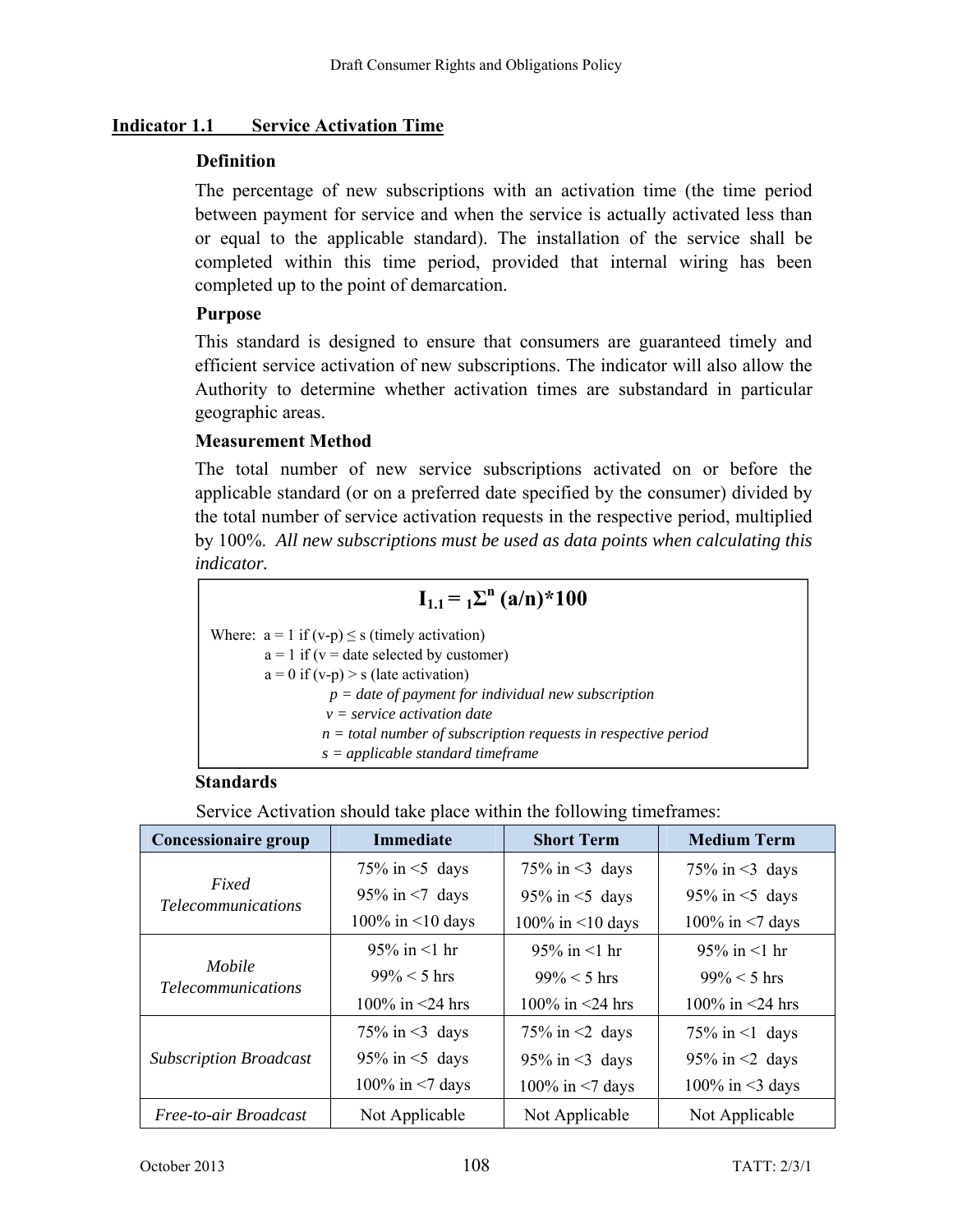#### **Data Requirements**

Information on service activation times is to be generated from the Service Provider's customer account database, and collated to calculate the indicator.

- Timeframe: Indicator should be calculated on a monthly basis and submitted on a quarterly basis.
- Geographical Basis: Indicator should be submitted on both a national and regional (per geographical region) basis.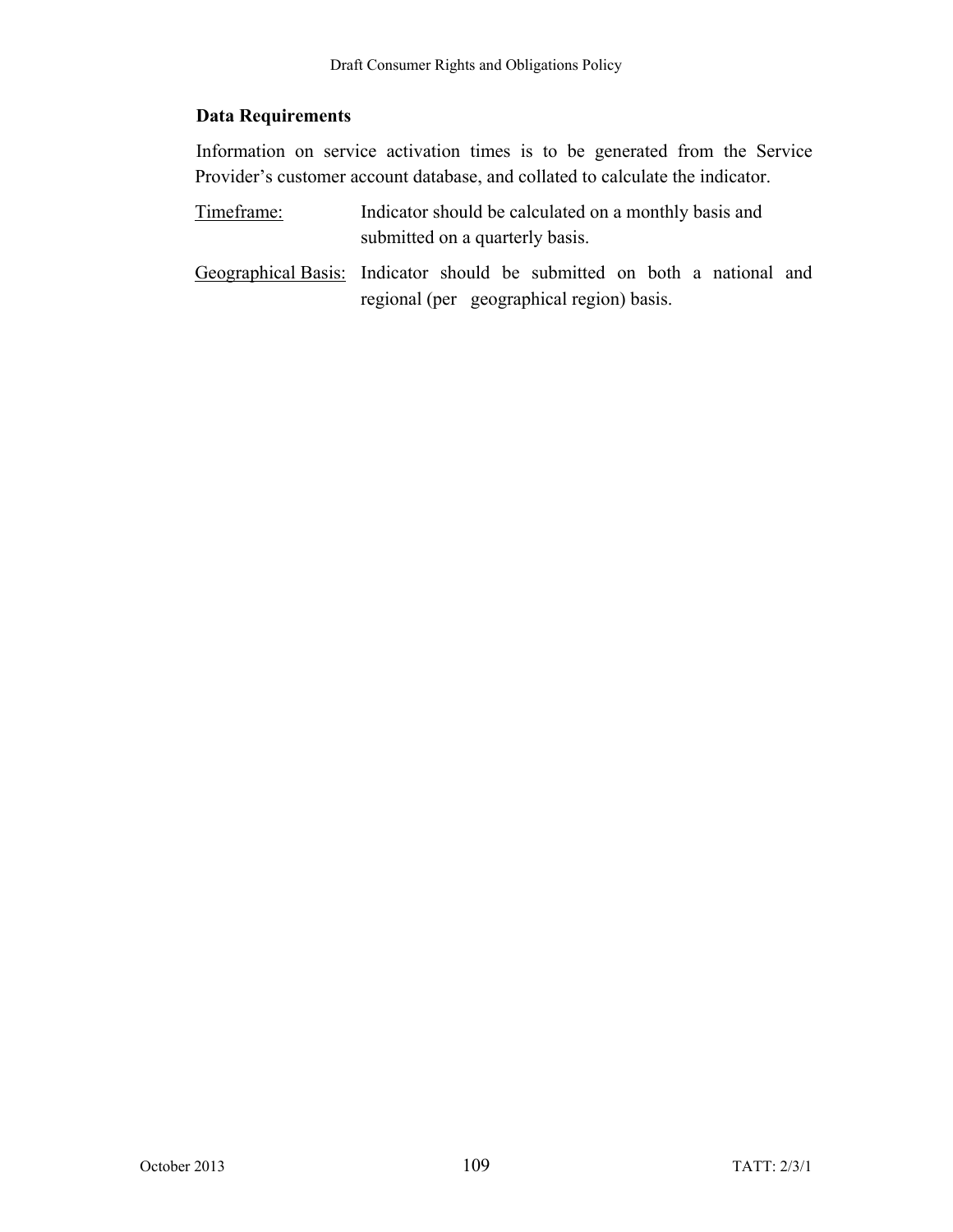#### **Indicator 1.2 – Average Waiting-time for Service Activation**

#### **Definition**

The average waiting time for service activation where access network is available, but there is no capacity for service activation.

#### **Purpose**

This standard is designed to ensure that consumers are not subject to unduly long waiting periods for service activation for new subscriptions, where facilities are not available. This indicator will relate to customers whose interests are not protected by the standards for Indicator 1.1.

#### **Measurement Method**

The sum of the waiting periods for the confirmation of available facilities (difference between date of service request and confirmation of spare capacity at locale) divided by the number of new service requests in the respective period, for which no facilities are initially available.

$$
\mathbf{I}_{1.2} = \mathbf{I} \Sigma^{\mathbf{n}} (\mathbf{c} - \mathbf{r})/\mathbf{n}
$$

Where

*r = date request for new service subscription* 

- *c = date of confirmation of available facilities*
- *n = total number of subscription requests in respective period*

 *(For which consumer is put on waiting list due to unavailable facilities)* 

*NB: Where the access network has not yet been built out, the Authority shall work with the relevant Concessionaire(s) to address such deficiencies.* 

|             | Average service activation waiting time should be less than the following |  |  |  |  |
|-------------|---------------------------------------------------------------------------|--|--|--|--|
| timeframes: |                                                                           |  |  |  |  |

| <b>Concessionaire group</b>      | Immediate        | <b>Short Term</b> | <b>Medium Term</b> |
|----------------------------------|------------------|-------------------|--------------------|
| <b>Fixed Telecommunications</b>  | $28$ days (avg.) | 21 days           | 14 days            |
| <b>Mobile Telecommunications</b> | 28 days          | 21 days           | 14 days            |
| <b>Subscription Broadcast</b>    | 28 days          | 21 days           | 14 days            |
| Free-to-air Broadcast            | Not Applicable   | Not Applicable    | Not Applicable     |

#### **Data Requirements**

Information on waiting list times is to be generated from the Service Provider's customer account database, and collated to calculate the indicator.

| Timeframe: | Indicator should be calculated on a monthly basis and<br>submitted on a quarterly basis.                              |
|------------|-----------------------------------------------------------------------------------------------------------------------|
|            | Geographical Basis: Indicator should be submitted on both a national and<br>regional (per geographical region) basis. |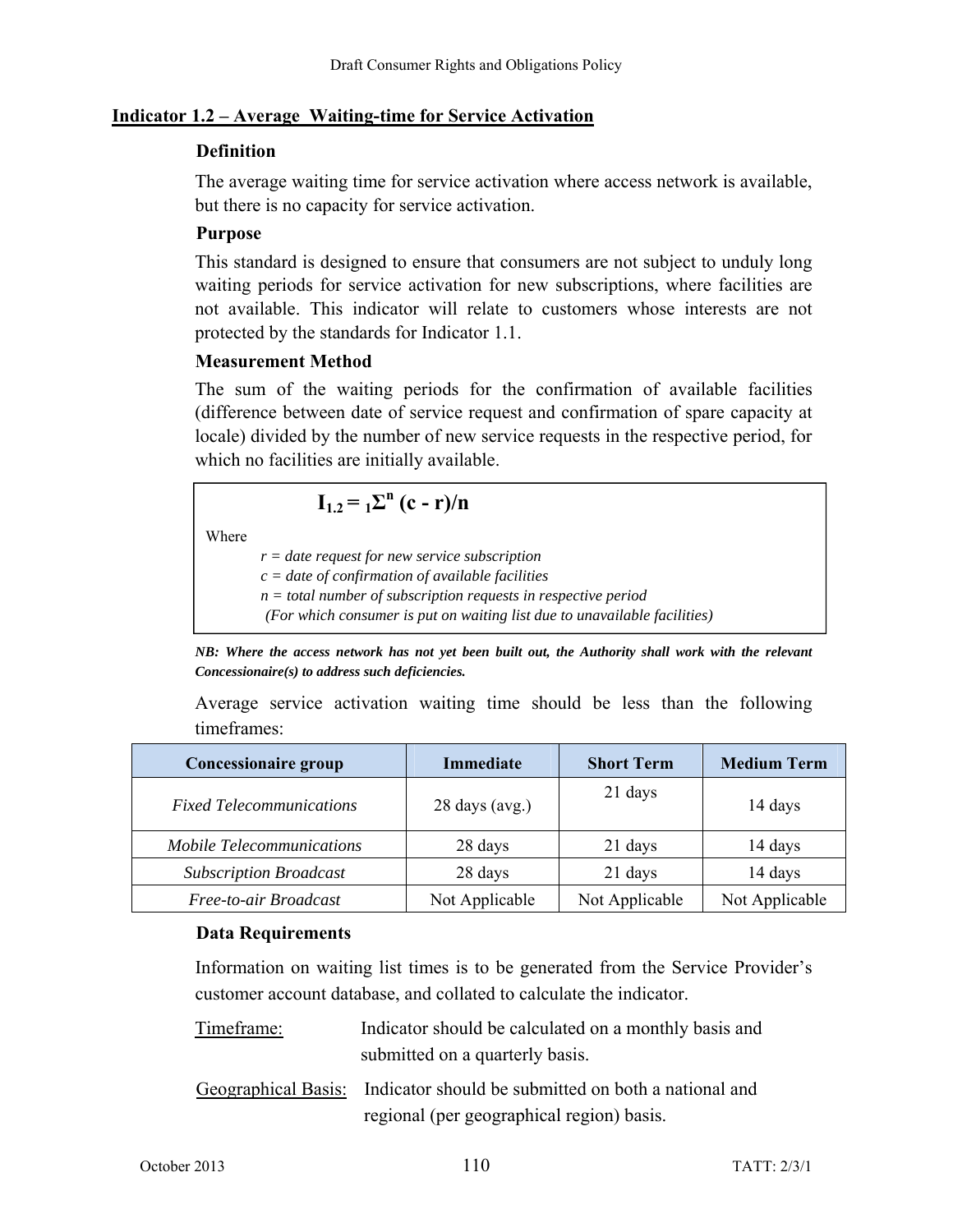#### **Indicator 1.3 - Service Re-activation Time**

### **Definition**

The percentage of service reactivations (the time period between the settlement of respective issue and when the service is actually re-activated) carried out in less than applicable standard. For example, service re-activation may occur where a consumer has been disconnected from a service.

### **Purpose**

This standard is designed to ensure that consumers are guaranteed timely and efficient re-activation for existing subscriptions for which service has been suspended. Such suspension may be due to some dispute such as unpaid arrears.

## **Measurement Method**

The total number of suspended subscriptions for which service is re-activated (after settlement respective issue validating disconnection) before the applicable standard timeframe divided by the total number, divided by total requests for such re-activation, multiplied by 100%.

Re-activation time is the difference between the recorded date and time of payment of arrears (or dispute settlement) and the recorded date and time of reactivation of service to the consumer.

$$
I_{1,3} = {}_{1}\Sigma^{n} (a/n)^* 100
$$

Where:  $a = 1$  if  $(v-p) \leq s$  (timely re-activation)  $a = 0$  if  $(v-p) > s$  (late re-activation)  *p = time of settlement of arrears/dispute v = time of service re-activation n = total number of re-activation requests in respective period s = applicable standard timeframe*

#### **Standards**

Service reactivation should take place in the following time frames:

| <b>Concessionaire group</b>      | <b>Immediate</b> | <b>Short Term</b>                | <b>Medium Term</b>               |
|----------------------------------|------------------|----------------------------------|----------------------------------|
| <b>Fixed Telecommunications</b>  | 100% in 48hrs    | 95% in 36hrs<br>$100\%$ in 48hrs | 95% in 24hrs<br>100% in 48hrs    |
| <i>Mobile Telecommunications</i> | 100% in 1 hr     | 100% in 1 hr                     | 100% in 1 hr                     |
| <b>Subscription Broadcast</b>    | 100% in 24hrs    | $95\%$ in 18hrs<br>100% in 24hrs | $95\%$ in 12hrs<br>100% in 24hrs |
| Free-to-air Broadcast            | Not Applicable   | Not Applicable                   | Not Applicable                   |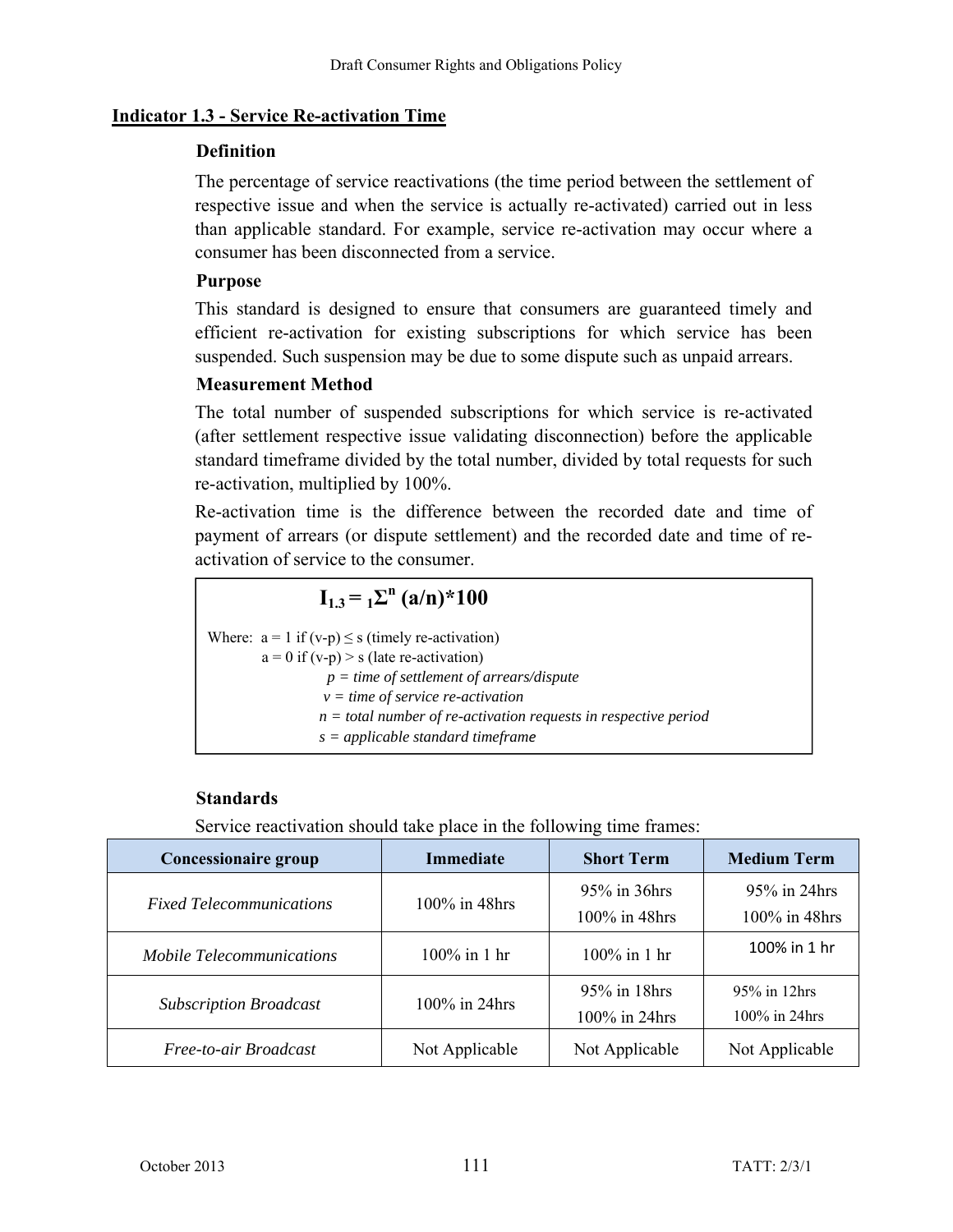### **Data Requirements**

Information on service re-activation times is to be generated from the Service Provider's customer account database, and collated to calculate the indicator.

Timeframe: Indicator should be submitted on both a quarterly and annual basis.

Geographical Basis: Indicator need only be submitted on a national basis.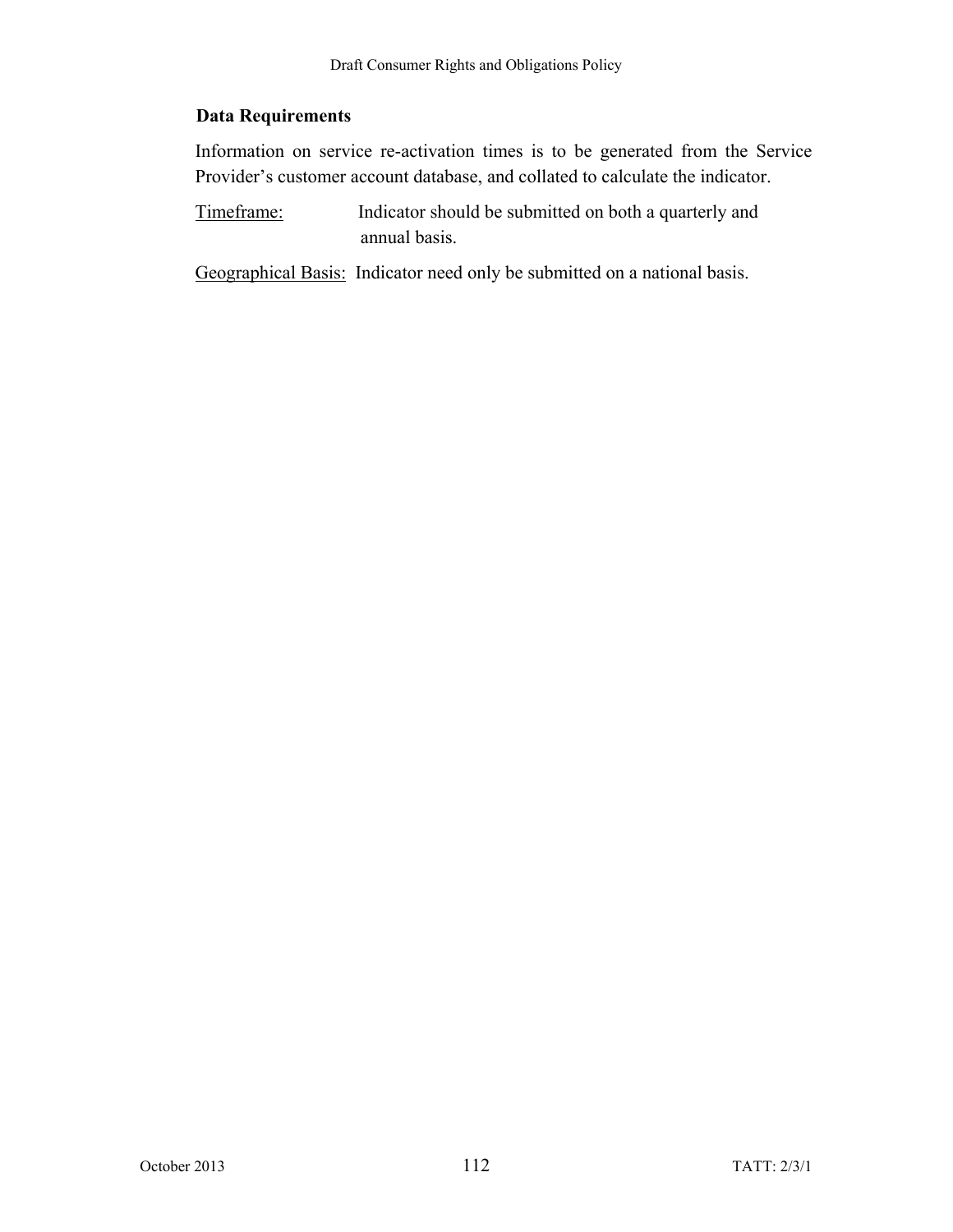#### **Indicator 1.4 – Fault Incidence**

#### **Definition**

The number of service fault complaints received per 1000 subscriptions in a given period.

### **Purpose**

This standard is designed to ensure that consumers are guaranteed reliable service of a high quality, within minimum incidence of faults.

## **Measurement Method**

Total number of reported faults in a given period, multiplied by 1000 divided by total number of national lines.

## $I_{1.4} = (F/L)*1000$

*F = total number of faults reported in period L = total number of national service lines/subscriptions* 

### **Standards**

Fault incidence per 1000 subscriptions should be limited to the following ranges

| <b>Concessionaire group</b>      | <b>Immediate</b> | <b>Short Term</b> | <b>Medium Term</b> |
|----------------------------------|------------------|-------------------|--------------------|
| <b>Fixed Telecommunications</b>  | < 60             | $<$ 55            | $\leq 45$          |
| <b>Mobile Telecommunications</b> | < 60             | $<$ 55            | <45                |
| <b>Subscription Broadcast</b>    | < 60             | $<$ 55            | $\leq 45$          |
| Free-to-air Broadcast            | Not Applicable   | Not Applicable    | Not Applicable     |

*Note: In all instances, repeat faults should be less than 5% of total received faults (3 per 1000 lines). A repeat fault is one which has been previously reported by the consumer, within the preceding 30 days.* 

## **Data Requirements**

Information on service fault incidence is to be generated from the Service Provider's operational support database, and aggregated to calculate the indicator.

- Timeframe: Indicator should be calculated on a monthly basis and submitted on a quarterly basis.
- Geographical Basis: Indicator should be submitted on both a national and regional (per geographical region) basis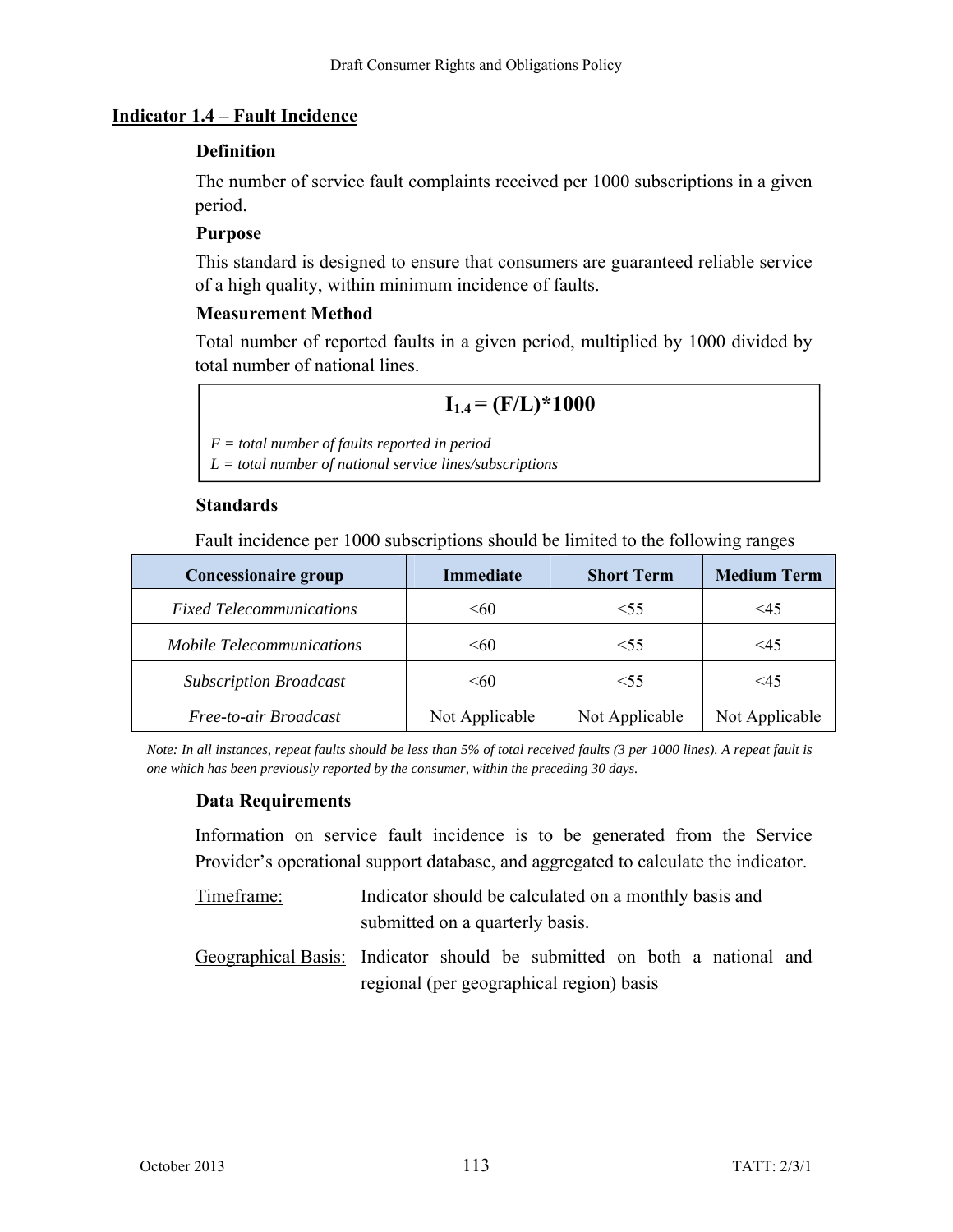#### **Indicator 1.5 – Fault Repair Time**

#### **Definition**

The percentage of fault repairs fulfilled within applicable standard timeframes. Fault Repair time is the difference between the time of receiving a fault report, and the time at which service is fully restored.

#### **Purpose**

This standard is designed to ensure those consumers are guaranteed efficient and timely restoration of services due to fault incidence.

### **Measurement Method**

The total number of faults repaired before the applicable standard timeframe divided by the total number of fault complaints received in respective period, multiplied by 100%.

## $I_{1.5} = I_{2}^n (a/n)^* 100$

Where:  $a = 1$  if (r-f)  $\leq s$  (timely repair)  $a = 0$  if  $(r-f) > s$  (late repair)  *f = time of receipt of fault report r = time of fault repair clearance s = applicable standard timeframe*

## **Standards**

Reported faults should be repaired within the following timeframes:

| <b>Concessionaire group</b>      | <b>Immediate</b> | <b>Short Term</b>                | <b>Medium Term</b>               |
|----------------------------------|------------------|----------------------------------|----------------------------------|
| <b>Fixed Telecommunications</b>  | 100% in 48hrs    | 75% in 36hrs<br>$100\%$ in 48hrs | 75% in 24hrs<br>$100\%$ in 48hrs |
| <b>Mobile Telecommunications</b> | 100% in 48hrs    | 95% in 36hrs<br>$100\%$ in 48hrs | 95% in 24hrs<br>$100\%$ in 48hrs |
| <b>Subscription Broadcast</b>    | 100% in 48hrs    | 75% in 36hrs<br>$100\%$ in 48hrs | 75% in 24hrs<br>$100\%$ in 48hrs |
| Free-to-air Broadcast            | Not Applicable   | Not Applicable                   | Not Applicable                   |

## **Data Requirements**

Information on fault repair times is to be generated from the Concessionaire's operational support database, and collated to calculate the indicator.

Timeframe: Indicator should be calculated on a monthly basis and submitted on a quarterly basis.

Geographical Basis: Indicator need only be submitted on a national basis.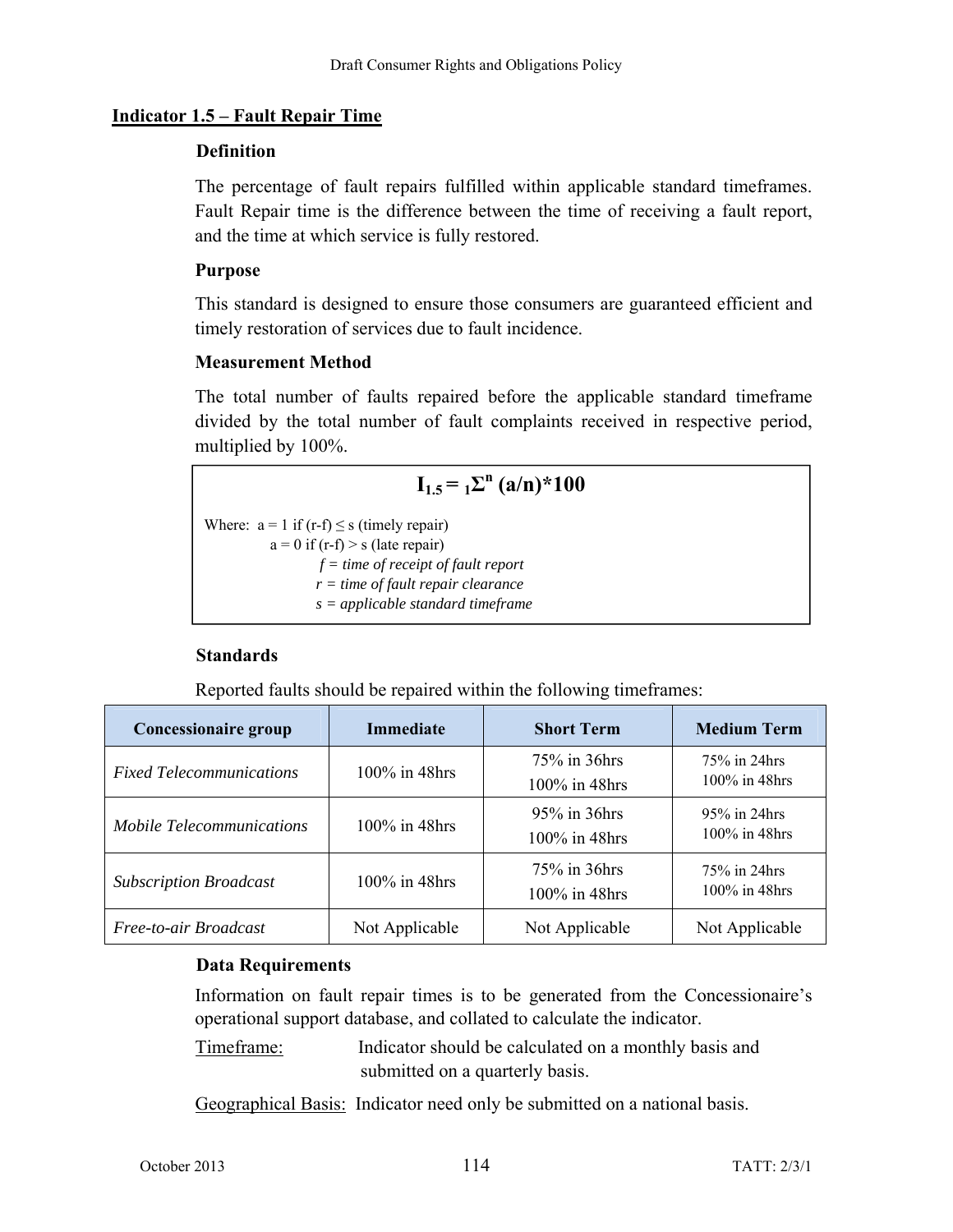#### **Indicator 1.6 - Consumer Query Response Times**

#### **Definition**

The time period elapsed between the start of a consumer's query request and the acknowledgement that the query was recorded by the Service Provider. Consumer queries can be made via consumer assistance phone numbers, an email to a customer service email address, a letter or fax to customer support offices, or at a customer service centre of the Service Provider.

#### **Purpose**

This ensures that consumer queries relating to billing, malfunctioning connection, quality of service and other issues are dealt with promptly and satisfactorily. The Service Provider will be required to include a commitment as to the time within which the investigation will be completed in their response to the consumer.

#### **Measurement**

**Standard** 

The number of consumer queries with response times (period elapsed between the start of a consumer's query request and the acknowledgement that the query was recorded by the Service Provider) less than the applicable standard, divided by the number of queries received in given period for respective method of query, multiplied by 100%

## $I_{1.6} = I_{2}^n (a/n)^* 100$

Where:  $a = 1$  if (r-c)  $\leq s$  (timely response)

 $a = 0$  if (r-c) > s (late response)  *f = exact time of receipt of query r = exact time of query response s = applicable standard timeframe n = number of complaints received in period via respective method*

| <b>Concessionaire</b> | <b>Customer Query Response time</b> |                      |                                   |                                           |  |  |
|-----------------------|-------------------------------------|----------------------|-----------------------------------|-------------------------------------------|--|--|
| Group                 | <b>Telephone Support</b>            | <b>Email Support</b> | <b>Postage or Faxed</b><br>Letter | <b>Customer Service</b><br><b>Centres</b> |  |  |
| Fixed                 | $85\% < 40$ seconds                 | $95\% < 24$ hrs (or  | $85\%$ in < 3 days                | $85\% < 30 \text{mins}$                   |  |  |
| Telecommunication     | 95% in $\leq$ 2.5 minutes           | next working day)    | $95\% < 5$ days                   | $95\% < 1$ hr                             |  |  |
| Mobile                | $85\% < 40$ seconds                 | $95\% < 24$ hrs (or  | $85\%$ in < 3 days                | $85\% < 30$ mins                          |  |  |
| Telecommunication     | $95\%$ in < 2.5 minutes             | next working day)    | $95\% < 5$ days                   | $95\% < 1$ hr                             |  |  |
| <b>Subscription</b>   | $85\% < 40$ seconds                 | $95\% < 24$ hrs (or  | $85\%$ in < 3 days                | $85\% < 30$ mins                          |  |  |
| Broadcast             | $95\%$ in < 2.5 minutes             | next working day)    | $95\% < 5$ days                   | $95\% < 1$ hr                             |  |  |
| Free-to-air           | $85\% < 40$ seconds                 | $95\% < 24$ hrs (or  | $85\%$ in < 3 days                | $85\% < 30$ mins                          |  |  |
| Broadcast             | $95\%$ in < 2.5 minutes             | next working day)    | $95\% < 5$ days                   | $95\% < 1$ hr                             |  |  |

*Average time for consumer queries response should be within above ranges.*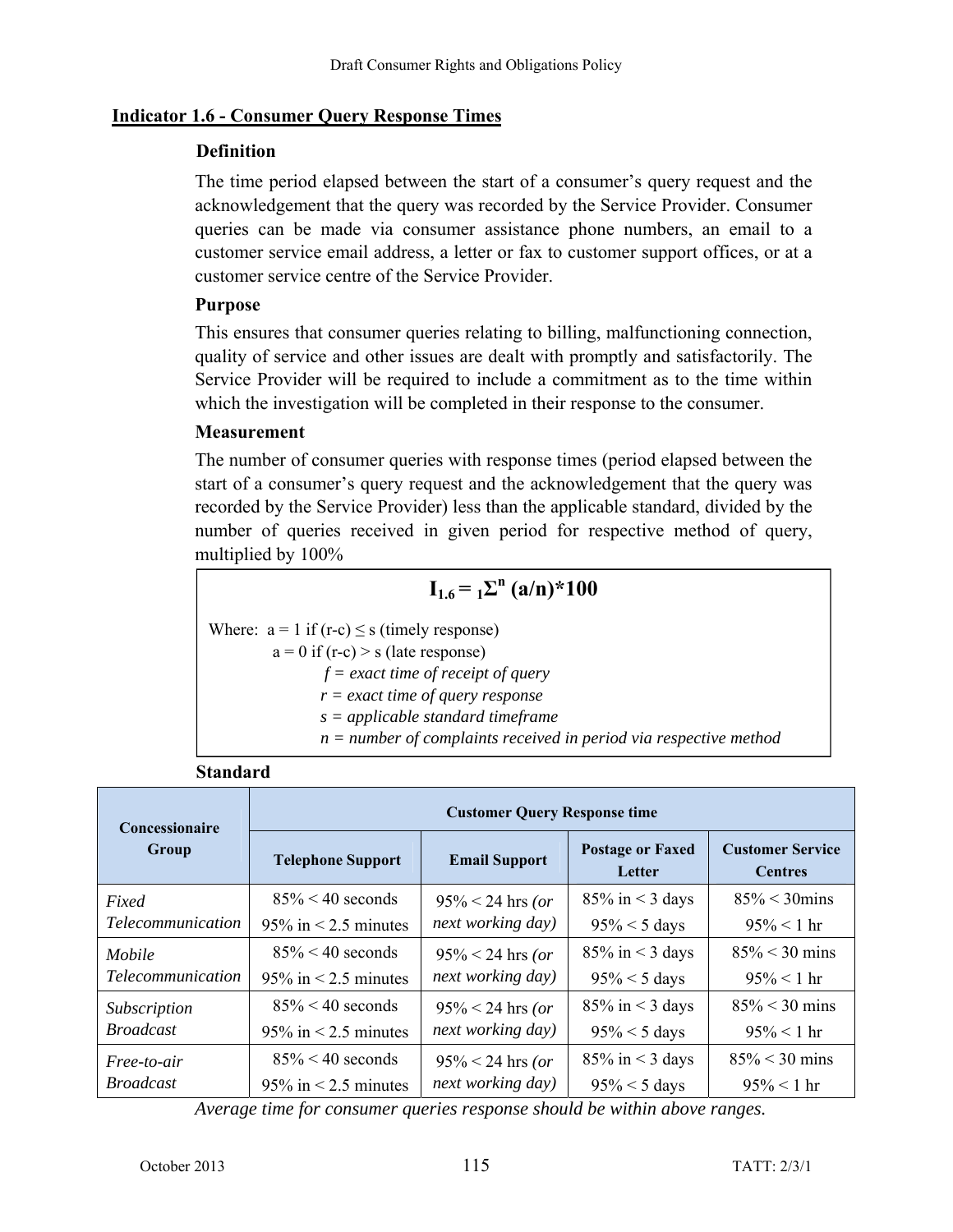### **Data Requirements**

Information on customer query response times is to be generated from the Concessionaire's customer service database, and collated to calculate the indicator.

Timeframe: Indicators should be submitted on both a quarterly and annual basis.

Geographical Basis: Indicators need only be submitted on a national basis.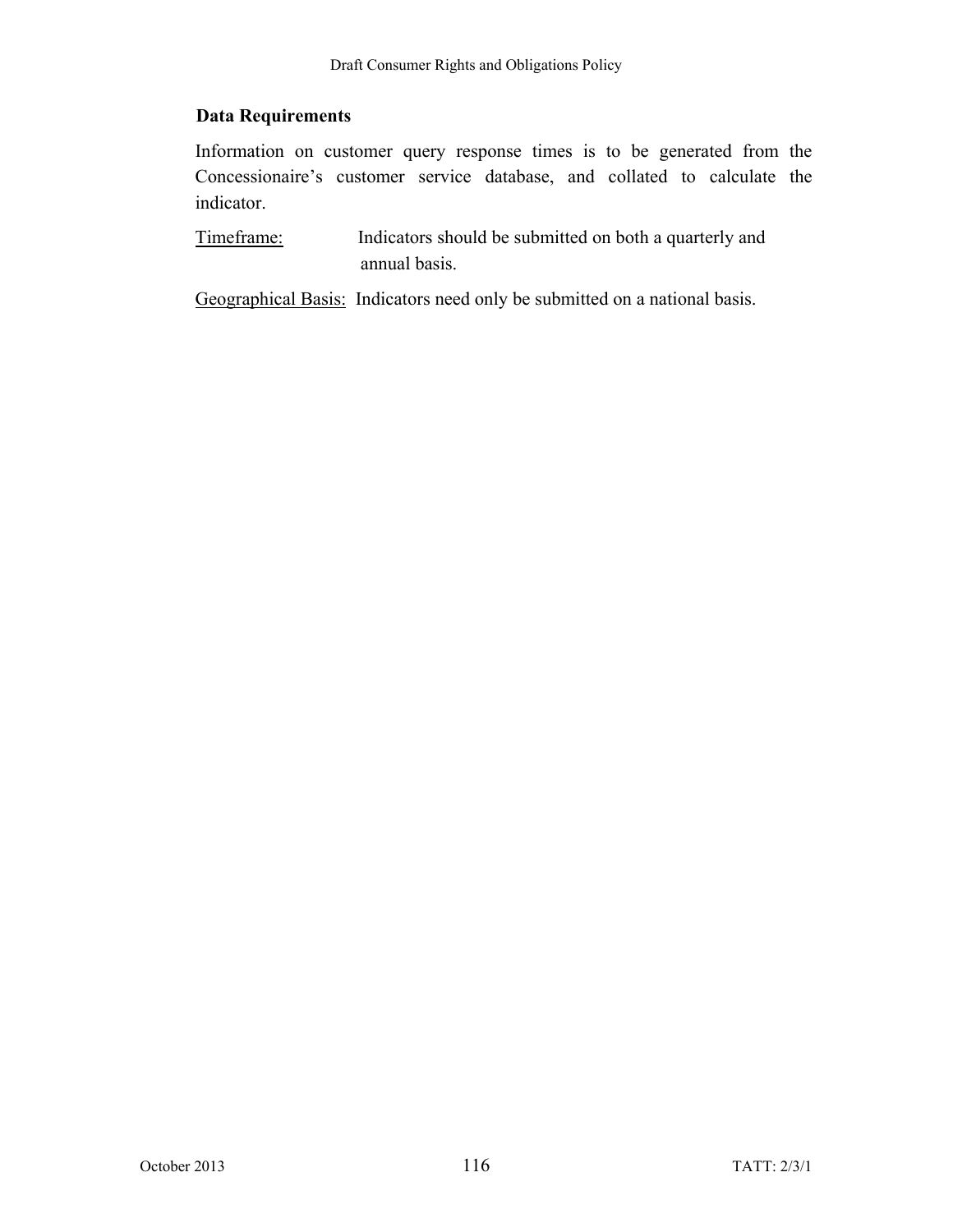#### **Indicator 1.7 – Customer Service Call Answering Time**

#### **Definition**

The percentage of customer service calls which are answered within standard timeframe, during a given period.

#### **Purpose**

This ensures that consumer service calls are answered quickly. This indicator applies only to customer support accessed via telephone, and is relevant in conjunction with the 'Consumer Query Response Time' indicator. After a call is answered within the 'Consumer Service Call Answering Time' standard, the respective query should be responded to within the 'Consumer Query Response Time' standard.

#### **Measurement**

The sum of consumer call answer times (period elapsed between initiation of a consumer's call and the answering of such by the Service Provider) divided by the number of queries received in a given period for respective method of query.

## $I_{1.7} = I_{1} \Sigma^{n} (a/n)^* 100$

Where:  $a = 1$  if (r-f)  $\leq$  s (timely answer)  $a = 0$  if  $(r-f) > s$  (late answer)

 *f = time of initiating service support call* 

*r = time of answering service support call s = applicable standard timeframe*

#### **Standard**

Customer Service Support calls should be answered within the following timeframes.

|                                  | <b>Customer Service Call Answering Time</b>     |                                               |                       |  |
|----------------------------------|-------------------------------------------------|-----------------------------------------------|-----------------------|--|
| <b>Concessionaire Group</b>      | <b>Telephone Support</b><br>(electronic answer) | <b>Telephone Support</b><br>(operator answer) | Calls not<br>answered |  |
|                                  | 80% within 10 secs                              | 80% within 20 secs                            |                       |  |
| <b>Fixed Telecommunications</b>  | 95% within 20 secs                              | 95% within 40 secs                            | $1\%$                 |  |
|                                  | 80% within 10 secs                              | 80% within 20 secs                            |                       |  |
| <b>Mobile Telecommunications</b> | 95% within 20 secs                              | 95% within 40 secs                            | $1\%$                 |  |
|                                  | 80% within 10 secs                              | 80% within 20 secs                            |                       |  |
| <b>Subscription Broadcast</b>    | 95% within 20 secs                              | 95% within 40 secs                            | $1\%$                 |  |
| Free-to-air Broadcast            | Not Applicable                                  | Not Applicable                                | Not Applicable        |  |

Note: After call has been answered, average time taken to receive effective assistance should be within the standard defined in *Indicator 1.6 (Consumer Query Response Time).*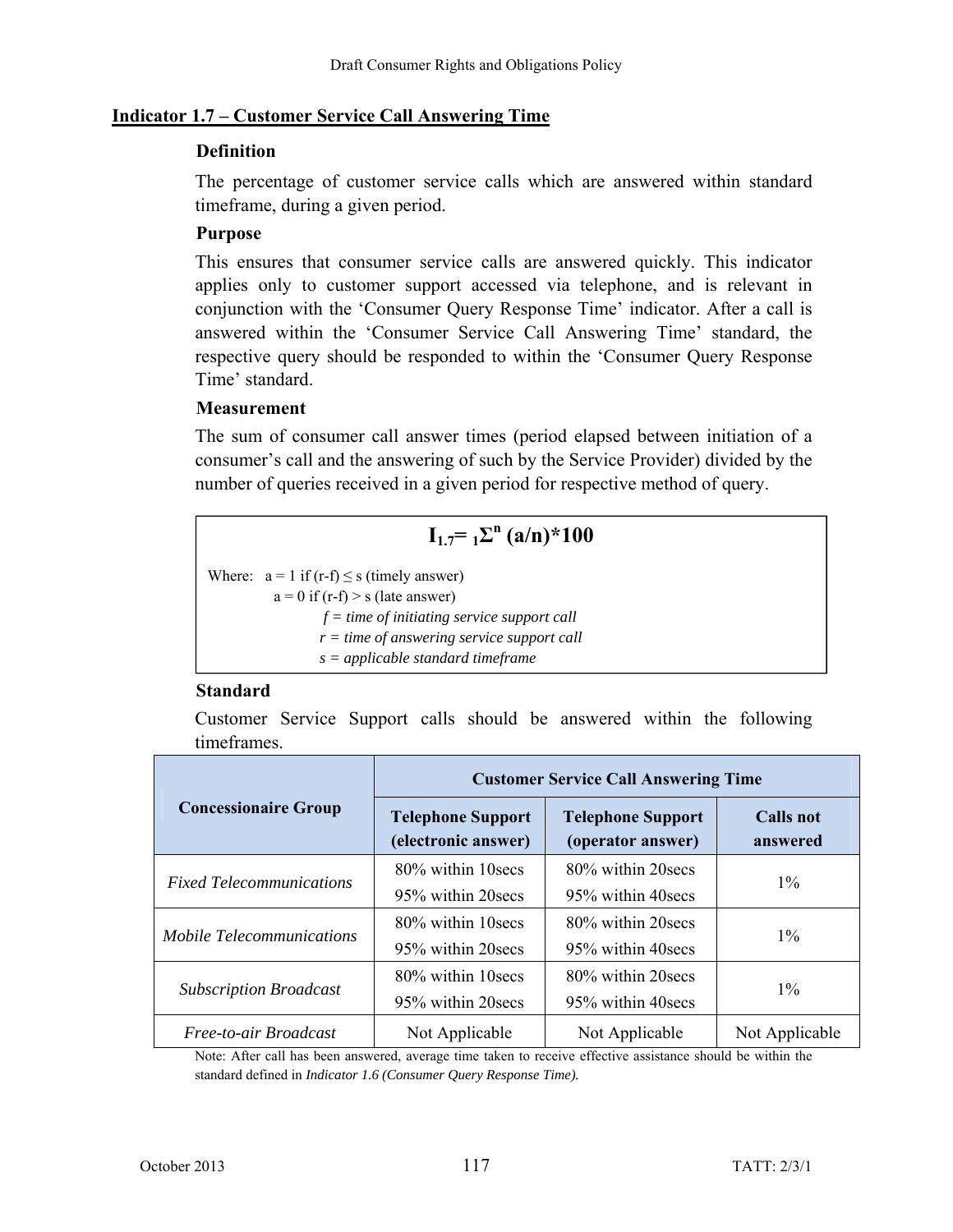### **Data Requirements**

Information on customer service support call answering times is to be generated from the Service Provider's customer support service database, and collated to calculate the indicator.

Timeframe: Indicator should be calculated on a monthly basis and submitted on a quarterly basis.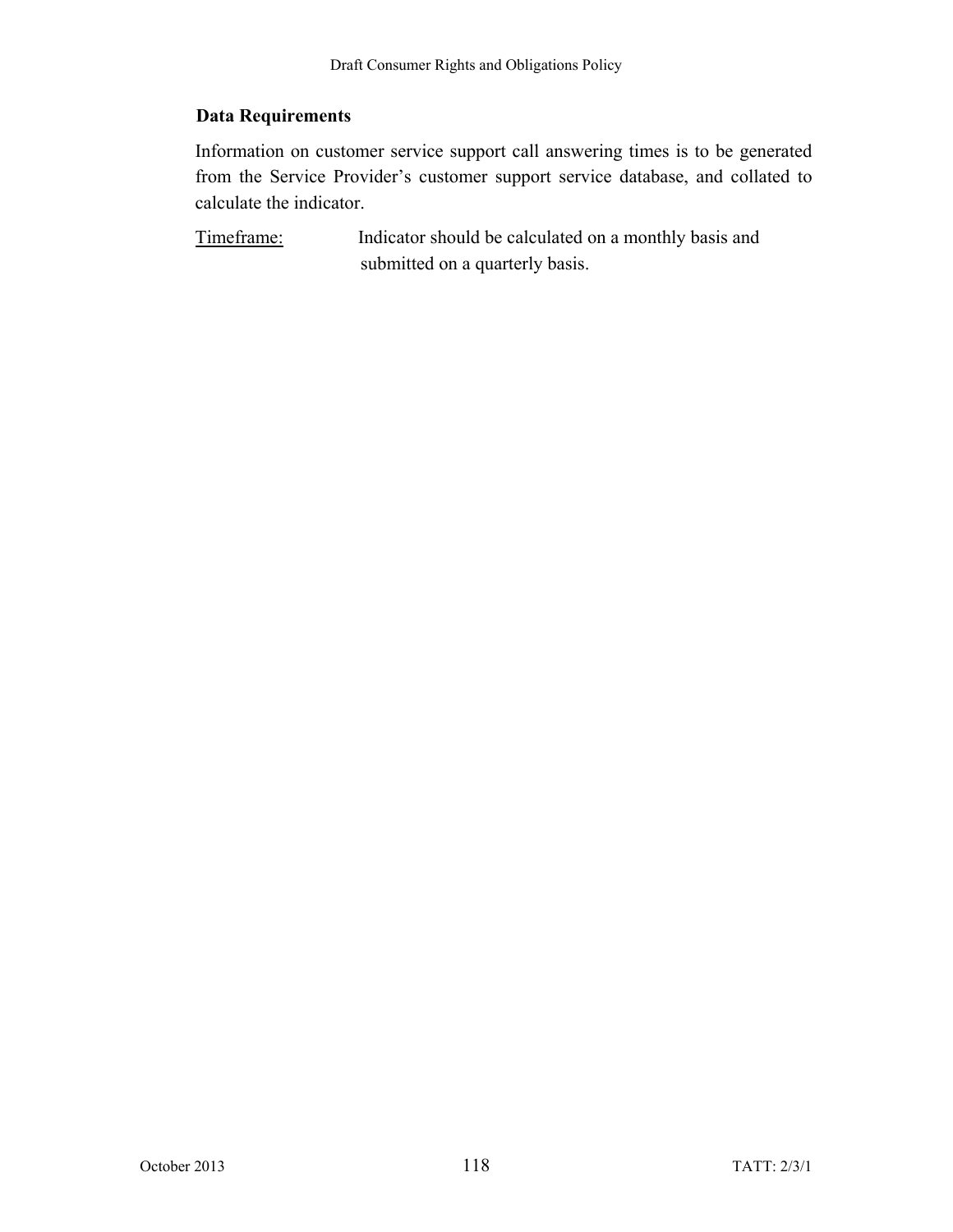#### **Indicator 1.8- Consumer Complaint Resolutions**

#### **Definition**

The percentage of the total number of consumer complaints received for a service offered, which have been resolved by a Service Provider before the applicable standard, within the given period.

#### **Purpose**

This standard is designed to ensure that Service Providers resolve the majority of received consumer complaints via their internal complaint handling procedures.

#### **Measurement Method**

The number of complaints received and subsequently resolved within the standard timeframe, divided by the total number of logged complaints from the Service Provider per service offered, multiplied by 100%. The total number of complaints shall include complaints which have been received, but not resolved in the preceding period, excluding those which have been forwarded to the Authority by consumers.

## $I_{1.8} = I_{1.8}^{\text{D}}$  (a/n)\*100

Where:  $a = 1$  if  $(r-c) \leq s$  (timely resolution)  $a = 0$  if  $(r-c) > s$  (late resolution)  *c = date of lodgment of complaint r = date of resolution of complaint n = total number of complaints received in respective period s = applicable standard timeframe*

#### **Standards**

Consumer complaints should be resolved within the following timeframes:

| <b>Concessionaire group</b>                                | <b>Immediate</b>                  | <b>Short Term</b> | <b>Medium Term</b> |
|------------------------------------------------------------|-----------------------------------|-------------------|--------------------|
| <b>Fixed Telecommunications</b>                            | $75\%$ in 10 days                 | $75\%$ in 7 days  | $75\%$ in 5 days   |
| <i>Concessionaires</i>                                     |                                   | 95% in 10 days    | 95% in 7 days      |
|                                                            | 100% in 20 days                   | 100% in 20 days   | 100% in 20 days    |
|                                                            |                                   | $75\%$ in 7 days  | $75\%$ in 5 days   |
| <i>Mobile Telecommunications</i><br><i>Concessionaires</i> | 75% in 10 days<br>100% in 20 days | 95% in 10 days    | 95% in 7 days      |
|                                                            |                                   | 100% in 20 days   | 100% in 20 days    |
|                                                            |                                   | $75\%$ in 7 days  | $75\%$ in 5 days   |
| <b>Subscription Broadcast</b><br><i>Concessionaires</i>    | 75% in 10 days                    | 95% in 10 days    | $95\%$ in 7 days   |
|                                                            | 100% in 20 days                   | 100% in 20 days   | 100% in 20 days    |
| Free-to-air Broadcast<br><i>Concessionaires</i>            | Not Applicable                    | Not Applicable    | Not Applicable     |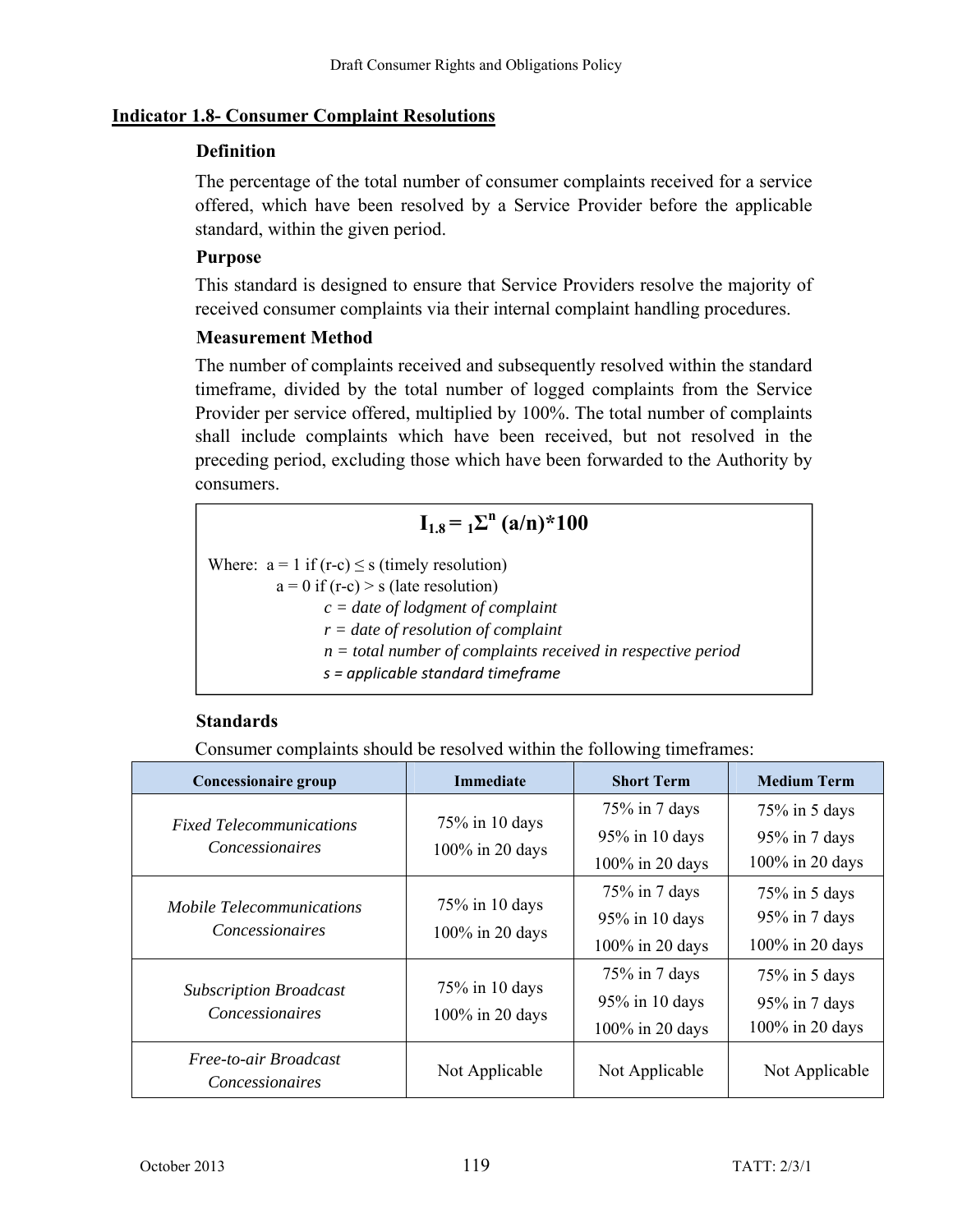### **Data Requirements**

Information on consumer complaint resolution is to be generated from the Service Provider's consumer complaints database, and collated to calculate the indicator.

Timeframe: Indicator should be calculated on a monthly basis and submitted on a quarterly basis.

Geographical Basis: Indicator need only be submitted on a national basis.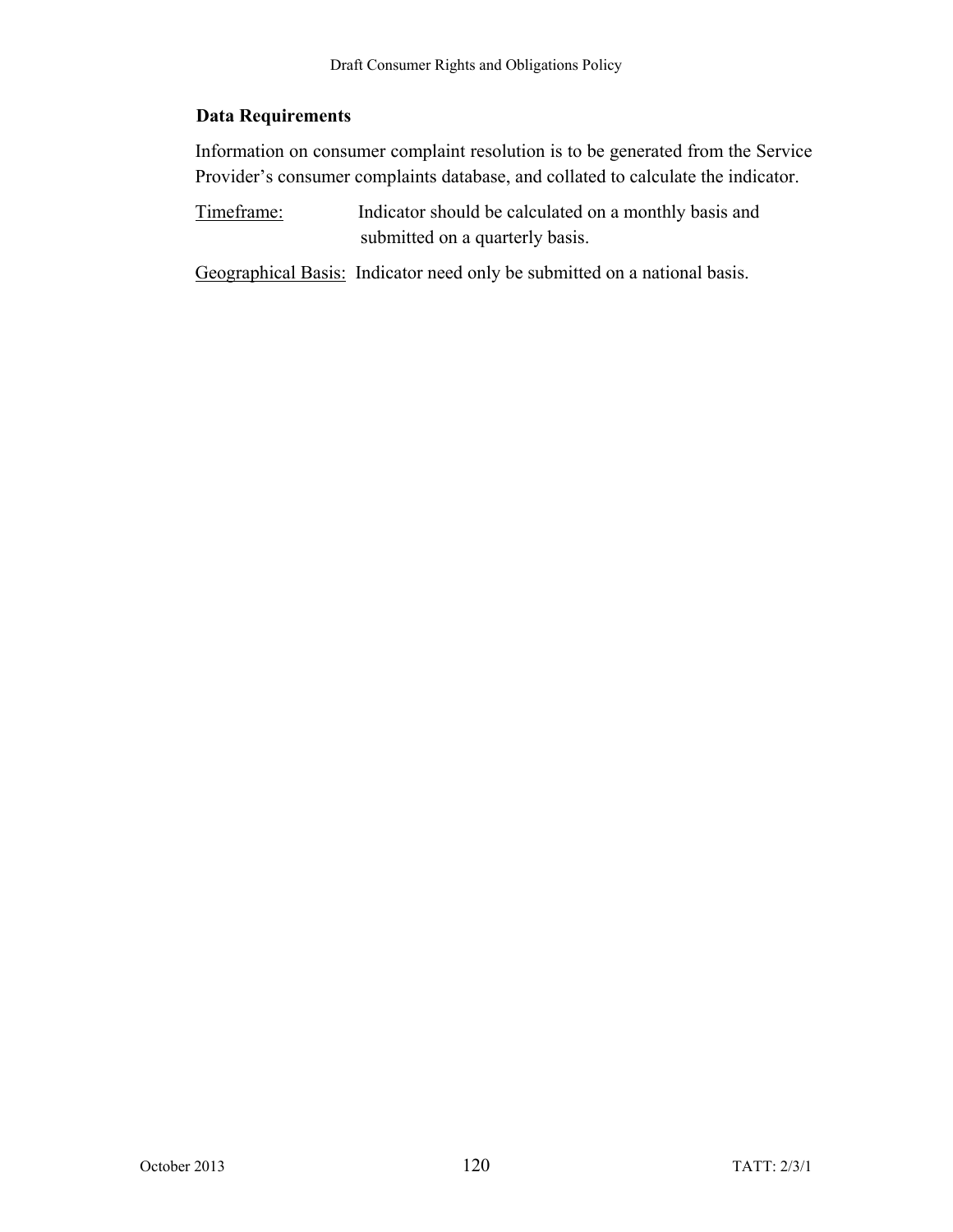#### **Indicator 1.9 - Billing Accuracy**

#### **Definition**

The percentage of total billing invoices prepared for any given billing cycles which are valid, accurate and error-free.

#### **Purpose**

This indicator is designed to protect consumers' rights to fair and accurate billing by minimising the incidence of billing errors.

#### **Measurement Method**

Billing Accuracy in a single billing cycle is the value of one (1) minus the proportion of erroneous bills (the number billing error-related complaints logged by a Service Provider or the Authority divided by the total number of issued billing invoices) in a given period, multiplied by 100%. Billing Accuracy in single billing cycles is averaged over the applicable period.

# $I_{1.9} = I_{1} \Sigma^{T}$  [(1-(e<sub>t</sub>/n<sub>t</sub>))\*100]/T

Where  $(t = 1, 2, ..., T)$ 

 $e_t$  = number of billing complaints in billing cycle 't'

 $n_t =$  total number of invoices in billing cycle 't'

*T = the number of billing cycles in respective period* 

#### **Standards**

Less than 1% of invoices should be inaccurate during a given period, and no more than 0.02% of bills should be disputed without resolution in a given cycle.

| <i>Fixed Telecommunications Concessionaires</i>  | $>99\%$  |
|--------------------------------------------------|----------|
| <b>Mobile Telecommunications Concessionaires</b> | $>99\%$  |
| <b>Subscription Broadcast Concessionaires</b>    | $> 99\%$ |
| <b>Free-to-air Broadcast Concessionaires</b>     | N/A      |

#### **Data Requirements**

Information on billing accuracy is to be generated from the Service Provider's accounting database, and collated to calculate the indicator.

Timeframe: Measurements for each billing cycle should be appropriately averaged in order to be calculated on a monthly basis and submitted on a quarterly basis.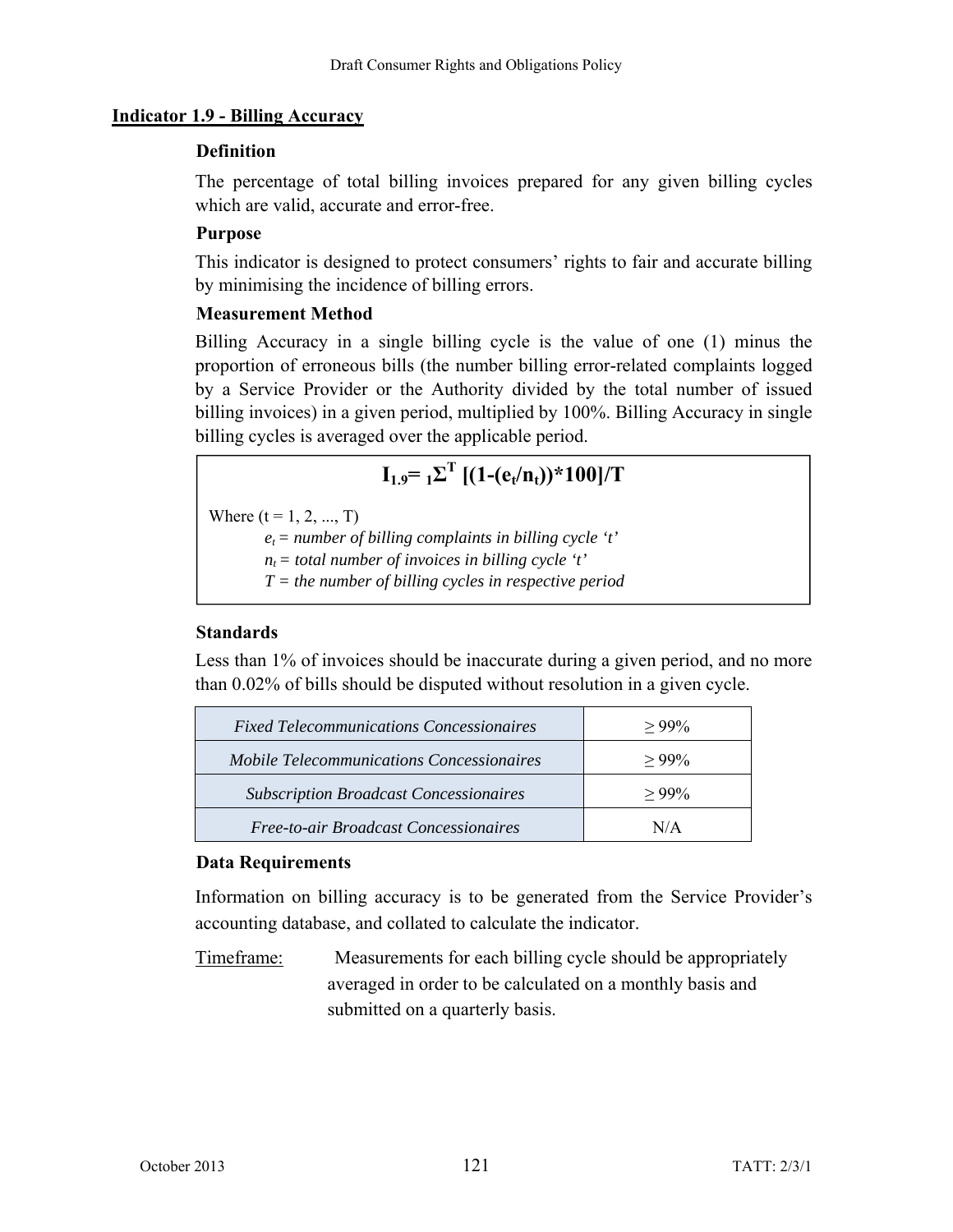## **A1.2 Telecommunications Specific Indicators**

#### **Indicator 2.1 - Public Payphone Availability**

#### **Definition**

The percentage of public payphones operational on a daily basis, on average within the given time period.

### **Purpose**

This standard aims at ensuring optimal access to a basic telecommunication service for individuals or communities who may not be able to afford or do not have access to a private public telecommunication service subscription.

## **Measurement Method**

The value of one (1) minus the proportion of non-operational public pay phones in a given time period, multiplied by 100%. The proportion of non-operation phones is equal to the total number of non-operation phones (inclusive of those which are non-operational due to vandalism) on a given day, divided by the total number of established public payphones.

$$
I_{2.1} = {}_1\Sigma^T [1 - (d_t/n)]/T
$$

where  $(t = 1, 2, ..., T)$ 

 $d_t$  = number of non-operational payphones on day 't'

 *n = total number of established payphones* 

 *T = total number of days in period* 

 *(e.g. 365 for year, 91 for quarter)*

## **Standards**

Less than 15% of public payphones should be out of service during a given period.

| <b>Fixed Telecommunications Service Providers</b>  | $> 85\%$  |
|----------------------------------------------------|-----------|
| <i>Mobile Telecommunications Service Providers</i> | $> 8.5\%$ |

#### **Data Requirements**

Information on public payphone availability is to be generated from the Service Provider's payphone operational logs, and collated to calculate the indicator.

- Timeframe: Indicator should be calculated on a monthly basis and submitted on a quarterly basis.
- Geographical Basis: Indicator should be submitted on both a national and regional (per geographical region) basis.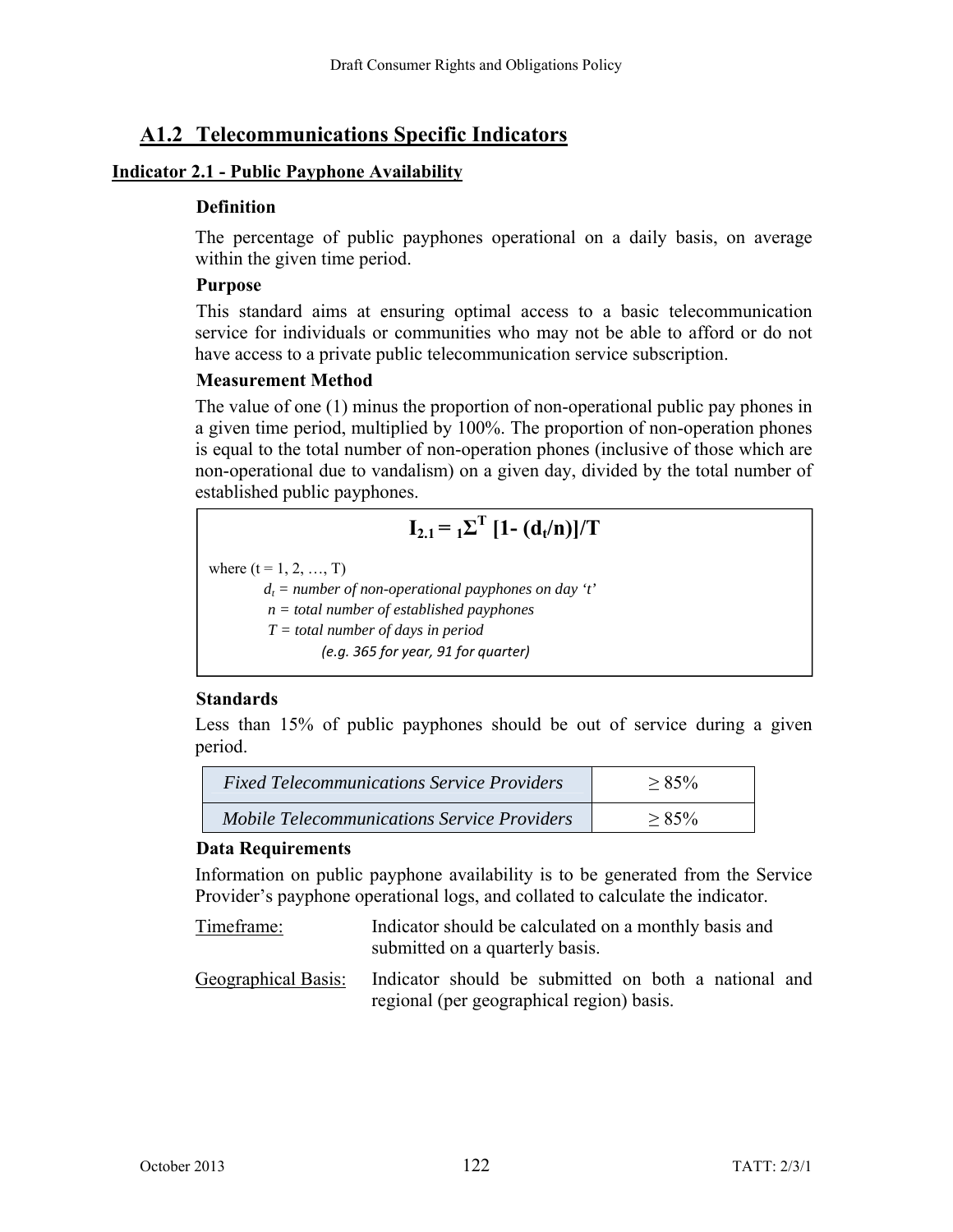#### **Indicator 2.2 – Network Grade of Service/ Service Accessibility**

#### **Definition**

The overall percentage of time during which the service network can be accessed by consumers.

### **Purpose**

This standard is designed to ensure that the consumer has reliable and consistent access to the service network.

## **Measurement Method**

The value of one (1) minus the total proportion of time for which the service network is down or inaccessible to consumers during a given period, multiplied by 100%. The proportion of network down time is equal to the total amount of time for which the network is inaccessible, divided by the total length of the measured period.

## $I_{2.2} = (1 - (d/p))^* 100$

*d = cumulative total minutes of down time during period* 

*p = number of minutes in measured period* 

 *(approximately 42500 minutes in month)*

### **Standards**

Network should not be down for more than 0.01% of a given period.

| Concessionaire                   | <b>Network</b> | <b>Individual</b> |
|----------------------------------|----------------|-------------------|
| <b>Fixed Telecommunications</b>  | $\geq 99.99\%$ | $>99.95\%$        |
| <i>Mobile Telecommunications</i> | $>99.9\%$      | $≥99.0\%$         |
| <b>Subscription Broadcast</b>    | $>99.9\%$      | $>99.5\%$         |
| Free-to-air Broadcast            | N/A            | N/A               |

Note: The Authority proposes that for subscription broadcasting services, when the network is accessible; at least 95% each of the individual provided channels within a service package should be accessible at any given time. This means that not more than one (1) out of every twenty (20) stations within a given subscription package must be unavailable at any point in time.

## **Data Requirements**

Information on service network down time is to be generated from the Service Provider's operational systems database, and aggregated to calculate the indicator.

Timeframe: Indicator should be calculated on a monthly basis and submitted on a quarterly basis.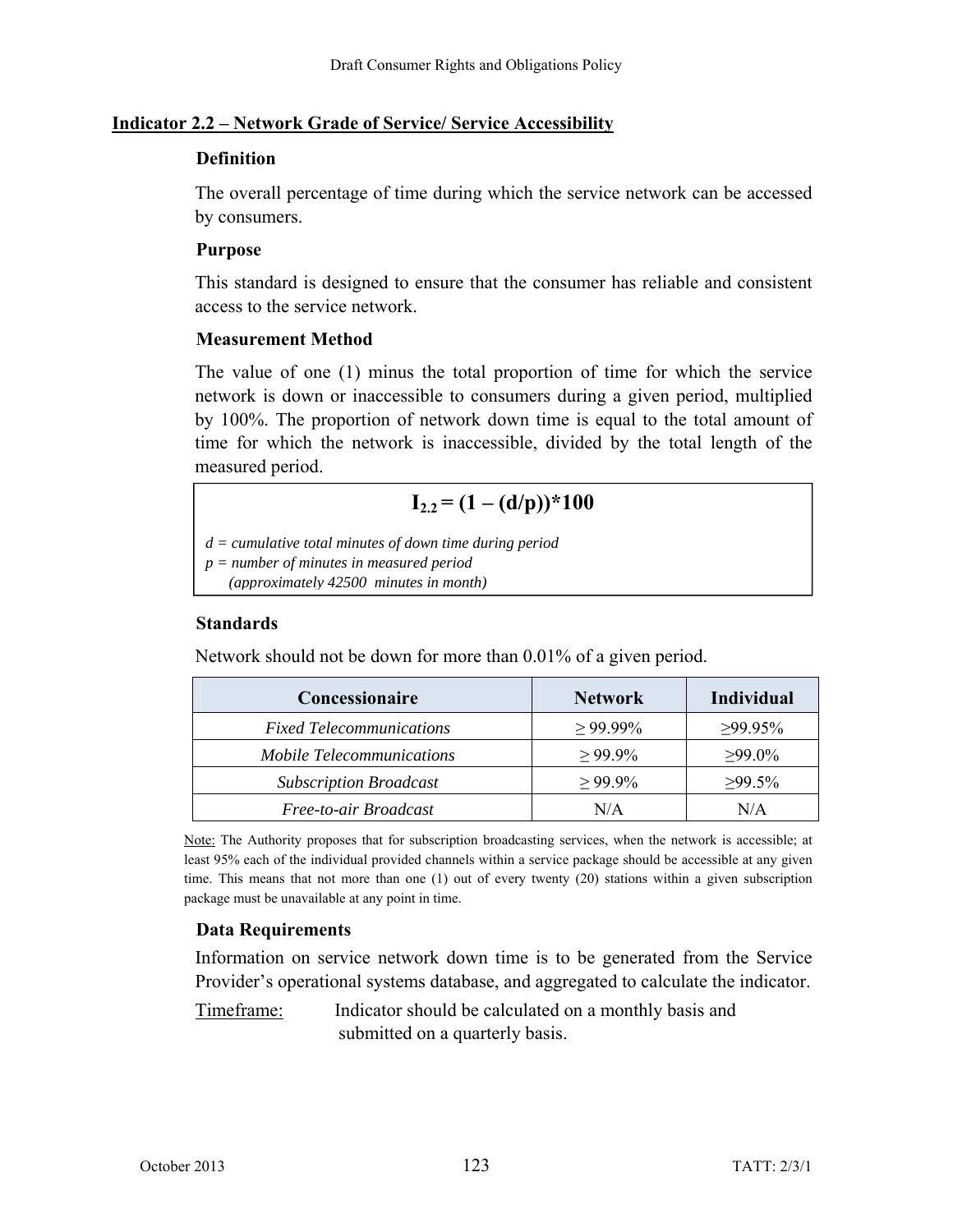### **Indicator 2.3- Speech Transmission Quality**

### **Definition**

A subjective quantitative measure, of the quality of speech for the duration of a voice connection. Applicable for all public telecommunications Service Providers.

### **Purpose**

This standard aims to ensure that the clarity of communication is maintained throughout the transmission of the communication signal across Concessionaire network(s). This measure will ensure that the quality of calls received by the end user is such that any impairment in the signal introduced by transmission does not degrade the quality of the communicated signal to being unintelligible by the average user.

### **Measurement**

The average speech quality received at the edge of the network/or at the terminal of the end-user. A test speech pattern shall be communicated to the test terminal location and the speech quality received compared to the test pattern sent.

### **Standard**

The speech call quality should not fall below the following levels:

 $-MOS<sup>4</sup> Factor = 3.8$ 

- R-Factor equivalence 70 (Where ITU-T G.107 default value = 94)

## **Data Requirements**

Speech transmission quality is to be generated by the Service Provider's call quality measurement systems. Alternatively, the Authority may take measurements of the metric at a standard sample of terminal locations on a periodic basis to validate submissions.

Timeframe: Indicator should be calculated on a monthly basis and submitted on a quarterly basis

 4 Mean Opinion Score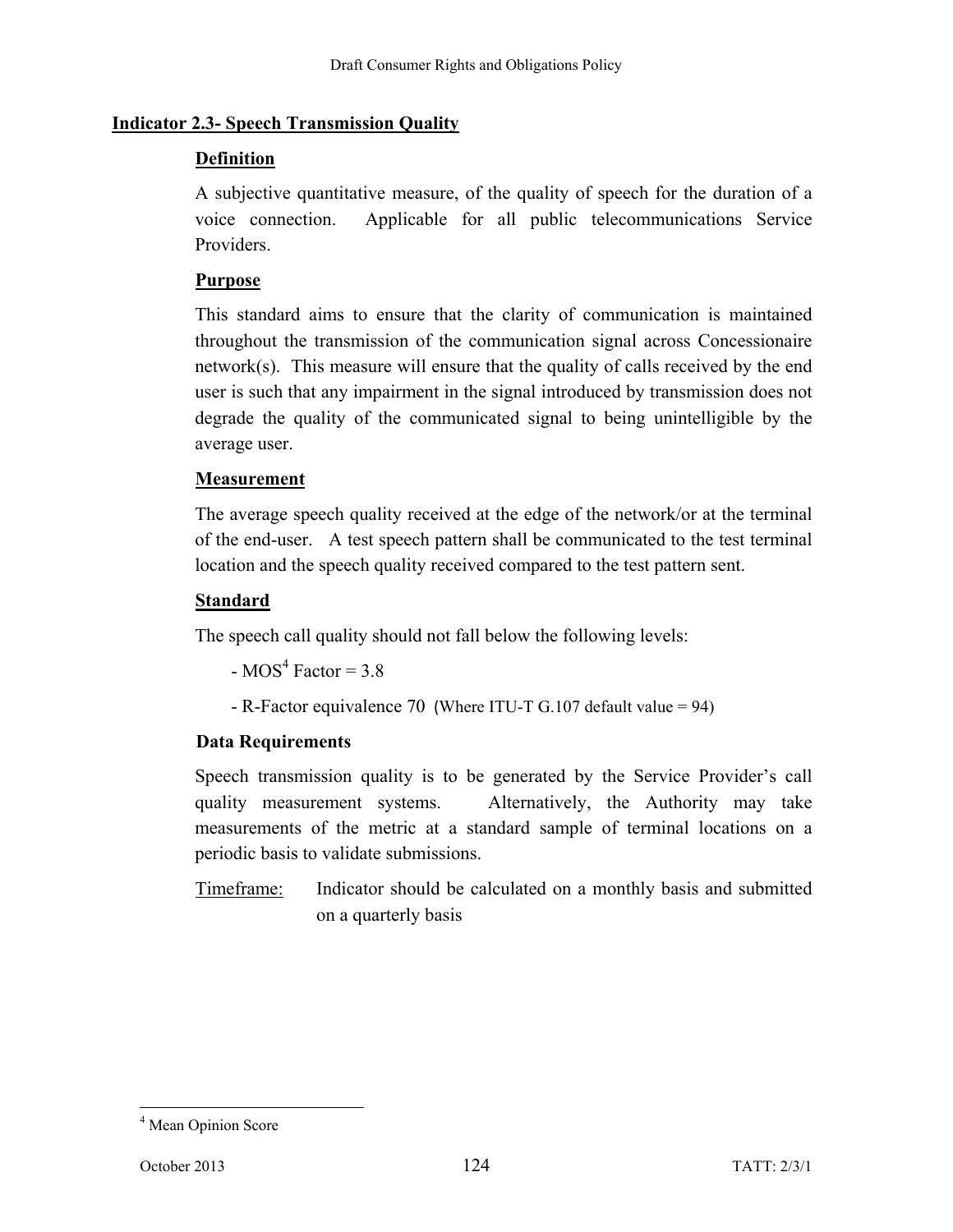### **Indicator 2.4 - Dropped Call Rate**

#### **Definition**

The percentage of total established calls which are unintentionally lost after establishment, due to failure of handover, radio loss or network congestion, during a given period.

### **Purpose**

This indicator is designed to ensure that consumers are able to enjoy high quality telecommunications services with minimal incidence of unintentional call dropping.

## **Calculation Method**

The total number of national calls which are unintentionally and prematurely dropped, divided by the total number of successfully established calls during a given period, multiplied by 100%. This indicator may be measured for an individual subscriber or for an entire network, and is to be calculated inclusive of both on-net (intra network) and off-net (inter-network) calls.

## $I_{2.4} = (d/n)^* 100$

*d = total number of dropped calls* 

*n = total number of established calls in given period* 

#### **Public Telecommunications Network Procedure**  *Fixed Telecommunications*  This statistic shall be obtained from Key Performance Indicator (KPI) data made available to the Authority by the Service Providers. Alternatively, the Authority may take measurements of the metric at a standard sample of terminal locations on a periodic basis to validate submissions. *Mobile Telecommunications*  This data shall be obtained from mobile field tests conducted by the Service Providers, within areas of high population density. The following baseline parameters will be determined by the Authority, in consultation with relevant stakeholders: • Regions of "sufficiently high" population density • The "busy hour" period when tests will be conducted • The route to be used during testing Vehicular speed at which field tests will be completed Duration of calls made during tests • Number of calls to be made

#### **Measurement Procedure**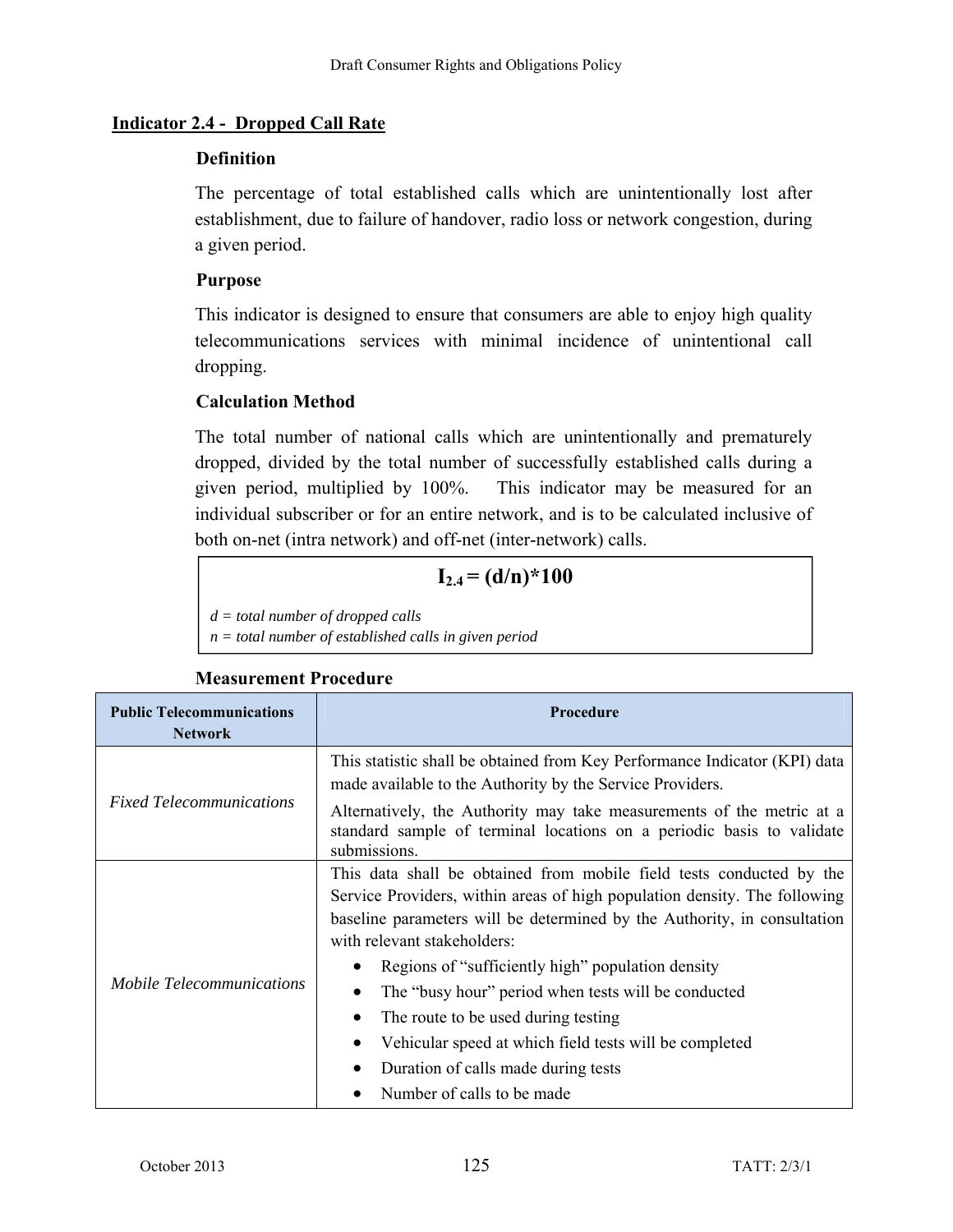### **Threshold and Standards**

|                                  | <b>Dropped Call Rate</b> |                   |                    |
|----------------------------------|--------------------------|-------------------|--------------------|
| <b>Concessionaire Group</b>      | <b>Immediate</b>         | <b>Short-Term</b> | <b>Medium Term</b> |
| <b>Fixed Telecommunications</b>  | $< 3\%$                  | $< 2\%$           | $1\%$              |
| <i>Mobile Telecommunications</i> | $< 4\%$                  | $< 3\%$           | $< 2\%$            |

Drop Call Rate should not exceed the following ranges:

#### **Data Requirements**

Dropped Call information is to be generated by Service Provider's voice traffic statistics.

Timeframe: Indicator should be calculated on a monthly basis and submitted on a quarterly basis.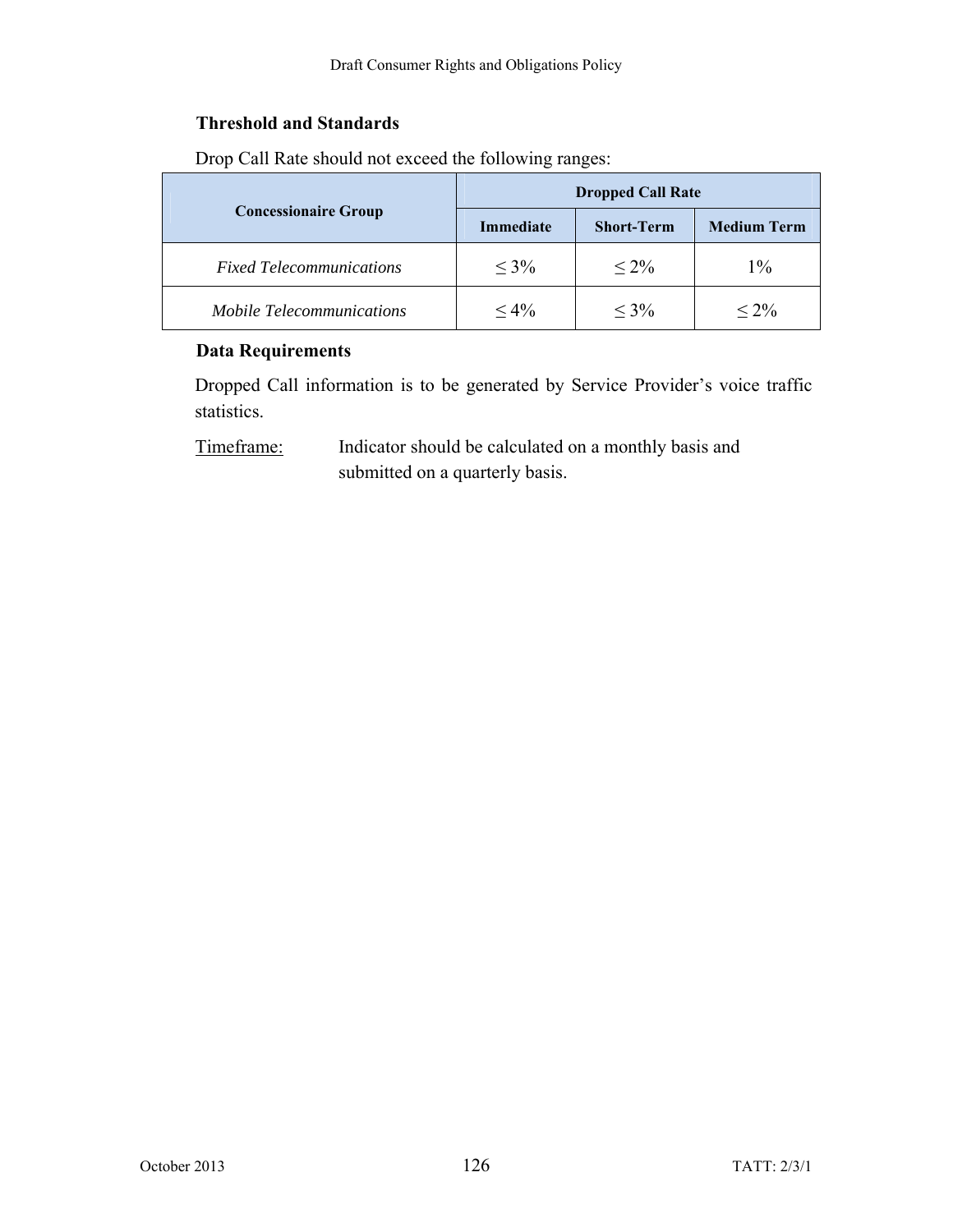#### **Indicator 2.5 - Call Setup Success Rate**

#### **Definition**

The percentage of total calls successfully established to total calls attempted, during a given period.

#### **Purpose**

This indicator tests the call setup procedure initiated when the consumer attempts to make a call.

#### **Calculation Method**

The total number of national calls which are successfully established, divided by the total number of calls attempted during a given period, multiplied by 100%. This indicator may be measured for an individual subscriber or for an entire network, and is to be calculated inclusive of both on-net (intra-network) and offnet (inter-network) calls.

## $I_{2.5} = (e/a)^* 100$

*e = total number of established calls in a given period a=total number of attempted calls in a given period* 

| <b>Public Telecommunications</b><br><b>Network</b> | Procedure                                                                                                                                                                                                                                                                                                                                                                                                                                                                 |  |  |  |
|----------------------------------------------------|---------------------------------------------------------------------------------------------------------------------------------------------------------------------------------------------------------------------------------------------------------------------------------------------------------------------------------------------------------------------------------------------------------------------------------------------------------------------------|--|--|--|
| <b>Fixed Telecommunications</b>                    | This statistic shall be obtained from Key Performance Indicator (KPI) data<br>made available to the Authority by the Service Providers.<br>Alternatively, the Authority may take measurements of the metric at a<br>standard sample of terminal locations on a periodic basis to validate<br>submissions.                                                                                                                                                                 |  |  |  |
| <i>Mobile Telecommunications</i>                   | This data shall be obtained from mobile field tests conducted by the Service<br>Providers, within areas of high population density. The following baseline<br>parameters will be determined by the Authority, in consultation with<br>relevant stakeholders:<br>Regions of "sufficiently high" population density<br>The "busy hour" period when tests will be conducted<br>The route to be used during testing<br>Vehicular speed at which field tests will be completed |  |  |  |
|                                                    | Duration of calls made during tests<br>٠<br>Number of calls to be made                                                                                                                                                                                                                                                                                                                                                                                                    |  |  |  |

### **Measurement Procedure**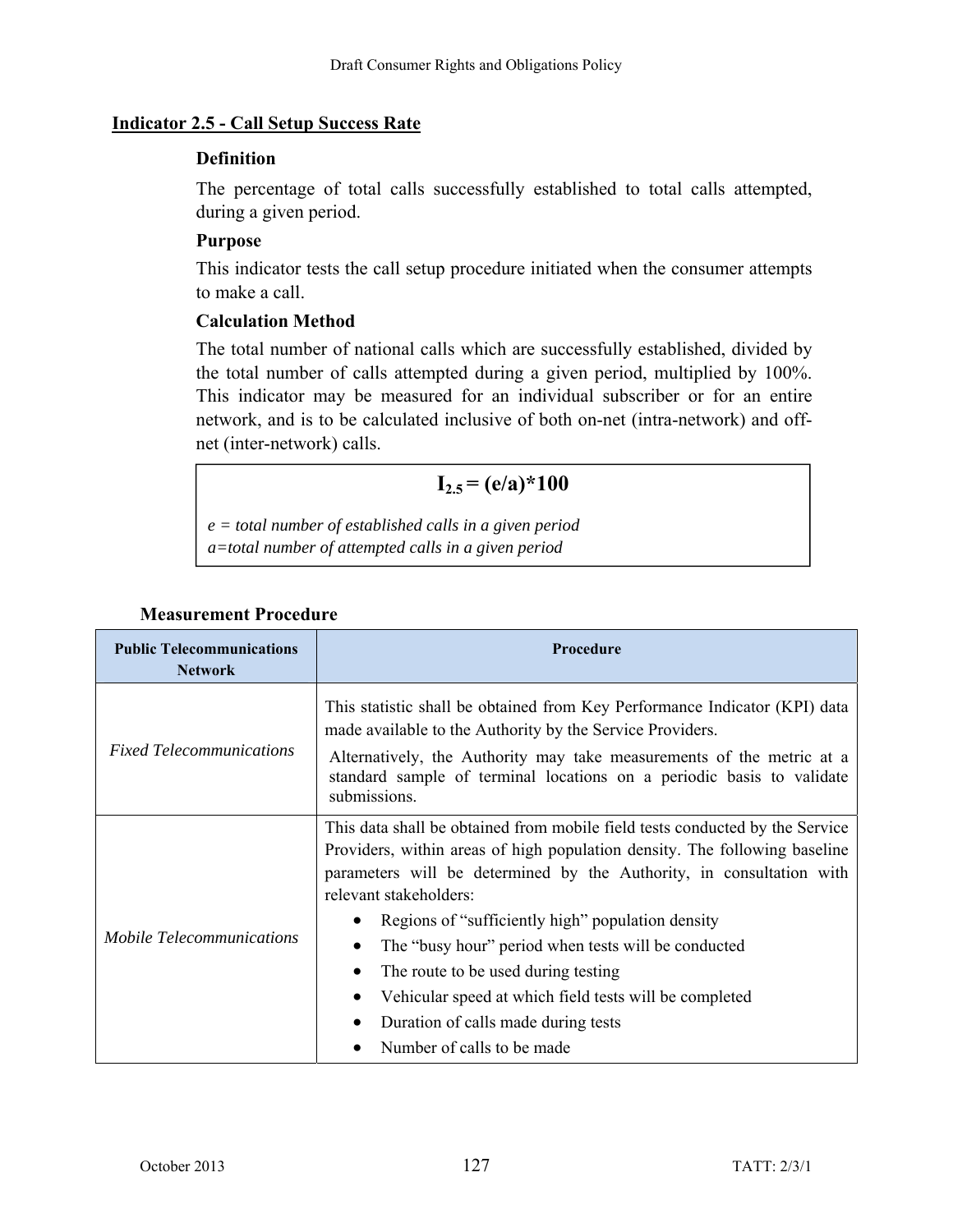## **Timeframe**

These indicators and tests should be calculated on a monthly basis and submitted on a quarterly basis.

### **Thresholds and Standards**

The Call Setup Success Rate indicator, when calculated, should not fall below the following thresholds:

|                                  | <b>Subscriber Call Setup Success Rate</b> |                   |                    |
|----------------------------------|-------------------------------------------|-------------------|--------------------|
| <b>Concessionaire Group</b>      | <b>Immediate</b>                          | <b>Short-Term</b> | <b>Medium Term</b> |
| <b>Fixed Telecommunications</b>  | $> 97\%$                                  | >98%              | $> 99\%$           |
| <i>Mobile Telecommunications</i> | $> 96\%$                                  | $> 97\%$          | $>98\%$            |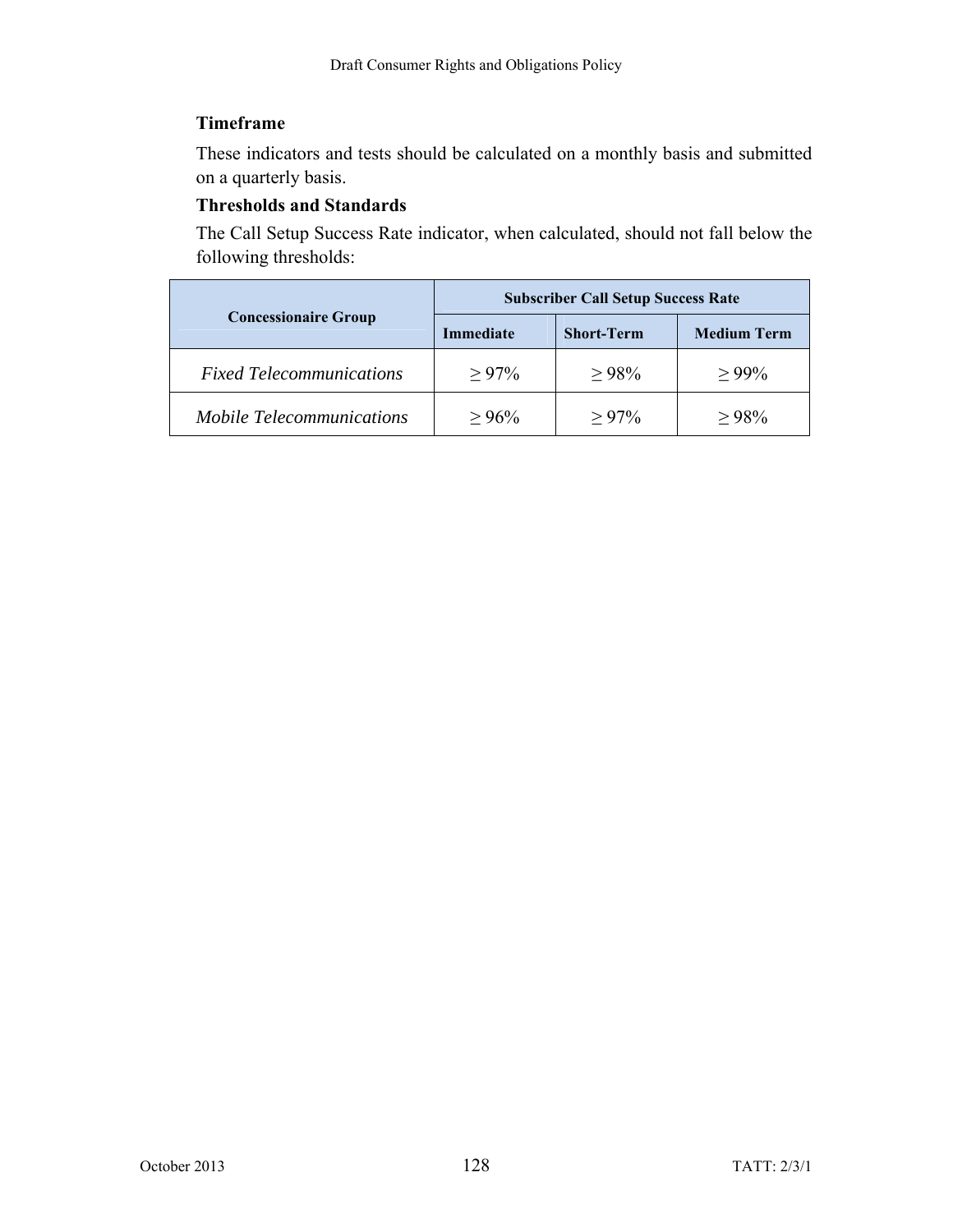#### **Indicator 2.6 Service Access Delay**

### **Definition**

The average time elapsed between initiating a session (e.g. pressing the send button on a cellular mobile handset) and receiving a response from the network that the session has been initiated.

### **Purpose**

This standard aims at ensuring that consumers are able to enjoy high quality telecommunications services with minimal wait for call initiation.

## **Measurement Method**

The sum of the lengths of service access delay for all calls made on a network during a particular period, divided by the total number of calls initiated.

$$
\mathbf{I}_{2.6} = \mathbf{I} \Sigma^{\mathrm{T}} (\mathbf{r} - \mathbf{i}) / \mathrm{T}
$$

where  $(t = 1, 2, ..., T)$ 

*r = precise time at which call is initiated i = precise time at which network responds* 

*T = total calls made during period*

## **Standards**

Average Service Access Delay should not exceed the following ranges

| <i>Fixed Telecommunications Concessionaires</i> | $\leq$ 5 seconds |
|-------------------------------------------------|------------------|
| Mobile Telecommunications Concessionaires       | $\leq$ 7 seconds |

## **Data Requirements**

Service Access Delay information is to be generated by Service Provider's voice traffic statistics.

Timeframe: Indicator should be calculated on a monthly basis and submitted on a quarterly basis.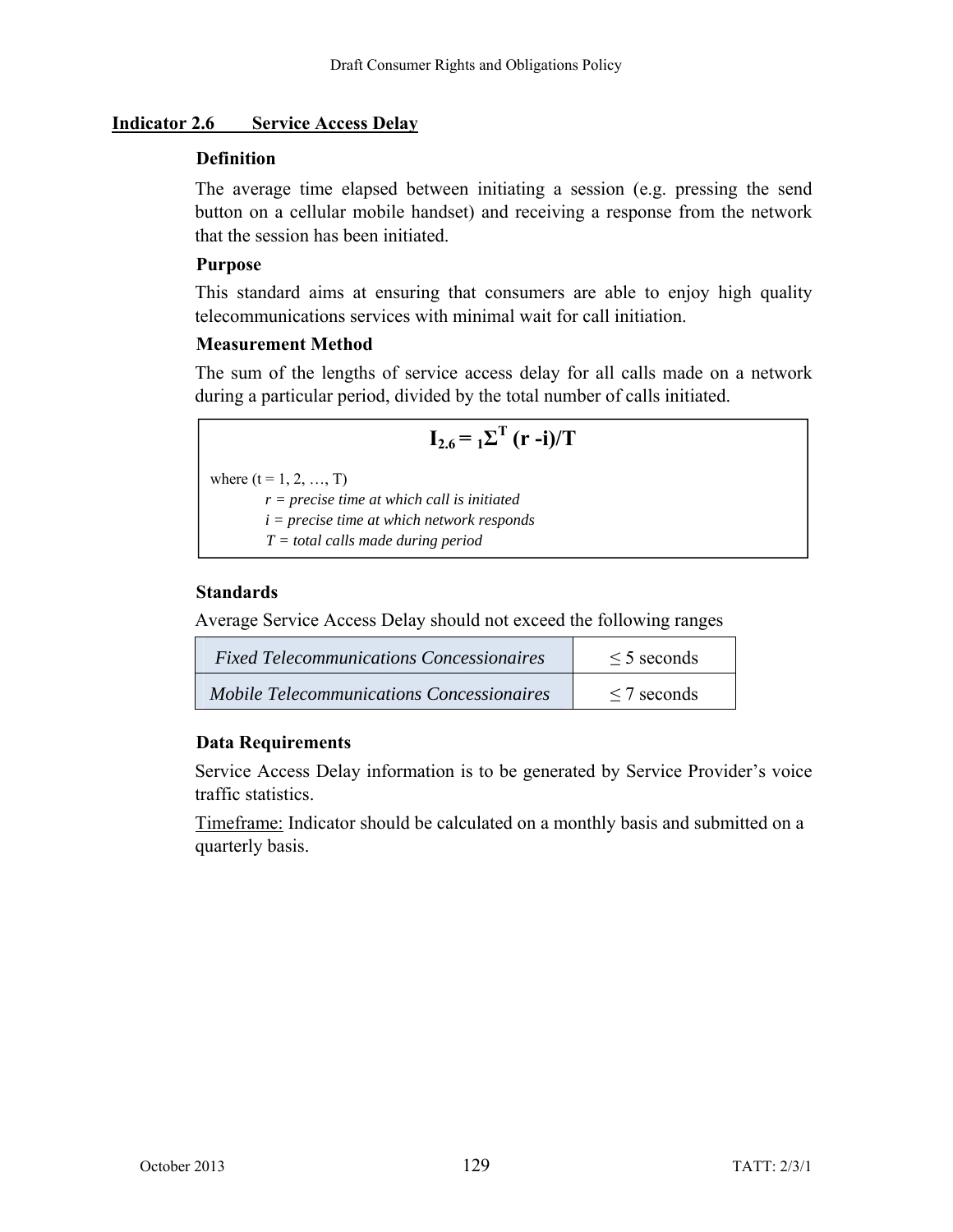#### **Indicator 2.7 Available Bandwidth to Consumer**

#### **Definition**

The average network available bandwidth from the ISP central server to an individual consumer's access point, in kilobits per second (kbps) for various service packages (both narrowband and broadband).

#### **Purpose**

This standard aims at ensuring that consumers are able to enjoy high quality internet, reflective of the value of money paid for respective service packages.

#### **Measurement Method**

The bandwidth meter at the consumer's access point and/or appropriate network point.

#### **Standards**

Bandwidth should be at least 256 kbps for broadband and 56 kbps for narrowband services *(providing that consumer has compatible CPE)*

|                                 |                                     | Average Available Bandwidth during period |  |
|---------------------------------|-------------------------------------|-------------------------------------------|--|
| Concessionaire Group            | <b>Broadband</b>                    | Narrowband                                |  |
| <b>Fixed Telecommunications</b> | $>50\%$ of advertised, 99% of time, | $>50\%$ of advertised, 99% of time,       |  |
| Mobile Telecommunications       | N/A                                 | N/A                                       |  |

Available Bandwidth offered to the consumer must roughly always be at least 50% of purchased bandwidth for the respective service package, inclusive of peak-time traffic and incidences where throughput throttling policies are practiced. Any time in which available bandwidth is below 50% of purchased bandwidth, such time shall be considered service downtime for all the subscriptions affected.

**Note that the stipulations for these standards may be subject to the position outlined by the Authority in respect of the issue of 'Net Neutrality'.** 

| Time interval       | Minimum Acceptable Available Bandwidth |
|---------------------|----------------------------------------|
| 99% of given period | $\geq$ 50% of purchased bandwidth      |
| 75% of given period | $\geq$ 75% of purchased bandwidth      |
| 50% of given period | $\geq 100\%$ of purchased bandwidth    |

In addition, within a given period, available bandwidth should be at least the purchased bandwidth level for at least half of the length of the period. As such, a Service Provider shall be deemed to be in breach of this standard if a consumer is able to demonstrate that available bandwidth is persistently below these thresholds.

Note**:** For dial-up internet services, Internet Service Accessibility Time (The time elapsed between initiating a dial-up connection to actually acquiring an internet connection) should be less than *60 seconds*.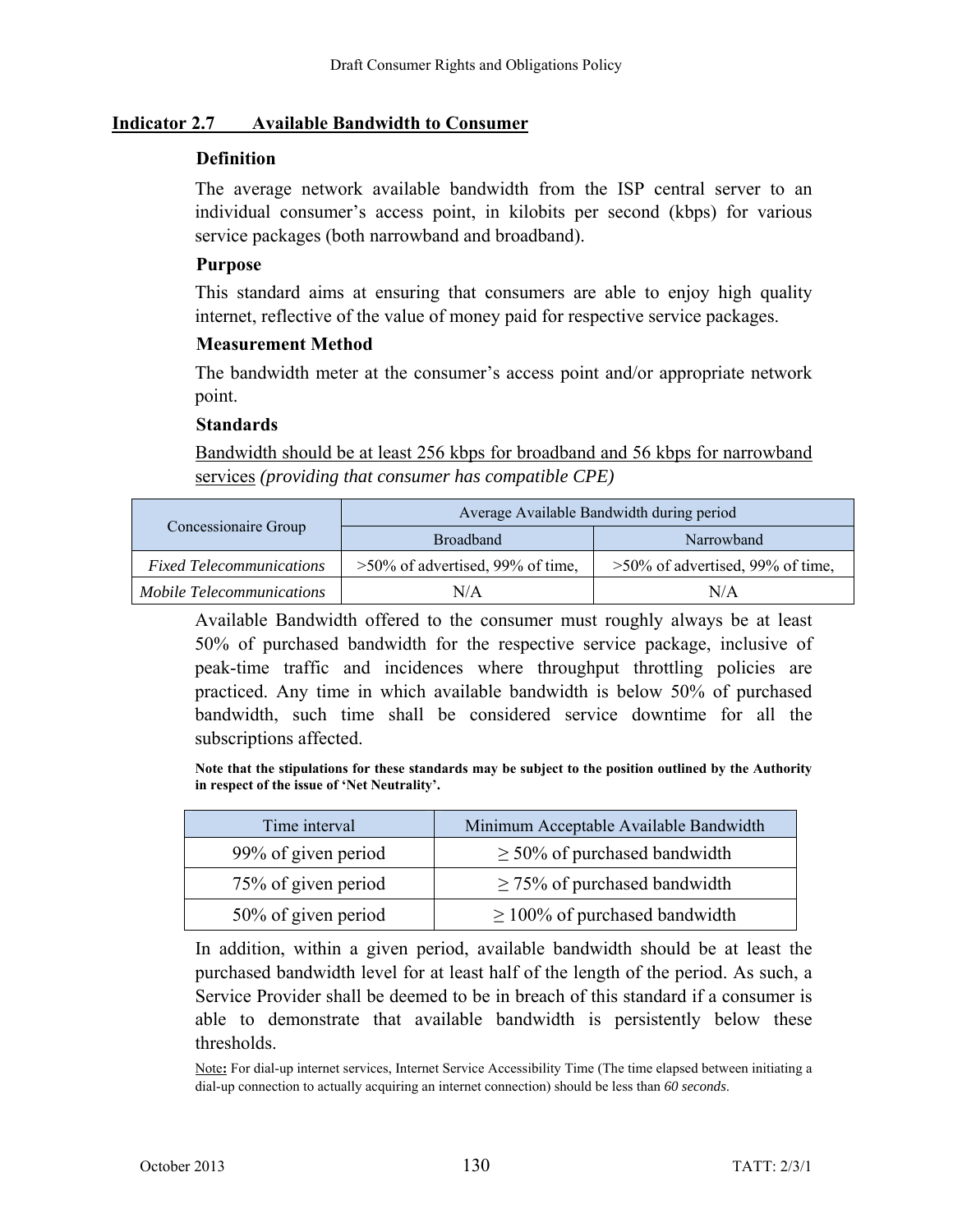## **Data Requirements**

Service Providers should be required to submit data on the throughput provided to all consumers with a given service package, averaged over a given month, from which the Authority shall derive a quarterly indicator.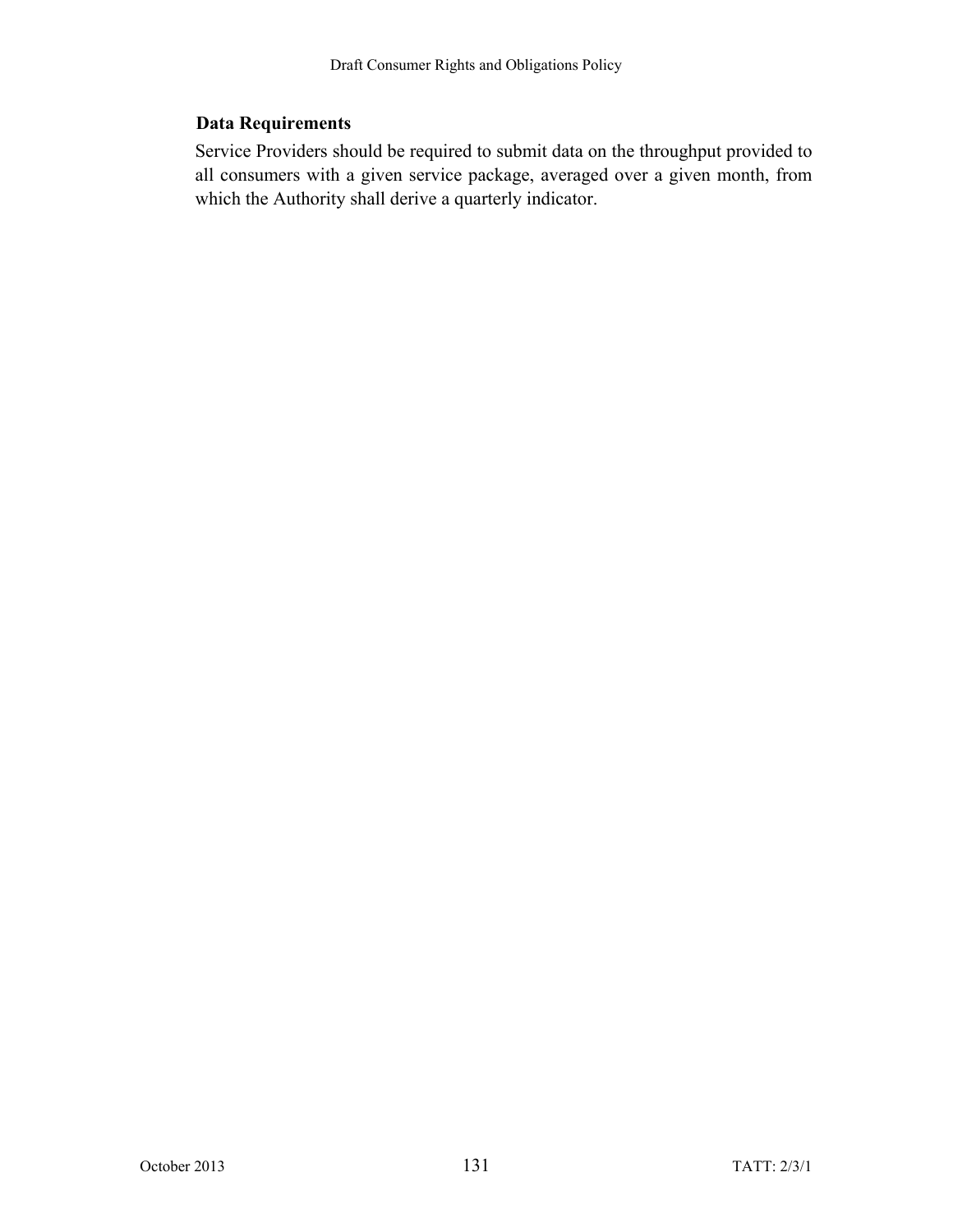#### **Indicator 2.8 Message Sending Time (Delay Time)**

#### **Description**

The time elapsed between the sending of an SMS (Short Message Service), or MMS (Multimedia Message Service) by one consumer, and the receipt of such by another consumer.

### **Purpose**

This standard aims at ensuring that consumers are able to utilise reliable SMS and MMS services with confidence that such will be delivered without undue delay.

### **Measurement Method**

The total number of messages sent within the standard timeframe divided by the total number of service activation requests in a respective period, multiplied by 100%.

| Concessionaire group            |                        | <b>Immediate</b>         | <b>Short Term</b>        | <b>Medium Term</b>       |
|---------------------------------|------------------------|--------------------------|--------------------------|--------------------------|
| <b>Fixed Telecommunications</b> |                        | Not Applicable           | Not Applicable           | Not Applicable           |
|                                 |                        | $75\%$ in $\leq$ 5 mins  | $75\%$ in $\leq$ 3 mins  | $75\%$ in < 1 mins       |
|                                 |                        | $95\%$ in < 15 mins      | $95\%$ in < 10 mins      | $95\%$ in $\leq$ 5 mins  |
| <b>SMS</b>                      | 99% in $\leq 120$ mins | 99% in $\leq 90$ mins    | 99% in $\leq 60$ mins    |                          |
| Mobile                          |                        | 100\% in $\leq$ 24 hrs   | $100\%$ in $\leq 18$ hrs | 100\% in $\leq$ 12hrs    |
| <b>Telecommunications</b>       | <b>MMS</b>             | $75\%$ in $\leq$ 7 mins  | $75\%$ in $\leq 5$ mins  | $75\%$ in $\leq$ 3 mins  |
|                                 |                        | $95\%$ in $\leq 20$ mins | $95\%$ in < 15 mins      | $95\%$ in $\leq$ 5 mins  |
|                                 |                        | 99% in $\leq 120$ mins   | 99% in $\leq$ 90 mins    | 99% in $\leq 60$ mins    |
|                                 |                        | 100\% in $\leq$ 24hrs    | 100\% in $\leq$ 18hrs    | $100\%$ in $\leq 12$ hrs |

#### **Standards**

Note: In a given period, at least 99.5% of all attempted sent messages must be successfully delivered. Any messages not delivered within the timeframe identified for the 100 percentile above, shall be considered unsuccessfully sent.

## **Data Requirements**

Data on message sending delay times may be obtained from the Service Provider's messaging server.

Timeframe: Indicator should be calculated on a monthly basis and submitted on a quarterly basis.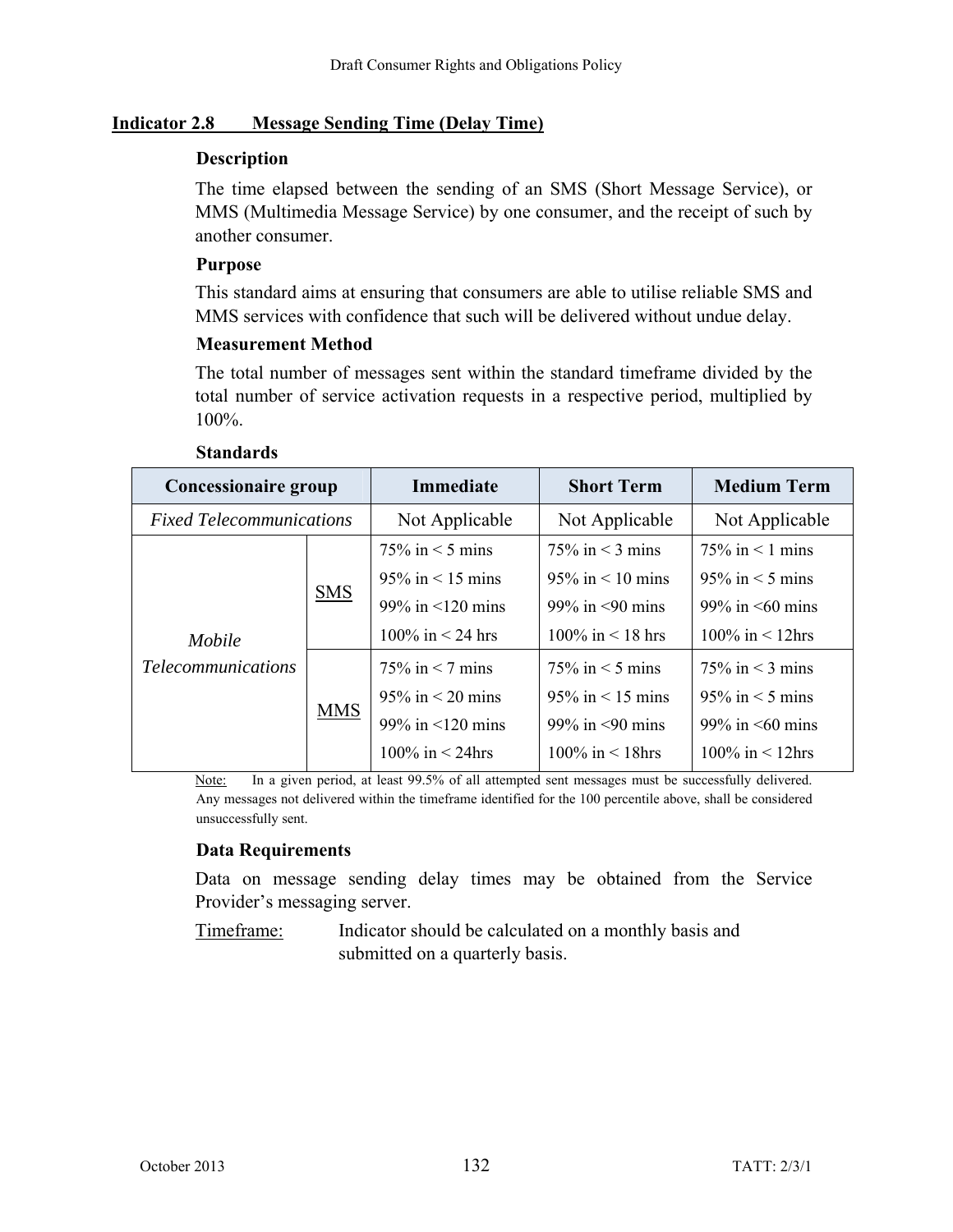# **ANNEX 2: Unfair Contractual Terms**

In order to ensure that the rights of consumers are protected with regards to contractual agreements, the Authority has developed the following non-exhaustive list to serve as examples of unfair contractual terms. Service Providers should hence be prohibited from entering into a contract with a consumer that includes one or more of the following terms:

- 1. Making an agreement binding on the subscriber whereas provision of services by the Service Provider is subject to a condition whose realisation depends on his own will alone;
- 2. Requiring any subscriber who fails to fulfil his obligation to pay a sum in compensation which is disproportionately higher than the revenue lost, or cost incurred by the Service Provider due to non-obligation;
- 3. Authorising the Service Provider to dissolve the contract on a discretionary basis where the same facility is not granted to the subscriber;
- 4. Enabling the Service Provider to terminate a contract of indeterminate duration without reasonable notice except where there are serious grounds for doing so;
- 5. Giving less than 30 days to the subscriber to notify of any wish not to extend the service agreement, in a periodic agreement which foresees the continuity of agreement in the case of absence of notification;
- 6. Irrevocably binding the subscriber to terms with which he/she had no real opportunity of becoming acquainted before the conclusion of the contract;
- 7. Giving the Service Provider the opportunity of changing the attributes and provisions of services against the subscriber's interest, except in the cases predefined in the contract terms and conditions;
- 8. Giving Service Providers the opportunity of changing or deviating from its liabilities unless, there is an opportunity for the subscriber to accept the changes;
- 9. Giving the Service Provider the exclusive right to determine whether the services supplied are in conformity with the contract, or giving him/her the exclusive right to interpret any term of the contract;
- 10. Obliging the subscriber to fulfil all his/her obligations in instances where the Service Provider does not perform his obligations;
- 11. Excluding or hindering the subscriber's right to take legal action or exercise any other legal remedy, particularly by requiring the subscriber to take disputes exclusively to arbitration not covered by legal provisions, unduly restricting the evidence available to him or imposing on him a burden of proof which, according to the applicable law, should not apply if with another party to the contract;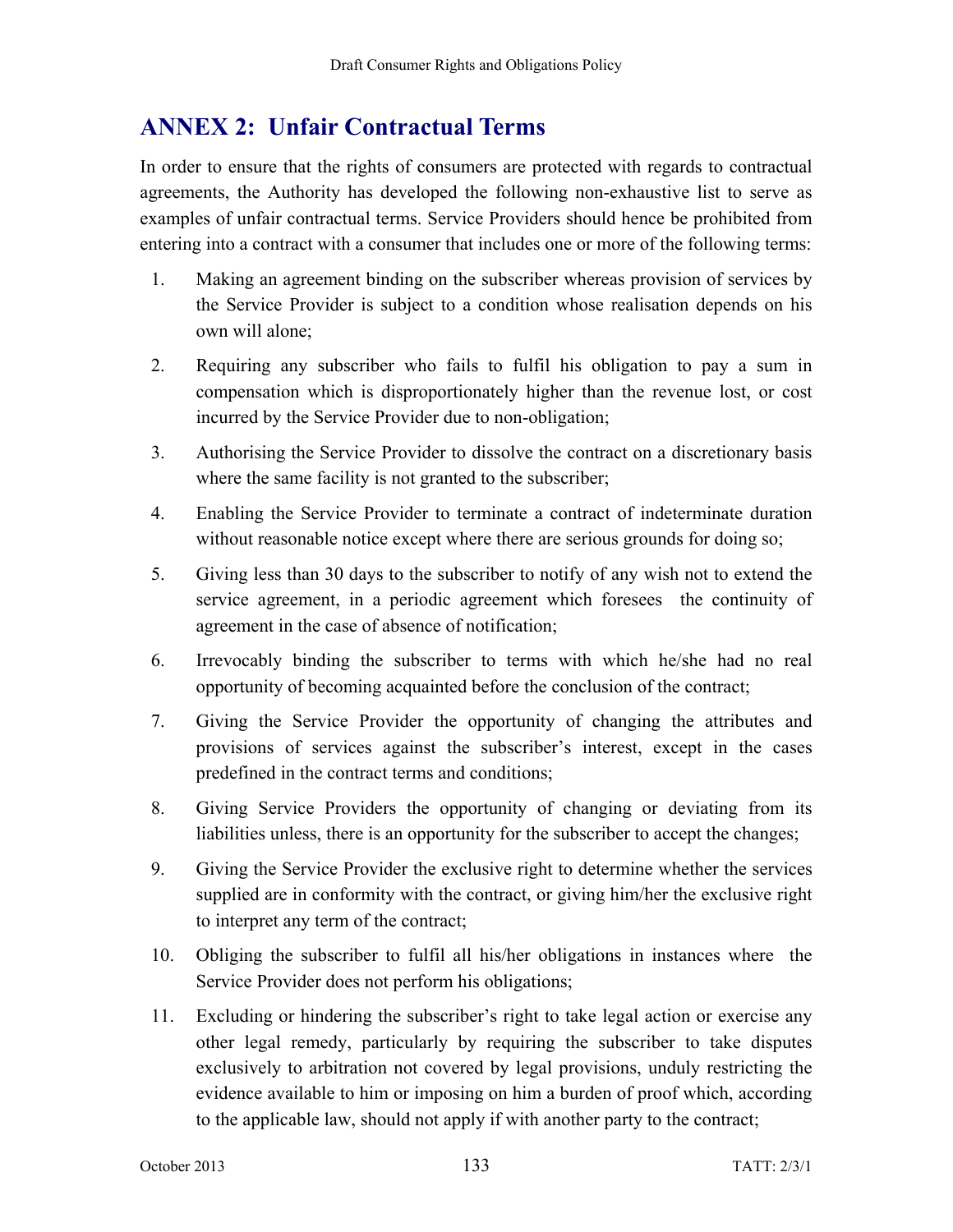- 12. The ability of the Service Provider to end the contract, or fail to meet their contract service commitments, without refunding the subscriber, while still requiring the subscriber to pay the full contract price;
- 13. The automatic lock of a subscriber into a new fixed length contract when their current contract ends.